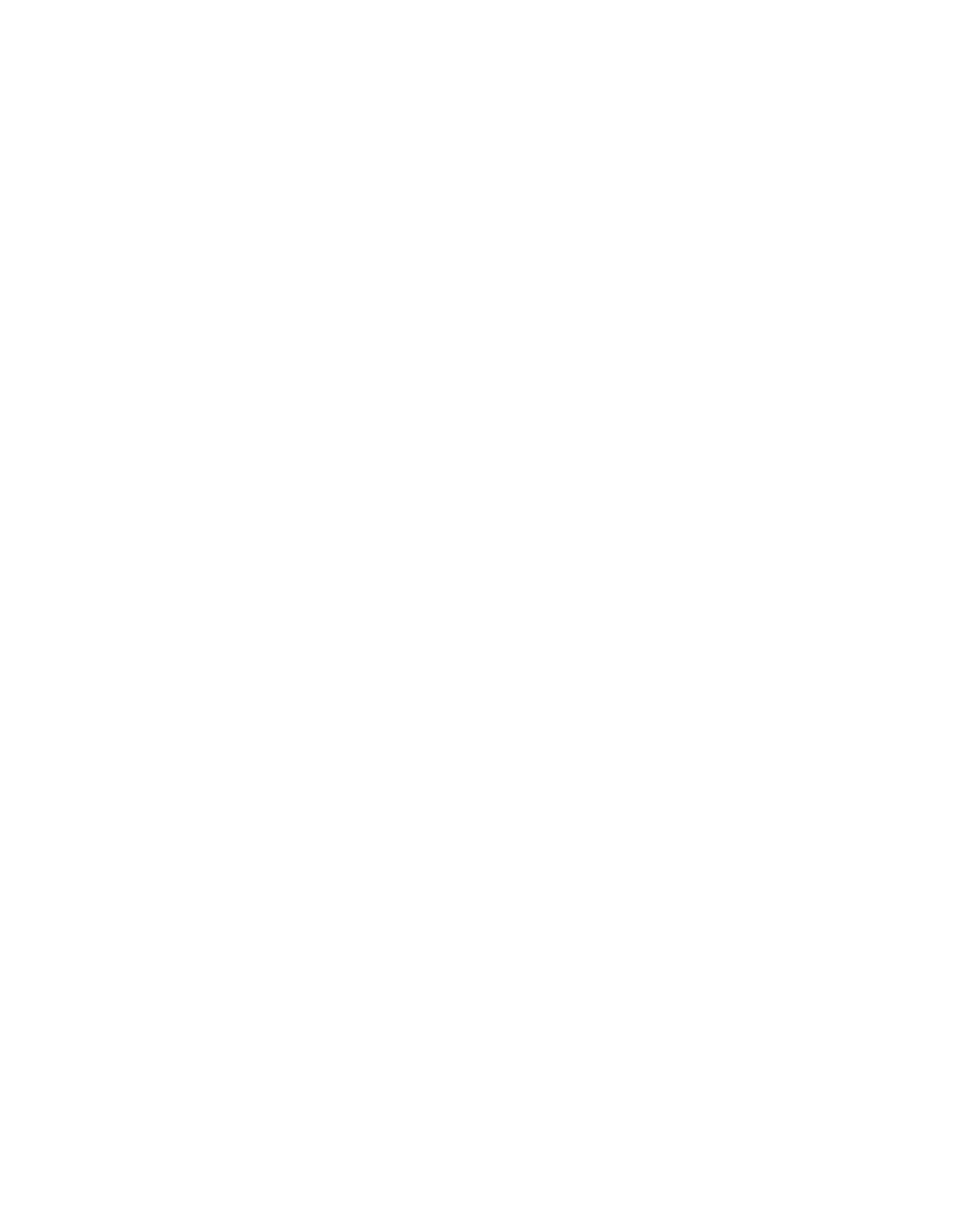DHS Analytical Studies No. 54

## **Uptake and Discontinuation of Long-Acting Reversible Contraceptives (LARCs) in Low-Income Countries**

Sarah Staveteig<sup>1</sup>

Lindsay Mallick<sup>1</sup>

Rebecca Winter<sup>2</sup>

ICF International Rockville, Maryland, USA

September 2015

<sup>1</sup> The DHS Program, Avenir Health 2 The DHS Program, ICF International

*Corresponding author:* Sarah Staveteig, The DHS Program, ICF International, 530 Gaither Road, Suite 500, Rockville, MD 20850, USA; telephone: +1 301-572-0577; fax: +1 301-407-6501; email: Sarah.Staveteig@icfi.com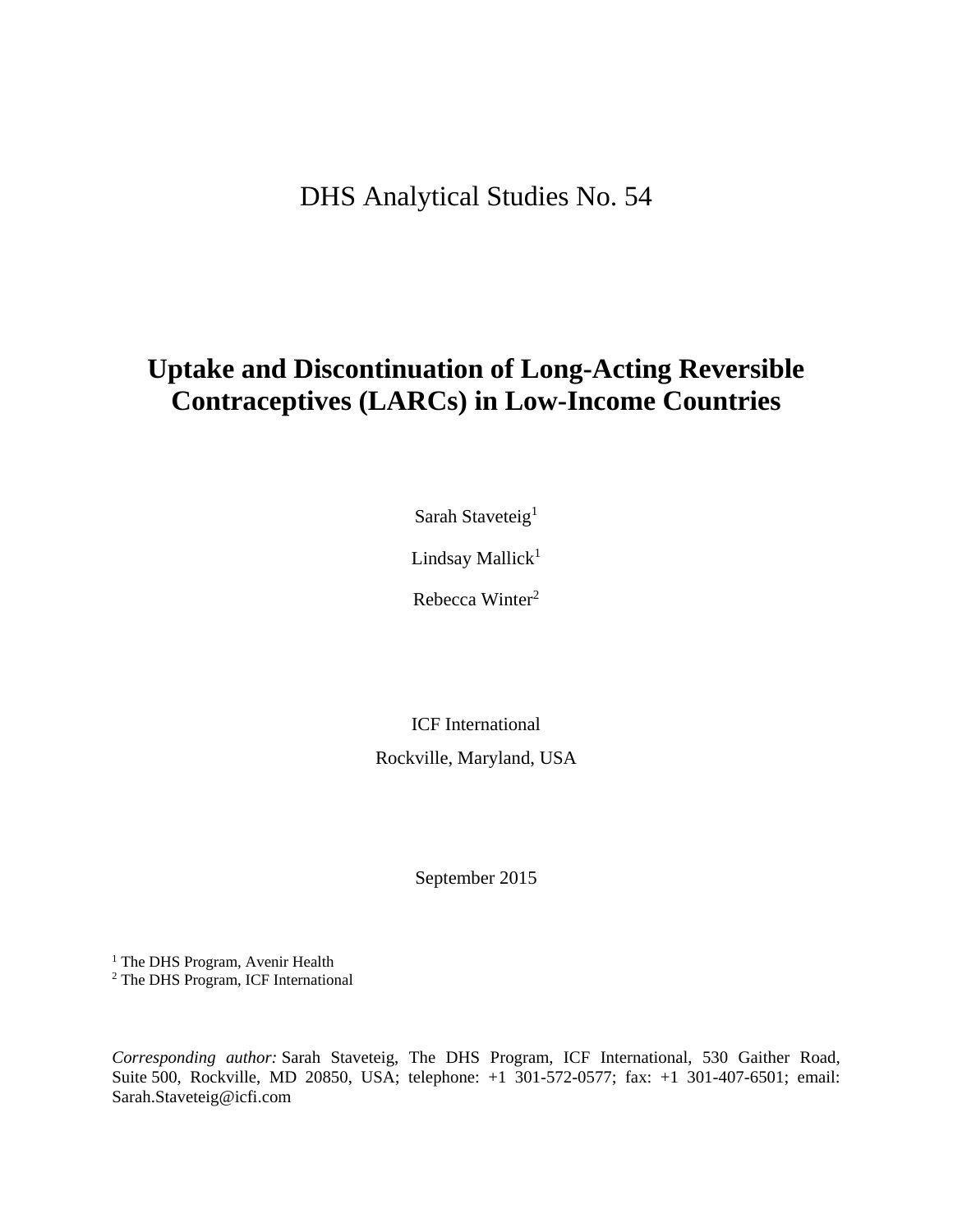**Acknowledgments:** The authors are grateful to Shireen Assaf for technical assistance with modeling, to Trevor Croft for data support, and to our external reviewer Iqbal Shah for his insightful comments. We also wish to thank Kerry MacQuarrie for conceptual suggestions, supervising tasks in an earlier iteration of the project, and a helpful review; Tom Pullum, Emily Sonneveldt, Wenjuan Wang, and Sarah Bradley for valuable input and suggestions at various stages of the project; Jennifer Yourkavitch for initial research assistance; and Inday Zosa-Feranil, Bernice Kuang, Emily Sonneveldt, and Shipra Srihari for sharing Family Planning Effort Scores.

Editor: Diane Stoy Document Production: Natalie La Roche

This study was carried out with support provided by the United States Agency for International Development (USAID) through The DHS Program (#AIDOAA-C-13-00095). The views expressed are those of the authors and do not necessarily reflect the views of USAID or the United States Government.

The DHS Program assists countries worldwide in the collection and use of data to monitor and evaluate population, health, and nutrition programs. For additional information about The DHS Program contact: DHS Program, ICF International, 530 Gaither Road, Suite 500, Rockville, MD 20850, USA. Phone: +1 301-407-6500; fax: +1 301-407-6501; email: reports@dhsprogram.com; Internet: www.dhsprogram.com.

Recommended citation:

Staveteig, Sarah, Lindsay Mallick, and Rebecca Winter. 2015. *Uptake and Discontinuation of Long-Acting Reversible Contraceptives (LARCs) in Low-Income Countries.* DHS Analytical Studies No. 54. Rockville, Maryland, USA: ICF International.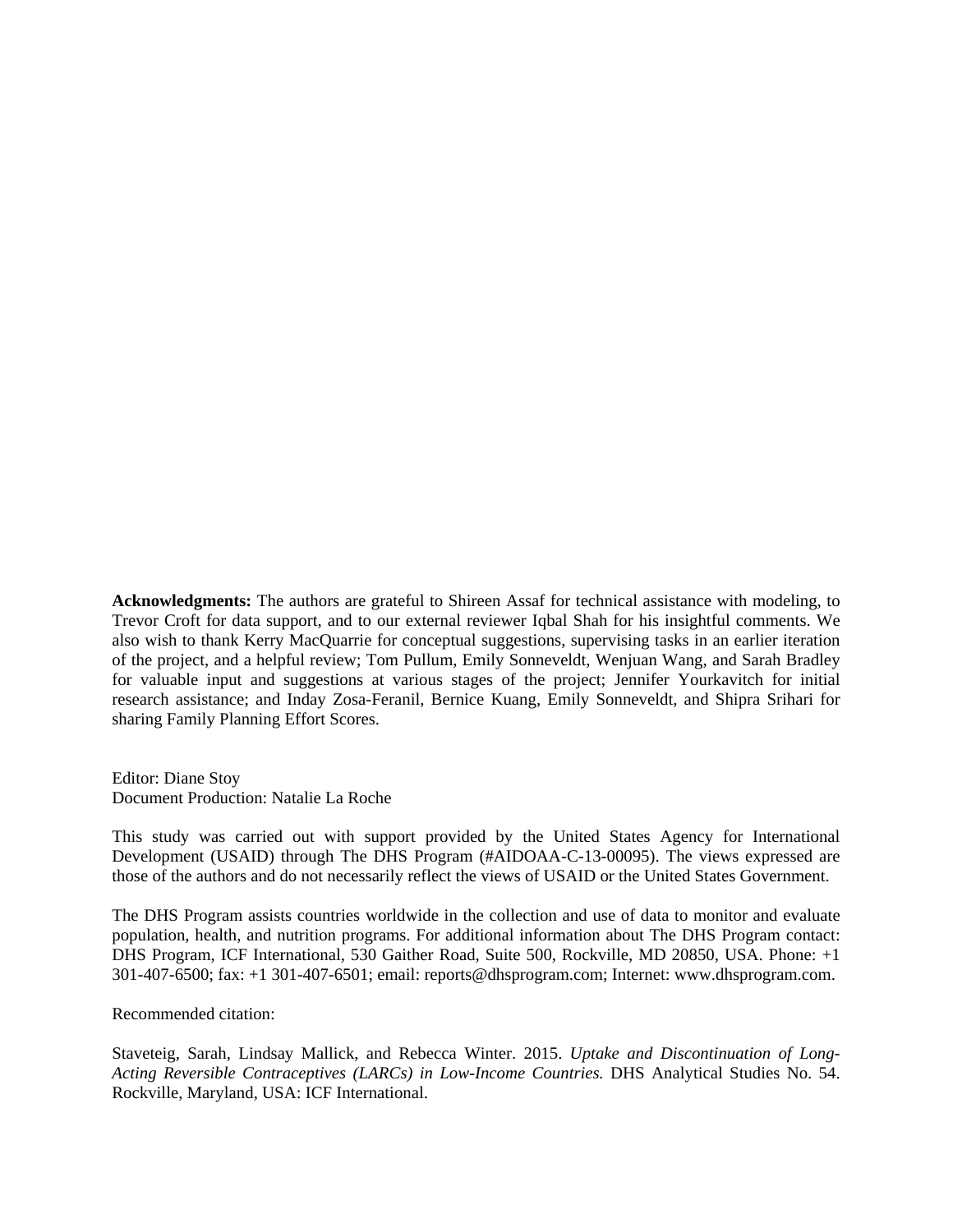## **Contents**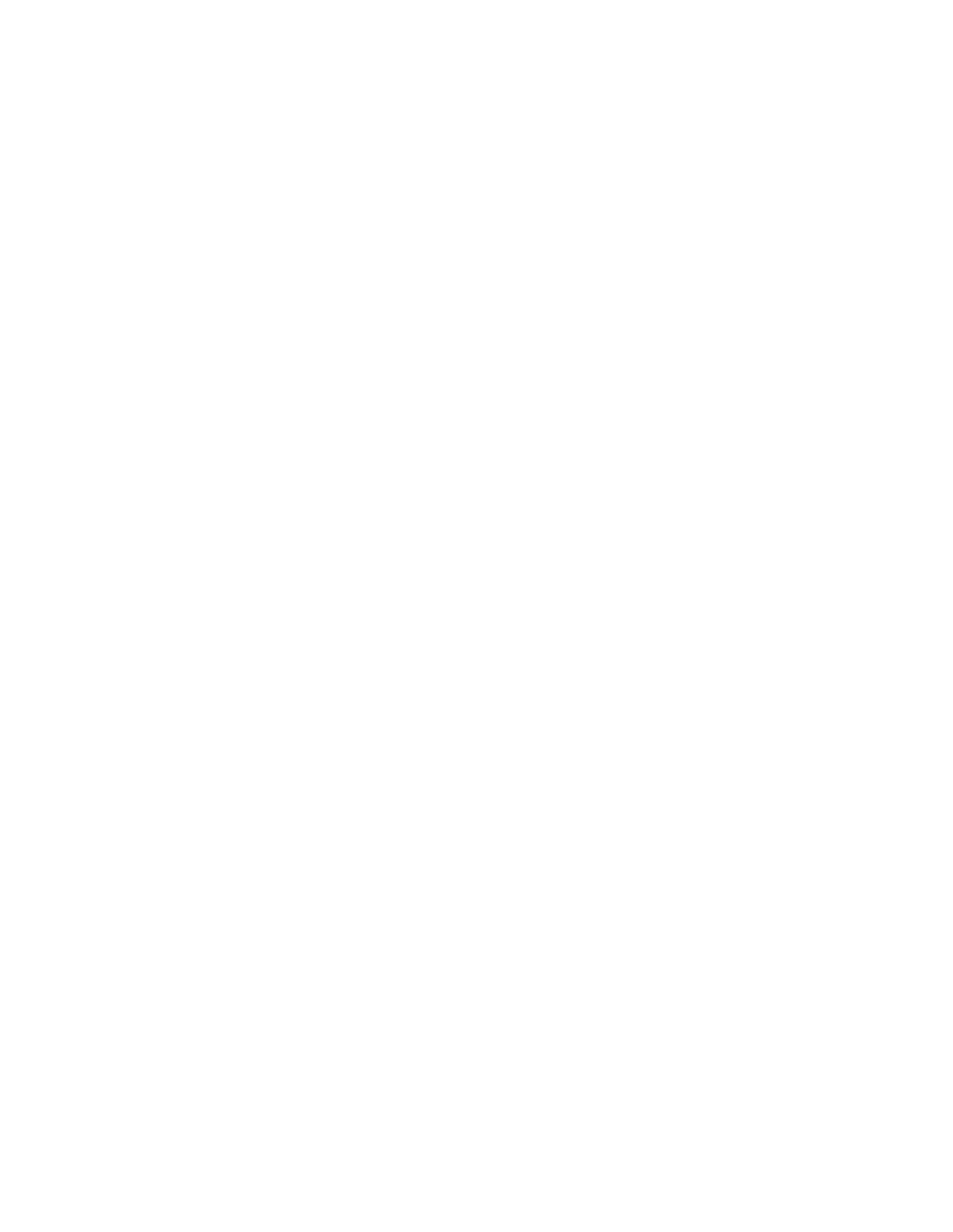## **Tables**

| Table 2.1.  | Total population size and DHS sample size of currently married women 15-49,         |  |
|-------------|-------------------------------------------------------------------------------------|--|
|             |                                                                                     |  |
| Table 3.1.  |                                                                                     |  |
| Table 3.2.  |                                                                                     |  |
| Table 3.3.  |                                                                                     |  |
| Table 3.4.  |                                                                                     |  |
| Table 3.5.  |                                                                                     |  |
| Table 3.6.  |                                                                                     |  |
| Table 4.1.  |                                                                                     |  |
| Table 4.2.  |                                                                                     |  |
| Table 4.3.  |                                                                                     |  |
| Table 4.4.  |                                                                                     |  |
| Table 4.5.  |                                                                                     |  |
| Table 4.6.  |                                                                                     |  |
| Table 4.7.  |                                                                                     |  |
| Table 4.8.  |                                                                                     |  |
| Table 4.9.  |                                                                                     |  |
| Table 4.10. |                                                                                     |  |
| Table 5.1.  |                                                                                     |  |
| Table 5.2.  | Pooled multilevel hazard model of discontinuing IUDs while still in need  49        |  |
| Table 5.3.  | Pooled multilevel hazard model of discontinuing implants while still in need  51    |  |
| Table 5.4.  | Pooled multilevel hazard model of discontinuing injectables while still in need  52 |  |
|             |                                                                                     |  |

## **Figures**

| Figure 2.1  |                                                                                  |  |
|-------------|----------------------------------------------------------------------------------|--|
| Figure 3.1. |                                                                                  |  |
| Figure 3.2. | Composition of non-LARC modern methods excluding female sterilization  15        |  |
| Figure 3.3. |                                                                                  |  |
| Figure 4.1. | 12, 24 and 36-month failure and discontinuation rates by method type:            |  |
|             |                                                                                  |  |
| Figure 4.2. |                                                                                  |  |
| Figure 4.3. |                                                                                  |  |
| Figure 4.4. |                                                                                  |  |
| Figure 4.5. | 12, 24 and 36-month failure and discontinuation rates, non-LARC modern methods,  |  |
|             |                                                                                  |  |
| Figure 4.6. | 12, 24 and 36-month failure and discontinuation rates, traditional and folkloric |  |
|             |                                                                                  |  |
| Figure 4.7. |                                                                                  |  |
| Figure 4.8. |                                                                                  |  |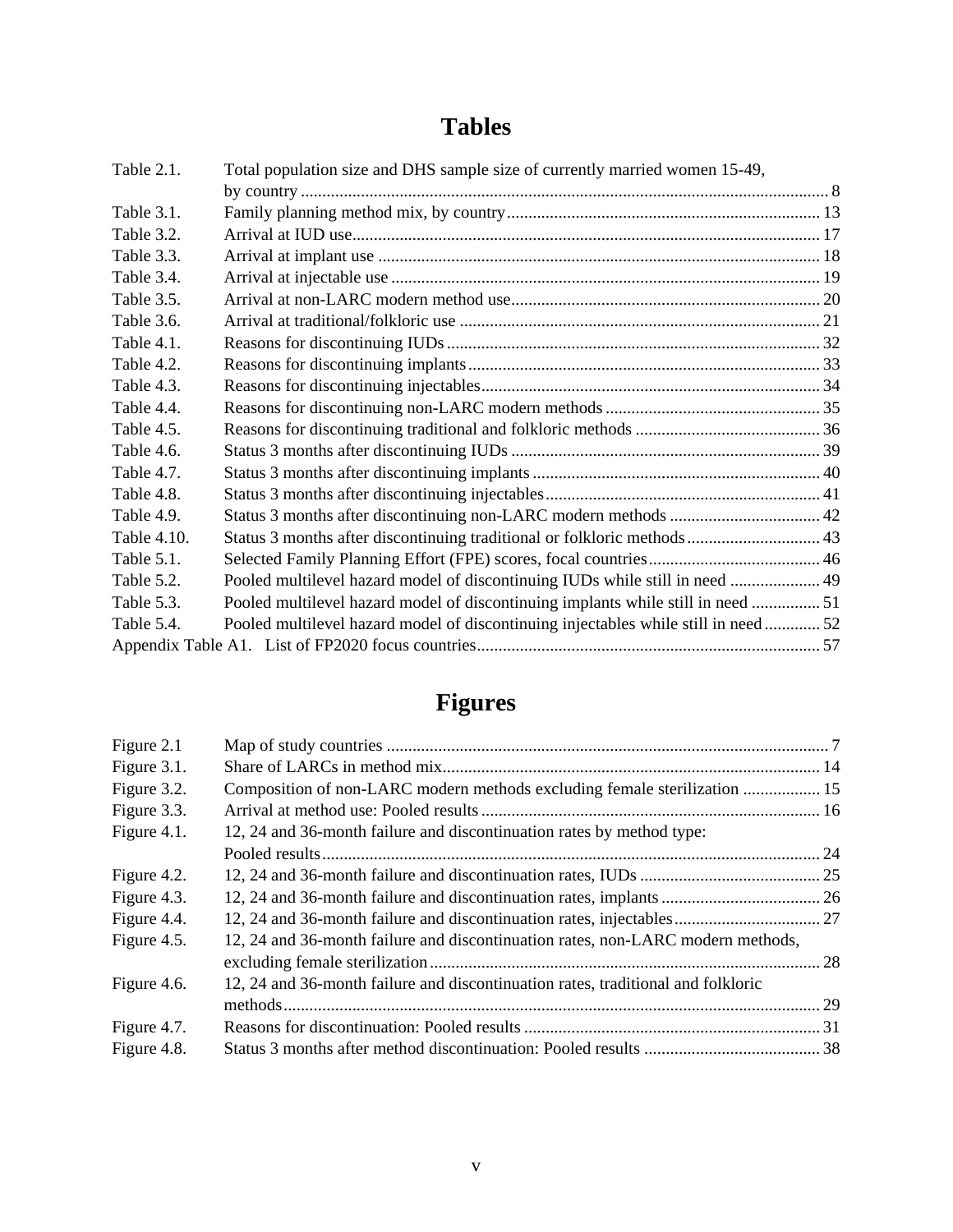| Figure 5.1. | IUD share of method mix versus FPE IUD Access Score (2009), focal countries 47 |  |
|-------------|--------------------------------------------------------------------------------|--|
| Figure 5.2. | Implant share of method mix versus FPE implant Access Score (2014),            |  |
|             |                                                                                |  |
| Figure 5.3. | Injectable share of method mix versus FPE Injectable Access Score (2009),      |  |
|             |                                                                                |  |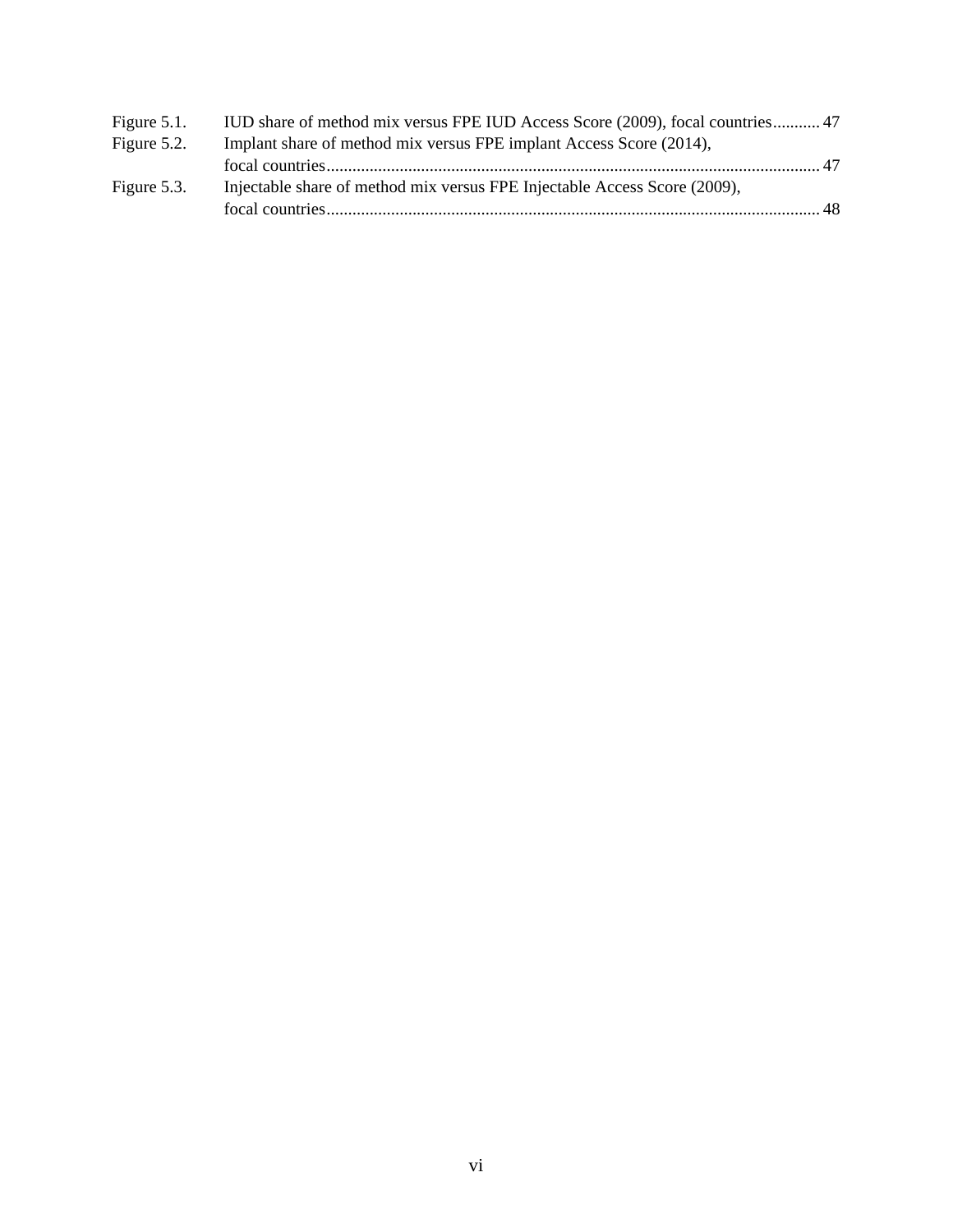## **Preface**

The Demographic and Health Surveys (DHS) Program is one of the principal sources of international data on fertility, family planning, maternal and child health, nutrition, mortality, environmental health, HIV/AIDS, malaria, and provision of health services.

One of the objectives of The DHS Program is to analyze DHS data and provide findings that will be useful to policymakers and program managers in low- and middle-income countries. DHS Analytical Studies serve this objective by providing in-depth research on a wide range of topics, typically including several countries and applying multivariate statistical tools and models. These reports are also intended to illustrate research methods and applications of DHS data that may build the capacity of other researchers.

The topics in the DHS Analytical Studies series are selected by The DHS Program in consultation with the U.S. Agency for International Development.

It is hoped that the DHS Analytical Studies will be useful to researchers, policymakers, and survey specialists, particularly those engaged in work in low- and middle-income countries.

Sunita Kishor Director, The DHS Program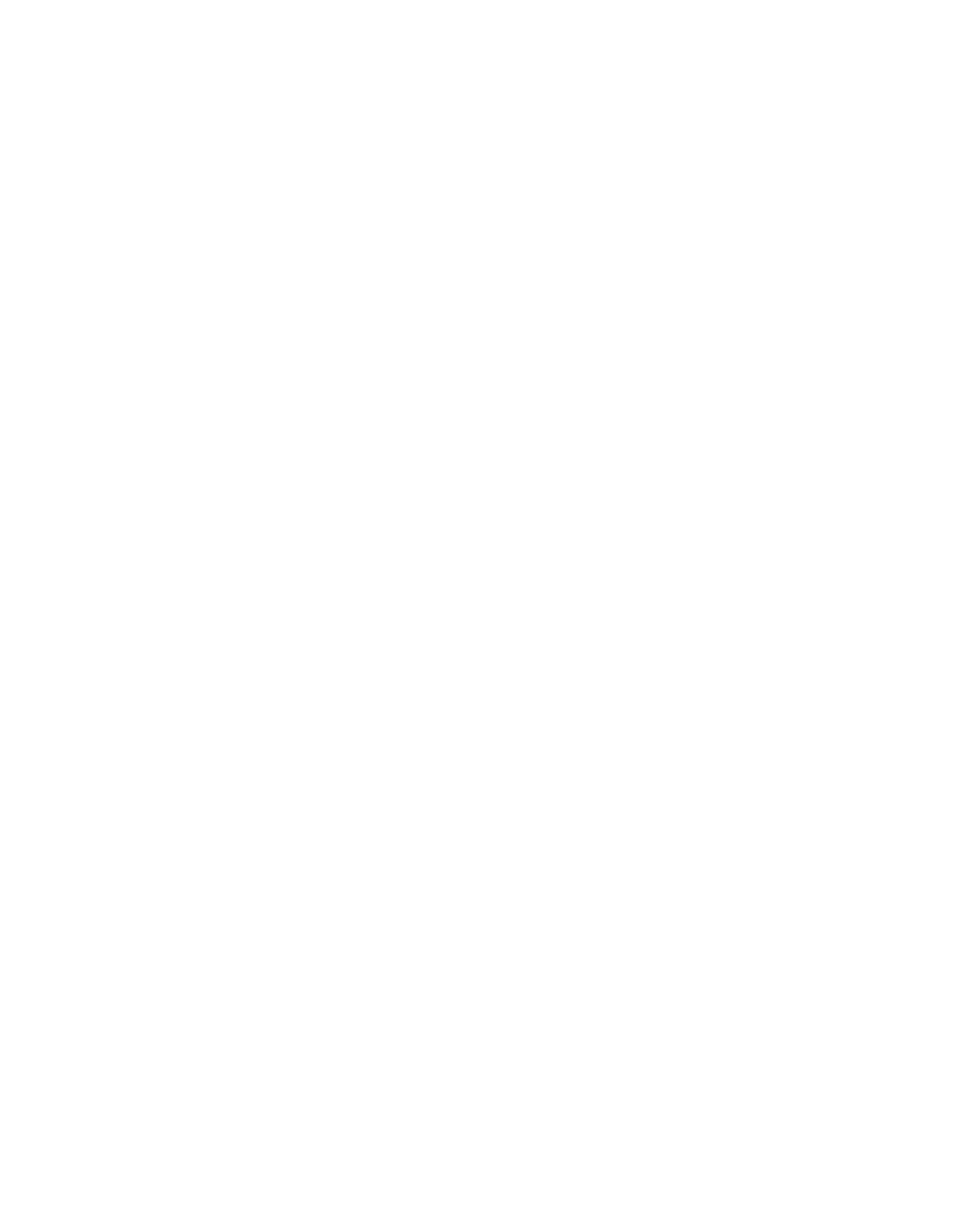## **Abbreviations**

| <b>DWSIN</b> | Discontinuation (of family planning) while still in need |
|--------------|----------------------------------------------------------|
| <b>FPE</b>   | Family Planning Effort (Index)                           |
| <b>IUD</b>   | Intrauterine device                                      |
| LAM          | Lactational Amenorrhea Method                            |
| LARC         | Long-acting reversible contraceptive                     |
| <b>PPA</b>   | Postpartum abstinence                                    |
| <b>RE</b>    | Random effects                                           |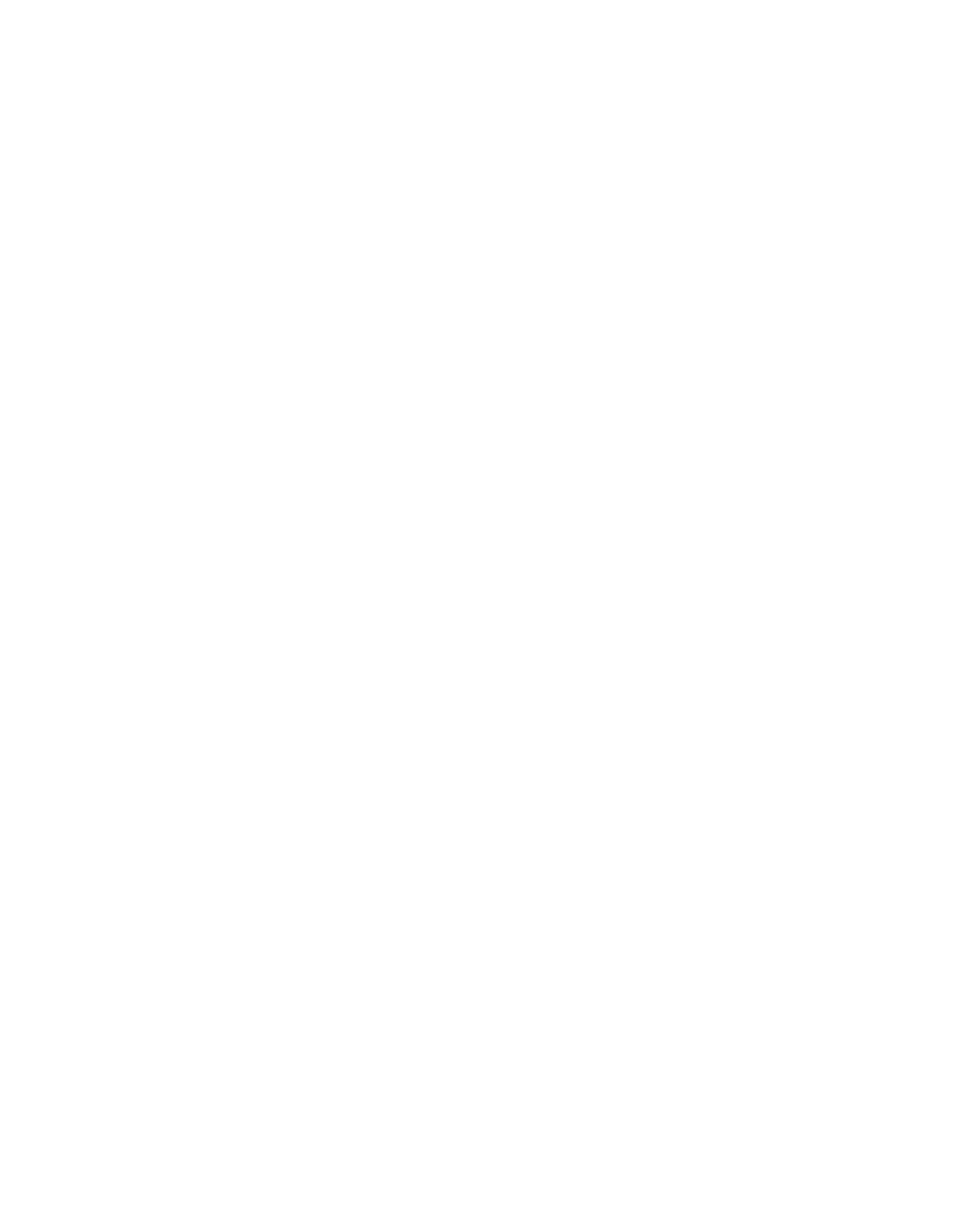## **Abstract**

Long-acting reversible contraceptive (LARC) methods—intrauterine devices (IUDs), implants, and injectables—together comprise a growing share of contraceptive use in low-income countries. Using DHS contraceptive calendar data this paper examines married women's adoption and discontinuation of LARCs, other modern methods, and traditional/folkloric methods in 21 low-income countries. The two methods that require provider removal, IUDs and implants, have the lowest discontinuation rates. The discontinuation rate of injectables is on par with that of traditional methods and is lower than that of other non-LARC modern methods combined. Cost or access is infrequently cited as an issue in discontinuation of any method. Failure rates of LARC methods are low, but four in ten episodes of LARC discontinuation are attributed to side effects or health concerns, more than double that of other modern methods combined. Three months after discontinuing while still in need (DWSIN), 15 to 20 percent of LARC users are at risk of an unwanted pregnancy. We model the hazard of DWSIN based on individual and country-level characteristics. Adjusted hazard models find that starting an IUD or injectable after birth, postpartum abstinence, or LAM significantly reduces the hazard of DWSIN. Additionally, living in a country with greater access to the method being used and higher-quality family planning programs reduces the hazard of DWSIN. These findings point to the benefits that postpartum family planning efforts and a supportive programmatic environment confer on sustained LARC use.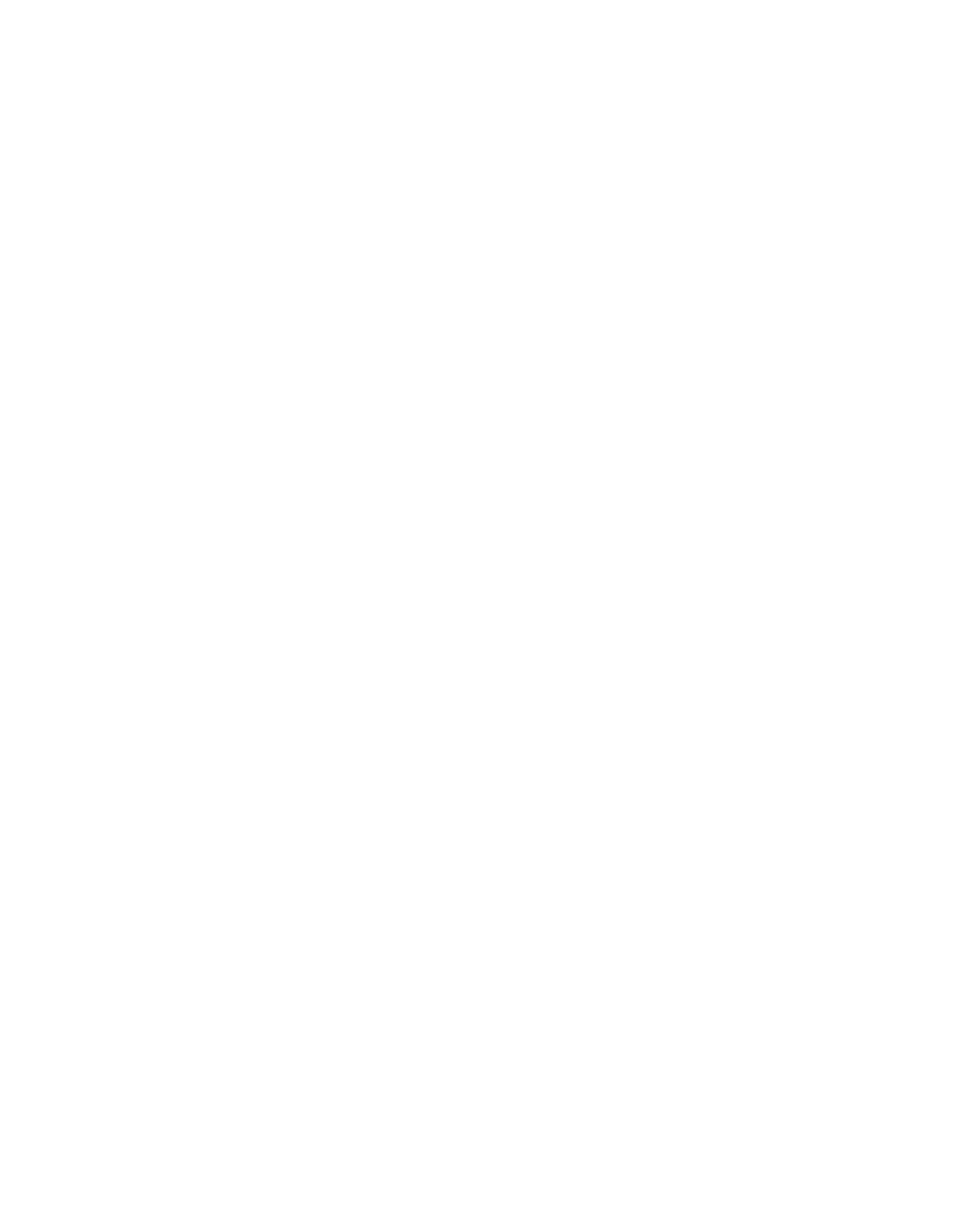## **Executive Summary**

The proportion of women using a long-acting reversible contraceptive (LARC) method—IUD, implants, or injectables—has increased in low-income countries over the past few decades (Bertrand et al. 2014; Darroch 2013). Although LARCs are not medically indicated for all women or the appropriate choice for all couples, they offer an important form of protection for those who want to delay pregnancy for a longer time or limit births altogether but who are not committed to a permanent method.

This paper focuses on the contraceptive dynamics of LARC use among married women in low-income countries. It uses a life cycle approach to understand how women start these methods, how and why they stop, and what their status is three months after stopping. It also examines how individual and country characteristics affect the risk of discontinuation while still in need (DWSIN). High levels of DWSIN suggest method dissatisfaction and may leave women vulnerable to unwanted pregnancies if they do not start a new method.

Among FP2020's list of 69 focus countries, 21 countries with a DHS survey fielded during or after 2010 that included a contraceptive calendar with the reasons for discontinuation were selected for this study. With the exception of contraceptive method mix, the unit of the analysis in this study is a continuous episode of contraceptive use. Computations of discontinuation rates are based on multi-decrement life tables from episodes 3 to 62 months prior to the survey. Using multilevel hazard models, we analyze how individual and country characteristics affect the hazard of DWSIN.

Results show that the total share of LARCs in a method mix varies widely across countries and regions. Among users, LARC methods comprise the majority of the method mix among married women in more than half of these countries. By far, the largest overall proportions of any one LARC method are injectables; they comprise the largest share of any method in 8 of 21 countries studied. The share of IUD use is typically less than 10 percent in most countries but surpasses 50 percent in three countries: Egypt, Kyrgyz Republic, and Tajikistan. Implants comprise only 10 percent or less of all methods used in most countries.

Across focal countries, IUDs and traditional/folkloric methods were the methods most commonly started after birth, LAM/extended breastfeeding, or PPA. Meanwhile, the majority of episodes of injectable use were started after non-use. Previous LARC use more commonly preceded implants and non-LARC modern methods. The proportion whose modern method use was immediately preceded by a more effective (LARC) method was strikingly high in Indonesia (47 percent), and was also high in Rwanda (18 percent) and Egypt (15 percent).

On average, within the first year of use, 9 percent of women discontinue using implants, 15 percent discontinue IUDs, and 32 percent discontinue injectables. While these rates are less than the 40 percent of women who discontinue non-LARC modern methods in the first year, the 12 month discontinuation rate for injectables (32 percent) is on par with the 28 percent of women who discontinue traditional methods within the first year. Access and/or cost were not heavily cited as reasons for discontinuation among all countries for IUDs and implants but were more prominent among reasons for discontinuing injectables.

IUD discontinuation rates range from 20 percent at the end of three years in Indonesia to 76 percent in Sierra Leone. Method failure is higher than expected in Burundi, Zambia, and Pakistan, but was almost imperceptible in Cambodia, Indonesia, and Nepal. The share of discontinuations due to method failure is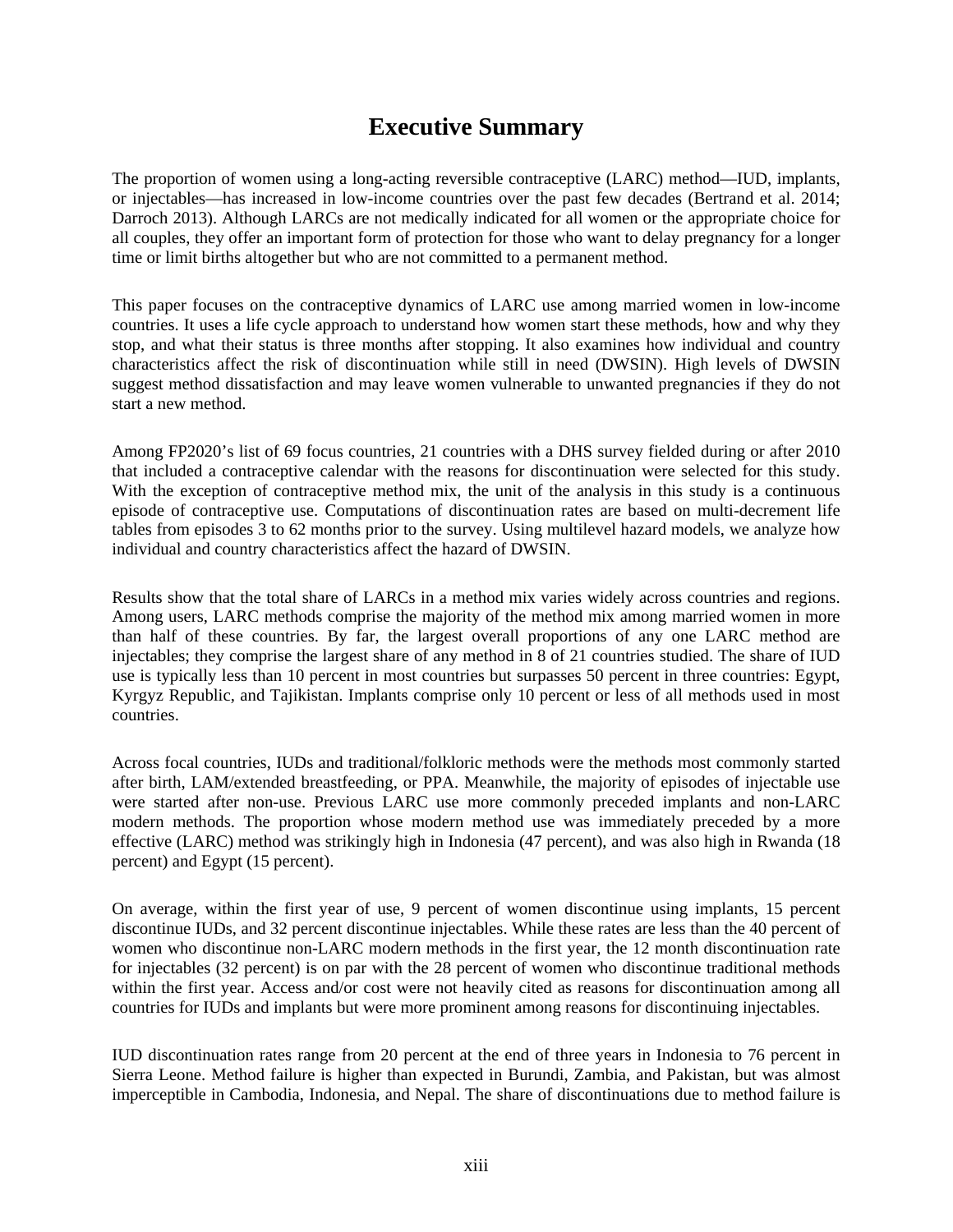lowest for IUD, implants, and injectables; higher for non-LARC modern methods; and highest for traditional/folk methods (at nearly 30 percent). In comparisons of reasons for discontinuation across the method types, desire for a more effective method is most common among traditional or folk method discontinuations, and lowest among IUD discontinuations. Side effects or health concerns were the reason given for four of ten episodes of LARC discontinuation.

Discontinuation while still in need is particularly problematic when it leaves women at risk of an unwanted pregnancy, which was true for 15 to 20 percent of the pooled sample of former LARC users in this study three months after discontinuation. Some level of method dissatisfaction and side effects are to be expected with any method, but high levels of DWSIN can indicate method dissatisfaction and service quality or gaps that put women at risk of an unintended pregnancy. This is somewhat counterbalanced by the low failure rates of LARC methods.

Comparing across the five FP method types, women are most likely to be at risk of an unwanted or too closely-spaced pregnancy three months after discontinuing injectables. Women who discontinued traditional methods are least likely to still be at risk, but this is largely because they are now pregnant.

We model the hazard of DWSIN for each of the three LARC method types using pooled multilevel Weibull survival models that incorporate country random effects. The results indicate that women are significantly more likely to continue a method if its adoption is immediately preceded by a birth, LAM, or PPA. Additionally, we use these models to quantify the dimension of experience related to supply, programs, and policies using scores from the Family Planning Effort (FPE) Index, which measures the strength of national FP programmatic efforts within low-income countries. The FPE scores used in this report indicate the quality of overall FP programs as well as access to the three LARC methods: IUDs, implants, and injectables. We find that LARC users in countries with greater access to their method and in countries with higher-quality FP programs have a significantly lower hazard of DWSIN.

The finding that among injectable and IUD users, women were significantly at less risk of discontinuation if they started the episode of use after birth, PPA, or LAM indicates the importance of postpartum FP efforts designed to help women space and limit births. The inverse relationship between quality of FP programs and the hazard of DWSIN suggests the importance that method choice, counseling, and safe clinical procedures have on sustained use. Access to the method is also inversely related to the hazard of DWSIN, but when access and quality scores are combined it appears that quality is the more important of the two. Collectively, these findings suggest that increasing service readiness and access to LARC methods is not enough to sustain use: national FP efforts should focus on offering a wide array of options for informed choice and high-quality provision of client-centered services. More research on the specific elements of programmatic quality that support continued use is needed to focus policy efforts.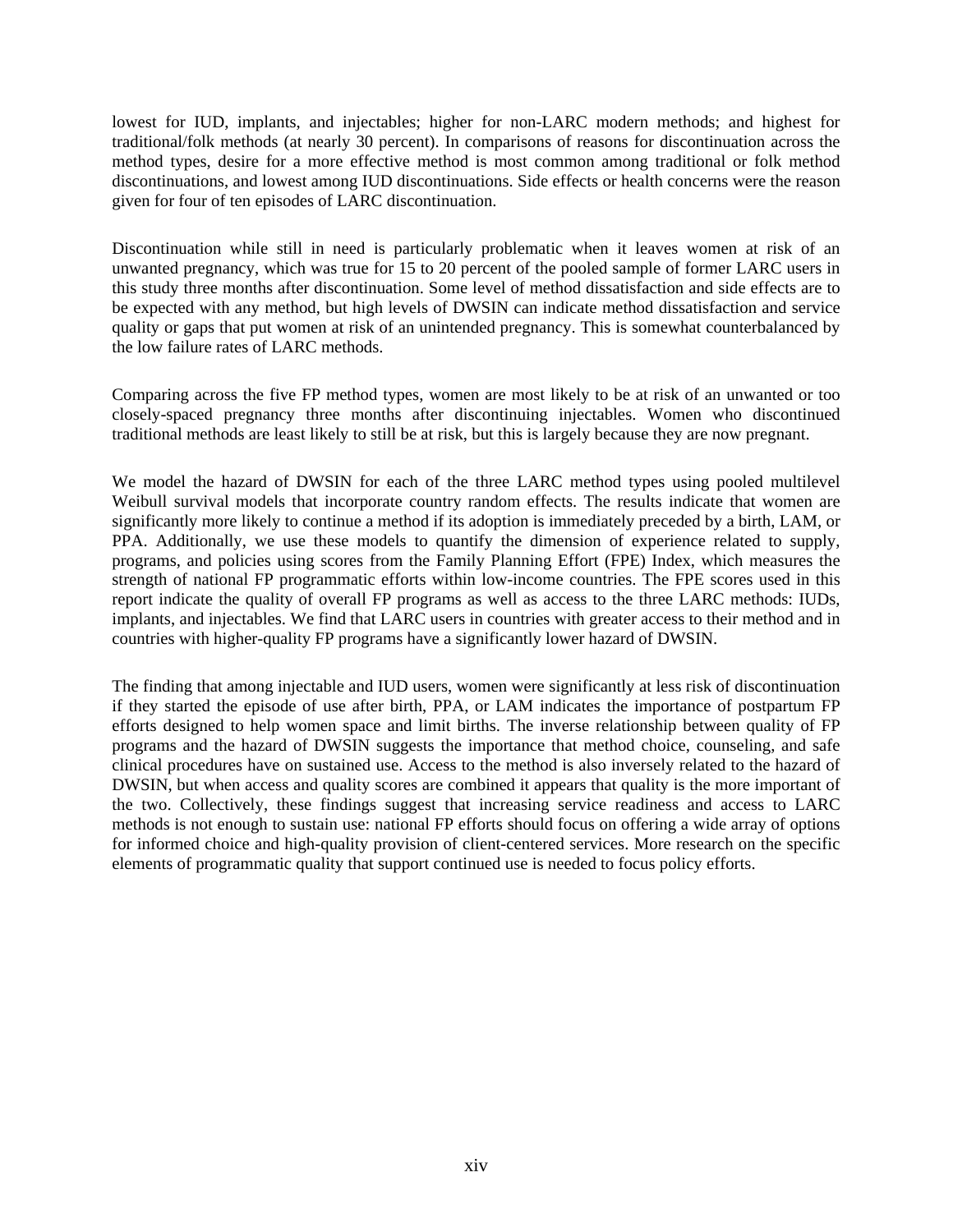## **1. Background**

 $\overline{a}$ 

In recent decades, contraceptive prevalence has increased in low-income countries, become more diversified, and shifted toward a stronger reliance on modern methods (Bertrand et al. 2014; Seiber, Bertrand, and Sullivan 2007). As new methods are introduced, men and women have more options to choose a method that meets their preferences throughout the family planning (FP) life cycle, and contraceptive prevalence tends to increase (Ross and Stover 2013).

Despite increased use of FP, unmet need for contraception is still strikingly high, and is estimated at about 222 million women and approximately 1 in every 4 women in developing<sup>1</sup> countries in 2012 (Ross and Stover 2013; Singh and Darroch 2012). The World Health Organization (WHO) recommends waiting at least two years after delivery before attempting to conceive again (WHO 2005) because the risks for adverse health outcomes for both mothers and children are greatest when the interval between one birth and the next is either less than 27 months or greater than 60 months (Conde-Agudelo, Rosas-Bermúdez, and Kafury-Goeta 2006; Conde-Agudelo, Rosas-Bermúdez, and Kafury-Goeta 2007; Rutstein 2005; Rutstein 2008). Long-term contraceptive methods enable women and couples to cost-effectively avert pregnancy during these risky time periods by allowing women to space and/or limit births.

Long-acting reversible contraceptive methods (LARCs) typically include intrauterine devices (IUDs) and implants. There is no firm agreement on whether injectables are considered LARCs: they are not as longacting as IUDs or implants, but they share the trait of not requiring user action after being taken. For this reason we include injectables in our definition of LARCs. In low-income countries, IUD use has been declining while injectable use has rapidly increased; as a group, LARCs represent a growing share of the method mix in most low-income countries (Darroch 2013; Bertrand et al. 2014).

Although LARCs are not medically indicated for all women or the appropriate choice for all couples, these three methods offer an important form of protection for couples to space and limit births for longer periods of time than most other modern methods. LARC methods may be a good option for couples who want to delay pregnancy for a longer time or limit any future pregnancies but who are not committed to a permanent method. Since most LARCs do not contain estrogen, they are generally compatible with breastfeeding.

This paper focuses on the contraceptive dynamics of LARC use in low-income countries. It uses a life cycle approach to understand how women start these methods, how and why they stop, and what their status is after stopping. It also examines how women's individual characteristics and the national context in which LARC uptake and discontinuation take place affect the risk of discontinuation while still in need (DWSIN). High levels of DWSIN suggest method dissatisfaction and may leave women vulnerable to unwanted pregnancies if they do not start a new method.

<sup>&</sup>lt;sup>1</sup> The definition of 'developing countries' varies by international body and author. This report focuses on 'lowincome countries' since they are the focus of FP2020 efforts and are more objectively defined. Low-income countries largely overlap with the group of countries considered 'developing'; as such, the literature on developing countries is considered broadly applicable to our study population.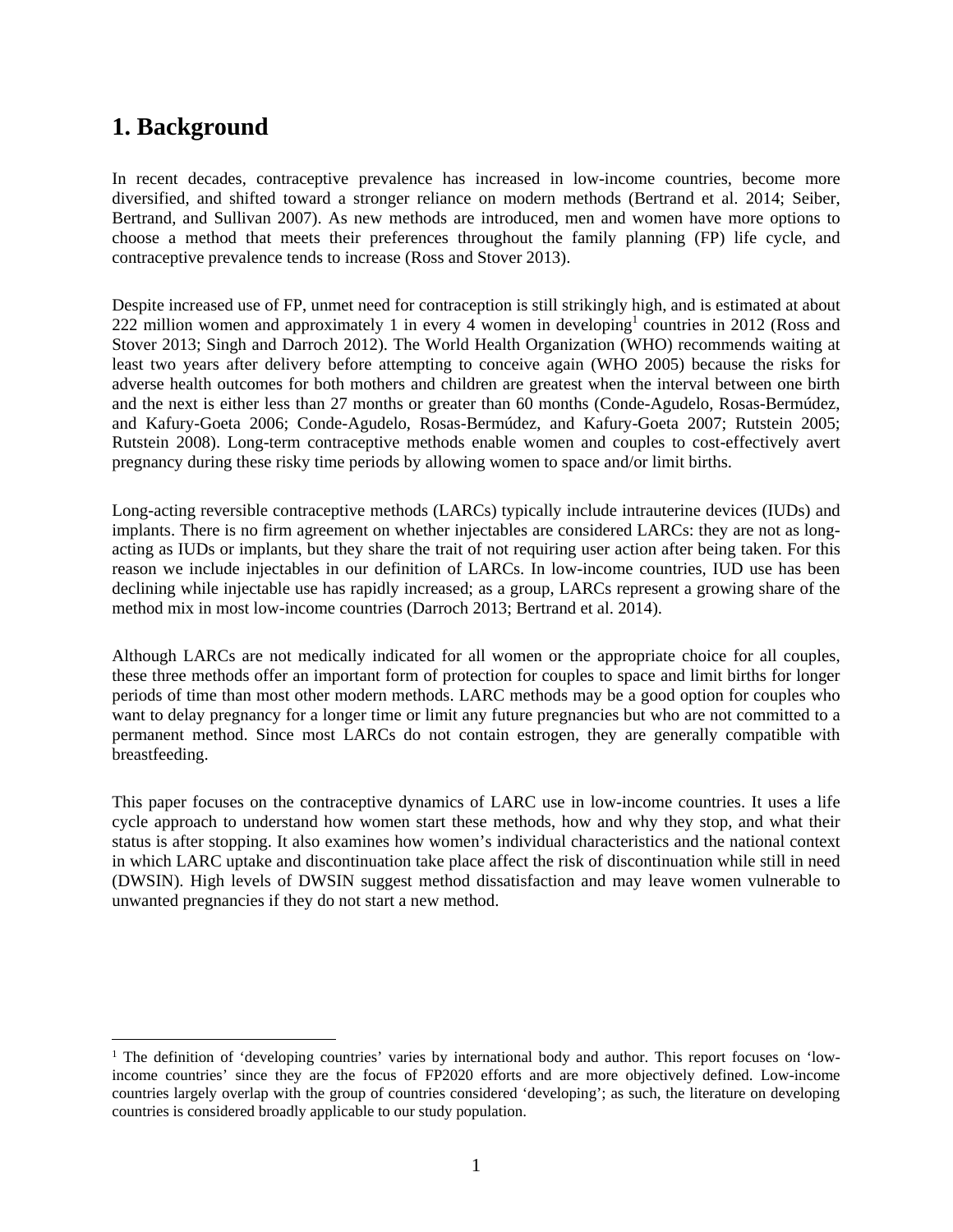#### **1.1 Long-acting and Permanent Contraceptive Methods**

## *IUDS*

Intrauterine devices (IUDs) were first used in the beginning of the 20th century (Ali et al. 2011). They are T-shaped devices that must be inserted into a woman's uterus by a health care provider. The types of IUDs available differ by country. Three examples of popular, widely available brands of IUDs are Mirena, TCu 380A, and ParaGard. Mirena is hormonal (containing progestin) and lasts up to 5 years while TCu 380A and ParaGards' copper content prevents pregnancy for up to 12 years (Ali et al. 2011). At the end of this time, a provider must remove the IUD. The failure rate is below 1 percent in the first year of use (Hatcher, Trussell, and Nelson 2007). Evidence supports IUD insertion immediately after delivery (ideally within 10 minutes, but also up to 48 hours of placental delivery<sup>2</sup>) because of the convenience of a woman being present at a health facility and the guarantee that she is not currently pregnant. This practice is common in Egypt, China, and Mexico (Grimes et al. 2003; WHO 2015). Among all reversible modern methods, IUDs are the most cost-effective and the most effective at preventing pregnancy (Ali et al. 2011; Hatcher, Trussell, and Nelson 2007). After the IUD is removed, fecundity immediately returns; the 12-month post-removal pregnancy rate is comparable to non-IUD users (Mansour et al. 2011).

Worldwide, the use of IUDs has increased in the past few decades and, despite recent declines in prevalence, IUDs remain the most widely used reversible method (Ali et al. 2011; Seiber, Bertrand, and Sullivan 2007). China has the largest proportions of IUD users among all married women (33 percent) while the lowest use is in sub-Saharan Africa (0.8 percent); the IUD is the dominant method in seven lowincome countries, five in Central Asian Republics, as well as Egypt and Vietnam (Ali et al. 2011). Several studies, however, are reporting a decrease or stagnation in the use of IUDs, particularly in sub-Saharan Africa and other low-income countries, although no significance testing was reported in these studies (Bertrand et al. 2014; Darroch and Singh 2013; Seiber, Bertrand, and Sullivan 2007).

#### *Implants*

Implants are also long-acting and extremely effective at preventing pregnancy, with a clinical failure rate less than 1 percent (Hatcher, Trussell, and Nelson 2007; Rademacher et al. 2014). Implants are progestincontaining rods that are inserted under the skin and can prevent pregnancy for up to five years (Ramchandran and Upadhyay 2007). The first implant, Norplant, was licensed in 1983 although global production was discontinued in 2008 after a lawsuit accused Norplant of causing scarring, pain upon removal, and other side effects (Rademacher et al. 2014; Ramchandran and Upadhyay 2007). Newer generations of implants are smaller, offer easier insertion and removal, and have fewer complications (Ramchandran and Upadhyay 2007). These include Implanon, Jadelle (Norplant 2), Nexplanon, and Sino-Implant. Although newer implants are less expensive, they are still more cost-effective than other modern methods and become less expensive with continued use (Bertrand et al. 2014; Power, French, and Cowan 2007; Singh and Darroch 2012). Like IUDs, fertility returns rapidly upon discontinuation of implants; they can also be safely inserted immediately after giving birth (Espey and Ogburn 2011; Power, French, and Cowan 2007).

Use of implants has faced barriers of cost and their reputation for side effects and painful insertion or removal (Rademacher et al. 2014). Implants are not the dominant or modal method in any country and are used by less than 1 percent of married women in low-income countries (Ross, Keesbury, and Hardee

 2 The IUD can also be inserted safely after 4 weeks postpartum; however, delayed postpartum (between 48 hours and 4 weeks after delivery) insertion is not recommended (WHO 2015).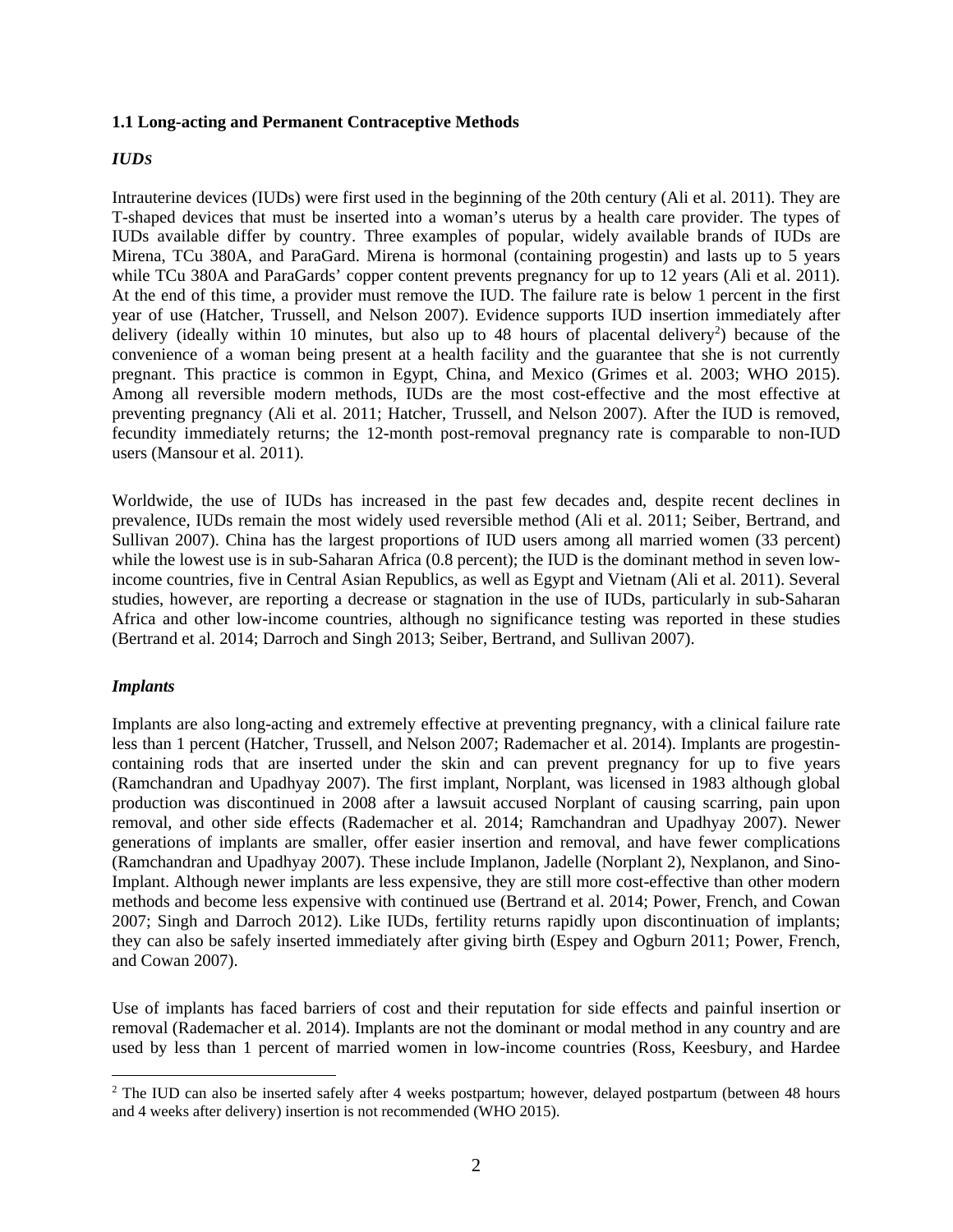2015). In the majority of countries where the share of implants in the method mix is the highest—above 10 percent among all methods in sub-Saharan Africa—there is an increase in use, particularly after the introduction of newer, less expensive implants; however, the share is still low (Bertrand et al. 2014). Bertrand et al. note the potential to improve the method mix with the introduction of the implant which can satisfy the need to both limit and space pregnancies (2014).

## *Injectables*

Injectables are clinically very effective against pregnancy and also are the shortest-acting of the three LARC methods. There are several types of injectables. The first, depot medroxyprogesterone acetate (DPMA, brand name: Depo Provera), which was licensed and marketed in 1960s (Seth, Nagrath, and Deoghare 2012) is a progestin-only injectable which protects against pregnancy for up to three months with a two-week grace period (Adetunji 2011; Seth, Nagrath, and Deoghare 2012). Norethindrone enanthate (NET-EN) is another progestin-only injectable which lasts for two months (Adetunji 2011; Seth, Nagrath, and Deoghare 2012). Combined injectable contraceptives (CICs), such as Cyclofem, Mesigyna and Deladroxate, contain both estrogen and progestin and are only effective for preventing pregnancy for up to 30 days (Seth, Nagrath, and Deoghare 2012). These CICs, however, are not recommended for use while breastfeeding within the first six months postpartum (Seth, Nagrath, and Deoghare 2012; WHO 2015). The failure rate of injectables like DPMA is less than 1 percent (Hatcher, Trussell, and Nelson 2007). Injectables are the least cost effective of the three long-acting methods (Singh and Darroch 2012) and are the only method of the three LARCs that can be passively discontinued. However, injectables cannot be discontinued until the effectiveness period expires, although the return of fertility is delayed, particularly for DPMA and NET-EN (Seth, Nagrath, and Deoghare 2012; WHO 2015).

Injectable use is rising rapidly, particularly in sub-Saharan Africa, because of convenience of use and provision, length of effectiveness, and discretion (Adetunji 2011; Bertrand et al. 2014; Seiber, Bertrand, and Sullivan 2007). Adetunji (2013) found that use of injectables among married women in six recent DHS surveys in sub-Saharan African countries ranged from 6.2 percent in Ghana to 25.8 percent in Malawi, while a larger study of national surveys from 123 countries found that the contraceptive prevalence rate of injectables in all of sub-Saharan Africa was 7.3 percent (Ross, Keesbury, and Hardee 2015). Not having to take a daily pill is a benefit for many women, while others see an advantage to the absence of menses with Depo Provera. Adetunji (2011) reported, tested, and confirmed the theory that secrecy is also a major factor in the use of injectables. The injectable can be easily administered to a woman at a health clinic or through mobile outreach efforts without the permission from her spouse or other family members who may disapprove. These advantages may be responsible for the dramatic increase in injectables during the last 20 years. Bertrand et al (2014) found that this increase was as high as 42 percentage points in Chad and over 25 percentage points in six other countries.

## *Sterilization*

In addition to the three LARC methods described above, sterilization (male or female) is the only other long-term method of preventing pregnancy. For couples wishing to limit births, sterilization is the most cost-effective method when assessing cost over the duration of effectiveness (Seth, Nagrath, and Deoghare 2012). Female sterilization, in particular, is permanent and thus cannot be discontinued. Female sterilization is the most commonly used method across all developing countries (Mansour et al. 2011; Seiber, Bertrand, and Sullivan 2007), although it constitutes a declining share of the method mix in most countries (Bertrand et al. 2014). Female sterilization is a predominant practice in many countries in Latin America, the Caribbean, and Asia (Mansour et al. 2011; Seiber, Bertrand, and Sullivan 2007) and accounts for 31-64 percent of the method share in some countries in those regions (Mansour et al. 2011).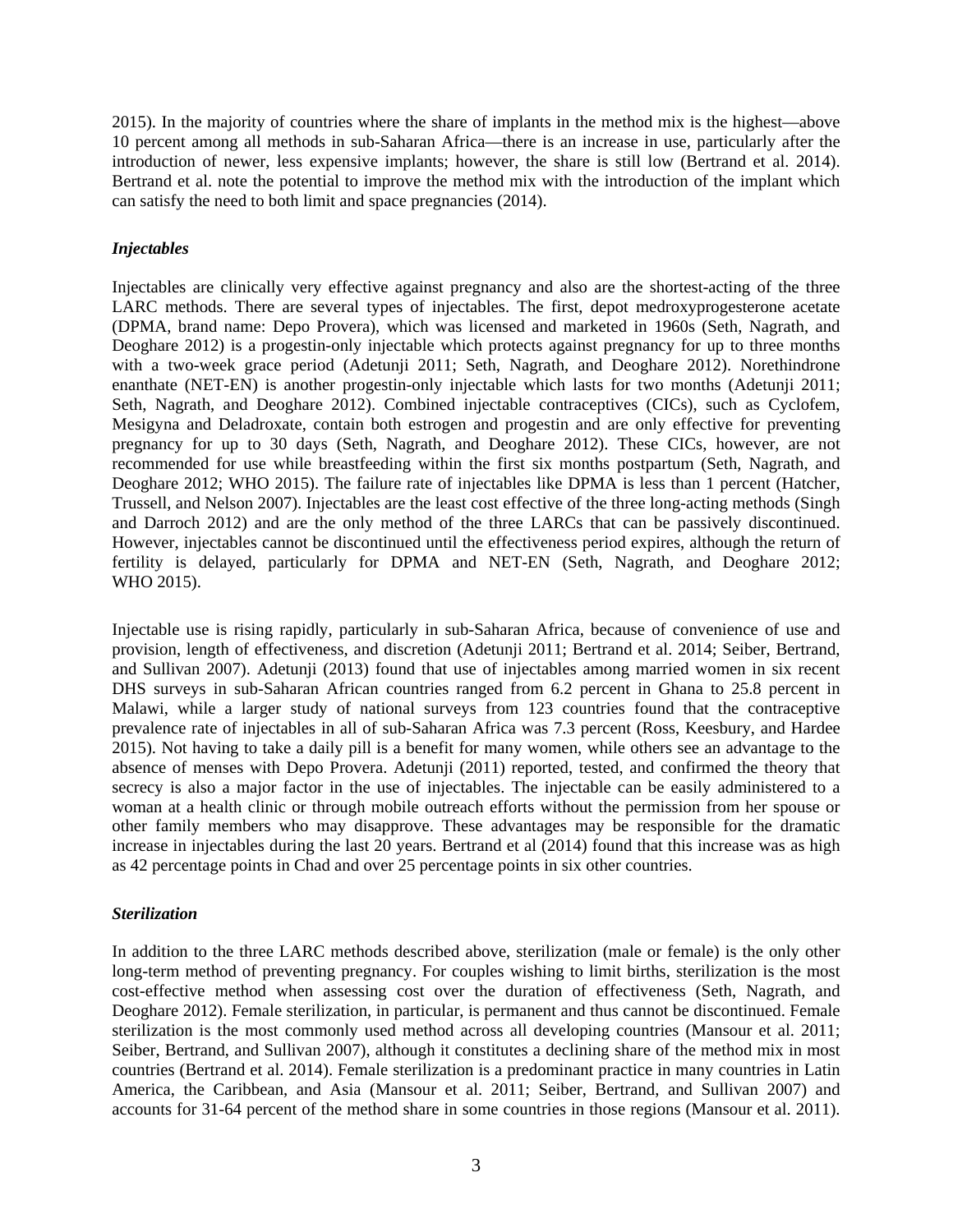In the Middle East, North Africa and sub-Saharan Africa, sterilization is not common because it is a surgical procedure that requires infrastructure and properly trained providers which are challenging for poor countries (Ross, Keesbury, and Hardee 2015; Seiber, Bertrand, and Sullivan 2007). Use of male sterilization is low at less than three percent of the method share in many low-income countries (Seiber, Bertrand, and Sullivan 2007). In this paper, we group male sterilization with other modern methods. Since we are interested in the life cycle of contraceptive use, female sterilization is not examined further.

## **1.2 Discontinuation**

Of course, no single method is appropriate for all women. Despite their advantages, LARCs have key drawbacks. The use of synthetic progesterone, progestin, in all LARCs is associated with breast pain, weight gain, bloating, and acne or greasy skin (Espey and Ogburn 2011; Lethaby et al. 2015). Changes in menstruation can also occur with LARCs. Some injectables such as Depo Provera suspend menses (Seth, Nagrath, and Deoghare 2012). Implants can cause irregular bleeding and/or amenorrhea (Power, French, and Cowan 2007). Expulsion of IUDs is another potential complication. If an IUD is inserted within 10 minutes of placental delivery, the risk of expulsion is lower than if the IUD is inserted between 10 minutes and 48 hours after delivery, and is lowest when inserted weeks after (The ACQUIRE Project 2008). Serious complications are rare but sometimes occur with IUDs, including perforation of the uterus (Espey and Ogburn 2011). Injectables can cause a loss of bone mineral density, although this side effect is not serious and is also reversible (Seth, Nagrath, and Deoghare 2012). Finally, since LARCs are not barrier methods, they do not prevent sexually transmitted infections (STIs) or HIV (Ali et al. 2011).

Since LARC methods—IUDs, implants, and injectables—comprise an increasing share of contraceptive use, it is important to examine how often and why women discontinue these methods, particularly in lowincome countries. Discontinuation of a method occurs when there is method failure (pregnancy), when a woman no longer has a need for contraception (because of a desire to become pregnant, infrequent sex, husband away, marital dissolution, or menopause), or when a woman is dissatisfied with her method or cannot access or afford it. Discontinuation may result in pregnancy, switching to another method, or abandonment of all contraception.

The majority of contraceptive failures result in unwanted births (Ali, Cleland, and Shah 2012; Bradley, Croft, and Rutstein 2011). It is also of concern when contraceptive users DWSIN by switching to a less effective method or abandoning contraception entirely. These latter situations place a woman at risk of unintended and/or unwanted pregnancy. Unintended pregnancy can then lead to potentially unsafe induced abortions where access to safe abortion is restricted, births that pose a risk to the health of the mother and child, and ultimately reduced educational attainment of children (Blanc, Curtis, and Croft 2002; Montgomery et al. 1997; Singh, Sedgh, and Hussain 2010).

Research has repeatedly found that method type is the most important factor in discontinuation (Bradley, Schwandt, and Khan 2009; Montgomery et al. 1997). Properties of methods differ; some, such as condoms, diaphragm, and jelly, are coitus-dependent and must be used continually. Other methods such as pills must be actively continued on a daily basis. Implants and IUDs are designed to be removed with assistance of a provider, which makes discontinuation more difficult. Empirically, traditional and short acting methods have the highest rates of discontinuation; LARCs, such as IUDs, have the lowest rate (Bradley, Schwandt, and Khan 2009; Curtis and Blanc 1997; Montgomery et al. 1997). In 2009, Bradley et al. found the 12-month discontinuation rate of IUDs in 11 Demographic and Health Survey (DHS) surveys to be less than 18 percent in one year while another, more recent study of 60 DHS countries found the 12-month discontinuation rate of IUDs to be even less—13 percent (Montgomery et al. 1997).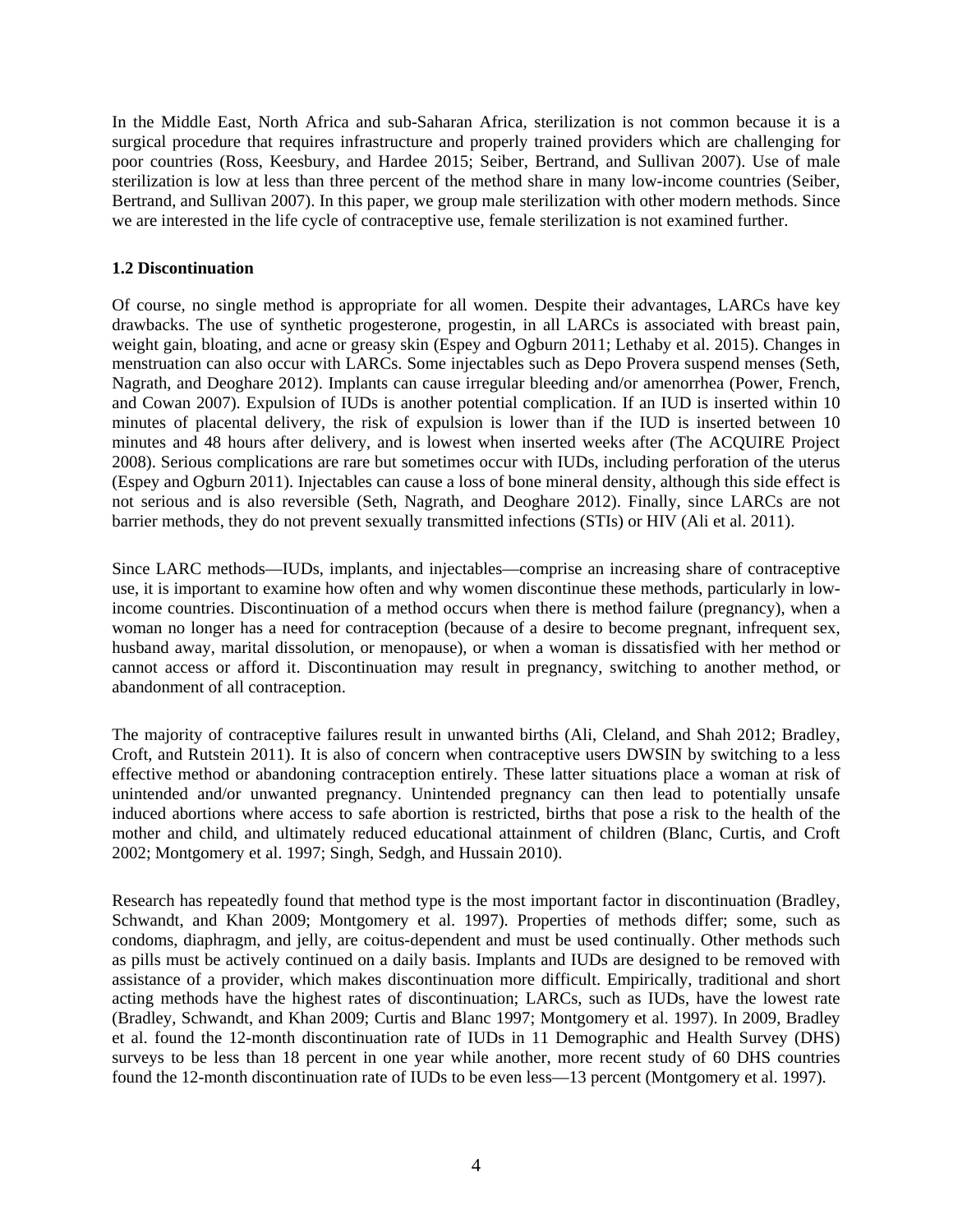In areas where women have informed choice about contraceptive methods, there is presumably some endogeneity between method choice and intention. Married women who are looking to space or limit births might find LARC methods more appropriate than shorter-term or coitus-dependent methods. For these reasons, this report analyzes discontinuation by method type, and treats LARC methods separately from traditional/folkloric methods and all other modern methods.

Reasons for discontinuation also differ by method. General reasons include dissatisfaction or methodrelated reasons such as health concerns or side effects; lack of access by cost or distance to a facility; or husband/family disapproval (Ali, Cleland, and Shah 2012; Bradley, Schwandt, and Khan 2009; Curtis and Blanc 1997; Moreau, Cleland, and Trussell 2007). Side effects and health concerns are the most common reason for discontinuing short acting methods, while reasons for discontinuing condoms or traditional methods include unintended pregnancy or the desire for a more effective method. Reasons for discontinuation of IUDs vary but frequently include dissatisfaction with the method or side effects (Ali et al. 2011; Bradley, Schwandt, and Khan 2009). When discontinuing IUDs for method-related reasons, half of the women switched to another modern method, with over 10 percent to traditional methods (Ali et al. 2011).

Because of low use, implant discontinuation rates are less well studied. One review found that the 5 year cumulative continuation rate was just over 50 percent (Power, French, and Cowan 2007). Injectables are unique because they are the shortest-acting of all the long-acting methods (one, two, or three months) and they cannot be voluntarily discontinued before expiration. Users must actively seek out another injection in order to continue use. Varying discontinuation rates for injectables have been found. Twelve month rates of discontinuations range from 18 to 67 percent (Bradley, Schwandt, and Khan 2009), although this range could be the result of the higher likelihood of discontinuation of one-month injectables versus three-month injectables, which were not differentiated in this report. Ali, Cleland and Shah (2012) found an average discontinuation rate to be 41 percent over 12 months with a large range across countries as well.

Prior studies have also shown that rates of discontinuation also vary by women's characteristics. Slower time to discontinuation is associated with age (over 25 compared to 15-24), higher education, and in some case, higher parity (Bradley, Schwandt, and Khan 2009).

## **1.3 Programmatic Environment**

Although LARCs are not appropriate for every woman or every couple, they are the most cost-effective and long-term reversible means of preventing unintended pregnancy. As such, LARCs comprise an important part of total method choice. To support use of IUDs and implants, countries must ensure that women have access to competent health services that can safely provide insertion and removal services (Singh and Darroch 2012). Beyond individual preferences, variations in use may indicate differences in policy, national promotion of the method, or provider bias (Ali et al. 2011). When the share of IUDs in the method mix ranges from less than 1 percent to 66 percent, it seems likely that availability and service provision are influencing use.

Nearly all low-income countries have established programs to improve family planning services, although the quality and availability of these programs vary widely. Convened in London in July 2012, the Family Planning Summit 2020 designated the funding and political support for reaching a goal that would improve women's right to—and availability of—contraceptive information, access, and commodities among 120 million more women in the poorest countries by 2020 (FP2020 2015). Family Planning 2020 (FP2020) is a partnership born from this summit and created to facilitate these improvements and to draw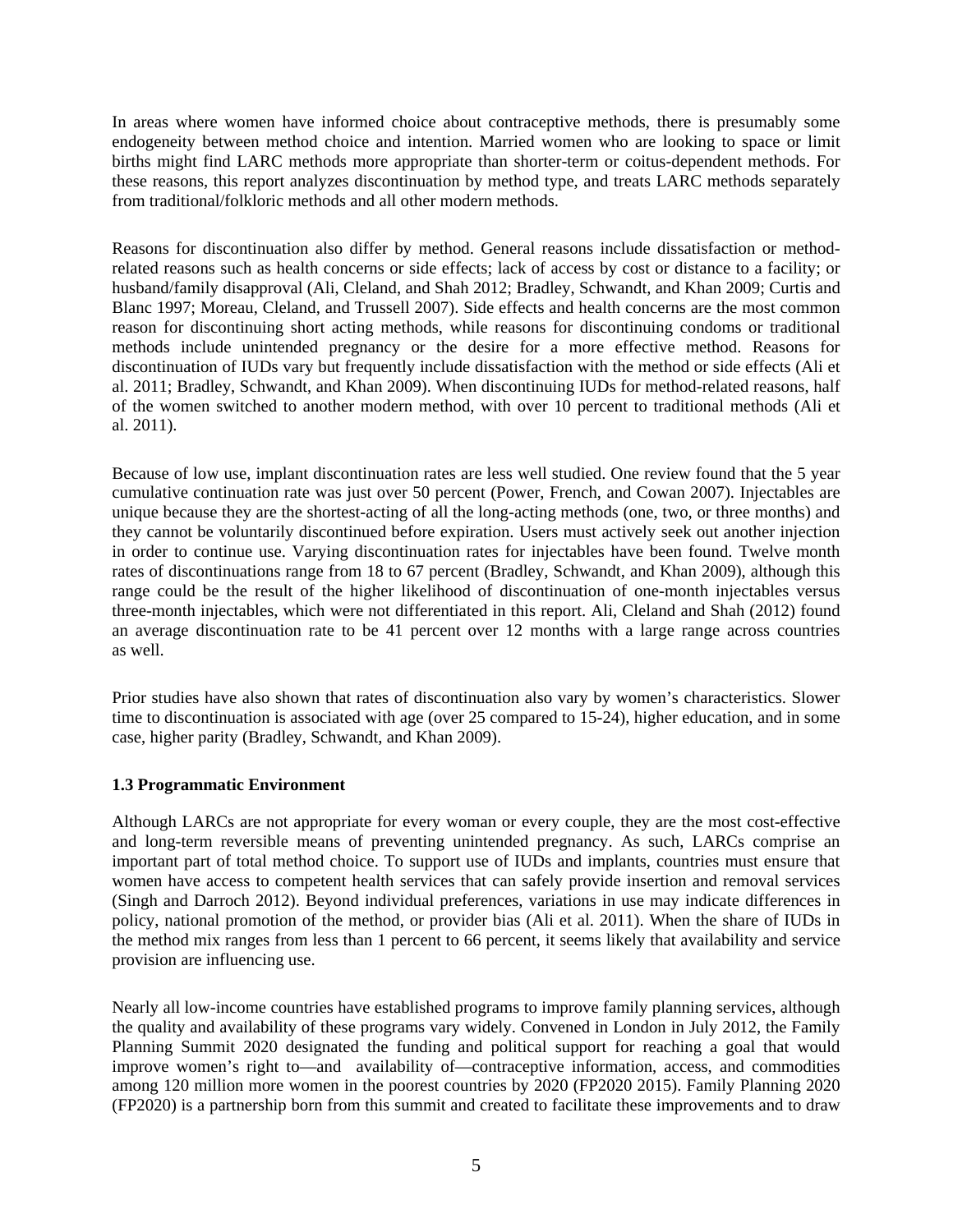attention to the supply and service provision of contraceptive methods. This report focuses on 21 of the FP2020 focus countries.

Previous studies have found that increasing method choice and availability have the potential to improve both rates of DWSIN and unmet need while reducing the risks associated with unintended pregnancy (Ross and Stover 2013). Less is known about how the policy environment relates to discontinuation. How do access and availability of specific methods and overall programmatic quality affect discontinuation and failure rates for those methods?

This paper focuses on uptake and discontinuation of LARC methods in low-income, FP2020 priority countries. The paper begins with how women start these methods, the extent of current use, discontinuation rates in past 5 years, reasons for discontinuation, and status following discontinuation. The focus then moves to testing the importance of women's characteristics, method availability, and quality of FP programs on the risk of DWSIN.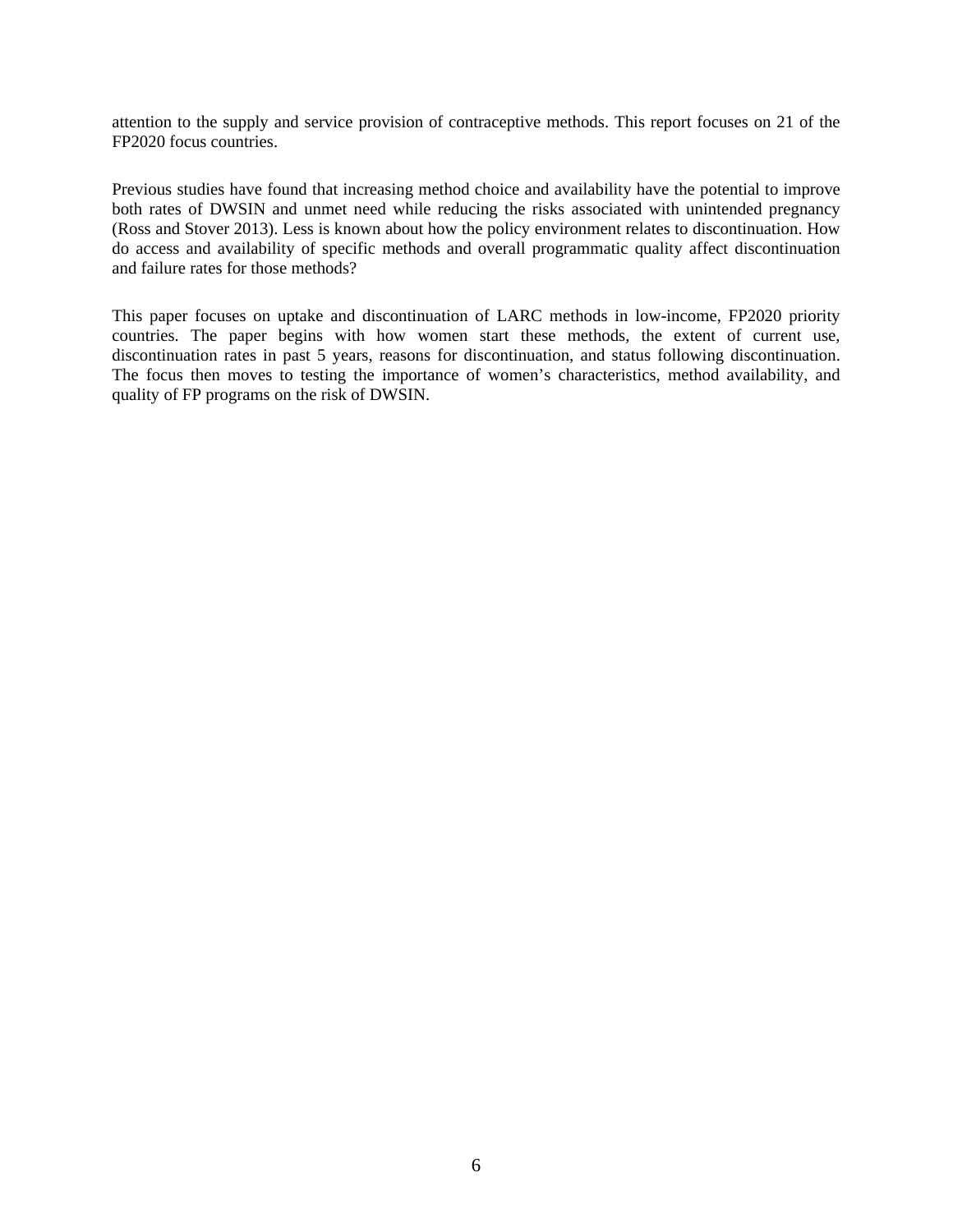## **2. Data and Methods**

Study countries were selected from among FP2020's list of 69 focus countries, as shown in Appendix A. These are the 69 poorest countries in the world: in 2010, these countries were estimated to have less than \$2,500 gross domestic product (GDP) per capita. From these 69 countries, we selected all countries with a DHS survey fielded during or after 2010 that included a contraceptive calendar with the reasons for discontinuation. There were 23 such countries. All 21 of 23 viable surveys<sup>3</sup> were included in this study. Figure 2.1 indicates the 21 study countries in red and the 48 other FP2020 focus countries in blue.



**Figure 2.1 Map of study countries** 

The DHS sample size of married<sup>4</sup> women for each survey is listed in Table 2.1, along with contraceptive prevalence (any method) among married women. Countries are sorted by world region: 6 in West Africa, 6 in East and Southern Africa, 2 in North Africa and West Asia, 2 in Central Asia, and 5 in South and Southeast Asia. The weighted sample size of married FP users ranged from 632 (Comoros) to 20,704 (Indonesia). Table 2.1 also lists the overall population size of the country in 2010 (in thousands). Pooled estimates in later chapters normalize the DHS weights relative to overall population size.<sup>5</sup> The countries range in size from less than one million to more than two hundred million. The most populous countries studied in this report are Indonesia, Pakistan Nigeria, and Bangladesh. The least populous countries studied are Comoros, Liberia, and Kyrgyz Republic.

 $\overline{a}$ 

<sup>&</sup>lt;sup>3</sup> The Mozambique 2010 DHS had an insufficient number of episodes for most analysis and was excluded. The 2011-12 Benin DHS was excluded due to hundreds of missing calendar entries.

 $^{4}$  Includes married and living with a man as if married.<br> $^{5}$  Note that the number of married women age 15 to

<sup>&</sup>lt;sup>5</sup> Note that the number of married women age 15 to 49 in each country is not perfectly proportional to national population size, as this will depend on age structure and nuptiality. Nonetheless it was the best option to provide relative scaling of the weights.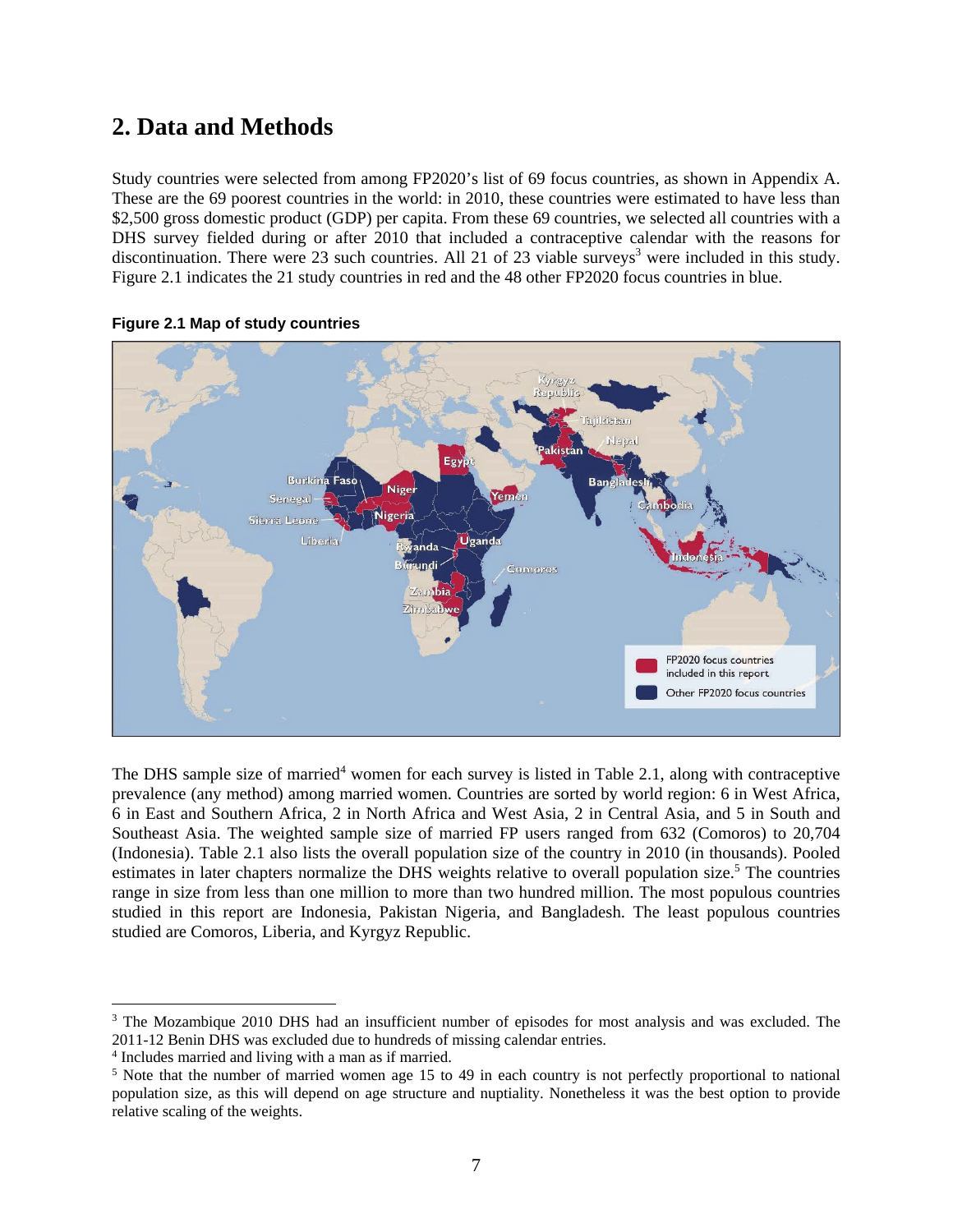| Country                         | <b>Total population</b><br>size 2010<br>(thousands) $1$ | Year of DHS<br>survey | Sample size of<br>currently married<br>women <sup>2</sup> age<br>15-49 | <b>Total</b><br>Contraceptive<br>Prevalence $(\%)^3$ | Sample size of<br>currently married<br>family planning<br>users age 15-49 |
|---------------------------------|---------------------------------------------------------|-----------------------|------------------------------------------------------------------------|------------------------------------------------------|---------------------------------------------------------------------------|
| <b>West Africa</b>              |                                                         |                       |                                                                        |                                                      |                                                                           |
| <b>Burkina Faso</b>             | 15.632                                                  | 2010                  | 13.563                                                                 | 16.2                                                 | 2.194                                                                     |
| Liberia                         | 3,958                                                   | 2013                  | 5.386                                                                  | 20.2                                                 | 1,090                                                                     |
| Niger                           | 16,292                                                  | 2012                  | 9,881                                                                  | 13.9                                                 | 1,374                                                                     |
| Nigeria                         | 159,425                                                 | 2013                  | 27,830                                                                 | 15.1                                                 | 4,216                                                                     |
| Senegal                         | 12,957                                                  | 2014                  | 5,500                                                                  | 22.2                                                 | 1,219                                                                     |
| Sierra Leone                    | 5,776                                                   | 2013                  | 10,903                                                                 | 16.6                                                 | 1,813                                                                     |
| <b>East and Southern Africa</b> |                                                         |                       |                                                                        |                                                      |                                                                           |
| Burundi                         | 9.461                                                   | 2010                  | 5,421                                                                  | 21.9                                                 | 1,185                                                                     |
| Comoros                         | 699                                                     | 2012                  | 3.261                                                                  | 19.4                                                 | 632                                                                       |
| Rwanda                          | 10.294                                                  | 2010                  | 6.897                                                                  | 51.6                                                 | 3.558                                                                     |
| Uganda                          | 33.149                                                  | 2011                  | 5.418                                                                  | 30.0                                                 | 1,626                                                                     |
| Zambia                          | 13.917                                                  | 2013-14               | 9.859                                                                  | 49.0                                                 | 4.832                                                                     |
| Zimbabwe                        | 13,974                                                  | 2010-11               | 5,703                                                                  | 58.5                                                 | 3,338                                                                     |
| North Africa and West Asia      |                                                         |                       |                                                                        |                                                      |                                                                           |
| Egypt                           | 82,041                                                  | 2014                  | 20,460                                                                 | 58.5                                                 | 11,974                                                                    |
| Yemen                           | 23.592                                                  | 2013                  | 15,566                                                                 | 33.5                                                 | 5,213                                                                     |
| <b>Central Asia</b>             |                                                         |                       |                                                                        |                                                      |                                                                           |
| Kyrgyz Republic                 | 5.465                                                   | 2012                  | 5.256                                                                  | 36.3                                                 | 1.907                                                                     |
| Tajikistan                      | 7,582                                                   | 2012                  | 6,504                                                                  | 27.9                                                 | 1,816                                                                     |
| <b>South and Southeast Asia</b> |                                                         |                       |                                                                        |                                                      |                                                                           |
| Bangladesh                      | 151,617                                                 | 2011                  | 16,635                                                                 | 61.2                                                 | 10,183                                                                    |
| Cambodia                        | 14,364                                                  | 2010                  | 11,626                                                                 | 50.5                                                 | 5,876                                                                     |
| Indonesia                       | 241,613                                                 | 2012                  | 33,465                                                                 | 61.9                                                 | 20,704                                                                    |
| Nepal                           | 26,876                                                  | 2011                  | 9,608                                                                  | 49.7                                                 | 4,774                                                                     |
| Pakistan                        | 170,044                                                 | 2012-13               | 12,937                                                                 | 35.4                                                 | 4,581                                                                     |

## **Table 2.1. Total population size and DHS sample size of currently married women 15-49, by country**

1 United Nations, Department of Economic and Social Affairs, Population Division (2015). World Population Prospects: The 2015 Revision, custom data acquired via website.

<sup>2</sup> Here and throughout the report, currently married means married or living with a man as if married  $\frac{3}{10}$  The percent of married women age 15-49 using any method of family planning

<sup>3</sup> The percent of married women age 15-49 using any method of family planning.

Per DHS convention, sample sizes are weighted

#### **2.1 Data**

 $\overline{a}$ 

#### *2.1.1 Survey data*

In the DHS surveys analyzed in this report, women were asked about all episodes of contraceptive use that extended back at least five years<sup>6</sup> preceding the date of interview. These 'contraceptive calendar' data are retrospective records of births, pregnancies, and family planning use. The calendar allows one event per month: a pregnancy, birth, or termination; if none of these applies, it indicates whether family planning was used, and if so, which method.<sup>7</sup> In the countries we studied, the calendar also included a

<sup>&</sup>lt;sup>6</sup> Women are frequently asked about slightly longer periods of time, up to 70 or 80 months, but those earlier entries were truncated as indicated in order to standardize the length across surveys.

Interviewers are asked to first fill in the pregnancies and births from the birth history, then to probe episodes of use and non-use. Interviewers receive extensive training on the calendar. Illustrative questions provided to interviewers in the questionnaire include: When was the last time you used a method? Which method was that? When did you start using that method? How long after the birth of (NAME)? How long did you use the method then? Why did you stop using the (METHOD)? Did you become pregnant while using (METHOD), or did you stop to get pregnant, or did you stop for some other reason?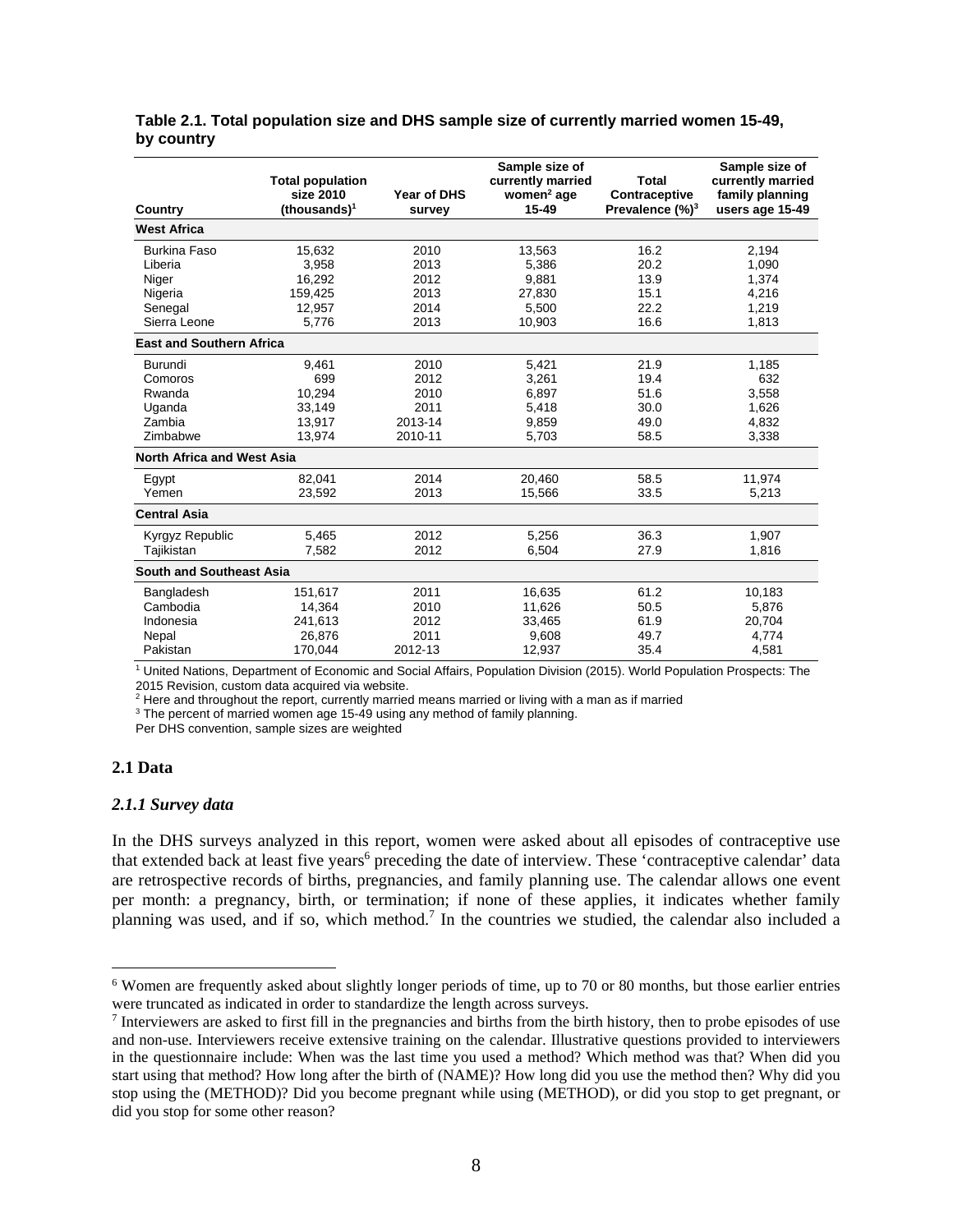second column where women were asked to identify the main reason for every episode of contraceptive discontinuation.

There are possible concerns about the calendar data. First is the issue of recall (particularly for short-term and coitus-dependent methods) and underreporting of prior method use. Previous studies have found broad consistency in calendar data compared to retrospective contraceptive prevalence (Bradley, Schwandt, and Khan 2009; Curtis and Blanc 1997; Strickler et al. 1997). A more recent study found that in more than one-fourth of countries, injectables, pills, and traditional methods appear to be signficantly underreported in the calendar and in more than half of countries LAM and male condom use appears to be significantly underreported (Bradley, Winfrey, and Croft 2015). Second, dual use of methods such as both injectables and condoms are not recorded in the calendar. Interviewers are instructed to record the most effective method used by the woman. Third, even with perfect recall, rounding to the nearest whole month introduces some measurement issues. Women do not generally stop and start methods in whole month intervals; a period of one week would be recorded as one month, while a period of five weeks would necessarily span two months. This is one reason why we avoid making estimates of median duration of use. An additional concern for estimates of median use is left-censoring of longer-term methods that started before the calendar. IUDs are designed to be used for ten to twelve years while the calendar only spans five years. Despite data concerns, these data are the most complete, representative, and accurate picture of cross-country contraceptive dynamics.

With the exception of contraceptive method mix in Chapter 3, the unit of the analysis in this study is a continuous episode of contraceptive use. We only include episodes among women currently married or in union at the time of survey whose date of first union was at or prior to the date the episode began. Each of these episodes that are discontinued (versus ongoing at the time of the survey) are associated with a discontinuation code. Women may contribute more than one episode over the course of the five years prior to the survey, or zero episodes if they have not used any method. In addition, we exclude episodes from women who are currently unmarried or had not yet had a first union at or prior to the date of starting contraceptive use.

The sample size of episodes depends on the type of analysis. In some cases such as reasons for discontinuation, only episodes that ended during the period are considered. In other cases such as discontinuation rates, episodes must be started in the period but right-censoring (ongoing use) is allowed. For discontinuation rates, it is standard to consider the 3 to 62 months prior to the calendar: the month of interview and the two preceding months are ignored to avoid the bias that might be introduced by an unrecognized pregnancy. When possible, we have maintained this convention in order to standardize the number of cases. Sample size is listed for each analysis separately.

For the purpose of this paper, family planning methods are divided into five categories:

- **IUD, implants, and injectables** are the three LARC methods that each comprise their own category. Except in very rare circumstances, the type of IUD (hormonal or non-hormonal) and the duration of the injectable (1 to 3 months) is unspecified. In older surveys, the brand name of implants was frequently specified as Norplant; several more recent surveys ask only about implants.
- **Non-LARC modern methods excluding female sterilization** are combined into a reference group because the focus of the paper is LARCs. These other modern methods include pill, male condoms, female condoms, foam/jelly, diaphragm, emergency contraception, lactational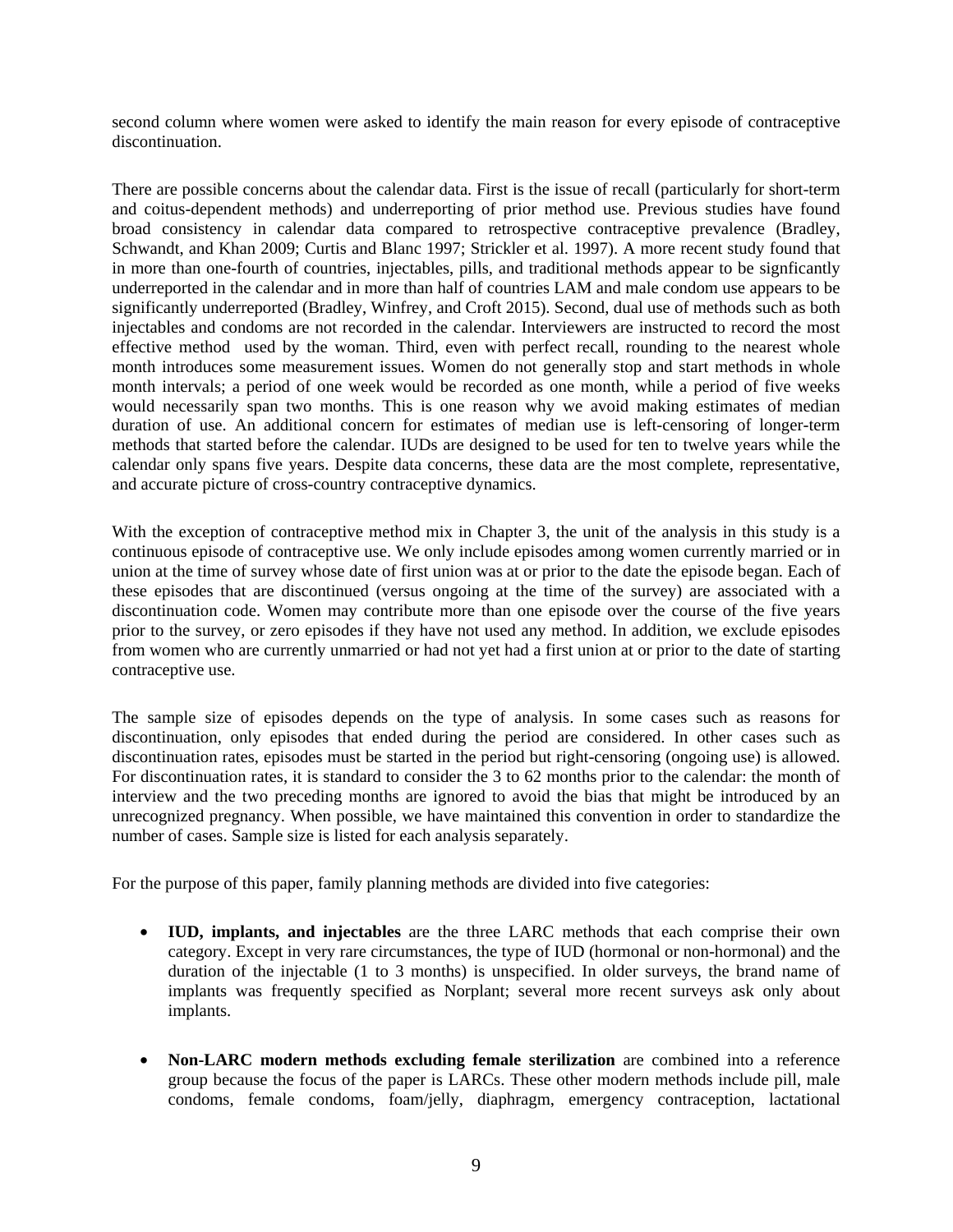amenorrhea method (LAM), standard days, male sterilization, and other unspecified modern methods. The composition of these methods varies by country and is described in Chapter 3. Female sterilization is excluded from episodic analysis since it cannot be discontinued.

• **Traditional/folkloric methods.** This category primarily includes traditional methods such as periodic abstinence and withdrawal, but may also inlcude herbs, massage, and other folkloric methods.

Reasons for discontinuation are mutually exclusive. Women are asked about the main reason for discontinuation of each method. Response options include failure (became pregnant while using), method-related reasons (side effects and health concerns, inconvenient to use, desire for more effective method), access/cost, and perceived lack of need (desire to become pregnant, marital dissolution, infrequent sex/husband away, and menopause). Individual questionnaires for each survey provide the full range of responses.

For the purposes of this report:

- **Discontinuation while still in need (DWSIN)** includes becoming pregnant while using the method (failure), method-related reasons, cost/access, opposition, and other reasons unrelated to lack of need. DWSIN does not necessarily refer to 'unmet need,' a term which is based on a fixed set of criteria for fecundity, fertility preferences, and non-use. Instead, DWSIN means that, from a number of mutually-exclusive choices that describe her reason for stopping use, a respondent said that she stopped for reasons other than not needing contraception.
- **Discontinuation due to no further need** includes desire to become pregnant, marital dissolution, infrequent sex/husband away, and menopause. As with DWSIN, 'no further need' refers the respondent's perception of her need rather than to unmet need. For example, a husband's absence, even long-term, is not considered exclusionary from the DHS definition of unmet need, since the husband may return at any time.

## *2.1.2 Family Planning Effort Scores*

One measure of the strength of national FP programmatic efforts within low-income countries is the Family Planning Effort (FPE) Index scores, which have been calculated periodically since 1972 (Ross and Smith 2010).

The FPE Index scores are calculated from questionnaires completed by local country experts within each country. Experts rate aspects of FP programmatic efforts within four domains—Policies, Services, Environment, and Method Access. Specific questions include the overall quality of FP programs and the availability of particular methods (Ross and Smith 2010; Ross and Hardee 2012). Some items have been added to the index over time to account for new methods being added to the method mix, such as the injectables in 2004 and implants in the 2014 round (Ross and Stover 2013).

The FPE scores used in this report are availability scores for the three LARC methods: IUDs, implants, and injectables. The scores for IUDs and injectables are from 2009, a year which overlaps with the time period of survey in every country studied. Implant scores were first measured in 2014. The scores are designed to gauge the "extent to which the entire population and ready and easy access" to each of the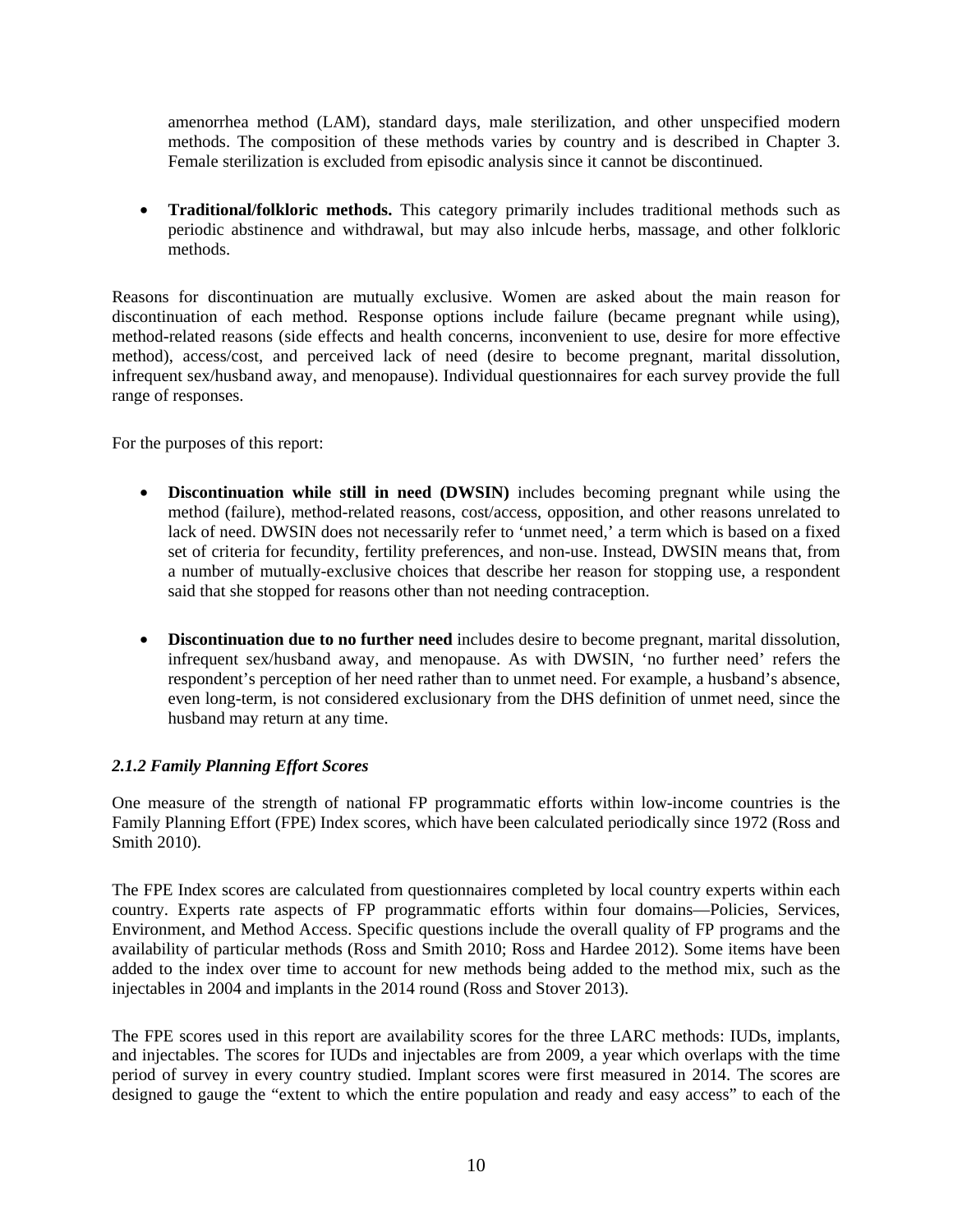LARC methods within a given country. The quality metric is based on experts' rating of the general quality of family planning services. The questionnaire states that "good quality includes a focus on client needs, with counseling, full information, wide method choice, and safe clinical procedures" (Ross and Smith 2010).

## **2.2 Methods**

Descriptive statistics are computed among the episodes that occurred to currently married or in union women whose date of first marriage was at or prior to the date the episode began. For pooled estimates, we re-normalize DHS weights to population size, based on 2010 UN population estimates. Computations of discontinuation rates are based on multi-decrement life tables from episodes 3 to 62 months prior to the survey. The month of interview and the two preceding months are ignored to avoid the bias that might be introduced by an unrecognized pregnancy. The rates represent the probability of discontinuing use of a method within 12, 24, or 36 months of starting.

The regression models are multilevel hazard models, which analyze time to an outcome by using country random effects. This enables clustering based on country characteristics. We analyze women within countries and their hazard of discontinuing a particular method while still in need. All other types of discontinuations (including no further need) are considered right-censored. We use a multilevel Weibull regression model, which is a more flexible alternative to the exponential hazard model (Box-Steffensmeier and Jones 2004). A Weibull model of contraceptive discontinuation has advantages over a Cox model because it allows for accelerated levels of failure over time in contraceptive use (Ali, Marshall, and Babiker 2001; Creanga et al. 2007). Population-level weights are used to ensure consistency with descriptive analysis. The multilevel models allow for fixed effects by characteristics and random intercepts by country. We first model unadjusted coefficients with country random effects; adjusted models incorporate individual characteristics, FPE access scores, overall method prevalence, and FP program quality scores.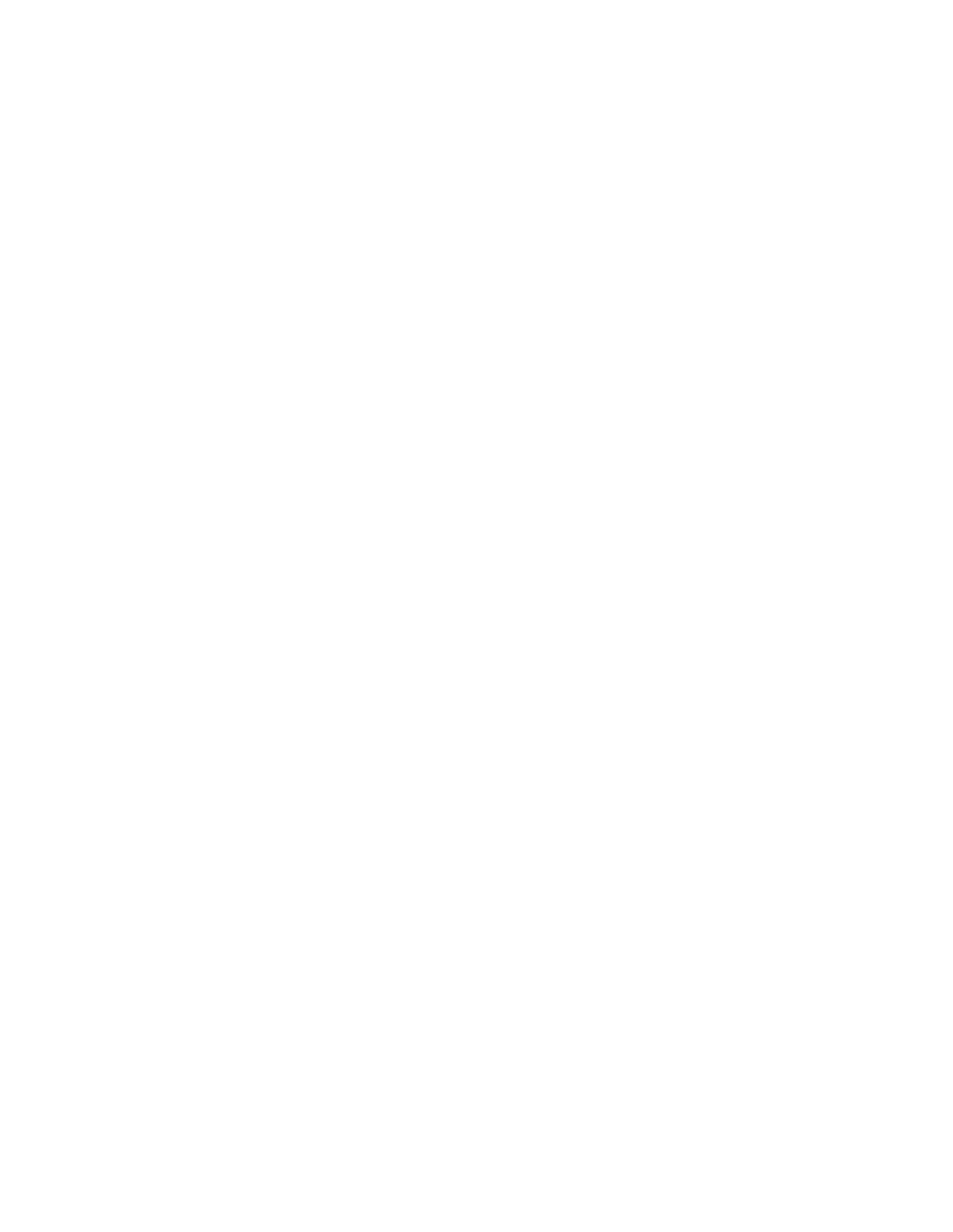## **3. Starting and Using LARCs**

## **3.1 Current use of LARCs**

LARCs are an important source of method choice for women and couples motivated to plan and space births for the minimum amount of time recommended by WHO. Table 3.1 illustrates the overall composition of method mix by country among currently married women. There is enormous diversity in LARC use across countries. The share of IUD use is typically less than 10 percent in most countries and it is not used at all in Liberia. However, the proportion of IUD use alone surpasses 50 percent in three countries: Egypt, Kyrgyz Republic, and Tajikistan. In these countries, implant use is practically nonexistent, although implant use is low in most countries. Implants comprise only 10 percent or less of the proportion of all methods used in 16 of the 21 countries. The proportion of implants is the most substantial in Burkina Faso and Senegal—over 20 percent of each country's method mix.

By far, the largest overall proportions of any one LARC method are injectables in most countries. Injectables dominate the method mix in Indonesia, Rwanda, and Liberia and hold the largest share of any method in five other countries: Zambia, Uganda, Sierra Leone, Burundi, and Senegal. The lowest shares of injectables are in Kyrgyz Republic, Tajikistan, and Pakistan. Other modern methods dominate in Zimbabwe, Niger, and Bangladesh, while traditional methods hold the largest share in Nigeria and Cambodia. The highest proportions of female sterilization are seen in Nepal and Pakistan.

|                                   | <b>IUD</b> |                 | Inject- | <b>Female</b><br>sterili- |      |        | Male<br>sterili- | Other<br>modern | Tradi-<br>tional/ |              | Number of<br>family<br>planning |
|-----------------------------------|------------|-----------------|---------|---------------------------|------|--------|------------------|-----------------|-------------------|--------------|---------------------------------|
| Country<br><b>West Africa</b>     |            | <b>Implants</b> | ables   | zation                    | Pill | Condom | zation           | methods         | <b>Folkloric</b>  | <b>Total</b> | users                           |
|                                   |            |                 |         |                           |      |        |                  |                 |                   |              |                                 |
| <b>Burkina Faso</b>               | 1.6        | 21.3            | 38.6    | 1.1                       | 19.7 | 9.7    | 0.0              | 1.0             | 7.0               | 100.0        | 2,194                           |
| Liberia                           | 0.0        | 10.2            | 55.4    | 1.4                       | 24.7 | 2.1    | 0.0              | 0.7             | 5.5               | 100.0        | 1,090                           |
| Niger                             | 0.5        | 2.2             | 15.4    | 1.0                       | 40.2 | 0.3    | 0.0              | 28.2            | 12.2              | 100.0        | 1,374                           |
| Nigeria                           | 7.1        | 2.5             | 21.0    | 2.3                       | 12.1 | 13.8   | 0.0              | 5.7             | 35.5              | 100.0        | 4,216                           |
| Senegal                           | 3.8        | 21.6            | 37.7    | 1.7                       | 23.3 | 2.8    | 0.0              | 0.8             | 8.3               | 100.0        | 1,219                           |
| Sierra Leone                      | 0.7        | 14.6            | 45.2    | 2.8                       | 23.4 | 1.4    | 0.1              | 5.6             | 6.2               | 100.0        | 1,813                           |
| <b>East and Southern Africa</b>   |            |                 |         |                           |      |        |                  |                 |                   |              |                                 |
| Burundi                           | 12.5       | 2.6             | 47.5    | 2.7                       | 11.2 | 4.4    | 0.3              | 0.3             | 18.9              | 100.0        | 1,185                           |
| Comoros                           | 0.3        | 8.1             | 29.1    | 4.3                       | 16.1 | 11.1   | 4.2              | 4.2             | 26.9              | 100.0        | 632                             |
| Rwanda                            | 0.9        | 12.2            | 50.9    | 1.6                       | 13.8 | 5.6    | 0.1              | 2.2             | 12.5              | 100.0        | 3,558                           |
| Uganda                            | 1.8        | 8.9             | 46.8    | 9.6                       | 9.7  | 9.0    | 0.3              | 0.6             | 13.3              | 100.0        | 1,626                           |
| Zambia                            | 2.4        | 11.3            | 39.4    | 3.8                       | 24.0 | 8.2    | 0.1              | 2.1             | 8.7               | 100.0        | 4,832                           |
| Zimbabwe                          | 0.3        | 4.7             | 14.2    | 1.9                       | 70.6 | 5.3    | 0.0              | 0.9             | 2.2               | 100.0        | 3,338                           |
| <b>North Africa and West Asia</b> |            |                 |         |                           |      |        |                  |                 |                   |              |                                 |
| Egypt                             | 51.4       | 0.9             | 14.5    | 2.1                       | 27.4 | 0.8    | 0.0              | 1.9             | 1.0               | 100.0        | 11,974                          |
| Yemen                             | 17.7       | 1.7             | 12.5    | 6.8                       | 34.7 | 1.6    | 0.2              | 12.0            | 12.9              | 100.0        | 5,213                           |
| <b>Central Asia</b>               |            |                 |         |                           |      |        |                  |                 |                   |              |                                 |
| Kyrgyz Republic                   | 60.9       | 0.0             | 1.4     | 4.4                       | 4.2  | 21.1   | 0.0              | 0.8             | 7.2               | 100.0        | 1,907                           |
| Tajikistan                        | 66.4       | 0.2             | 7.1     | 2.1                       | 8.2  | 8.0    | 0.0              | 0.5             | 7.5               | 100.0        | 1,816                           |
| <b>South and Southeast Asia</b>   |            |                 |         |                           |      |        |                  |                 |                   |              |                                 |
| Bangladesh                        | 1.2        | 1.9             | 18.3    | 8.1                       | 44.5 | 9.0    | 2.0              | 0.0             | 15.0              | 100.0        | 10,183                          |
| Cambodia                          | 6.1        | 0.9             | 20.6    | 4.7                       | 30.4 | 5.4    | 0.1              | 0.8             | 31.0              | 100.0        | 5,876                           |
| Indonesia                         | 6.3        | 5.4             | 51.6    | 5.2                       | 21.9 | 2.8    | 0.3              | 0.1             | 6.5               | 100.0        | 20,704                          |
| Nepal                             | 2.6        | 2.4             | 18.5    | 30.5                      | 8.3  | 8.7    | 15.8             | 0.0             | 13.2              | 100.0        | 4,774                           |
| Pakistan                          | 6.5        | 0.2             | 7.8     | 24.4                      | 4.5  | 24.9   | 0.7              | 4.7             | 26.3              | 100.0        | 4,581                           |

## **Table 3.1. Family planning method mix, by country**

Among married women age 15-49, the percent of all users who use specified method

Notes: Other modern methods include foam/jelly, diaphragm, female condom, emergency contraception, LAM, standard days, and other unspecified modern methods. Percentages may not sum to 100 due to rounding.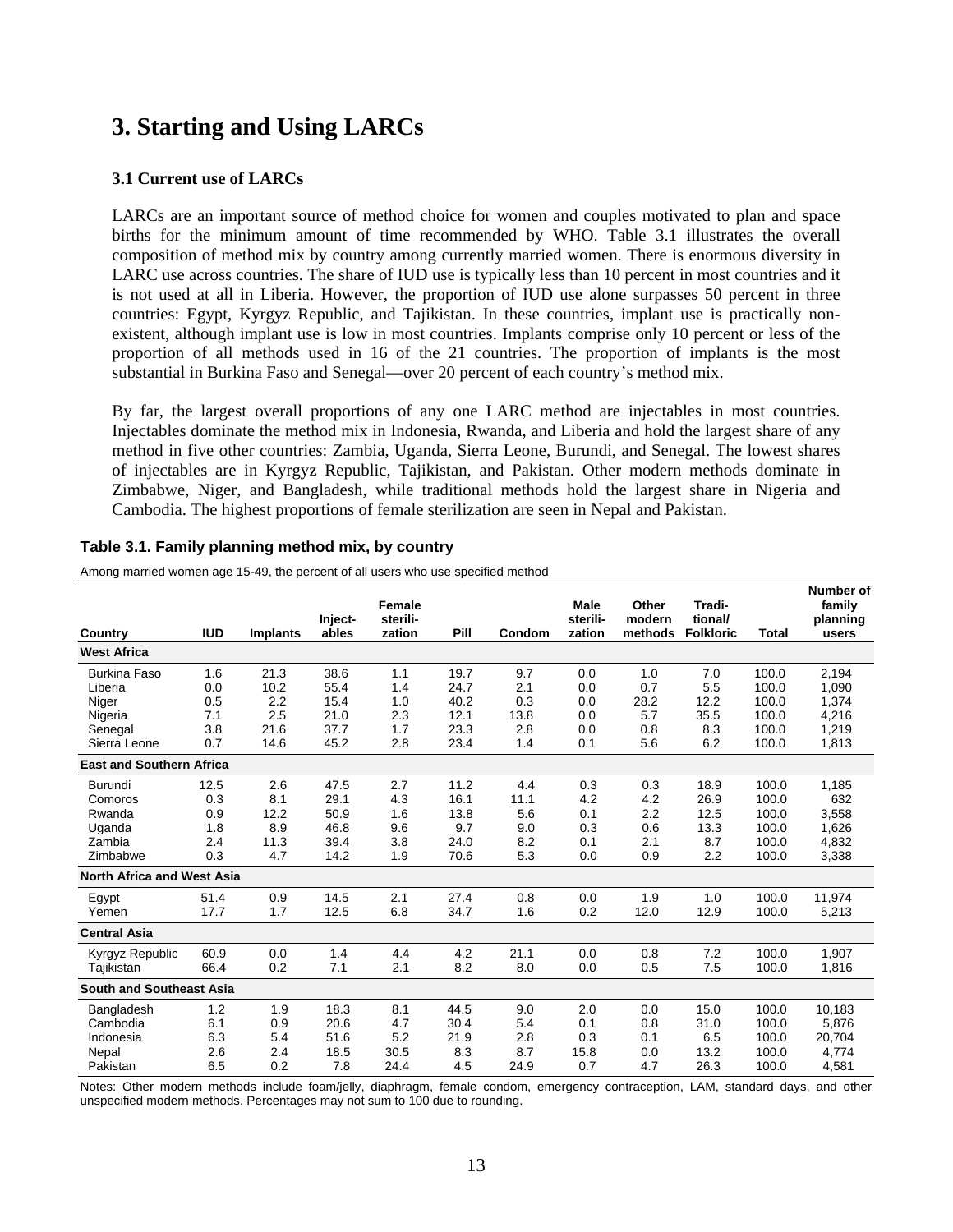Figure 3.1 shows the distribution of methods, particularly LARC methods, among married women who currently use any modern or traditional method in 21 DHS countries at the time of the most recent survey. Among users, the three LARC methods combined dominate the method mix (over 50 percent) in more than half of these countries. The smallest proportion of LARC use among contraceptives users appears in Pakistan (15 percent), while the largest proportion appears in Tajikistan (over 70 percent).



### **Figure 3.1. Share of LARCs in method mix**

Among currently married women age 15-49, by country, in increasing order of LARC method use

Figure 3.2 depicts the distribution of other modern methods among contraceptive users, excluding LARCs and female sterilization. These non-LARC modern methods are later grouped, and their composition will influence results such as discontinuation rates. The pill holds the largest share of other modern methods in most countries and comprises approximately 90 percent of non-LARC modern methods in Zimbabwe, Egypt and Liberia as well as approximately half of the share in 17 countries. The pill is used least among all modern methods in Pakistan, where condoms dominate the other modern method's share. The condom

Notes: Non-LARC modern methods include pill, condom, foam/jelly, diaphragm, female condom, emergency contraception, LAM, standard days, male sterilization, and other unspecified modern methods.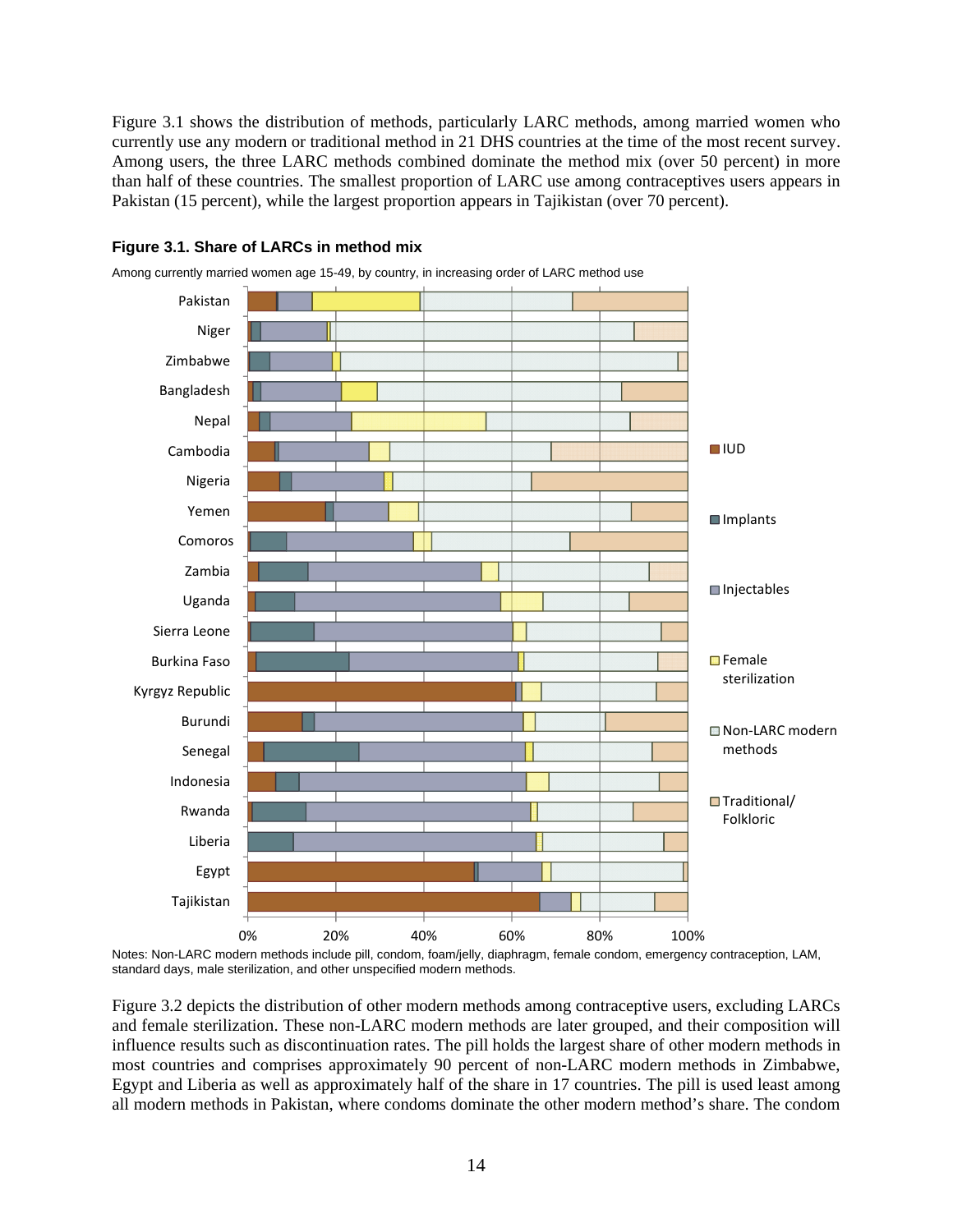is also a widely used other modern method in the Kyrgyz Republic, Tajikistan, and Uganda. Male sterilization is dominant in Nepal, where it is almost half of the proportion of all other modern methods. It is relatively non-existent in all other countries.



**Figure 3.2. Composition of non-LARC modern methods excluding female sterilization** 

Among currently married women 15-49, by country, in order of Figure 3.1

Note: 'Other modern' includes foam/jelly, diaphragm, female condom, emergency contraception, LAM, standard days, and otherunspecified.

#### **3.2 Adoption of LARCs**

While method mix and women's current use of family planning is a heavily-researched area, less is known about how and when women adopt a method. A full picture of contraceptive dynamics requires an understanding of method adoption as well as discontinuation. Switching methods may indicate problems with the previous method, or—for LARCs in particular—women's desire for a more effective or longerterm method. Starting a modern method during the postpartum period may reflect specific postpartum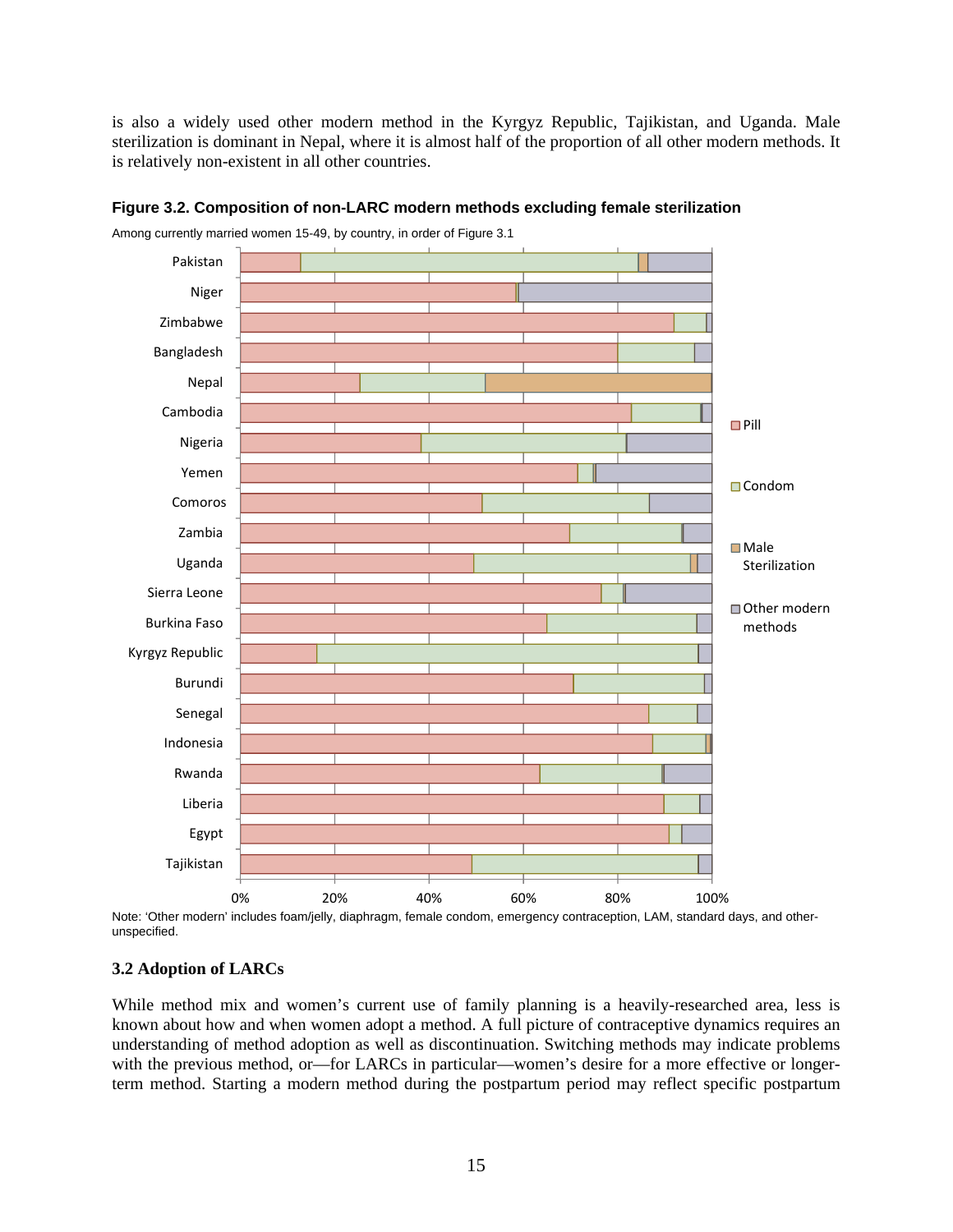programs in place, and counseling during the antenatal period and at the time of delivery if women received services from trained providers and facilities.<sup>8</sup>

Figure 3.3 depicts the pooled and re-weighted average, across all 21 countries, of the event immediately preceding uptake in the past five years, by method type. Women are classified as switching from another method, as coming from an episode of non-use (including termination of a pregnancy), or as coming from birth, postpartum abstinence (PPA), lactational amenorrhea (LAM), or extended breastfeeding. In the latter category, birth, LAM, and extended breastfeeding are whole month calendar entries and thus mutually exclusive with other contraceptive method use. However, the calendar does not indicate sexual activity. In the case of PPA, the duration of abstinence is recorded separately from the calendar. Women are classified as coming from PPA if the period of PPA co-occurred during the start of method use, or in the month immediately prior to the start of method use, and the woman was not using any other method immediately prior to adoption of the new method.

Across focal countries, IUDs and traditional/folkloric methods were the methods most commonly started after birth, LAM/extended breastfeeding, or PPA. Meanwhile, the majority of episodes of injectable use were started after non-use. Previous LARC use more commonly preceded implants and non-LARC modern methods.



#### **Figure 3.3. Arrival at method use: Pooled results**

 $\overline{a}$ 

Event prior to starting an episode of method use, all episodes among married women begun in past five years, by method type.

Notes: Pooled results are averaged across all 21 countries, using DHS weights normalized relative to national population size according to United Nations (2010) estimates shown in Table 2.1. Computed among episodes of use begun 0 to 59 months before interview among women 15-49 currently married or in union whose date of first union occurred at or prior to the start of the episode. Women are classified as coming from birth, post-partum abstinence (PPA), lactational amenorrhea method (LAM), and extended breastfeeding if any of these events immediately preceded the month that they started the event, or--in the case of PPA--if it cooccurred during the month a woman started contraception. PPA may be any self-reported length, from 1 to 60 months. If a woman reported both PPA and switching from another method, preference was given to switching from the other method.

<sup>&</sup>lt;sup>8</sup> Because the contraceptive calendar spans the same five-year time period as questions about place of delivery, skill of delivery provider, and antenatal care it was not possible to pinpoint recency of health services surrounding a birth for episodes very early in the calendar. Therefore we opted to examine births, PPA, LAM, and extended breastfeeding as being sources of transition to a method.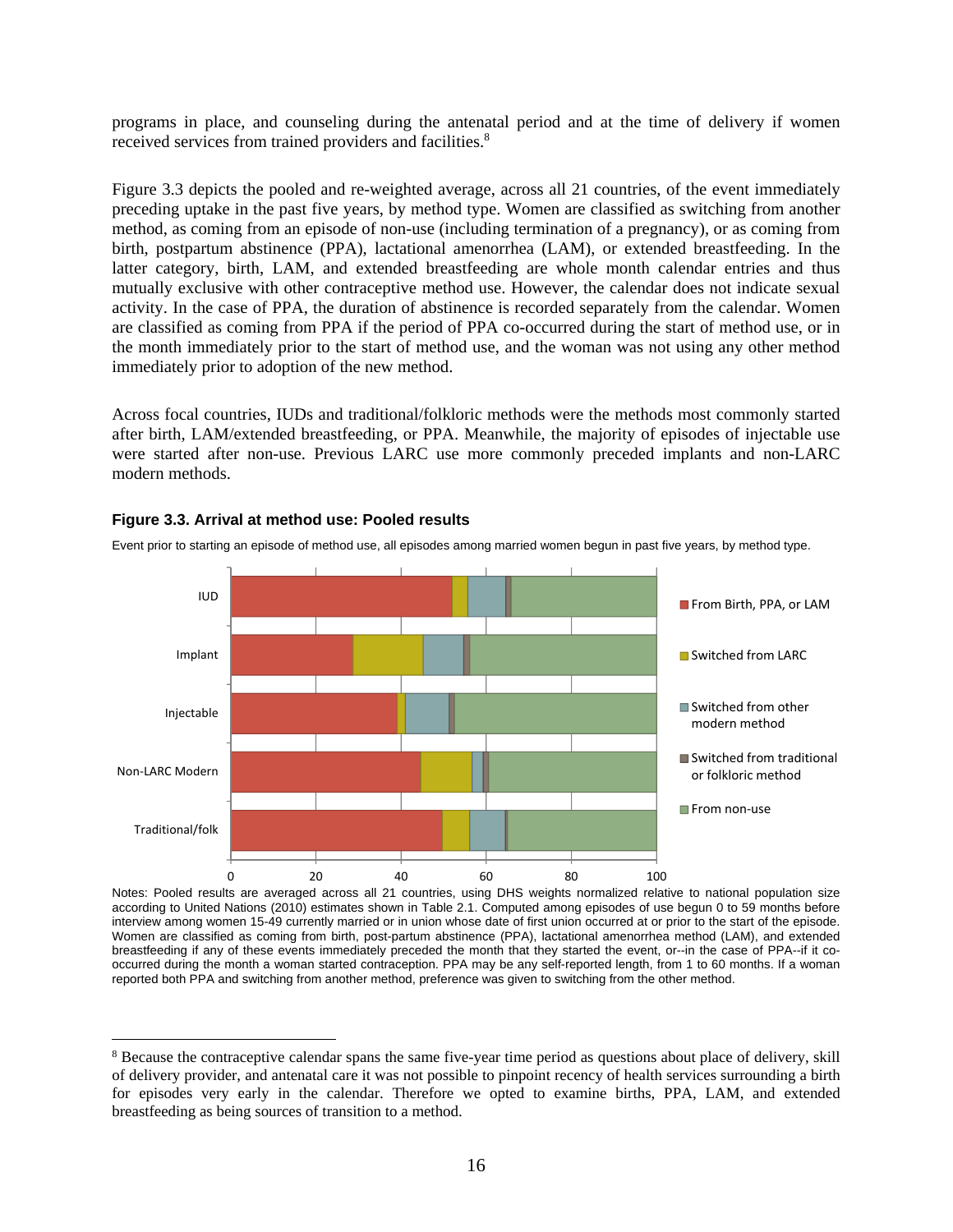Tables 3.2 to 3.6 indicate the event immediately preceding adoption of each method by country. Table 3.2 shows arrival at IUD use. In five countries, there was insufficient sample size (fewer than 25 unweighted cases) to calculate reliable estimates; in five additional countries, a small sample size (25-49 unweighted cases) means that estimates should be interpreted with caution. Across the remaining countries, over half of all episodes of IUD use started immediately after birth, LAM, or during/after postpartum abstinence. Notably, the percentage of women in that category was highest in Egypt (73 percent) and above 40 percent in Indonesia, Zambia, and Tajikistan. The percentage of women starting an IUD after birth, LAM, or PPA was lowest in Uganda, Nepal, Burundi, and Bangladesh.

|                                                   | From Birth,                | <b>Switched</b><br>from other<br><b>LARC</b> | <b>Switched</b><br>from other | <b>Switched</b><br>from<br>traditional or |                         |                         |                       |
|---------------------------------------------------|----------------------------|----------------------------------------------|-------------------------------|-------------------------------------------|-------------------------|-------------------------|-----------------------|
| Country                                           | PPA, or<br>LM <sup>1</sup> | (implant or<br>injectable)                   | modern<br>method              | folkloric<br>method                       | From<br>non-use         | <b>Total</b>            | Number of<br>episodes |
| <b>West Africa</b>                                |                            |                                              |                               |                                           |                         |                         |                       |
| Burkina Faso 2010<br>Liberia 2013                 | 22.1                       | 7.7<br>$\star$                               | 3.7<br>$\star$                | 1.6                                       | 64.9                    | 100.0                   | (47)<br>2             |
| Niger 2012                                        | ÷                          | $\star$                                      | $\star$                       | $\star$                                   | $\star$                 |                         | 12                    |
| Nigeria 2013<br>Senegal 2014<br>Sierra Leone 2013 | 23.1<br>14.5               | 4.3<br>1.3<br>$\star$                        | 3.7<br>11.1<br>$\star$        | 5.1<br>0.0                                | 63.8<br>73.1<br>$\star$ | 100.0<br>100.0          | 282<br>(42)<br>(24)   |
| <b>East and Southern Africa</b>                   |                            |                                              |                               |                                           |                         |                         |                       |
| Burundi 2010<br>Comoros 2012                      | 18.0                       | 17.3                                         | 1.2                           | 2.3<br>$\star$                            | 61.2                    | 100.0                   | 176<br>$\overline{2}$ |
| Rwanda 2010                                       | 22.9                       | 15.2                                         | 1.7                           | 2.6                                       | 57.5                    | 100.0                   | (33)                  |
| Uganda 2011<br>Zambia 2013-14<br>Zimbabwe 2010-11 | 12.3<br>48.0               | 12.7<br>5.6<br>÷                             | 0.0<br>11.7<br>$\star$        | 0.0<br>4.4<br>$\star$                     | 75.0<br>30.3            | 100.0<br>100.0          | (42)<br>134<br>10     |
| North Africa and West Asia                        |                            |                                              |                               |                                           |                         |                         |                       |
| <b>Egypt 2014</b><br><b>Yemen 2013</b>            | 72.5<br>20.2               | 1.7<br>2.8                                   | 8.8<br>18.2                   | 0.1<br>3.1                                | 16.9<br>55.7            | 100.0<br>100.0          | 5,660<br>1,143        |
| <b>Central Asia</b>                               |                            |                                              |                               |                                           |                         |                         |                       |
| Kyrgyz Republic 2012<br>Tajikistan 2012           | 18.0<br>36.6               | 0.5<br>0.2                                   | 3.3<br>2.2                    | 1.3<br>0.5                                | 76.9<br>60.5            | 100.0<br>100.0          | 1.005<br>1,004        |
| South and Southeast Asia                          |                            |                                              |                               |                                           |                         |                         |                       |
| Bangladesh 2011<br>Cambodia 2010                  | 10.1<br>18.5               | 11.3<br>4.6                                  | 36.9<br>11.5                  | 3.9<br>3.9                                | 37.9<br>61.5            | 100.0<br>100.0          | 125<br>339            |
| Indonesia 2012<br>Nepal 2011<br>Pakistan 2012-13  | 47.2<br>8.1<br>34.1        | 19.5<br>16.7<br>2.5                          | 9.6<br>9.0<br>7.1             | 1.0<br>8.7<br>3.9                         | 22.6<br>57.5<br>52.3    | 100.0<br>100.0<br>100.0 | 798<br>122<br>503     |
| <b>TOTAL</b>                                      | 53.3                       | 4.9                                          | 9.2                           | 1.4                                       | 31.2                    | 100.0                   | 11.503                |

#### **Table 3.2. Arrival at IUD use**

Event immediately prior to starting an episode of IUD use, episodes among married women begun in past five years, by country.

Notes: An asterisk indicates that a figure is based on fewer than 25 unweighted cases and has been suppressed. Figures in parentheses are based on 25-49 unweighted cases. Computed among episodes of use begun 0 to 59 months before interview among women 15-49 currently married or in union whose date of first union occurred at or prior to the start of the episode. Total is an average across all 21 countries, using DHS weights normalized relative to national population size according to United Nations (2010) estimates shown in Table 2.1.

1 Women are classified as coming from birth, post-partum abstinence (PPA), lactational amenorrhea (LAM), and extended breastfeeding if any of these events immediately preceded the month that they started the event, or--in the case of PPA--if it cooccurred during the month a woman started contraception. PPA may be any self-reported length, from 1 to 60 months. If a woman reported both PPA and switching from another method, preference was given to switching from the other method.

Table 3.2 shows the event immediately preceding an episode of implants by country. This indicates that implants were more commonly preceded by non-use or another modern method than IUDs. In Egypt, Senegal, and Niger, however, at least 40 percent of episodes began after birth, postpartum abstinence, or LAM/ extended breastfeeding. The most common event preceding an implant was non-use.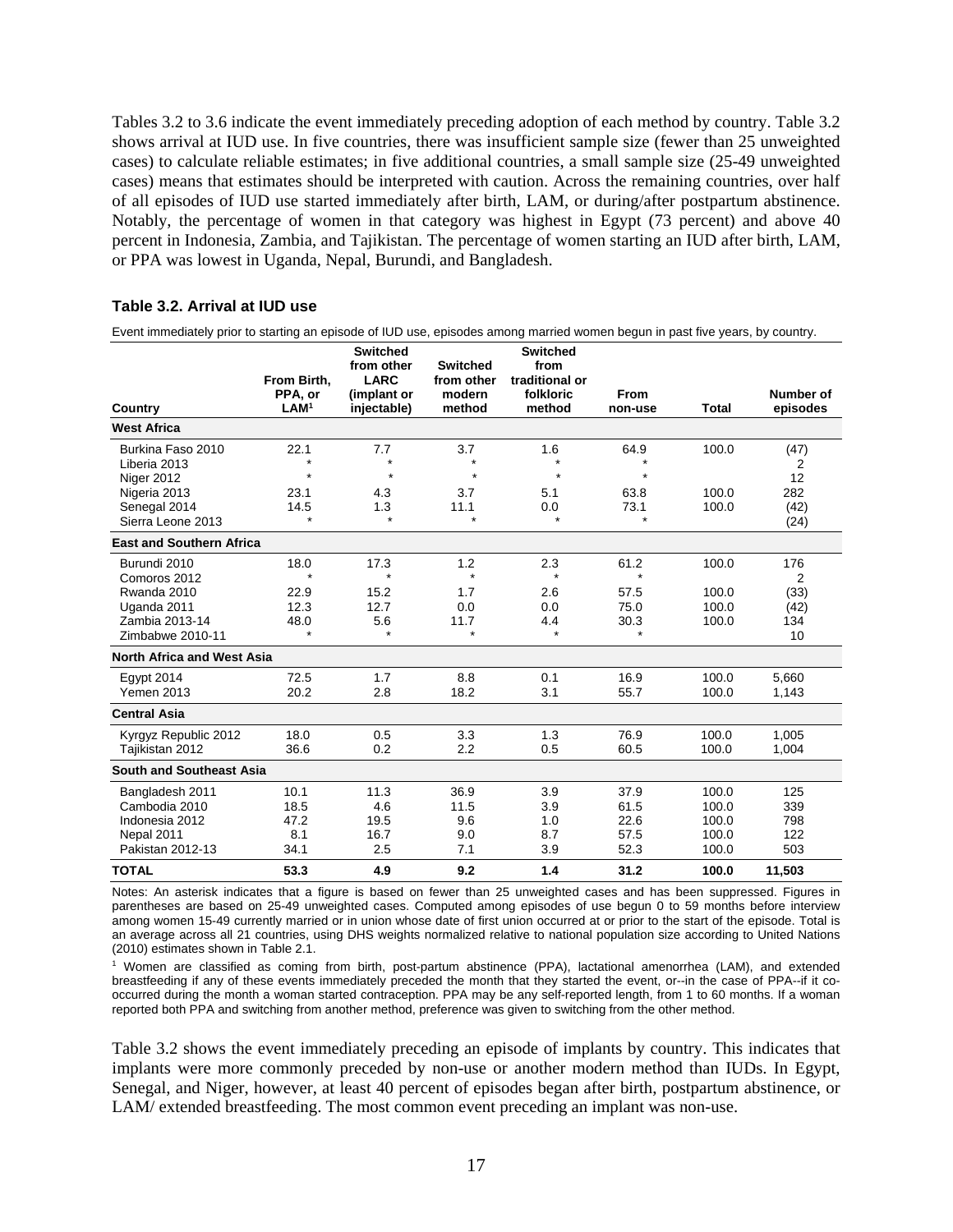According to Table 3.3, which shows arrival at injectable use, the portion of episodes begun after birth, LAM, or PPA was particularly high in Indonesia, Egypt, Niger, Zimbabwe, and Senegal. In Bangladesh more than one-third of injectable episodes were immediately preceded by another modern method.

#### **Table 3.3. Arrival at implant use**

Event immediately prior to starting an episode of implant use, episodes among married women begun in past five years, by country

|                                   | From Birth. | <b>Switched</b><br>from other<br><b>LARC (IUD or</b> | <b>Switched</b><br>from other<br>modern | <b>Switched</b><br>from<br>traditional or<br>folkloric | <b>From</b> |              | Number of |
|-----------------------------------|-------------|------------------------------------------------------|-----------------------------------------|--------------------------------------------------------|-------------|--------------|-----------|
| Country                           | PPA, or LAM | injectable)                                          | method                                  | method                                                 | non-use     | <b>Total</b> | episodes  |
| <b>West Africa</b>                |             |                                                      |                                         |                                                        |             |              |           |
| Burkina Faso 2010                 | 34.2        | 2.3                                                  | 1.6                                     | 0.5                                                    | 61.3        | 100.0        | 489       |
| Liberia 2013                      | 23.3        | 1.6                                                  | 0.0                                     | 0.0                                                    | 75.1        | 100.0        | 114       |
| Niger 2012                        | 41.5        | 3.0                                                  | 19.0                                    | 1.8                                                    | 34.8        | 100.0        | (37)      |
| Nigeria 2013                      | 30.6        | 1.5                                                  | 1.2                                     | 1.7                                                    | 65.0        | 100.0        | 103       |
| Senegal 2014                      | 48.8        | 1.1                                                  | 1.9                                     | 0.1                                                    | 48.0        | 100.0        | 296       |
| Sierra Leone 2013                 | 22.8        | 1.7                                                  | 8.0                                     | 0.0                                                    | 67.5        | 100.0        | 316       |
| <b>East and Southern Africa</b>   |             |                                                      |                                         |                                                        |             |              |           |
| Burundi 2010                      | 34.0        | 13.5                                                 | 0.3                                     | 1.4                                                    | 50.9        | 100.0        | (36)      |
| Comoros 2012                      | 30.5        | 0.7                                                  | 1.6                                     | 0.0                                                    | 67.1        | 100.0        | 67        |
| Rwanda 2010                       | 8.9         | 33.3                                                 | 4.5                                     | 1.9                                                    | 51.4        | 100.0        | 491       |
| Uganda 2011                       | 25.6        | 10.7                                                 | 8.3                                     | 1.5                                                    | 53.9        | 100.0        | 177       |
| Zambia 2013-14                    | 35.1        | 7.4                                                  | 9.6                                     | 2.6                                                    | 45.3        | 100.0        | 640       |
| Zimbabwe 2010-11                  | 28.3        | 12.8                                                 | 29.5                                    | 0.0                                                    | 29.3        | 100.0        | 153       |
| <b>North Africa and West Asia</b> |             |                                                      |                                         |                                                        |             |              |           |
| Egypt 2014                        | 51.9        | 13.9                                                 | 11.9                                    | 0.0                                                    | 22.3        | 100.0        | 180       |
| <b>Yemen 2013</b>                 | 18.3        | 6.8                                                  | 21.7                                    | 0.6                                                    | 52.7        | 100.0        | 182       |
| <b>Central Asia</b>               |             |                                                      |                                         |                                                        |             |              |           |
| Kyrgyz Republic 2012              | $\star$     | $\star$                                              | $\star$                                 | $\star$                                                | $\star$     |              | 0         |
| Tajikistan 2012                   | $\star$     | $\star$                                              | $\star$                                 | $\star$                                                | $\star$     |              | 5         |
| South and Southeast Asia          |             |                                                      |                                         |                                                        |             |              |           |
| Bangladesh 2011                   | 13.9        | 15.3                                                 | 31.9                                    | 3.1                                                    | 35.7        | 100.0        | 206       |
| Cambodia 2010                     | 12.1        | 0.5                                                  | 18.6                                    | 9.4                                                    | 59.3        | 100.0        | 60        |
| Indonesia 2012                    | 26.7        | 37.2                                                 | 10.3                                    | 1.3                                                    | 24.4        | 100.0        | 1,167     |
| Nepal 2011                        | 7.8         | 14.9                                                 | 8.4                                     | 5.1                                                    | 63.8        | 100.0        | 101       |
| Pakistan 2012-13                  | $\star$     | $\star$                                              | $\star$                                 | $\star$                                                | $\star$     |              | 10        |
| <b>TOTAL</b>                      | 26.9        | 23.9                                                 | 11.9                                    | 1.5                                                    | 35.7        | 100.0        | 4.831     |

Notes: See Table 3.2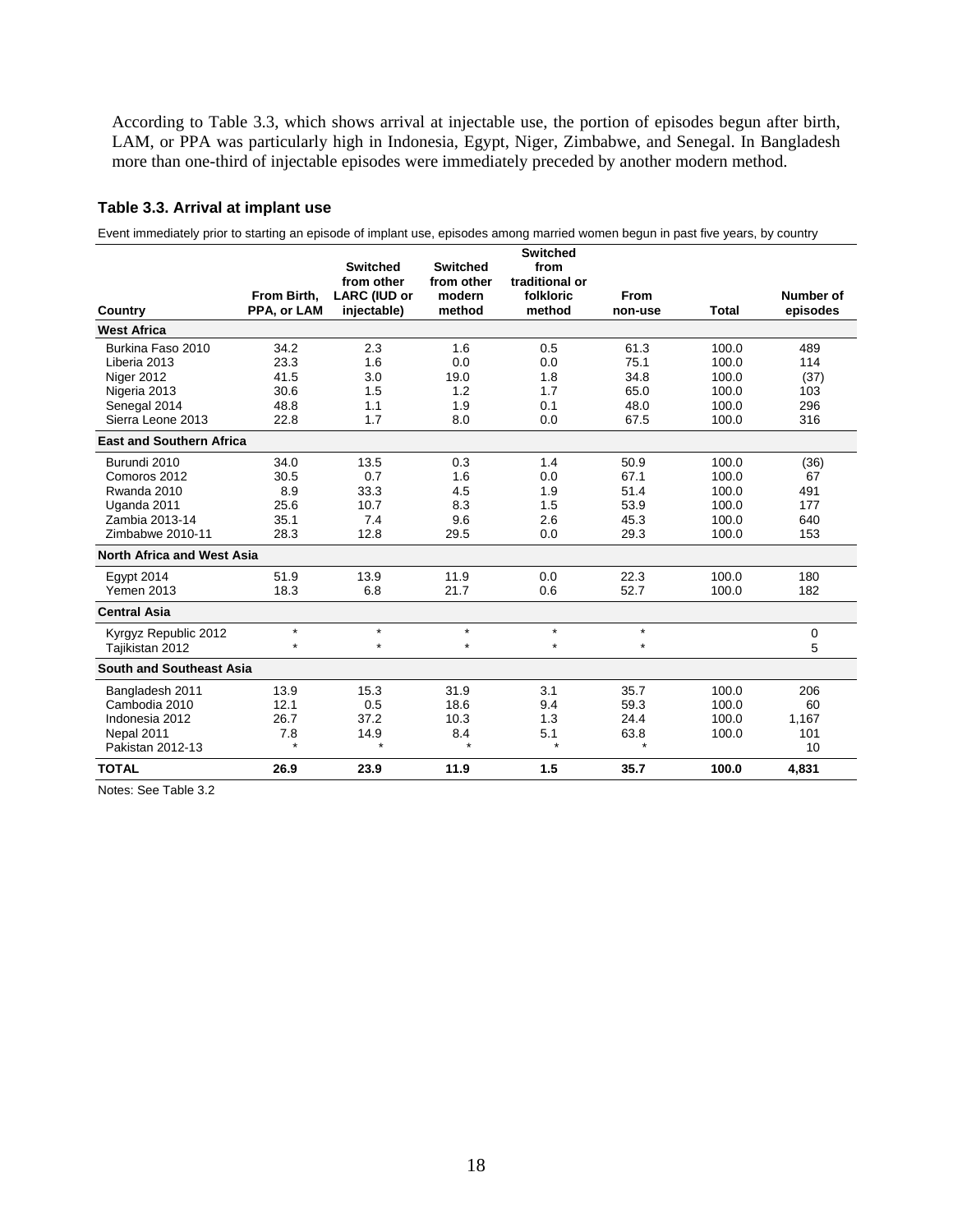#### **Table 3.4. Arrival at injectable use**

Event immediately prior to starting an episode of injectable use, episodes among married women begun in past five years, by country

|                                   |             |                                   |                      | <b>Switched</b>             |         |              |           |
|-----------------------------------|-------------|-----------------------------------|----------------------|-----------------------------|---------|--------------|-----------|
|                                   |             | <b>Switched</b>                   | <b>Switched</b>      | from                        |         |              |           |
|                                   | From Birth. | from other<br><b>LARC (IUD or</b> | from other<br>modern | traditional or<br>folkloric | From    |              | Number of |
| Country                           | PPA, or LAM | implant)                          | method               | method                      | non-use | <b>Total</b> | episodes  |
| <b>West Africa</b>                |             |                                   |                      |                             |         |              |           |
| Burkina Faso 2010                 | 33.3        | 0.8                               | 1.9                  | 0.4                         | 63.6    | 100.0        | 1,387     |
| Liberia 2013                      | 22.6        | 0.0                               | 1.7                  | 0.3                         | 75.3    | 100.0        | 901       |
| Niger 2012                        | 47.3        | 0.0                               | 10.2                 | 0.2                         | 42.3    | 100.0        | 552       |
| Nigeria 2013                      | 30.1        | 0.2                               | 3.0                  | 1.7                         | 65.0    | 100.0        | 1,221     |
| Senegal 2014                      | 39.5        | 0.8                               | 2.8                  | 0.2                         | 56.6    | 100.0        | 828       |
| Sierra Leone 2013                 | 22.9        | 0.6                               | 3.7                  | 0.4                         | 72.4    | 100.0        | 1,205     |
| <b>East and Southern Africa</b>   |             |                                   |                      |                             |         |              |           |
| Burundi 2010                      | 22.0        | 0.4                               | 4.1                  | 0.6                         | 72.9    | 100.0        | 1,126     |
| Comoros 2012                      | 25.9        | 0.6                               | 0.3                  | 0.0                         | 73.3    | 100.0        | 285       |
| Rwanda 2010                       | 12.7        | 0.4                               | 8.1                  | 1.3                         | 77.6    | 100.0        | 2,866     |
| Uganda 2011                       | 23.1        | 0.2                               | 3.7                  | 1.0                         | 72.1    | 100.0        | 1,611     |
| Zambia 2013-14                    | 33.9        | 1.5                               | 9.4                  | 2.8                         | 52.5    | 100.0        | 3,204     |
| Zimbabwe 2010-11                  | 47.7        | 0.5                               | 21.2                 | 0.6                         | 30.0    | 100.0        | 749       |
| <b>North Africa and West Asia</b> |             |                                   |                      |                             |         |              |           |
| <b>Egypt 2014</b>                 | 57.9        | 10.0                              | 10.2                 | 0.0                         | 21.9    | 100.0        | 2,685     |
| <b>Yemen 2013</b>                 | 13.6        | 2.6                               | 12.1                 | 1.3                         | 70.5    | 100.0        | 1,435     |
| <b>Central Asia</b>               |             |                                   |                      |                             |         |              |           |
| Kyrgyz Republic 2012              | 7.4         | 8.8                               | 8.1                  | 0.5                         | 75.2    | 100.0        | 50        |
| Tajikistan 2012                   | 15.9        | 5.0                               | 5.2                  | 0.8                         | 73.1    | 100.0        | 197       |
| South and Southeast Asia          |             |                                   |                      |                             |         |              |           |
| Bangladesh 2011                   | 17.2        | 1.2                               | 35.2                 | 3.3                         | 43.1    | 100.0        | 2,694     |
| Cambodia 2010                     | 19.9        | 0.6                               | 7.5                  | 2.5                         | 69.5    | 100.0        | 1,570     |
| Indonesia 2012                    | 58.3        | 2.1                               | 11.6                 | 0.8                         | 27.2    | 100.0        | 12,601    |
| Nepal 2011                        | 18.5        | 1.0                               | 4.4                  | 1.3                         | 74.8    | 100.0        | 1,716     |
| Pakistan 2012-13                  | 33.4        | 3.2                               | 4.1                  | 1.5                         | 57.8    | 100.0        | 966       |
| <b>TOTAL</b>                      | 43.2        | 2.2                               | 12.8                 | 1.3                         | 40.6    | 100.0        | 39,845    |

Notes: See Table 3.2

Non-LARC modern methods, excluding female sterilization, and traditional methods are the two reference groups considered in this study. Table 3.5, which shows arrival at non-LARC modern methods combined, indicates that in six countries—Niger, Nigeria, Zimbabwe, Egypt, Tajikistan, and Pakistan more than half of women began a non-LARC modern method directly after a birth, or from LAM, extended breastfeeding, or PPA. Meanwhile, more than 12 percent of episodes of non-LARC modern methods in Bangladesh and Indonesia began after an episode of LARC use. The proportion whose modern method use was immediately preceded by a more effective (LARC) method was strikingly high in Indonesia (47 percent), and was also high in Rwanda (18 percent) and Egypt (15 percent).

In 11 of 21 countries considered, more than half of the episodes of traditional or folkloric method use were arrived at after birth, extended breastfeeding, PPA or LAM (Table 3.6). Traditional and folkloric methods were arrived at more commonly from non-use in Burkina Faso, Sierra Leone, Burundi, Rwanda, and Nepal. They are more heavily favored by women switching from a LARC or other modern method in Bangladesh and Indonesia.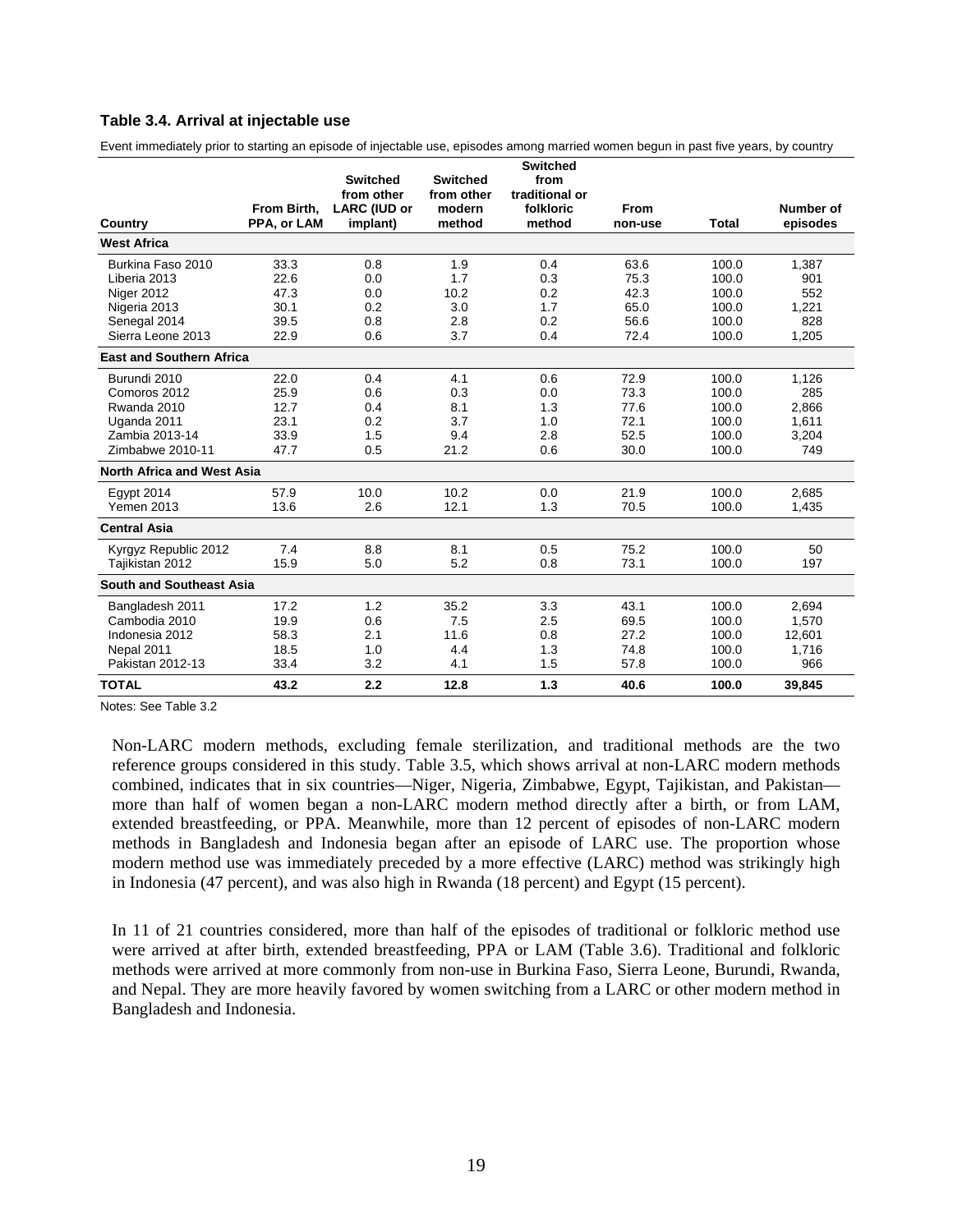## **Table 3.5. Arrival at non-LARC modern method use**

Event immediately prior to starting an episode of non-LARC modern methods (excluding female sterilization), episodes among married women begun in past five years, by country

|                                   |                            |                              | <b>Switched</b><br>from other | <b>Switched</b><br>from<br>traditional or |                 |              |                       |
|-----------------------------------|----------------------------|------------------------------|-------------------------------|-------------------------------------------|-----------------|--------------|-----------------------|
| Country                           | From Birth.<br>PPA, or LAM | <b>Switched</b><br>from LARC | modern<br>method              | folkloric<br>method                       | From<br>non-use | <b>Total</b> | Number of<br>episodes |
| <b>West Africa</b>                |                            |                              |                               |                                           |                 |              |                       |
| Burkina Faso 2010                 | 35.7                       | 4.1                          | 1.0                           | 0.2                                       | 58.9            | 100.0        | 1,002                 |
| Liberia 2013                      | 24.7                       | 3.1                          | 0.0                           | 0.0                                       | 72.2            | 100.0        | 470                   |
| Niger 2012                        | 75.0                       | 1.8                          | 0.1                           | 0.4                                       | 22.8            | 100.0        | 2.760                 |
| Nigeria 2013                      | 63.0                       | 1.4                          | 0.8                           | 0.8                                       | 34.0            | 100.0        | 2,595                 |
| Senegal 2014                      | 41.3                       | 4.5                          | 1.1                           | 0.9                                       | 52.2            | 100.0        | 752                   |
| Sierra Leone 2013                 | 36.6                       | 5.4                          | 0.5                           | 0.2                                       | 57.2            | 100.0        | 903                   |
| <b>East and Southern Africa</b>   |                            |                              |                               |                                           |                 |              |                       |
| Burundi 2010                      | 22.1                       | 12.6                         | 0.4                           | 1.5                                       | 63.4            | 100.0        | 431                   |
| Comoros 2012                      | 31.7                       | 4.6                          | 0.0                           | 1.1                                       | 62.7            | 100.0        | 262                   |
| Rwanda 2010                       | 20.8                       | 17.5                         | 1.5                           | 1.2                                       | 58.9            | 100.0        | 1.415                 |
| Uganda 2011                       | 33.7                       | 12.3                         | 0.8                           | 1.9                                       | 51.2            | 100.0        | 675                   |
| Zambia 2013-14                    | 44.6                       | 6.3                          | 2.7                           | 2.5                                       | 43.8            | 100.0        | 3,335                 |
| Zimbabwe 2010-11                  | 68.4                       | 4.2                          | 3.1                           | 0.5                                       | 23.8            | 100.0        | 3,764                 |
| <b>North Africa and West Asia</b> |                            |                              |                               |                                           |                 |              |                       |
| <b>Egypt 2014</b>                 | 62.3                       | 14.6                         | 0.4                           | 0.1                                       | 22.5            | 100.0        | 6.538                 |
| <b>Yemen 2013</b>                 | 43.2                       | 4.7                          | 0.7                           | 1.5                                       | 49.9            | 100.0        | 7.583                 |
| <b>Central Asia</b>               |                            |                              |                               |                                           |                 |              |                       |
| Kyrgyz Republic 2012              | 26.1                       | 6.1                          | 2.5                           | 2.3                                       | 63.0            | 100.0        | 869                   |
| Tajikistan 2012                   | 40.5                       | 7.6                          | 2.2                           | 1.5                                       | 48.3            | 100.0        | 576                   |
| <b>South and Southeast Asia</b>   |                            |                              |                               |                                           |                 |              |                       |
| Bangladesh 2011                   | 23.7                       | 9.6                          | 8.9                           | 1.7                                       | 56.1            | 100.0        | 8,675                 |
| Cambodia 2010                     | 19.7                       | 5.9                          | 1.7                           | 3.8                                       | 68.9            | 100.0        | 2,800                 |
| Indonesia 2012                    | 27.3                       | 46.5                         | 1.9                           | 0.8                                       | 23.5            | 100.0        | 7,091                 |
| Nepal 2011                        | 14.4                       | 8.4                          | 2.4                           | 1.6                                       | 73.3            | 100.0        | 2,403                 |
| Pakistan 2012-13                  | 60.9                       | 4.5                          | 2.2                           | 2.1                                       | 30.3            | 100.0        | 3,178                 |
| <b>TOTAL</b>                      | 40.0                       | 15.3                         | 3.8                           | 1.3                                       | 39.6            | 100.0        | 58,079                |

Notes: See Table 3.2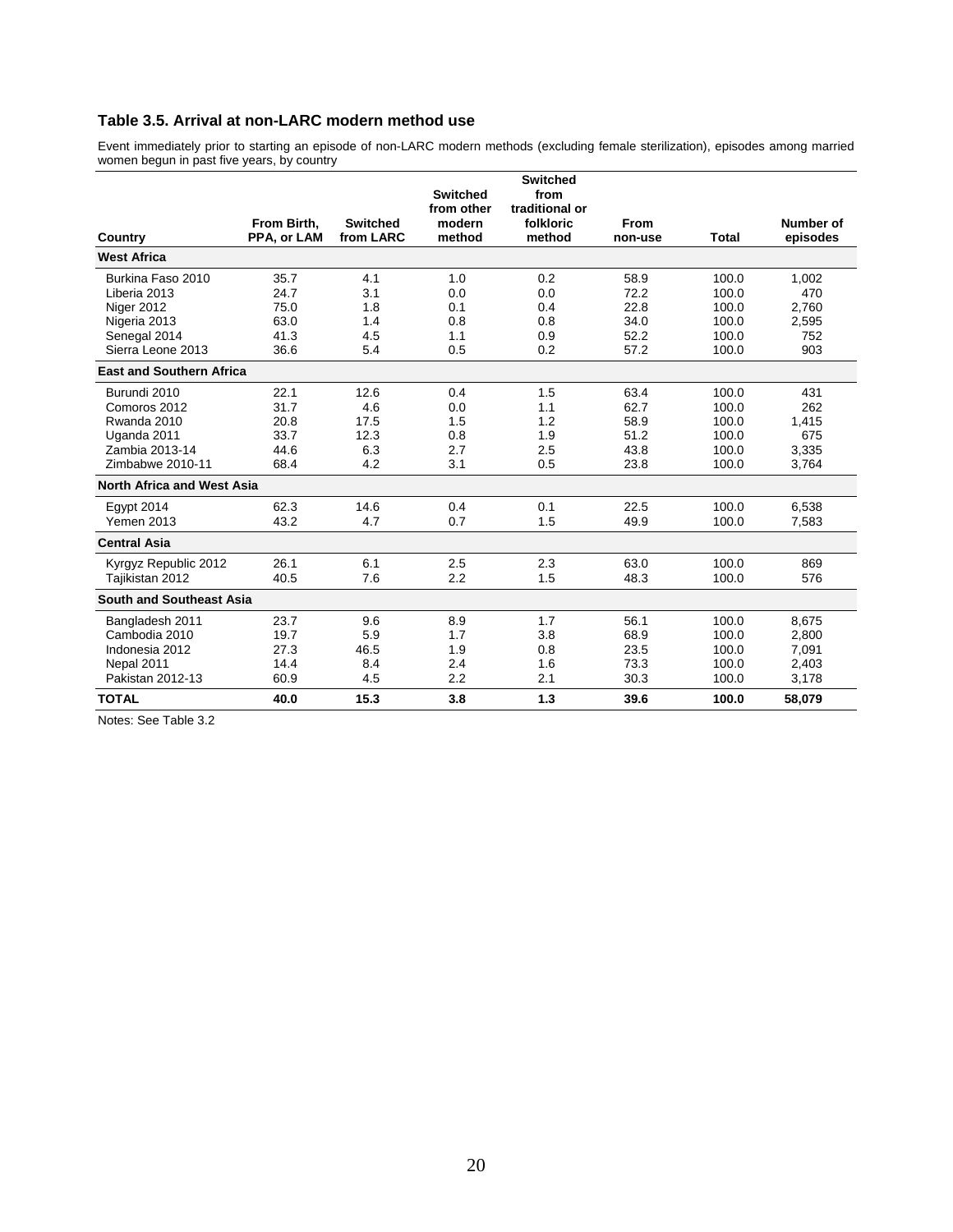## **Table 3.6. Arrival at traditional/folkloric use**

Event immediately prior to starting an episode of traditional or folkloric family planning, episodes among married women begun in past five years, by country

|                                 | From Birth, | <b>Switched</b> | <b>Switched</b><br>from other<br>modern | <b>Switched</b><br>from<br>traditional or<br>folkloric | <b>From</b> |              | Number of |
|---------------------------------|-------------|-----------------|-----------------------------------------|--------------------------------------------------------|-------------|--------------|-----------|
| Country                         | PPA, or LAM | from LARC       | method                                  | method                                                 | non-use     | <b>Total</b> | episodes  |
| <b>West Africa</b>              |             |                 |                                         |                                                        |             |              |           |
| Burkina Faso 2010               | 38.8        | 4.4             | 2.6                                     | 0.0                                                    | 54.2        | 100.0        | 219       |
| Liberia 2013                    | 53.3        | 2.5             | 0.0                                     | 0.0                                                    | 44.2        | 100.0        | 53        |
| Niger 2012                      | 84.2        | 0.5             | 3.2                                     | 0.0                                                    | 12.0        | 100.0        | 350       |
| Nigeria 2013                    | 66.3        | 1.1             | 0.9                                     | 0.8                                                    | 30.9        | 100.0        | 2,150     |
| Senegal 2014                    | 48.8        | 3.2             | 5.9                                     | 1.5                                                    | 40.6        | 100.0        | 159       |
| Sierra Leone 2013               | 41.1        | 3.0             | 0.0                                     | 0.0                                                    | 55.9        | 100.0        | 130       |
| <b>East and Southern Africa</b> |             |                 |                                         |                                                        |             |              |           |
| Burundi 2010                    | 30.0        | 2.6             | 1.5                                     | 0.0                                                    | 65.9        | 100.0        | 382       |
| Comoros 2012                    | 53.4        | 0.0             | 3.6                                     | 0.4                                                    | 42.6        | 100.0        | 192       |
| Rwanda 2010                     | 24.8        | 8.8             | 5.1                                     | 0.5                                                    | 60.8        | 100.0        | 654       |
| Uganda 2011                     | 42.6        | 4.8             | 3.4                                     | 0.6                                                    | 48.7        | 100.0        | 369       |
| Zambia 2013-14                  | 67.3        | 3.2             | 4.6                                     | 0.4                                                    | 24.6        | 100.0        | 927       |
| Zimbabwe 2010-11                | 66.9        | 4.3             | 11.4                                    | 0.0                                                    | 17.4        | 100.0        | 137       |
| North Africa and West Asia      |             |                 |                                         |                                                        |             |              |           |
| <b>Egypt 2014</b>               | 91.6        | 2.4             | 2.0                                     | 0.0                                                    | 4.0         | 100.0        | 774       |
| <b>Yemen 2013</b>               | 19.6        | 6.6             | 20.1                                    | 1.1                                                    | 52.5        | 100.0        | 1,199     |
| <b>Central Asia</b>             |             |                 |                                         |                                                        |             |              |           |
| Kyrgyz Republic 2012            | 20.2        | 7.2             | 10.8                                    | 1.3                                                    | 60.5        | 100.0        | 209       |
| Taiikistan 2012                 | 42.4        | 8.0             | 3.6                                     | 0.0                                                    | 45.9        | 100.0        | 164       |
| South and Southeast Asia        |             |                 |                                         |                                                        |             |              |           |
| Bangladesh 2011                 | 22.4        | 11.5            | 24.5                                    | 1.1                                                    | 40.5        | 100.0        | 1,495     |
| Cambodia 2010                   | 39.2        | 2.7             | 6.3                                     | 0.2                                                    | 51.7        | 100.0        | 1,966     |
| Indonesia 2012                  | 46.6        | 21.6            | 13.7                                    | 0.9                                                    | 17.2        | 100.0        | 1,357     |
| Nepal 2011                      | 19.1        | 8.7             | 7.5                                     | 0.3                                                    | 64.4        | 100.0        | 1,040     |
| Pakistan 2012-13                | 55.4        | 5.4             | 6.9                                     | 0.1                                                    | 32.1        | 100.0        | 1,714     |
| <b>TOTAL</b>                    | 48.1        | 7.8             | 9.8                                     | 0.6                                                    | 33.8        | 100.0        | 15,638    |

Notes: See Table 3.2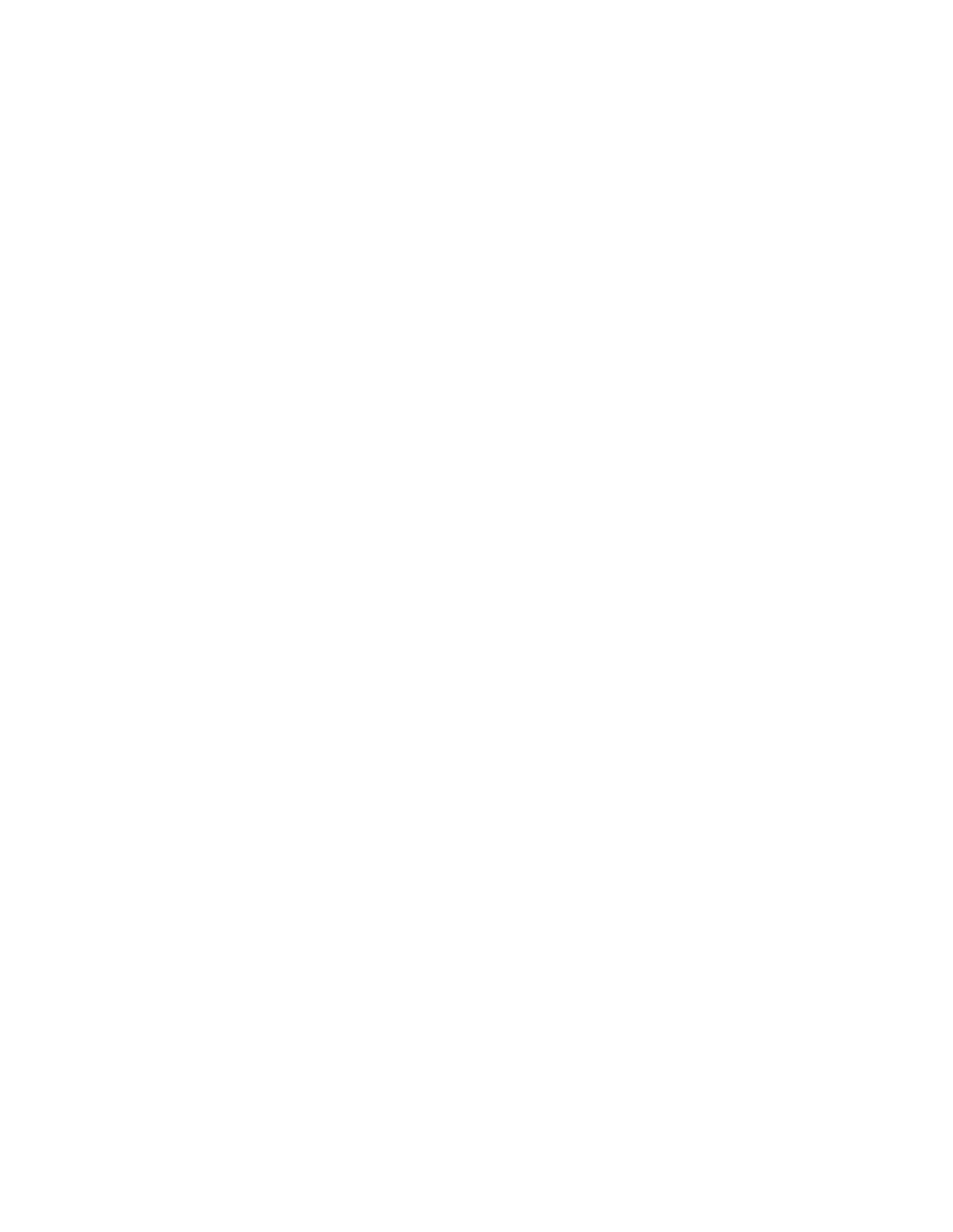# **4. Stopping LARCs**

## **4.1 Discontinuation Rates**

Figure 4.1 shows pooled discontinuation rates grouped by reason and method type. These cumulative discontinuation rates represent the proportion of women who discontinue using a method within 12, 24, and 36 months of starting the method across the 21 countries studied, adjusted for population weights. On average, within the first year of use, 9 percent of women discontinue using implants, 15 percent discontinue IUDs, and 32 percent discontinue injectables. While these rates are less than the 40 percent of women who discontinue non-LARC modern methods in the first year, the 12 month discontinuation rate for injectables (32 percent) is on par with the 28 percent of women who discontinue traditional methods within the first year.

By year three, only a minority of women are still using non-LARC modern methods, injectables, and traditional or folkloric methods, as compared to two-thirds of implant users and about half of IUD users who remain with their original method. Interestingly, traditional methods were discontinued less often than both injectables and other modern methods over the course of all periods.

In Figure 4.1, discontinuation rates by reason are indicated by color. The darkest shade reflects method failure with increasingly lighter shades representing other reasons including method-related reasons, such as side effects and health concerns, inconvenience, and desire for a more effective method; cost, access, and other reasons such as lack of availability, husband opposed, and other; and no need, which means that either the woman wanted to become pregnant, had infrequent sex or husband/partner away, became menopausal, was unable to become pregnant, or experienced dissolution of her marriage or union.

The rates of discontinuation due to failure depicted in Figure 4.1 are broadly consistent with existing clinical knowledge about contraceptive efficacy: traditional and folk methods are the most likely to fail, followed by other modern methods. Perhaps surprisingly, IUDs appear to have a failure rate equal to that of injectables and double that of implants. This could reflect data quality issues, such as imperfect recall, or it could suggest problems with training, quality of supplies, provision, counseling, and support that occur 'on the ground' in low-income countries.

The finding that IUD and implant discontinuation rates are lowest makes sense. With adequate counseling and provision, it is presumed that women who elect for an IUD or implant intend to use it for a sustained period of time. IUDs and implants are also provider-discontinued methods, whereas injectables and some modern methods can be discontinued passively, require continuous renewal, or are coitus-dependent. One major area of concern in supporting continued use is the frequency with which women discontinue because of method properties, cost and access, since these may indicate inadequate counseling and provision or supply chain failures. Figure 4.1 indicates that discontinuation rates for method-related reasons such as side effects and health concerns are highest for injectables, over 30 percent over the course of three years. Meanwhile, IUDs, implants, and other modern methods have on average around 20 percent discontinuation rate due to method-related reasons by the end of three years. Additionally, cost and access issues for IUDs and implants were cited much less often than method-related reasons. Issues of cost and access, however, appear to be fairly substantial for injectables and other modern methods that require more frequent renewal.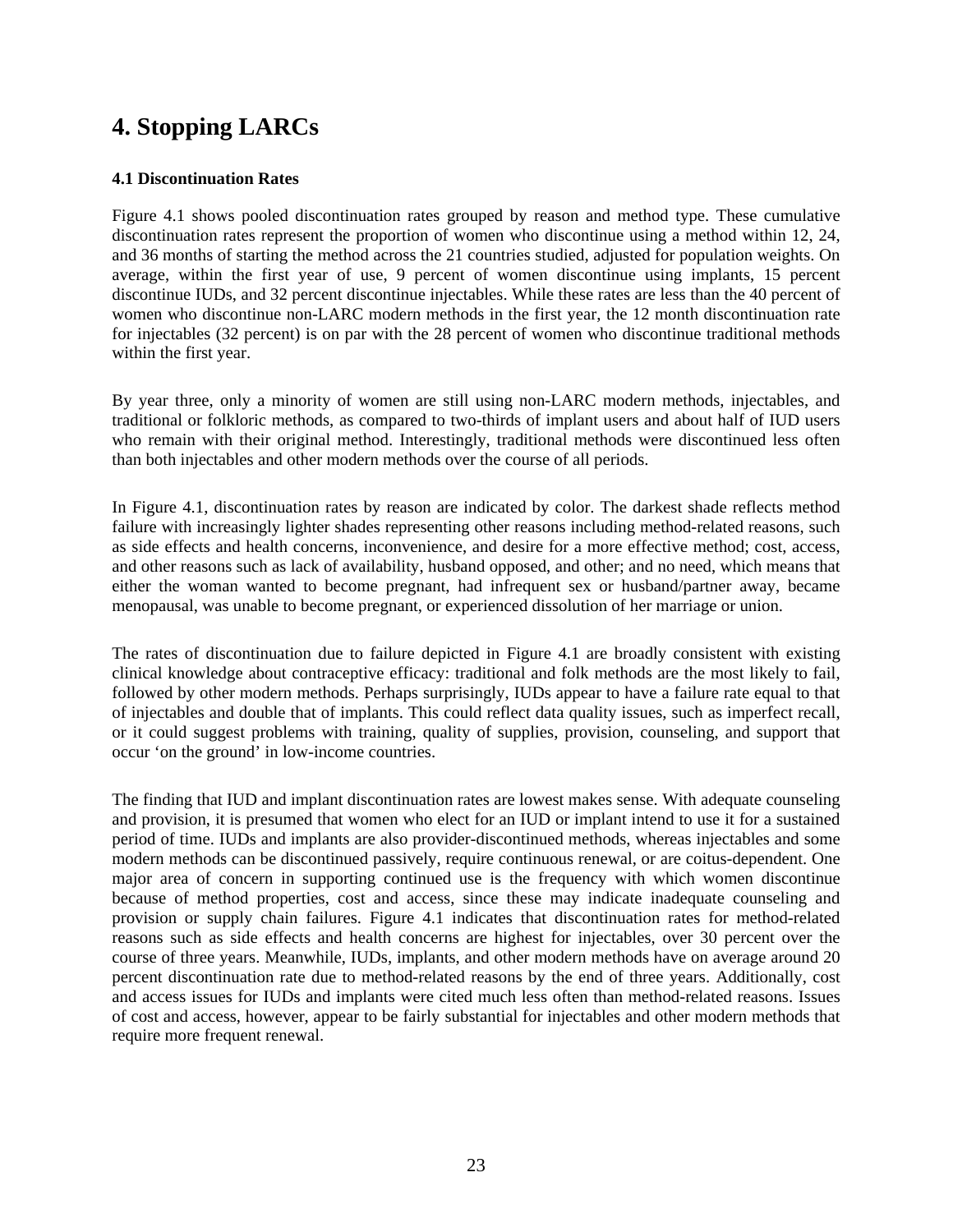#### **Figure 4.1. 12, 24 and 36-month failure and discontinuation rates by method type: Pooled results**

Among married women age 15 to 49 who began using contraception 3 to 62 months preceding the survey, the percentage who experienced failure (pregnancy) or discontinued within the specified interval, by method and reason for discontinuation



Notes: Pooled results are averaged across all 21 countries, using DHS weights normalized relative to national population size according to United Nations (2010) estimates shown in Table 2.1. Computed among married women 15-49 at time of survey, whose date of first union is at or before the start of episode. Reasons are mutually exclusive. Computations based on multi-decrement life tables from episodes 3 to 62 months prior to the survey. Grey boxes indicate unweighted number of episodes is less than 50, results suppressed. Method reasons include health, side effects, inconvenience, and wanting a more effective method. Cost, access, and other reasons include lack of availability, husband opposed, and other. No need means that the woman wanted to become pregnant, she became menopausal or unable to become pregnant, infrequent sex or husband/partner away, or her marriage or union dissolved.

Figure 4.2 shows cumulative IUD discontinuation rates disaggregated by reason and by country for 12, 24, and 36 month periods. In seven countries, all in sub-Saharan Africa, there was insufficient sample size to estimate discontinuation rates. In the remaining countries, we see that IUD discontinuation ranges from 20 percent at the end of three years in Indonesia to 76 percent in Sierra Leone. Method failure is a substantial factor in Burundi, Zambia, and Pakistan, but almost imperceptible in Cambodia, Indonesia, and Nepal. Access and/or cost were not frequently cited as primary reasons for discontinuation in any country.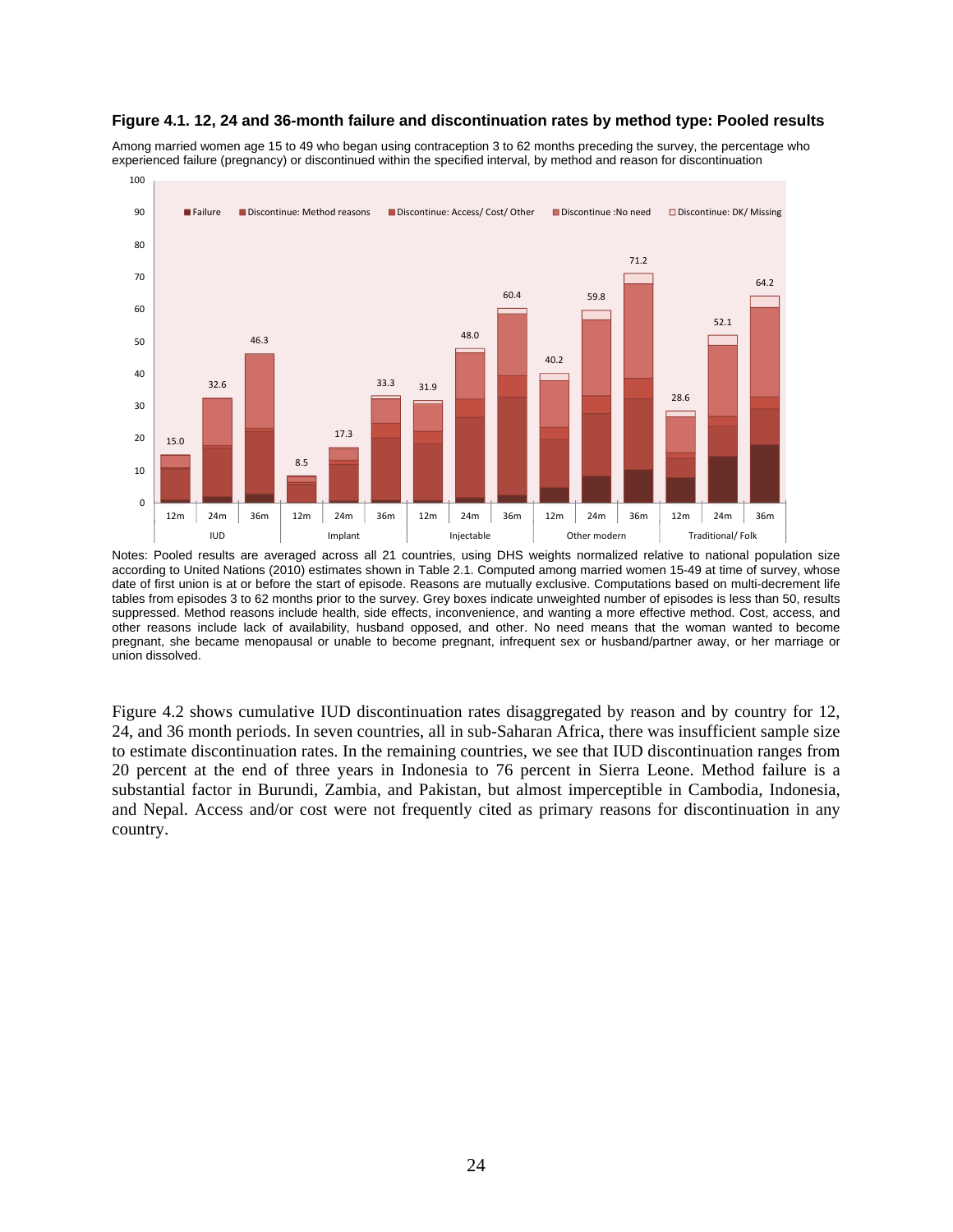#### **Figure 4.2. 12, 24 and 36-month failure and discontinuation rates, IUDs**

Among married women age 15 to 49 who began using IUDs 3 to 62 months preceding the survey, the percentage who experienced failure (pregnancy) or who discontinued within the specified interval, by country and reason for discontinuation





Notes: Grey boxes indicate unweighted number of episodes is less than 50, results suppressed. Results computed among married women 15-49 at time of survey, whose date of first union is at or before the start of episode. Reasons are mutually exclusive. Computations based on multi-decrement life tables from episodes 3 to 62 months prior to the survey. Method reasons include side effects and health concerns, inconvenience, and wanting a more effective method. Cost, access, and other reasons include lack of availability, husband opposed, and other. No need means that the woman wanted to become pregnant, she became menopausal or unable to become pregnant, infrequent sex or husband/partner away, or her marriage or union dissolved.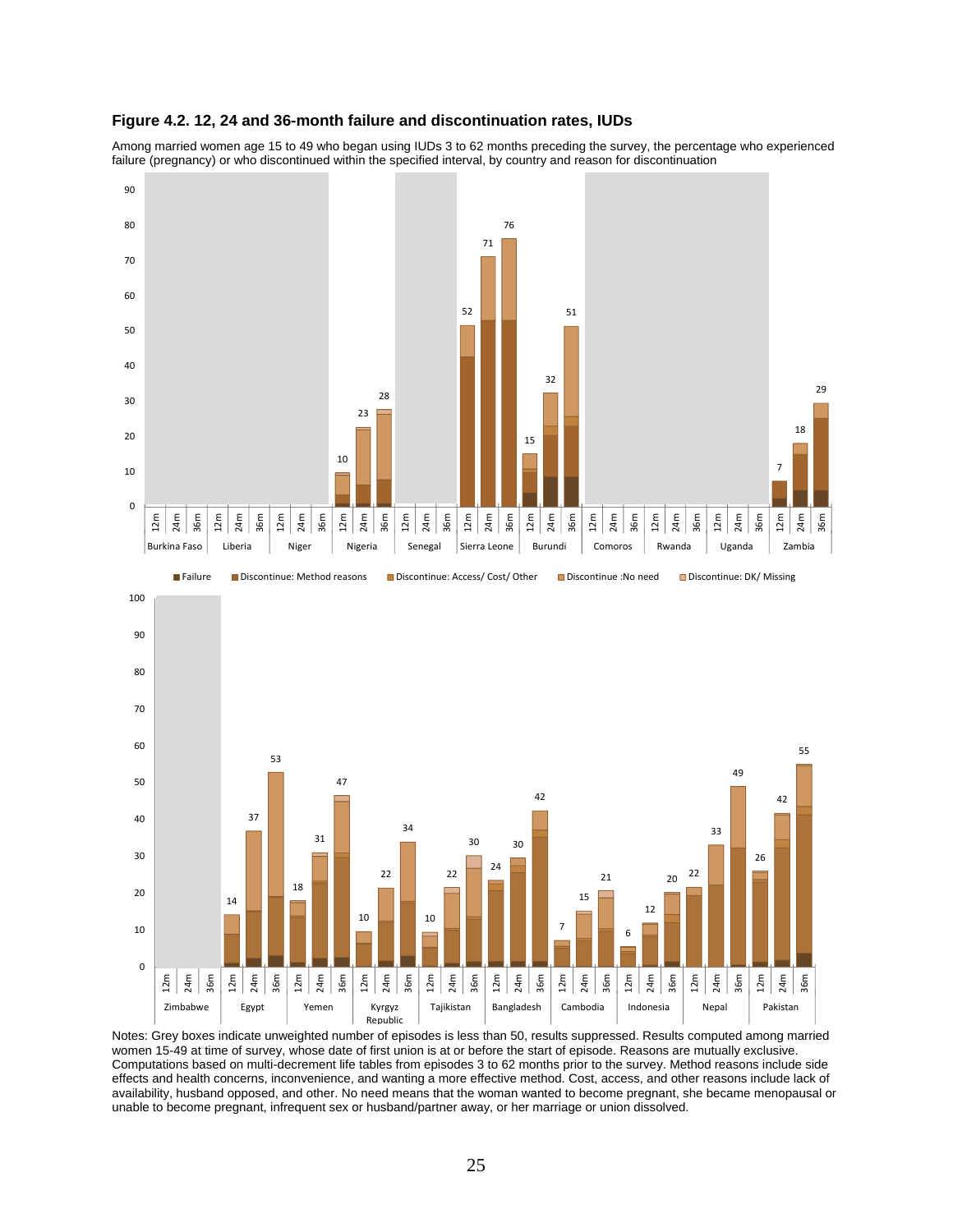

Among married women age 15 to 49 who began using implants 3 to 62 months preceding the survey, the percentage who experienced failure (pregnancy) or discontinued within the specified interval, by country and reason for discontinuation





Notes: See Figure 4.2.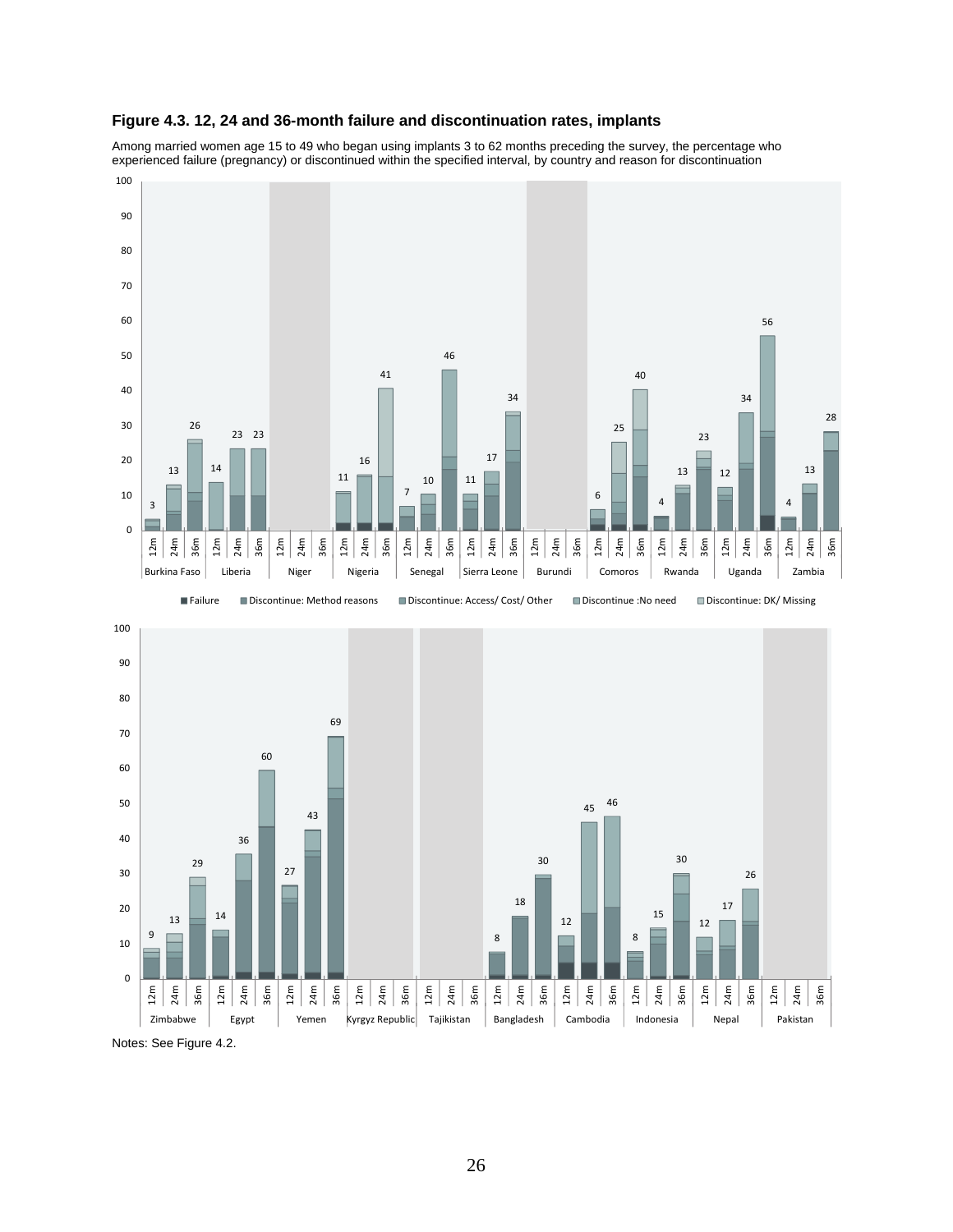

#### **Figure 4.4. 12, 24 and 36-month failure and discontinuation rates, injectables**

Among married women age 15 to 49 who began using injectables 3 to 62 months preceding the survey, the percentage who experienced failure (pregnancy) or discontinued within the specified interval, by country and reason for discontinuation

■Failure ■ Discontinue: Method reasons ■ Discontinue: Access/ Cost/ Other ■ Discontinue :No need ■ Discontinue: DK/ Missing

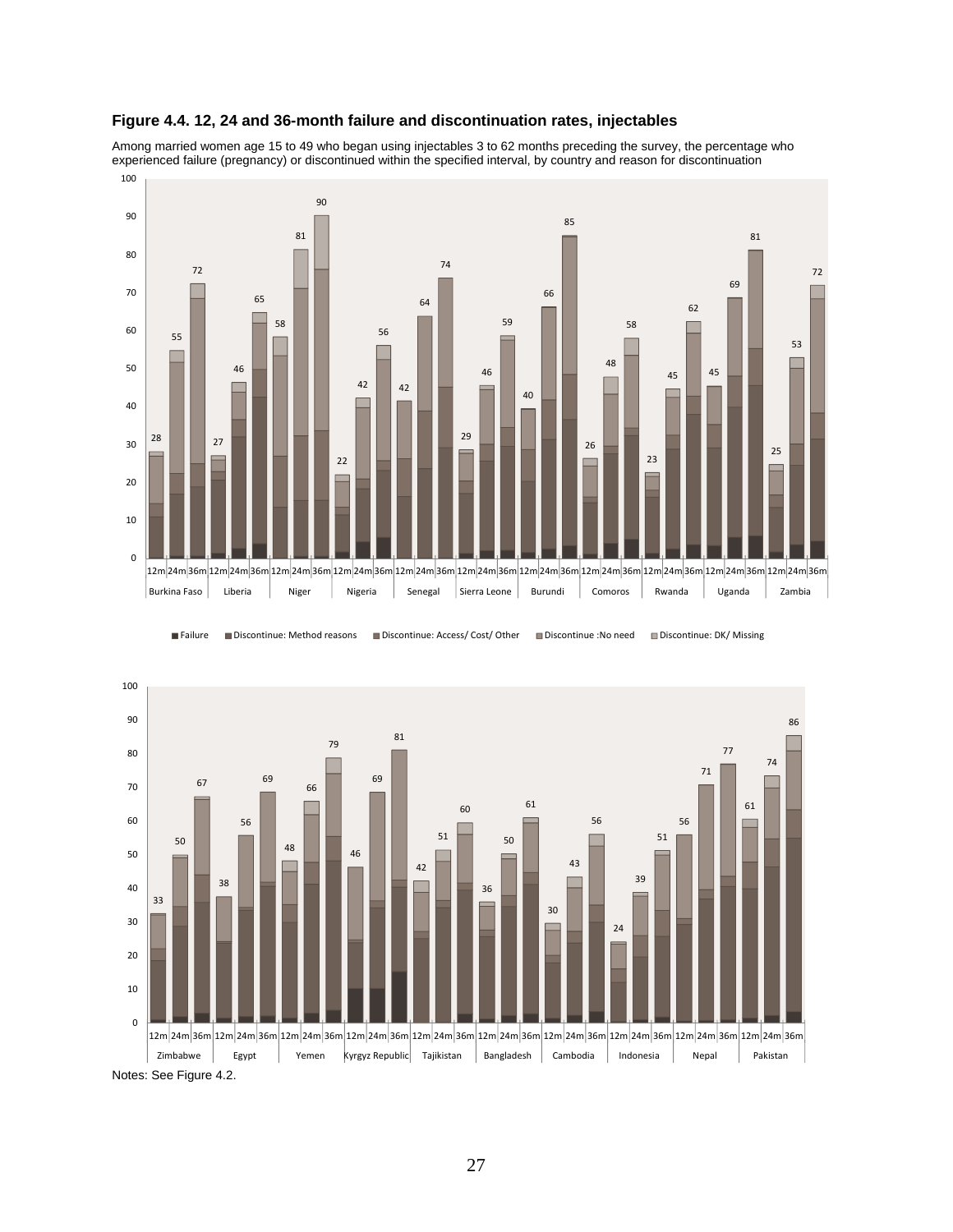### **Figure 4.5. 12, 24 and 36-month failure and discontinuation rates, non-LARC modern methods, excluding female sterilization**

Among married women age 15 to 49 who began using non-LARC modern methods (excluding female sterilization) 3 to 62 months preceding the survey, the percentage who experienced failure (pregnancy) or discontinued within the specified interval, by country and reason for discontinuation







Notes: See Figure 4.2.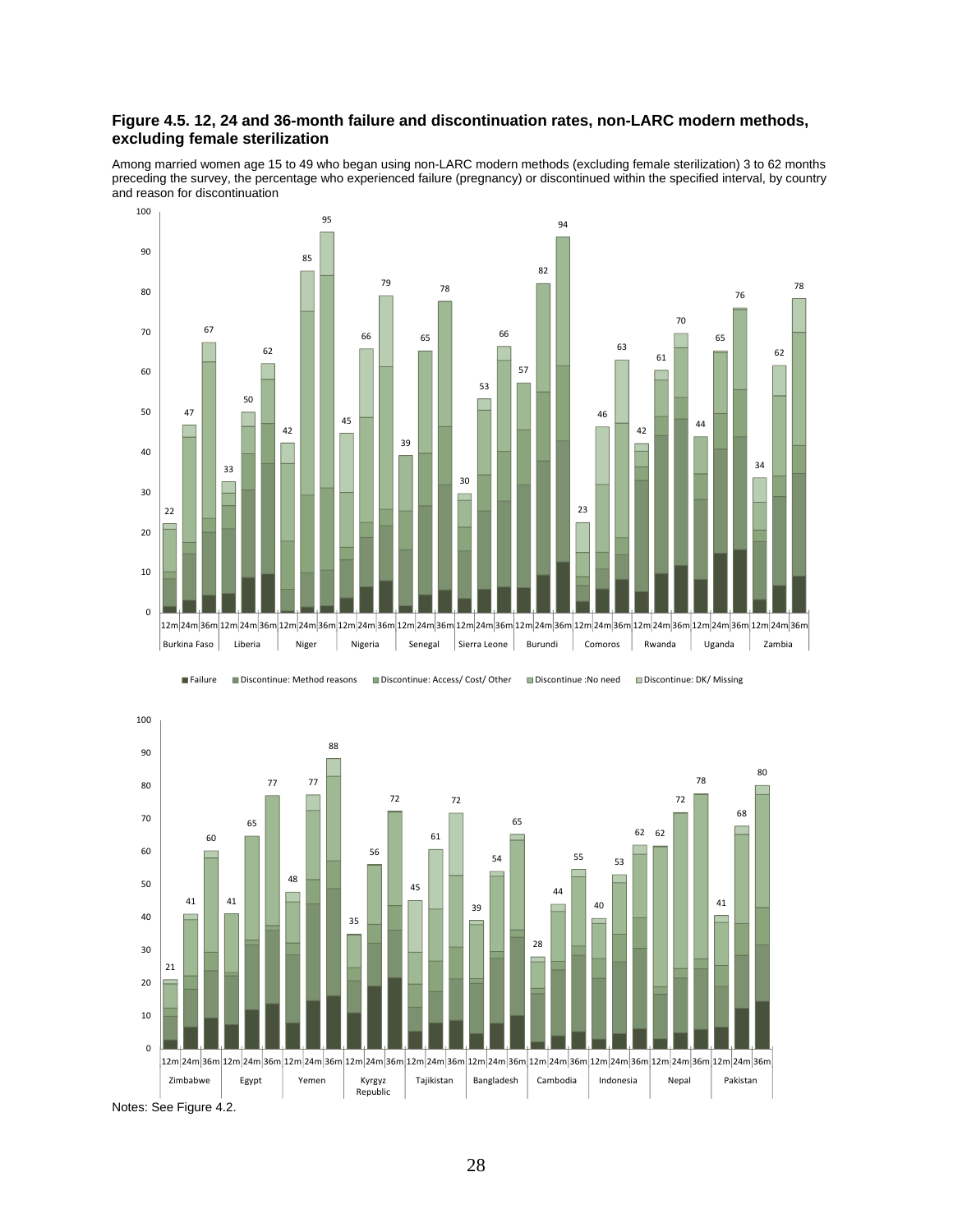

Among married women age 15 to 49 who began using traditional or folkloric methods 3 to 62 months preceding the survey, the percentage who experienced failure (pregnancy) or discontinued within the specified interval, by country and reason for discontinuation



#### ■Failure ■ Discontinue: Method reasons ■ Discontinue: Access/ Cost/ Other ■ Discontinue :No need ■ Discontinue: DK/ Missing



Notes: See Figure 4.2.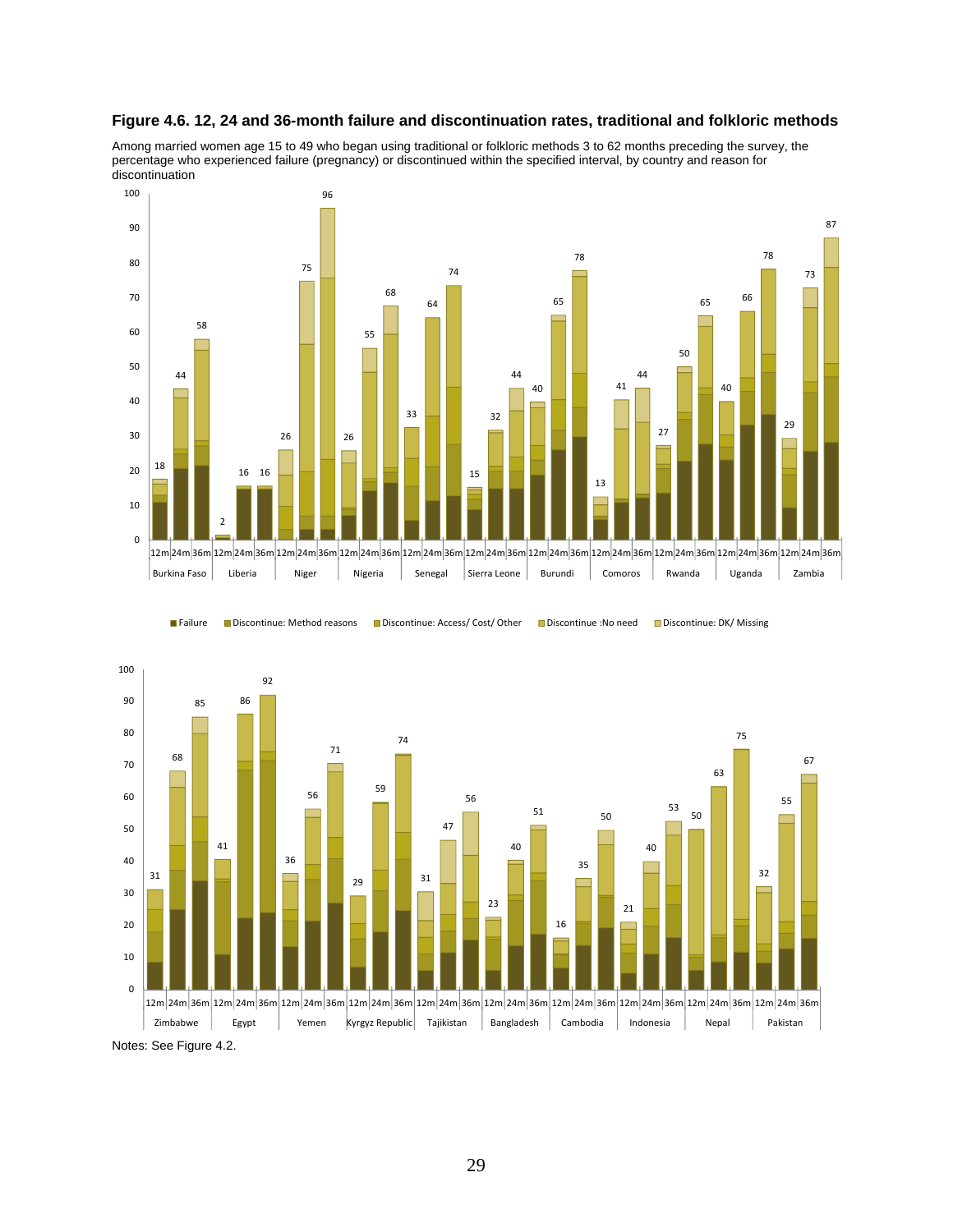Discontinuation rates for implants are shown in Figure 4.3. At the end of three years, the probability of discontinuation ranges from 23 percent in Liberia to 69 percent in Yemen. In Yemen, method-related reasons such as side effects and health concerns largely drive the high discontinuation rate. Failure rates are highest in Nigeria, Comoros, Uganda, and Cambodia and lowest in most remaining countries in sub-Saharan Africa as well as in Nepal. Again, access and cost were relatively uncommon reasons for discontinuation compared to other reasons.

Injectables are the only LARC that do not require provider removal; as might be expected, injectables have the highest discontinuation rates of the three LARC methods. Injectable discontinuation rates by country, as shown in Figure 4.4, reflect higher rates than IUDs and implants, but also show more diverse reasons for discontinuation than injectables. For the first time, cost, access, and opposition are a nonnegligible share of discontinuation rates of a method. This is found most prominently in Niger and Senegal but also in Burundi, Pakistan and Zimbabwe, although less frequently in the North Africa and Asian countries (except Pakistan) as compared to sub-Saharan countries. In addition, method-related reasons were a substantial cause of discontinuation in Pakistan, Yemen, Bangladesh, Egypt, Tajikistan, and most of sub-Saharan Africa (particularly Uganda, Rwanda, Burundi, Senegal, Liberia, and Zimbabwe).

The one year discontinuation rate for non-LARC modern methods (Figure 4.5) ranges from 21 percent in Zimbabwe to 62 percent in Nepal; by three years the rate reaches 88 percent in Yemen, 94 percent in Burundi, and 95 percent in Niger. Method-related causes of discontinuation were considerable in Pakistan and Yemen. Discontinuation rates due to failure are an important source of discontinuation in Kyrgyz Republic and in Pakistan, Yemen, Egypt, Uganda and Burundi. Access and cost issues were also more frequently cited as a reason for discontinuation in sub-Saharan Africa compared to Asia and North Africa.

Figure 4.6 shows the discontinuation rates by reason for traditional/folkloric methods. The 36-month discontinuation rate spans a wide range from 16 percent in Liberia to 96 percent in Nigeria. As expected, the failure rate is high; traditional/folkloric methods are least effective. The failure rate is highest in Uganda, Burundi, Zambia, and Zimbabwe. Discontinuation rates for method-related reasons and for access/cost/other reasons are also low. Discontinuation due to no need is high among traditional method users in Niger, Nigeria, Senegal, Burundi, Nepal, and Pakistan; it may be that women who use traditional methods in these countries intend to use them for the short-term to space pregnancies. However, results should be interpreted with caution due to the underreporting of traditional methods in the DHS calendar (Bradley, Winfrey, and Croft 2015).

## **4.2 Reasons for discontinuation**

The discontinuation rates computed in section 4.1 were standardized for the duration of the specified time interval and computed among episodes begun in the 3 to 62 months prior to the survey regardless of whether they ended. Discontinuation reasons, detailed in this section, are based on all intervals discontinued in the past 3 to 62 months, regardless of length or start date. The section provides insight into the detailed reasons for discontinuation by method type. We classify these detailed reasons into two major categories: discontinuation while still in need (DWSIN) and discontinuation due to lack of need (see Chapter 2 for a discussion of this categorization).

Figure 4.7 highlights differences in the distribution of reasons for discontinuation across the five method types, based on the pooled survey results. In the figure, reasons for discontinuations for women who were still in need of contraception are shaded in red and pink, while reasons for women no longer in need are in green. The share of discontinuations to women still in need of contraception ranges from 50 percent for traditional/folk method to over 70 percent for implant discontinuations.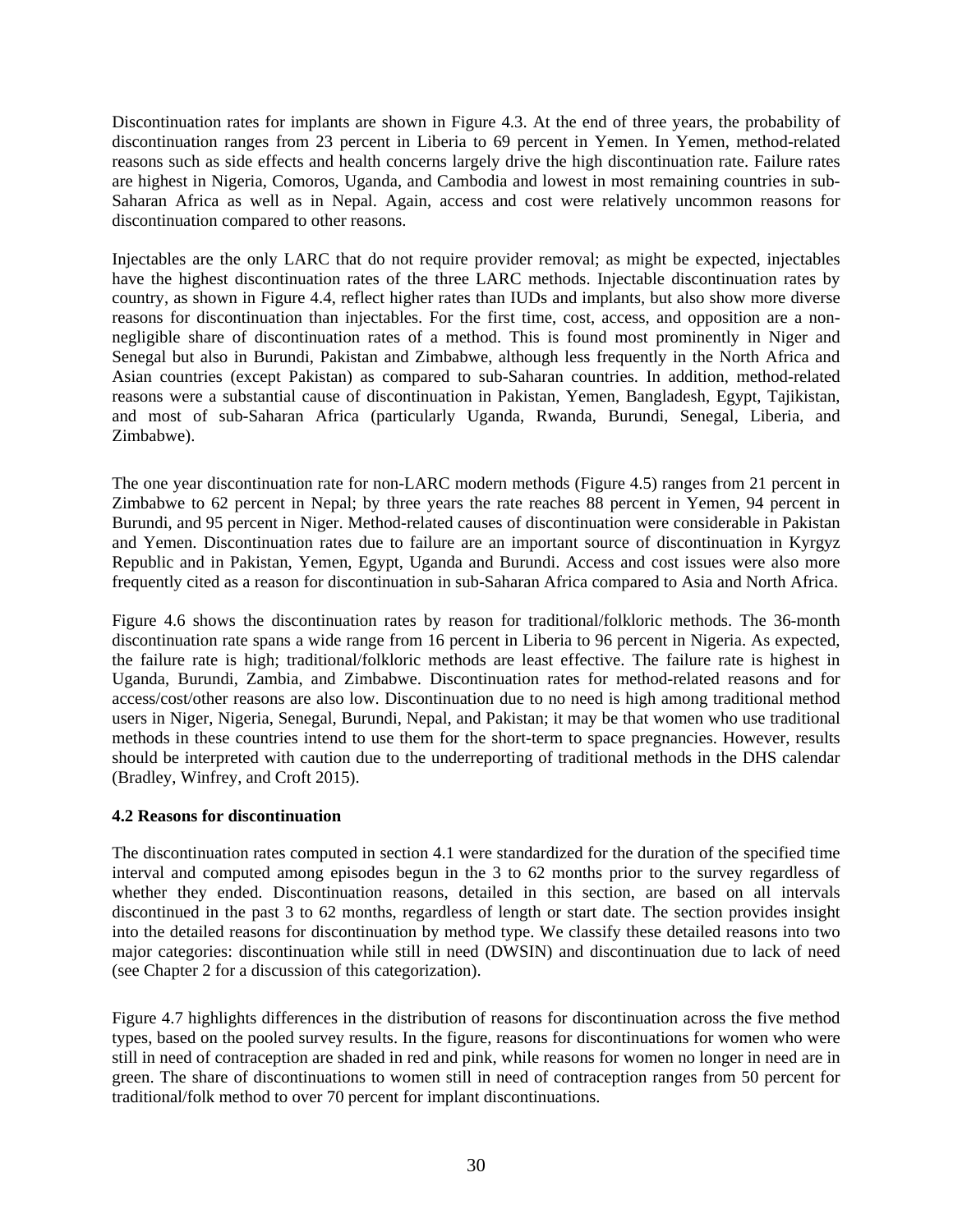Across all modern method types, there are two reasons given for the majority of discontinuations: interest in becoming pregnant, and side effects/health concerns. The percentage of women who discontinued because they wanted to become pregnant is highest for IUD discontinuations and lowest for implant discontinuations, although the differences across method types are not very large. In contrast, the percentage of discontinuations for which side effects/health concerns were given as the reason is markedly lower for non-LARC modern methods than for LARC methods and is lowest for traditional or folk methods.

The share of discontinuations due to method failure is lowest for IUD, implants, and injectables; higher for non-LARC modern methods; and highest for traditional/folk methods (at nearly 30 percent). In comparisons of reasons for discontinuation across the method types, desire for a more effective method is most common among traditional or folk method discontinuations and lowest among IUD discontinuations.



#### **Figure 4.7. Reasons for discontinuation: Pooled results**

Distribution of the main reason for discontinuation, episodes of contraceptive use among married women age 15-49 discontinued in the 3 to 62 months preceding the survey, by method type

Notes: Pooled results are averaged across all 21 countries, using DHS weights normalized relative to national population size according to United Nations (2010) estimates shown in Table 2.1. Episodes among currently married women age 15 to 49 whose date of first marriage or union was before the date the episode started.

Tables 4.1-4.5 show the distribution of the reason for discontinuation for each method separately by country. Table 4.1 shows this distribution among IUD discontinuations that occurred among married women in the 3 to 62 months prior to interview. In the pooled sample, just over half of IUD discontinuation episodes were to women still in need of contraception. Among women still in need, the most frequent reason for discontinuing was side effects or health concerns (38 percent in the pooled sample). This percentage ranged widely across countries, from 16 percent in Burundi to over 60 percent in Pakistan and Bangladesh. Becoming pregnant while using FP was the second most common reason for women still in need; this reason was given for 5 percent of IUD discontinuations in the pooled sample, and ranged from 1 percent in Nepal and Cambodia to 14 percent in Burundi (note the small sample size in that country). In the pooled sample, only a small percentage of IUD discontinuations were due to wanting a more effective method, inconvenience, access or cost, or opposition or other reasons (under 5 percent for each reason). However, in Burundi and Cambodia, inconvenience was given as a reason for 18 percent and 12 percent, respectively, of discontinuations.

For the other half of IUD discontinuations, women stopped using an IUD because they were no longer in need of contraception. In the pooled sample, 44 percent of discontinuation episodes were a result of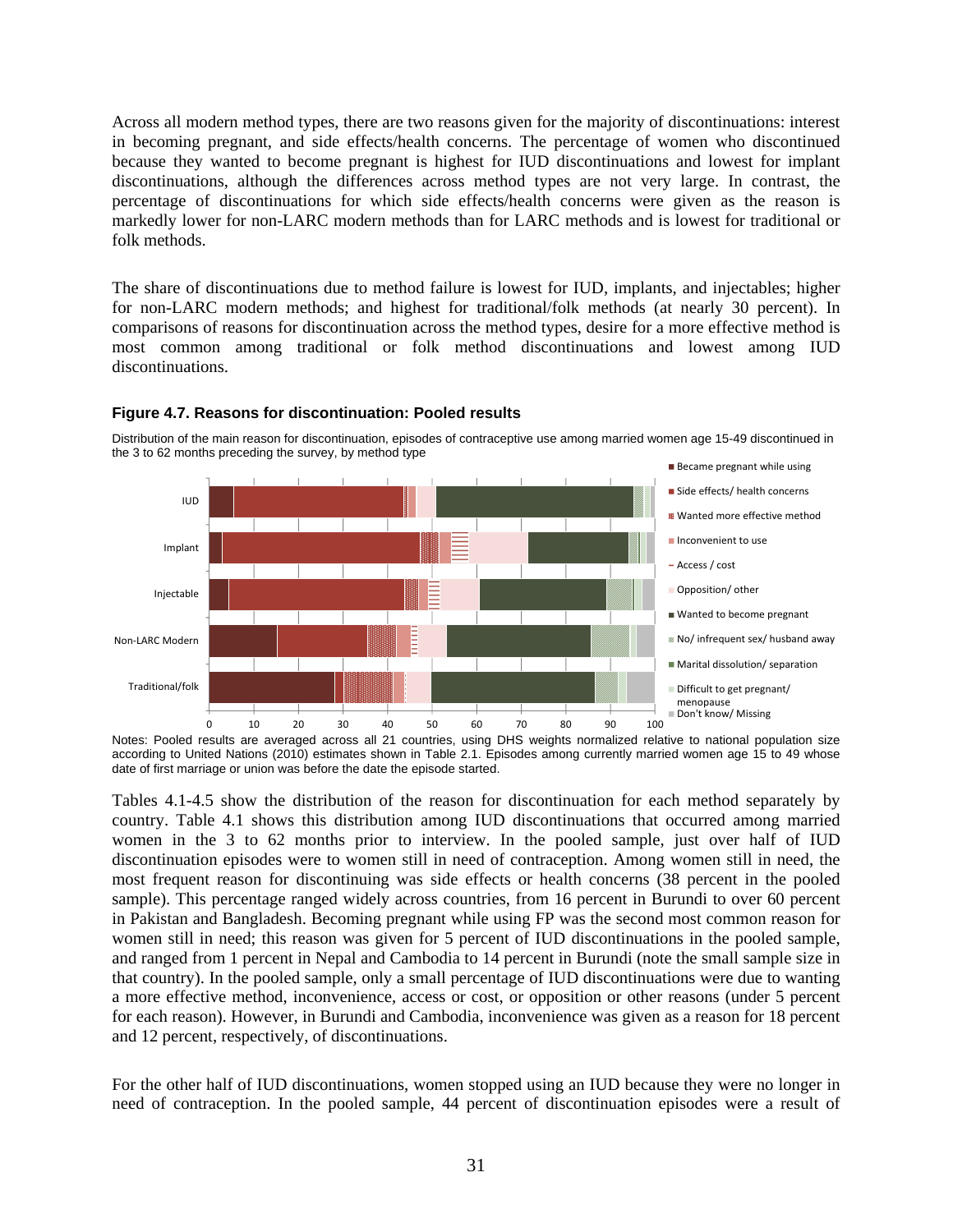women wanting to become pregnant. This percentage ranged from just 5 percent in Nepal to 60 percent in Nigeria. An additional three percent of IUD discontinuations in the pooled sample were due to either no or infrequent sex, the husband being away (2 percent) or menopause/difficulty getting pregnant (1 percent). Nepal had the highest percentage of IUD discontinuations due to no or infrequent sex or the husband being away (25 percent).

Because of the small number of cases of IUD discontinuations in most of West, East, and Southern Africa, we were not able to examine the reasons for discontinuations in these regions.

#### **Table 4.1. Reasons for discontinuing IUDs**

Distribution of the main reason for discontinuation, IUD episodes among married women age 15-49 discontinued in the 3 to 62 months preceding the survey, by country

|                                   | Still in need <sup>1</sup>                       |                                             |                                       |                             |                    |                           | Not in need                             |                                                |                                                        |                                                                |                           |       |                                   |
|-----------------------------------|--------------------------------------------------|---------------------------------------------|---------------------------------------|-----------------------------|--------------------|---------------------------|-----------------------------------------|------------------------------------------------|--------------------------------------------------------|----------------------------------------------------------------|---------------------------|-------|-----------------------------------|
|                                   | <b>Became</b><br>preg-<br>nant<br>while<br>using | Side<br>effects/<br>health<br>con-<br>cerns | Wanted<br>more<br>effective<br>method | Incon-<br>venient<br>to use | Access/<br>cost    | Oppo-<br>sition/<br>other | Wanted<br>to<br>become<br>preg-<br>nant | No/ in-<br>frequent<br>sex/<br>husband<br>away | <b>Marital</b><br>dis-<br>solution/<br>separa-<br>tion | <b>Difficult</b><br>to get<br>preg-<br>nant/<br>meno-<br>pause | Don't<br>know/<br>Missing | Total | <b>Number</b><br>of epi-<br>sodes |
| <b>West Africa</b>                |                                                  |                                             |                                       |                             |                    |                           |                                         |                                                |                                                        |                                                                |                           |       |                                   |
| Burkina Faso 2010                 | $\star$                                          | $\star$                                     | $\star$                               | $\star$                     | $\star$            | $\star$                   | $\star$                                 | $\star$                                        | $\star$                                                | $\star$                                                        | $\star$                   |       | 18                                |
| Liberia 2013                      | $\star$                                          | $\star$                                     | $\star$                               | $\star$                     | $\star$            | $\star$                   | $\star$                                 | $\star$                                        | $\star$                                                | $\star$                                                        | $\star$                   |       | 2                                 |
| Niger 2012                        | $\star$                                          | $\star$                                     | $\star$                               | $\star$                     | $\star$            | $\star$                   | $\star$                                 | $\star$                                        | $\star$                                                | $\star$                                                        | $\star$                   |       | 13                                |
| Nigeria 2013                      | 4.3                                              | 23.4                                        | 0.0                                   | 1.9<br>٠                    | 1.6<br>$\star$     | 2.1                       | 60.1                                    | 0.7<br>$\star$                                 | 0.0                                                    | 1.4                                                            | 4.6                       | 100.0 | 124                               |
| Senegal 2014<br>Sierra Leone 2013 | $\star$                                          | $\star$                                     | $\star$                               | $\ddot{\phantom{0}}$        | $\star$            | $\star$                   | $\star$                                 | $\star$                                        | $\star$                                                | $\star$                                                        | $\star$                   |       | 9<br>21                           |
| <b>East and Southern Africa</b>   |                                                  |                                             |                                       |                             |                    |                           |                                         |                                                |                                                        |                                                                |                           |       |                                   |
|                                   |                                                  |                                             |                                       |                             |                    |                           |                                         |                                                |                                                        |                                                                |                           |       |                                   |
| Burundi 2010                      | 14.0                                             | 15.8                                        | 0.0                                   | 17.6                        | 0.0                | 12.3                      | 40.3                                    | 0.0                                            | 0.0                                                    | 0.0                                                            | 0.0                       | 100.0 | (34)                              |
| Comoros 2012                      | $\star$                                          | $\star$                                     | $\pmb{\ast}$                          | $\star$                     | $\star$            | $\star$                   | $\star$                                 | $\star$                                        | $\star$                                                | $\star$                                                        | $\star$                   |       | 2                                 |
| Rwanda 2010                       | $\star$                                          | $\star$<br>$\bullet$                        | $\star$<br>$\star$                    | $\star$<br>$\star$          | $\star$<br>$\star$ | $\star$<br>$\star$        | $\star$<br>$\star$                      | $\star$<br>$\star$                             | $\star$<br>$\star$                                     | $\star$<br>$\star$                                             | $\star$<br>$\star$        |       | 9                                 |
| Uganda 2011<br>Zambia 2013-14     | 12.5                                             | 57.5                                        | 6.7                                   | 0.0                         | 0.0                | 2.5                       | 20.8                                    | 0.0                                            | 0.0                                                    | 0.0                                                            | 0.0                       | 100.0 | 16<br>(38)                        |
| Zimbabwe 2010-11                  | $\star$                                          | $\star$                                     | $\star$                               | $\star$                     | $\star$            | $\star$                   | $\star$                                 | $\star$                                        | $\star$                                                | $\star$                                                        | $\star$                   |       | 9                                 |
| <b>North Africa and West Asia</b> |                                                  |                                             |                                       |                             |                    |                           |                                         |                                                |                                                        |                                                                |                           |       |                                   |
| Egypt 2014                        | 6.3                                              | 32.4                                        | 0.1                                   | 0.6                         | 0.0                | 0.7                       | 56.5                                    | 2.1                                            | 0.3                                                    | 0.9                                                            | 0.0                       | 100.0 | 4,766                             |
| <b>Yemen 2013</b>                 | 5.0                                              | 50.5                                        | 1.9                                   | 3.0                         | 0.1                | 2.6                       | 28.6                                    | 3.7                                            | 0.1                                                    | 0.5                                                            | 4.1                       | 100.0 | 781                               |
| <b>Central Asia</b>               |                                                  |                                             |                                       |                             |                    |                           |                                         |                                                |                                                        |                                                                |                           |       |                                   |
|                                   |                                                  |                                             |                                       |                             |                    |                           |                                         |                                                |                                                        |                                                                |                           |       |                                   |
| Kyrgyz Republic 2012              | 7.0                                              | 33.5                                        | 2.0                                   | 1.5                         | 0.0                | 3.4                       | 49.0                                    | 2.3                                            | 0.0                                                    | 1.4                                                            | 0.0                       | 100.0 | 628                               |
| Tajikistan 2012                   | 4.5                                              | 28.1                                        | 1.8                                   | 8.9                         | 0.2                | 3.3                       | 34.6                                    | 5.2                                            | 0.3                                                    | 0.9                                                            | 12.1                      | 100.0 | 461                               |
| <b>South and Southeast Asia</b>   |                                                  |                                             |                                       |                             |                    |                           |                                         |                                                |                                                        |                                                                |                           |       |                                   |
| Bangladesh 2011                   | 2.5                                              | 66.0                                        | 4.8                                   | 1.2                         | 0.4                | 7.6                       | 12.3                                    | 0.0                                            | 0.0                                                    | 3.2                                                            | 1.9                       | 100.0 | 80                                |
| Cambodia 2010                     | 0.9                                              | 24.4                                        | 2.5                                   | 12.2                        | 3.9                | 6.6                       | 34.1                                    | 3.9                                            | 0.1                                                    | 0.3                                                            | 11.1                      | 100.0 | 89                                |
| Indonesia 2012                    | 4.4                                              | 29.0                                        | 4.0                                   | 5.1                         | 0.9                | 19.9                      | 30.8                                    | 1.2                                            | 0.1                                                    | 2.4                                                            | 2.3                       | 100.0 | 552                               |
| Nepal 2011                        | 0.5                                              | 58.5                                        | 3.1                                   | 6.7                         | 0.0                | 1.6                       | 5.0                                     | 24.6                                           | 0.0                                                    | 0.0                                                            | 0.0                       | 100.0 | 53                                |
| Pakistan 2012-13                  | 3.7                                              | 63.0                                        | 0.9                                   | 2.1                         | 0.4                | 5.6                       | 18.7                                    | 2.8                                            | 0.0                                                    | 1.8                                                            | 0.9                       | 100.0 | 400                               |
| TOTAL <sup>2</sup>                | 5.4                                              | 38.2                                        | 1.0                                   | 1.8                         | 0.2                | 4.3                       | 44.4                                    | 2.2                                            | 0.2                                                    | 1.3                                                            | 1.0                       | 100.0 | 8,102                             |

Notes: Episodes among currently married women age 15 to 49 whose date of first marriage or union was before the date the episode started.

Figures in parentheses are based on 25-49 unweighted cases. An asterisk indicates that a figure is based on fewer than 25 unweighted cases and has been suppressed.

<sup>1</sup> 'Still in need' does not necessarily refer to unmet need. See chapter 2 for additional discussion of this distinction.

<sup>2</sup> Pooled average across all 21 countries, using DHS weights normalized relative to national population size according to United Nations (2010) estimates shown in Table 2.1.

Table 4.2 shows the distribution of reasons for discontinuing the use of an implant, among all implant discontinuations that occurred among married women in the 3 to 62 months before the interview. Overall in the pooled sample, more than 70 percent of these discontinuations were among women still in need of contraception. Side effects/health concerns was the most common reason given for discontinuing implants (44 percent in the pooled sample), ranging from 19 percent in Cambodia to 66 percent in Bangladesh. Overall, opposition or other reasons were given for 13 percent of implant discontinuations; this reason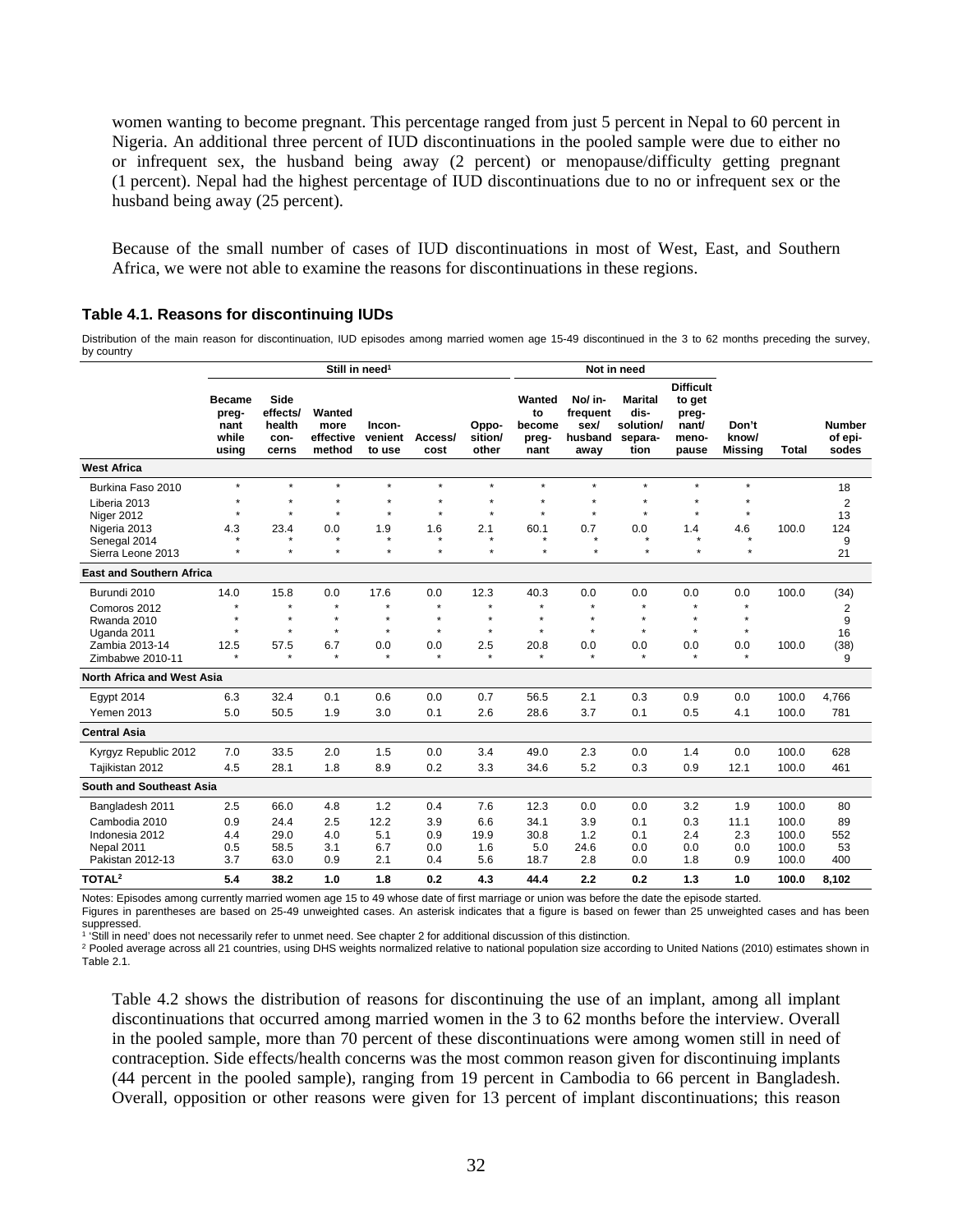was particularly high in South and Southeast Asia, and specifically in Cambodia (19 percent), Indonesia (20 percent), and Nepal (17 percent).

The remaining 10 percent of implant discontinuations among women still in need was due to becoming pregnant while using (3 percent), wanting a more effective method (4 percent), and access or cost (4 percent). Wanting a more effective method was especially common in Bangladesh (9 percent), and access or cost was especially common in Zimbabwe (8 percent).

Among women who no longer needed a method, wanting to become pregnant was the most common reason given for discontinuing use of an implant. This reason was given for 23 percent of implant discontinuations in the pooled sample, with ranges from 11 percent in Rwanda and Bangladesh to 50 percent in Burkina Faso. All other reasons were given for less than 5 percent of discontinuations in the pooled sample and in every country, except that no or infrequent sex or husband being away was provided as a reason for 13 percent of implant discontinuations in Nepal.

#### **Table 4.2. Reasons for discontinuing implants**

Distribution of the main reason for discontinuation, implant episodes among married women age 15-49 discontinued in the 3 to 62 months preceding the survey, by country

|                                                                                                                                | Still in need                                    |                                                                 |                                                |                                                |                                                |                                                | No further need                                      |                                                |                                                        |                                                                |                                                 |                                  |                                   |
|--------------------------------------------------------------------------------------------------------------------------------|--------------------------------------------------|-----------------------------------------------------------------|------------------------------------------------|------------------------------------------------|------------------------------------------------|------------------------------------------------|------------------------------------------------------|------------------------------------------------|--------------------------------------------------------|----------------------------------------------------------------|-------------------------------------------------|----------------------------------|-----------------------------------|
|                                                                                                                                | <b>Became</b><br>preg-<br>nant<br>while<br>using | Side<br>effects/<br>health<br>con-<br>cerns                     | Wanted<br>more<br>effective<br>method          | Incon-<br>venient<br>to use                    | Access/<br>cost                                | Oppo-<br>sition/<br>other                      | Wanted<br>to<br>become<br>preg-<br>nant              | No/ in-<br>frequent<br>sex/<br>husband<br>away | <b>Marital</b><br>dis-<br>solution/<br>separa-<br>tion | <b>Difficult</b><br>to get<br>preg-<br>nant/<br>meno-<br>pause | Don't<br>know/<br><b>Missing</b>                | <b>Total</b>                     | <b>Number</b><br>of epi-<br>sodes |
| <b>West Africa</b>                                                                                                             |                                                  |                                                                 |                                                |                                                |                                                |                                                |                                                      |                                                |                                                        |                                                                |                                                 |                                  |                                   |
| Burkina Faso 2010<br>Liberia 2013<br>Niger 2012<br>Nigeria 2013<br>Senegal 2014                                                | 0.9<br>$\star$<br>10.7                           | 23.4<br>$\star$<br>$\star$<br>$\star$<br>30.0                   | 5.1<br>$\star$<br>$\star$<br>$\star$<br>1.6    | 0.7<br>$\star$<br>$\star$<br>$\star$<br>6.6    | 0.9<br>$\star$<br>$\star$<br>$\star$<br>0.0    | 9.8<br>$\star$<br>$\star$<br>$\star$<br>14.1   | 49.7<br>$\star$<br>$\star$<br>$\star$<br>33.6        | 1.4<br>$\star$<br>$\star$<br>$\star$<br>0.0    | 0.6<br>$\star$<br>$\star$<br>0.0                       | 0.0<br>$\star$<br>$\star$<br>$\star$<br>3.4                    | 7.5<br>$\star$<br>$\star$<br>$\star$<br>0.0     | 100.0<br>100.0                   | 163<br>10<br>8<br>12<br>58        |
| Sierra Leone 2013                                                                                                              | 2.0                                              | 58.2                                                            | 0.9                                            | 0.7                                            | 3.2                                            | 9.2                                            | 23.6                                                 | 0.0                                            | 0.0                                                    | 0.0                                                            | 2.2                                             | 100.0                            | 67                                |
| <b>East and Southern Africa</b>                                                                                                |                                                  |                                                                 |                                                |                                                |                                                |                                                |                                                      |                                                |                                                        |                                                                |                                                 |                                  |                                   |
| Burundi 2010<br>Comoros 2012<br>Rwanda 2010<br>Uganda 2011<br>Zambia 2013-14<br>Zimbabwe 2010-11<br>North Africa and West Asia | $\star$<br>$\star$<br>2.0<br>5.0<br>2.4<br>7.0   | $\star$<br>$\ddot{\phantom{0}}$<br>66.2<br>47.6<br>60.5<br>38.1 | $\star$<br>$\star$<br>5.0<br>0.0<br>1.6<br>1.4 | $\star$<br>$\star$<br>1.3<br>0.0<br>0.0<br>0.0 | $\star$<br>$\star$<br>0.0<br>2.7<br>0.0<br>8.2 | $\star$<br>$\star$<br>3.1<br>4.3<br>2.7<br>6.8 | $\star$<br>$\bullet$<br>10.6<br>37.7<br>30.2<br>31.7 | $\star$<br>$\star$<br>1.7<br>0.0<br>0.0<br>2.3 | $\star$<br>$\star$<br>0.0<br>1.8<br>0.0<br>0.0         | $\star$<br>$\star$<br>0.0<br>1.0<br>0.2<br>0.0                 | $\star$<br>$\star$<br>10.2<br>0.0<br>2.6<br>4.6 | 100.0<br>100.0<br>100.0<br>100.0 | 4<br>20<br>70<br>47<br>177<br>47  |
| Egypt 2014<br>Yemen 2013                                                                                                       | 2.3<br>2.2                                       | 58.7<br>63.5                                                    | 3.1<br>1.7                                     | 4.6<br>9.9                                     | 3.1<br>1.9                                     | 1.2<br>1.1                                     | 20.5<br>16.8                                         | 4.4<br>1.9                                     | 0.1<br>0.0                                             | 2.0<br>0.0                                                     | 0.0<br>1.0                                      | 100.0<br>100.0                   | 150<br>120                        |
| <b>Central Asia</b>                                                                                                            |                                                  |                                                                 |                                                |                                                |                                                |                                                |                                                      |                                                |                                                        |                                                                |                                                 |                                  |                                   |
| Kyrgyz Republic 2012<br>Tajikistan 2012                                                                                        | $\star$<br>$\star$                               | $\star$<br>$\star$                                              | $\star$<br>$\star$                             | $\star$<br>$\star$                             | $\star$<br>$\star$                             | $\star$<br>$\star$                             | $\star$<br>$\star$                                   | $\star$<br>$\star$                             | $\star$<br>$\star$                                     | $\star$<br>$\star$                                             | $\star$<br>$\star$                              |                                  | 0<br>1                            |
| South and Southeast Asia                                                                                                       |                                                  |                                                                 |                                                |                                                |                                                |                                                |                                                      |                                                |                                                        |                                                                |                                                 |                                  |                                   |
| Bangladesh 2011<br>Cambodia 2010<br>Indonesia 2012<br>Nepal 2011<br>Pakistan 2012-13                                           | 1.4<br>9.1<br>2.8<br>0.0<br>$\star$              | 66.1<br>19.0<br>37.0<br>40.9                                    | 8.6<br>2.3<br>4.2<br>5.8<br>$\star$            | 0.9<br>5.7<br>3.5<br>3.3<br>$\star$            | 3.5<br>0.0<br>4.5<br>1.7<br>$\star$            | 2.9<br>19.3<br>19.8<br>16.7<br>$\star$         | 10.7<br>31.2<br>22.7<br>15.8<br>$\star$              | 2.9<br>4.6<br>1.7<br>12.9<br>$\star$           | 0.0<br>0.0<br>0.7<br>0.0<br>$\star$                    | 2.8<br>8.8<br>1.2<br>2.9<br>$\star$                            | 0.3<br>0.0<br>1.8<br>0.0<br>$\star$             | 100.0<br>100.0<br>100.0<br>100.0 | 108<br>25<br>654<br>49<br>10      |
| <b>TOTAL</b>                                                                                                                   | 2.8                                              | 44.4                                                            | 4.3                                            | 2.9                                            | 3.7                                            | 13.4                                           | 22.6                                                 | 2.1                                            | 0.5                                                    | 1.4                                                            | 1.9                                             | 100.0                            | 1,799                             |

Notes: See Table 4.1.

The distribution of reasons given for discontinuing use of injectables is similar to those described above for implants, as Table 4.3 shows. Across all countries in the pooled sample, 61 percent of injectable discontinuations were to women still in need of a method. Among reasons that indicate that the woman is still in need, side effects or health concerns is the most common reason given (40 percent), followed by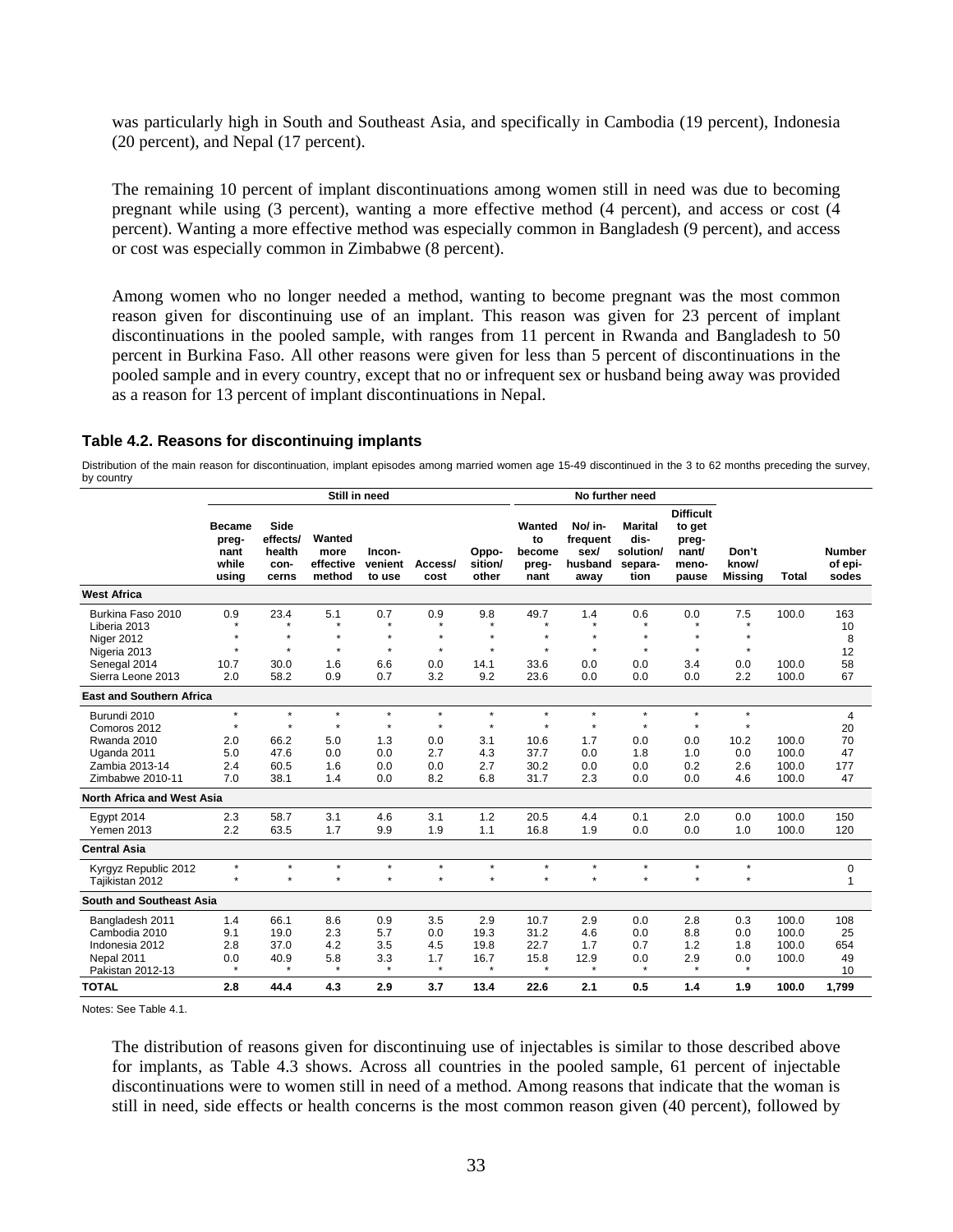opposition or other reasons (9 percent), becoming pregnant while using (4 percent), access or cost (3 percent), and inconvenience (2 percent). Two countries are noteworthy for distinct distributions of reasons: in Tajikistan, a relatively large percentage of discontinuations are due to inconvenience of use (21 percent), and in Kyrgyz Republic a relatively high percentage of discontinuations are due to becoming pregnant while using (15 percent).

For the remaining 39 percent of injectable discontinuations, the woman was no longer in need.

Overall in the pooled sample, 29 percent of injectable discontinuations were due to wanting to become pregnant; this ranged from 10 percent in Nepal to 54 percent in Burkina Faso. Also in the pooled sample, 6 percent of injectable discontinuations were due to no or infrequent sex or the husband being away, although this percentage varied widely across countries. While in 13 countries the percentage was under 5 percent, in Kyrgyz Republic, Tajikistan, and Nepal, this reason was given for 21 percent, 15 percent, and 31 percent of injectable discontinuations, respectively. Marital dissolution and menopause/difficult getting pregnant were infrequent reasons (under 3 percent) in all countries, except that in Bangladesh and Cambodia, 6 percent and 4 percent of injectable discontinuations were due to menopause or difficulty getting pregnant. Finally, in two countries, Niger and Tajikistan, information on reasons was either unknown or missing for more than 10 percent of injectable discontinuations.

## **Table 4.3. Reasons for discontinuing injectables**

Distribution of the main reason for discontinuation, injectable episodes among married women age 15-49 discontinued in the 3 to 62 months preceding the survey, by country

|                                                                                                      | Still in need                           |                                              |                                        |                                        |                                        |                                          | No further need                              |                                                   |                                                 |                                                               |                                         |                                                    |                                              |
|------------------------------------------------------------------------------------------------------|-----------------------------------------|----------------------------------------------|----------------------------------------|----------------------------------------|----------------------------------------|------------------------------------------|----------------------------------------------|---------------------------------------------------|-------------------------------------------------|---------------------------------------------------------------|-----------------------------------------|----------------------------------------------------|----------------------------------------------|
|                                                                                                      | Became<br>pregnant<br>while<br>using    | Side<br>effects/<br>health<br>conc-<br>erns  | Wanted<br>more<br>effective<br>method  | Inconve<br>nient to<br>use             | Access/<br>cost                        | Oppositi<br>on/ other                    | Wanted<br>to<br>become<br>preg-<br>nant      | No/<br>infre-<br>quent<br>sex/<br>husband<br>away | Marital<br>dis-<br>solution/<br>separa-<br>tion | <b>Difficult</b><br>to get<br>preg-<br>nant/<br>menopa<br>use | Don't<br>know/<br><b>Missing</b>        | Total                                              | <b>Number</b><br>of<br>episodes              |
| <b>West Africa</b>                                                                                   |                                         |                                              |                                        |                                        |                                        |                                          |                                              |                                                   |                                                 |                                                               |                                         |                                                    |                                              |
| Burkina Faso 2010<br>Liberia 2013<br>Niger 2012<br>Nigeria 2013<br>Senegal 2014<br>Sierra Leone 2013 | 1.0<br>6.0<br>0.5<br>10.3<br>1.7<br>4.3 | 24.2<br>54.4<br>11.6<br>26.7<br>34.5<br>45.2 | 2.8<br>2.9<br>5.0<br>1.9<br>2.4<br>4.1 | 0.8<br>0.9<br>0.5<br>1.2<br>0.9<br>1.1 | 5.3<br>6.2<br>6.7<br>0.8<br>1.1<br>3.2 | 3.2<br>4.1<br>11.6<br>3.7<br>19.0<br>5.4 | 53.8<br>19.6<br>42.6<br>45.4<br>33.2<br>32.0 | 2.7<br>1.3<br>8.0<br>2.5<br>6.6<br>1.7            | 0.1<br>0.0<br>0.3<br>0.2<br>0.4<br>0.6          | 0.4<br>0.4<br>0.2<br>0.1<br>0.0<br>0.3                        | 5.5<br>4.1<br>13.0<br>7.3<br>0.0<br>2.1 | 100.0<br>100.0<br>100.0<br>100.0<br>100.0<br>100.0 | 725<br>382<br>403<br>673<br>506<br>516       |
|                                                                                                      |                                         |                                              |                                        |                                        |                                        |                                          |                                              |                                                   |                                                 |                                                               |                                         |                                                    |                                              |
| <b>East and Southern Africa</b>                                                                      |                                         |                                              |                                        |                                        |                                        |                                          |                                              |                                                   |                                                 |                                                               |                                         |                                                    |                                              |
| Burundi 2010<br>Comoros 2012<br>Rwanda 2010<br>Uganda 2011<br>Zambia 2013-14<br>Zimbabwe 2010-11     | 4.5<br>7.0<br>5.4<br>7.6<br>6.6<br>6.1  | 34.2<br>37.2<br>45.1<br>47.3<br>31.4<br>33.7 | 2.8<br>2.5<br>9.2<br>1.6<br>2.9<br>5.3 | 4.0<br>0.8<br>1.7<br>1.9<br>0.8<br>3.2 | 4.1<br>2.6<br>1.0<br>3.1<br>3.9<br>7.6 | 10.0<br>1.9<br>6.8<br>7.7<br>5.7<br>2.5  | 35.8<br>37.5<br>22.8<br>28.1<br>41.2<br>36.5 | 2.1<br>1.2<br>2.8<br>1.7<br>1.2<br>2.8            | 1.0<br>1.6<br>0.1<br>0.6<br>0.3<br>0.3          | 1.2<br>0.0<br>0.3<br>0.2<br>0.3<br>0.5                        | 0.3<br>7.6<br>4.8<br>0.2<br>5.6<br>1.6  | 100.0<br>100.0<br>100.0<br>100.0<br>100.0<br>100.0 | 637<br>157<br>1,320<br>1,143<br>1,778<br>582 |
| North Africa and West Asia                                                                           |                                         |                                              |                                        |                                        |                                        |                                          |                                              |                                                   |                                                 |                                                               |                                         |                                                    |                                              |
| Egypt 2014<br><b>Yemen 2013</b>                                                                      | 3.9<br>4.9                              | 52.5<br>48.9                                 | 1.0<br>2.7                             | 1.0<br>4.3                             | 0.2<br>3.0                             | 1.6<br>6.0                               | 28.3<br>15.7                                 | 9.9<br>8.6                                        | 0.3<br>0.0                                      | 1.4<br>0.1                                                    | 0.0<br>5.8                              | 100.0<br>100.0                                     | 2,236<br>1,122                               |
| <b>Central Asia</b>                                                                                  |                                         |                                              |                                        |                                        |                                        |                                          |                                              |                                                   |                                                 |                                                               |                                         |                                                    |                                              |
| Kyrgyz Republic 2012<br>Tajikistan 2012                                                              | 14.5<br>3.1                             | 28.6<br>26.3                                 | 7.4<br>4.1                             | 1.6<br>20.6                            | 1.8<br>2.9                             | 0.0<br>1.4                               | 22.2<br>13.2                                 | 21.1<br>14.6                                      | 0.0<br>0.0                                      | 0.9<br>0.4                                                    | 1.9<br>13.5                             | 100.0<br>100.0                                     | 42<br>112                                    |
| South and Southeast Asia                                                                             |                                         |                                              |                                        |                                        |                                        |                                          |                                              |                                                   |                                                 |                                                               |                                         |                                                    |                                              |
| Bangladesh 2011<br>Cambodia 2010<br>Indonesia 2012<br>Nepal 2011<br>Pakistan 2012-13                 | 5.4<br>6.6<br>3.5<br>1.5<br>4.1         | 52.8<br>36.5<br>32.8<br>47.3<br>53.7         | 2.2<br>2.8<br>3.7<br>4.0<br>2.6        | 1.8<br>9.1<br>2.5<br>0.2<br>1.0        | 4.7<br>4.2<br>2.2<br>0.9<br>4.3        | 1.5<br>2.8<br>12.9<br>3.3<br>5.9         | 18.5<br>26.2<br>32.1<br>10.4<br>18.7         | 4.6<br>2.8<br>5.4<br>31.4<br>3.1                  | 0.2<br>0.0<br>1.0<br>0.1<br>0.0                 | 5.6<br>3.5<br>1.2<br>0.6<br>0.9                               | 2.8<br>5.5<br>2.8<br>0.1<br>5.6         | 100.0<br>100.0<br>100.0<br>100.0<br>100.0          | 2,010<br>869<br>10,264<br>1,568<br>801       |
| <b>TOTAL</b>                                                                                         | 4.3                                     | 39.6                                         | 3.1                                    | 2.1                                    | 2.7                                    | 8.8                                      | 28.5                                         | 5.8                                               | 0.6                                             | 1.6                                                           | 2.9                                     | 100.0                                              | 27,844                                       |

Notes: See Table 4.1.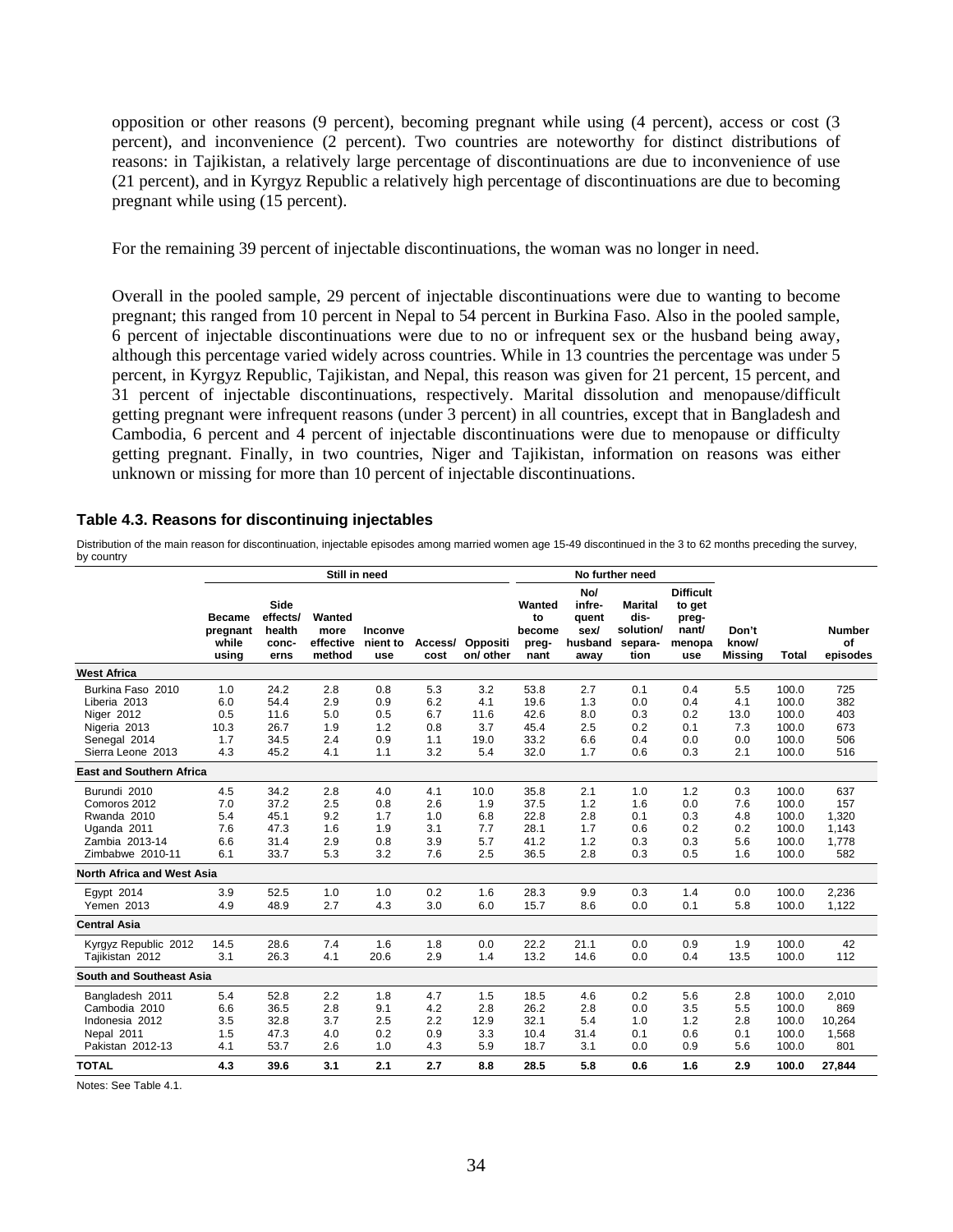Table 4.4 shows the distribution of reasons for discontinuing non-LARC modern family planning methods. Across all countries in the pooled sample, 53 percent of these discontinuations are among women still in need of a method. Among reasons that indicate the woman is still in need, side effects/health concerns was the most common reason given (20 percent). Looking across the countries, side effects/health concerns ranged from under 5 percent in Niger, Nigeria, and Tajikistan, to over 30 percent in Liberia and Rwanda. Compared with the three LARC methods, a higher percentage of non-LARC discontinuation episodes were due to the respondent becoming pregnant while using (15 percent). This percentage was particularly high in Kyrgyz Republic, where becoming pregnant while using was given as a reason for nearly one third of these discontinuations (32 percent). Wanting a more effective method was given as a reason for 6 percent of non-LARC discontinuations in the pooled sample; this ranges from 2 percent in Liberia to 15 percent in Rwanda. Access or cost was given as a reason for just 1 percent of discontinuations in the pooled sample; the share is under 5 percent in all countries. Opposition or other reasons were given for 7 percent of non-LARC modern FP discontinuations, and this percentage ranges from 2 percent in both Bangladesh and Egypt to 16 percent in Burundi.

#### **Table 4.4. Reasons for discontinuing non-LARC modern methods**

Distribution of the main reason for discontinuation, non-LARC modern method episodes (excluding female sterilization) among married women age 15-49 discontinued in the 3 to 62 months preceding the survey, by country

|                                                                                                      | Still in need                                |                                                    |                                          |                                         |                                        |                                            | No further need                              |                                                   |                                                        |                                                               |                                          |                                                    |                                            |
|------------------------------------------------------------------------------------------------------|----------------------------------------------|----------------------------------------------------|------------------------------------------|-----------------------------------------|----------------------------------------|--------------------------------------------|----------------------------------------------|---------------------------------------------------|--------------------------------------------------------|---------------------------------------------------------------|------------------------------------------|----------------------------------------------------|--------------------------------------------|
|                                                                                                      | <b>Became</b><br>pregnant<br>while<br>usina  | <b>Side</b><br>effects/<br>health<br>conc-<br>erns | Wanted<br>more<br>effective<br>method    | Inconve<br>nient to<br>use              | Access/<br>cost                        | Oppositi<br>on/ other                      | Wanted<br>to<br>become<br>preg-<br>nant      | No/<br>infre-<br>quent<br>sex/<br>husband<br>away | <b>Marital</b><br>dis-<br>solution/<br>separa-<br>tion | <b>Difficult</b><br>to get<br>preg-<br>nant/<br>menopa<br>use | Don't<br>know/<br>Missina                | Total                                              | <b>Number</b><br>of<br>episodes            |
| <b>West Africa</b>                                                                                   |                                              |                                                    |                                          |                                         |                                        |                                            |                                              |                                                   |                                                        |                                                               |                                          |                                                    |                                            |
| Burkina Faso 2010<br>Liberia 2013<br>Niger 2012<br>Nigeria 2013<br>Senegal 2014<br>Sierra Leone 2013 | 6.0<br>16.0<br>1.7<br>11.1<br>7.5<br>9.8     | 14.3<br>31.1<br>3.2<br>4.0<br>26.9<br>21.2         | 5.0<br>2.2<br>5.8<br>9.6<br>5.4<br>13.8  | 2.4<br>9.8<br>0.2<br>2.9<br>0.5<br>1.9  | 2.1<br>3.8<br>1.7<br>1.0<br>1.1<br>4.4 | 3.7<br>10.7<br>20.1<br>4.1<br>15.6<br>11.9 | 51.0<br>19.5<br>45.7<br>40.6<br>30.3<br>27.5 | 7.8<br>0.6<br>9.6<br>2.7<br>11.7<br>3.0           | 1.8<br>0.0<br>0.2<br>0.2<br>1.0<br>0.0                 | 0.5<br>0.0<br>0.5<br>0.2<br>0.0<br>0.1                        | 5.4<br>6.3<br>11.2<br>23.6<br>0.1<br>6.6 | 100.0<br>100.0<br>100.0<br>100.0<br>100.0<br>100.0 | 610<br>251<br>2,104<br>1,694<br>506<br>481 |
|                                                                                                      |                                              |                                                    |                                          |                                         |                                        |                                            |                                              |                                                   |                                                        |                                                               |                                          |                                                    |                                            |
| <b>East and Southern Africa</b>                                                                      |                                              |                                                    |                                          |                                         |                                        |                                            |                                              |                                                   |                                                        |                                                               |                                          |                                                    |                                            |
| Burundi 2010<br>Comoros 2012<br>Rwanda 2010<br>Uganda 2011<br>Zambia 2013-14<br>Zimbabwe 2010-11     | 11.2<br>11.3<br>15.6<br>17.7<br>12.6<br>13.8 | 17.7<br>8.1<br>30.6<br>27.4<br>16.4<br>12.6        | 6.1<br>2.9<br>15.3<br>2.6<br>10.9<br>5.5 | 13.9<br>0.7<br>8.4<br>9.0<br>3.1<br>3.3 | 3.7<br>3.2<br>0.7<br>3.4<br>3.2<br>2.7 | 15.9<br>2.6<br>7.2<br>11.2<br>5.2<br>4.5   | 30.3<br>42.2<br>15.5<br>24.1<br>35.5<br>49.1 | 1.0<br>2.9<br>1.3<br>3.8<br>1.1<br>4.6            | 0.0<br>0.0<br>0.4<br>0.5<br>0.4<br>0.5                 | 0.2<br>0.0<br>0.3<br>0.1<br>0.2<br>0.4                        | 0.0<br>26.2<br>4.7<br>0.3<br>11.4<br>3.0 | 100.0<br>100.0<br>100.0<br>100.0<br>100.0<br>100.0 | 280<br>120<br>769<br>450<br>2,684<br>2,564 |
| North Africa and West Asia                                                                           |                                              |                                                    |                                          |                                         |                                        |                                            |                                              |                                                   |                                                        |                                                               |                                          |                                                    |                                            |
| Eqypt 2014<br>Yemen 2013                                                                             | 18.8<br>18.1                                 | 22.2<br>21.6                                       | 4.8<br>12.5                              | 1.2<br>2.6                              | 0.5<br>3.3                             | 1.4<br>5.2                                 | 37.0<br>20.9                                 | 13.4<br>9.9                                       | 0.1<br>0.1                                             | 0.7<br>0.1                                                    | 0.0<br>5.8                               | 100.0<br>100.0                                     | 5,217<br>6,635                             |
| <b>Central Asia</b>                                                                                  |                                              |                                                    |                                          |                                         |                                        |                                            |                                              |                                                   |                                                        |                                                               |                                          |                                                    |                                            |
| Kyrgyz Republic 2012<br>Tajikistan 2012                                                              | 32.0<br>13.3                                 | 6.4<br>4.8                                         | 9.9<br>5.8                               | 4.6<br>6.4                              | 1.4<br>4.1                             | 8.8<br>8.7                                 | 32.5<br>21.5                                 | 4.0<br>6.3                                        | 0.0<br>0.0                                             | 0.1<br>1.4                                                    | 0.3<br>27.6                              | 100.0<br>100.0                                     | 613<br>400                                 |
| South and Southeast Asia                                                                             |                                              |                                                    |                                          |                                         |                                        |                                            |                                              |                                                   |                                                        |                                                               |                                          |                                                    |                                            |
| Bangladesh 2011<br>Cambodia 2010<br>Indonesia 2012<br>Nepal 2011<br>Pakistan 2012-13                 | 16.7<br>8.9<br>11.7<br>8.2<br>18.5           | 25.6<br>25.3<br>22.8<br>14.9<br>12.8               | 4.5<br>5.3<br>7.8<br>6.4<br>6.2          | 4.1<br>10.4<br>3.5<br>3.1<br>2.9        | 1.1<br>1.2<br>0.7<br>0.5<br>2.2        | 1.8<br>3.6<br>13.4<br>3.5<br>11.7          | 30.2<br>38.3<br>29.9<br>15.1<br>36.6         | 11.3<br>1.7<br>4.0<br>47.6<br>3.5                 | 0.1<br>0.2<br>0.6<br>0.2<br>0.0                        | 2.1<br>0.2<br>1.3<br>0.3<br>1.6                               | 2.5<br>5.0<br>4.2<br>0.3<br>3.9          | 100.0<br>100.0<br>100.0<br>100.0<br>100.0          | 7,496<br>1,647<br>5,495<br>1,803<br>2,495  |
| <b>TOTAL</b>                                                                                         | 15.3                                         | 20.3                                               | 6.3                                      | 3.4                                     | 1.4                                    | 6.6                                        | 32.4                                         | 8.6                                               | 0.2                                                    | 1.3                                                           | 4.3                                      | 100.0                                              | 44,313                                     |

Notes: See Table 4.1.

Among reasons that indicate that the woman is no longer in need, wanting to become pregnant is the most common reason for discontinuing (32 percent) in the pooled sample; this ranges from 15 percent in Nepal to over 50 percent in Burkina Faso. This is followed by no or infrequent sex or the husband being away (8 percent), which ranges from under 2 percent in five countries to 48 percent in Nepal. Marital dissolution and menopause/difficult getting pregnant are infrequent reasons (under 2 percent) in all countries. For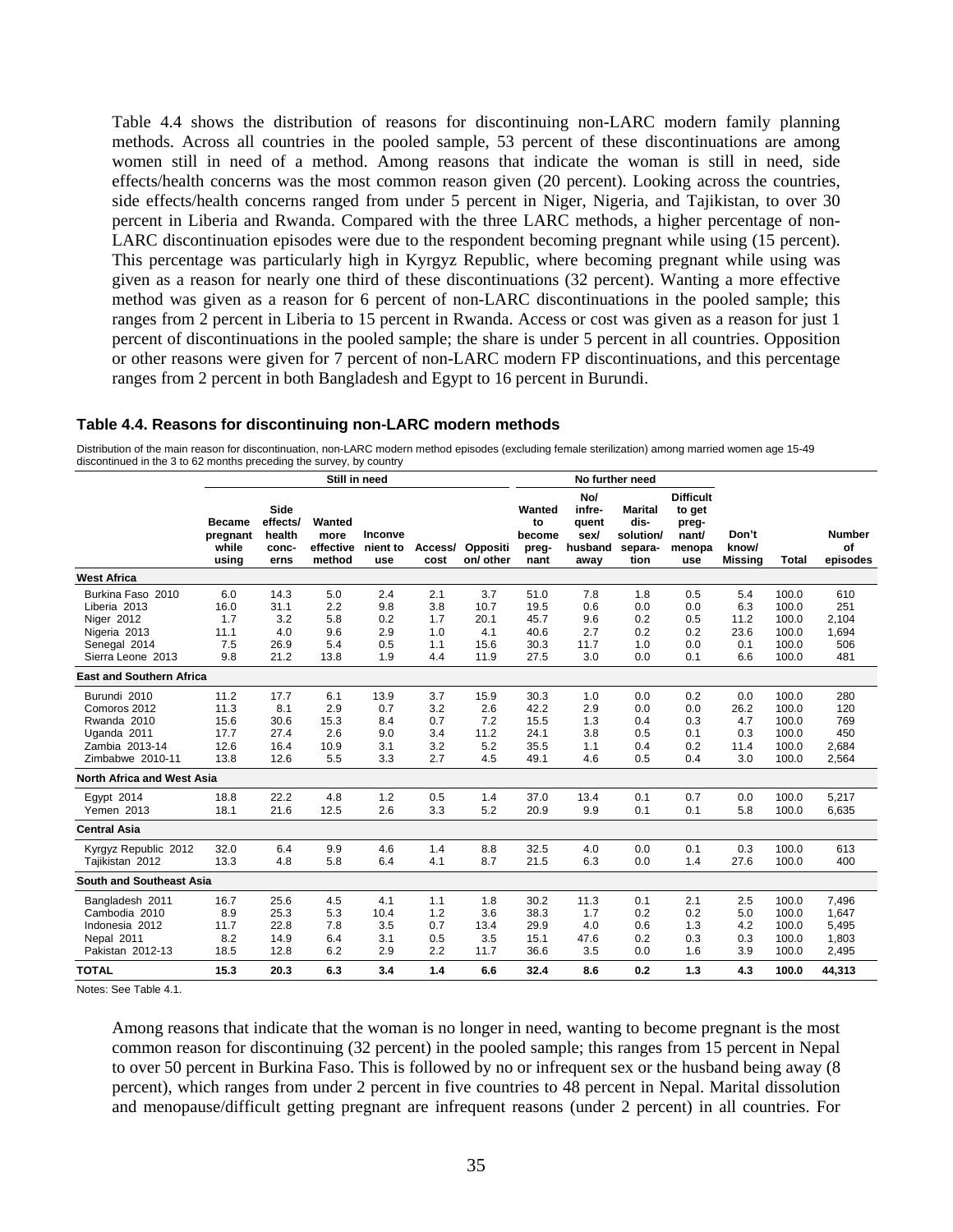over 20 percent of non-LARC modern FP discontinuations in Nigeria, Comoros, and Tajikistan, information on the reason is either missing or the respondent did not know the reason.

Table 4.5 shows the distribution of reasons for discontinuing traditional or folkloric family planning methods. Exactly half of these discontinuations were to women still in need of a method. Most common among these reasons is becoming pregnant while using (28 percent in the pooled sample). While in Niger this percentage is just 3 percent, in Burundi, Rwanda, Uganda, and Cambodia, at least 40 percent of traditional/folkloric discontinuations were due to becoming pregnant. For another 11 percent of discontinuations in the pooled sample, wanting a more effective method was given as the reason; for 6 percent, opposition or other reasons were given. Access or cost was provided for less than 1 percent of discontinuations in all countries, and only in Rwanda and Egypt (6 percent and 19 percent, respectively) was inconvenience cited as a reason for more than 5 percent of discontinuation episodes.

#### **Table 4.5. Reasons for discontinuing traditional and folkloric methods**

Distribution of the main reason for discontinuation, traditional and folkloric episodes among married women age 15-49 discontinued in the 3 to 62 months preceding the survey, by country

|                                                                                                  |                                              |                                             | Still in need                             |                                        |                                        |                                         | No further need                              |                                                   |                                                        |                                                               |                                         |                                                    |                                       |
|--------------------------------------------------------------------------------------------------|----------------------------------------------|---------------------------------------------|-------------------------------------------|----------------------------------------|----------------------------------------|-----------------------------------------|----------------------------------------------|---------------------------------------------------|--------------------------------------------------------|---------------------------------------------------------------|-----------------------------------------|----------------------------------------------------|---------------------------------------|
|                                                                                                  | <b>Became</b><br>pregnant<br>while<br>using  | Side<br>effects/<br>health<br>conc-<br>erns | Wanted<br>more<br>effective<br>method     | Inconve<br>nient to<br>use             | Access/<br>cost                        | Oppositi<br>on/ other                   | Wanted<br>to<br>become<br>preg-<br>nant      | No/<br>infre-<br>quent<br>sex/<br>husband<br>away | <b>Marital</b><br>dis-<br>solution/<br>separa-<br>tion | <b>Difficult</b><br>to get<br>preg-<br>nant/<br>menopa<br>use | Don't<br>know/<br><b>Missing</b>        | <b>Total</b>                                       | <b>Number</b><br>of<br>episodes       |
| <b>West Africa</b>                                                                               |                                              |                                             |                                           |                                        |                                        |                                         |                                              |                                                   |                                                        |                                                               |                                         |                                                    |                                       |
| Burkina Faso 2010<br>Liberia 2013<br>Niger 2012                                                  | 30.8<br>$\star$<br>2.6                       | 0.5<br>$\star$<br>0.0                       | 7.4<br>$\star$<br>3.5                     | 1.0<br>$\star$<br>0.4                  | 0.0<br>$\star$<br>1.0                  | 1.3<br>$\star$<br>18.2                  | 44.3<br>$\star$<br>48.1                      | 3.8<br>$\star$<br>3.3                             | 0.0<br>$\star$<br>0.0                                  | 2.8<br>$\star$<br>0.9                                         | 8.1<br>$\star$<br>22.1                  | 100.0<br>100.0                                     | 137<br>29<br>237                      |
| Nigeria 2013<br>Senegal 2014<br>Sierra Leone 2013                                                | 24.2<br>16.1<br>31.5                         | 0.2<br>8.6<br>10.9                          | 4.5<br>10.7<br>2.4                        | 0.2<br>0.0<br>4.6                      | 0.0<br>0.0<br>0.8                      | 1.8<br>20.8<br>10.3                     | 53.2<br>39.2<br>30.3                         | 2.2<br>4.7<br>0.0                                 | 0.1<br>0.0<br>2.3                                      | 0.6<br>0.0<br>0.0                                             | 13.1<br>0.0<br>7.0                      | 100.0<br>100.0<br>100.0                            | 1,242<br>76<br>56                     |
| <b>East and Southern Africa</b>                                                                  |                                              |                                             |                                           |                                        |                                        |                                         |                                              |                                                   |                                                        |                                                               |                                         |                                                    |                                       |
| Burundi 2010<br>Comoros 2012<br>Rwanda 2010<br>Uganda 2011<br>Zambia 2013-14<br>Zimbabwe 2010-11 | 39.7<br>21.1<br>41.2<br>47.2<br>32.6<br>33.7 | 0.0<br>0.6<br>0.3<br>0.2<br>0.0<br>0.9      | 7.2<br>5.1<br>13.1<br>9.4<br>19.5<br>18.2 | 2.1<br>0.0<br>5.8<br>1.2<br>1.1<br>0.0 | 0.0<br>1.0<br>0.0<br>0.0<br>0.0<br>1.6 | 13.2<br>1.8<br>3.8<br>7.8<br>4.2<br>9.5 | 33.5<br>43.8<br>27.3<br>31.1<br>31.9<br>26.2 | 1.9<br>2.1<br>1.5<br>1.5<br>0.6<br>3.5            | 0.0<br>1.0<br>0.3<br>0.9<br>0.2<br>0.7                 | 0.1<br>0.0<br>0.3<br>0.7<br>0.2<br>0.0                        | 2.3<br>23.5<br>6.4<br>0.0<br>9.6<br>5.7 | 100.0<br>100.0<br>100.0<br>100.0<br>100.0<br>100.0 | 193<br>86<br>358<br>280<br>774<br>103 |
| <b>North Africa and West Asia</b>                                                                |                                              |                                             |                                           |                                        |                                        |                                         |                                              |                                                   |                                                        |                                                               |                                         |                                                    |                                       |
| Egypt 2014<br>Yemen 2013                                                                         | 26.9<br>37.5                                 | 2.9<br>2.1                                  | 27.5<br>14.2                              | 19.2<br>2.4                            | 0.1<br>0.4                             | 3.0<br>7.7                              | 18.8<br>25.3                                 | 1.4<br>5.0                                        | 0.0<br>0.1                                             | 0.3<br>0.2                                                    | 0.0<br>5.1                              | 100.0<br>100.0                                     | 552<br>897                            |
| <b>Central Asia</b>                                                                              |                                              |                                             |                                           |                                        |                                        |                                         |                                              |                                                   |                                                        |                                                               |                                         |                                                    |                                       |
| Kyrgyz Republic 2012<br>Tajikistan 2012                                                          | 30.2<br>28.4                                 | 2.8<br>0.0                                  | 19.9<br>7.0                               | 1.6<br>1.4                             | 0.0<br>0.0                             | 12.3<br>10.0                            | 29.6<br>20.8                                 | 1.9<br>8.9                                        | 0.0<br>0.0                                             | 1.3<br>0.0                                                    | 0.5<br>23.6                             | 100.0<br>100.0                                     | 137<br>113                            |
| South and Southeast Asia                                                                         |                                              |                                             |                                           |                                        |                                        |                                         |                                              |                                                   |                                                        |                                                               |                                         |                                                    |                                       |
| Bangladesh 2011<br>Cambodia 2010<br>Indonesia 2012<br>Nepal 2011<br>Pakistan 2012-13             | 31.4<br>40.8<br>26.9<br>16.3<br>25.7         | 2.1<br>0.9<br>5.4<br>0.4<br>2.4             | 19.6<br>13.1<br>10.0<br>10.0<br>6.3       | 3.4<br>2.8<br>2.6<br>0.7<br>1.3        | 0.0<br>0.0<br>0.2<br>0.1<br>0.5        | 3.5<br>1.4<br>12.5<br>2.7<br>5.8        | 23.6<br>32.4<br>31.5<br>16.1<br>48.7         | 3.4<br>0.7<br>1.5<br>52.6<br>4.5                  | 0.2<br>0.6<br>0.1<br>0.0<br>0.0                        | 7.0<br>0.0<br>1.0<br>0.8<br>0.5                               | 5.9<br>7.2<br>8.3<br>0.3<br>4.4         | 100.0<br>100.0<br>100.0<br>100.0<br>100.0          | 984<br>981<br>888<br>732<br>1,046     |
| <b>TOTAL</b>                                                                                     | 28.1                                         | 2.1                                         | 11.1                                      | 2.6                                    | 0.2                                    | 5.6                                     | 36.9                                         | 5.1                                               | 0.1                                                    | 1.8                                                           | 6.4                                     | 100.0                                              | 9,900                                 |

Notes: See Table 4.1.

Among reasons that indicate that the woman is no longer in need of contraception, wanting to become pregnant is the most common for discontinuing traditional/folkloric methods (37 percent) in the pooled sample; this percentage ranges from 19 percent in Egypt to 49 percent in Pakistan. No or infrequent sex or the husband being away was given as a reason for 5 percent of discontinuations, and is most prevalent in Nepal (53 percent) and Tajikistan (9 percent). Marital dissolution and menopause/difficult getting pregnant were given for under 3 percent of discontinuations in all countries. In three countries, Niger,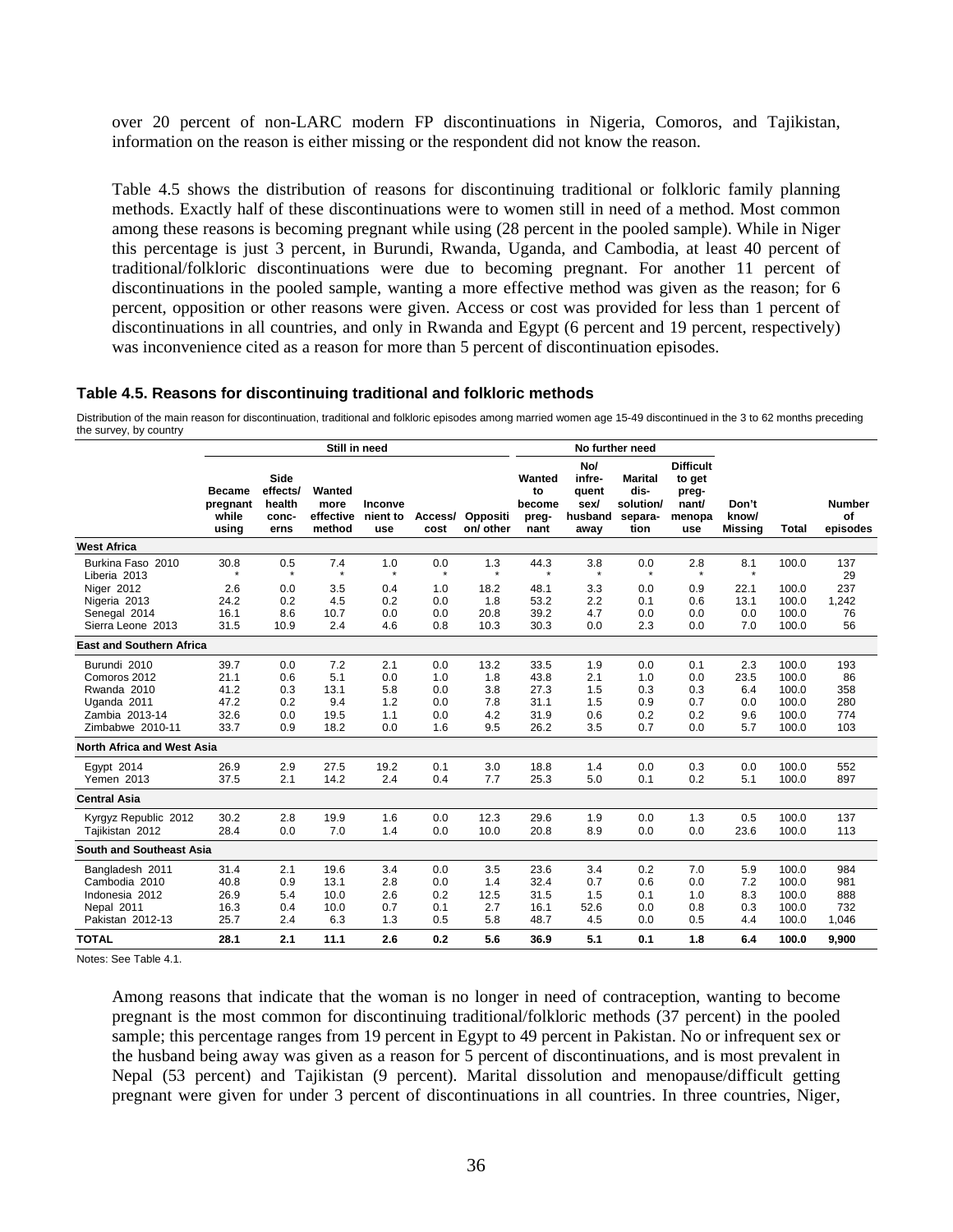Comoros, and Tajikistan, information on the reason is missing or was not known by the respondent for more than 20 percent of traditional/folkloric discontinuations.

## **4.3 Status after discontinuation**

To gain insight into what happens after women discontinue using a method, we examined the status of women three months after they discontinued an episode of contraceptive use. Figure 4.8 summarizes these results, separately for each of the five method types, based on the pooled survey results. In the figure, women are either pregnant after a method failure, pregnant after discontinuing for reasons other than wanting to become pregnant, not using a method (at risk), using a family planning method (sterilization, LARC, other modern, traditional/folkloric), or pregnant after wanting to become pregnant. Women who are 'at risk' three months after discontinuing are further divided into two categories: those whom we consider at risk of an unwanted or too closely-spaced pregnancy, and those we consider to be at low or no risk. Women are at risk if they were not using family planning but discontinued while still in need– that is, due to a method-related reason or access/inconvenience. While these women may have had a change in fertility intentions and are not using three months later, they discontinued the method for reasons other than lack of need. Women are considered at low or no risk if they discontinued because they were subfecund or infecund, menopausal, or due to marital dissolution or the husband being away. In this category there is still some risk. For example, women who discontinued because their husbands are away may indeed be at high risk of unintended pregnancy when he returns, or women may incorrectly perceive themselves to be infecund. Indeed, a small proportion of those who are pregnant 3 months after discontinuation are women who originally discontinued because they perceived themselves to be at low risk of pregnancy.

When we look specifically at women who are pregnant either after a method failure or after discontinuing for reasons other than wanting to become pregnant, as expected the percentage is highest for women who were using traditional/folk methods. Three months after discontinuing traditional/folk methods, nearly one third of women fall in these two categories (32 percent), compared to 12 percent for IUD discontinuations, less than 10 percent for implant and injectable discontinuations, and 19 percent for non-LARC modern method discontinuations. However, if we add women still at risk to this total (see all red categories in Figure 4.8), there is remarkable consistency across method types. The main difference between LARCs and other modern methods or traditional/folk methods is the percent of women who are pregnant after method failure.

Comparing the five method types, women are most likely to be at risk of an unwanted or too closelyspaced pregnancy three months after discontinuing injectables. Women who discontinued traditional methods are least likely to still be at risk, but this is largely because they are now pregnant. Nearly 60 percent of women using traditional/folk methods are pregnant three months after discontinuing, compared to less than 20 percent for both implants and injectables, and 37 percent for both IUD and non-LARC modern methods.

The percentage of women who are using a family planning method three months after a discontinuation episode is highest for implant discontinuations, at 50 percent. Most of these women are using a LARC or non-LARC modern method three months later. For the other four methods, 33 percent or fewer are using any contraceptive method three months later.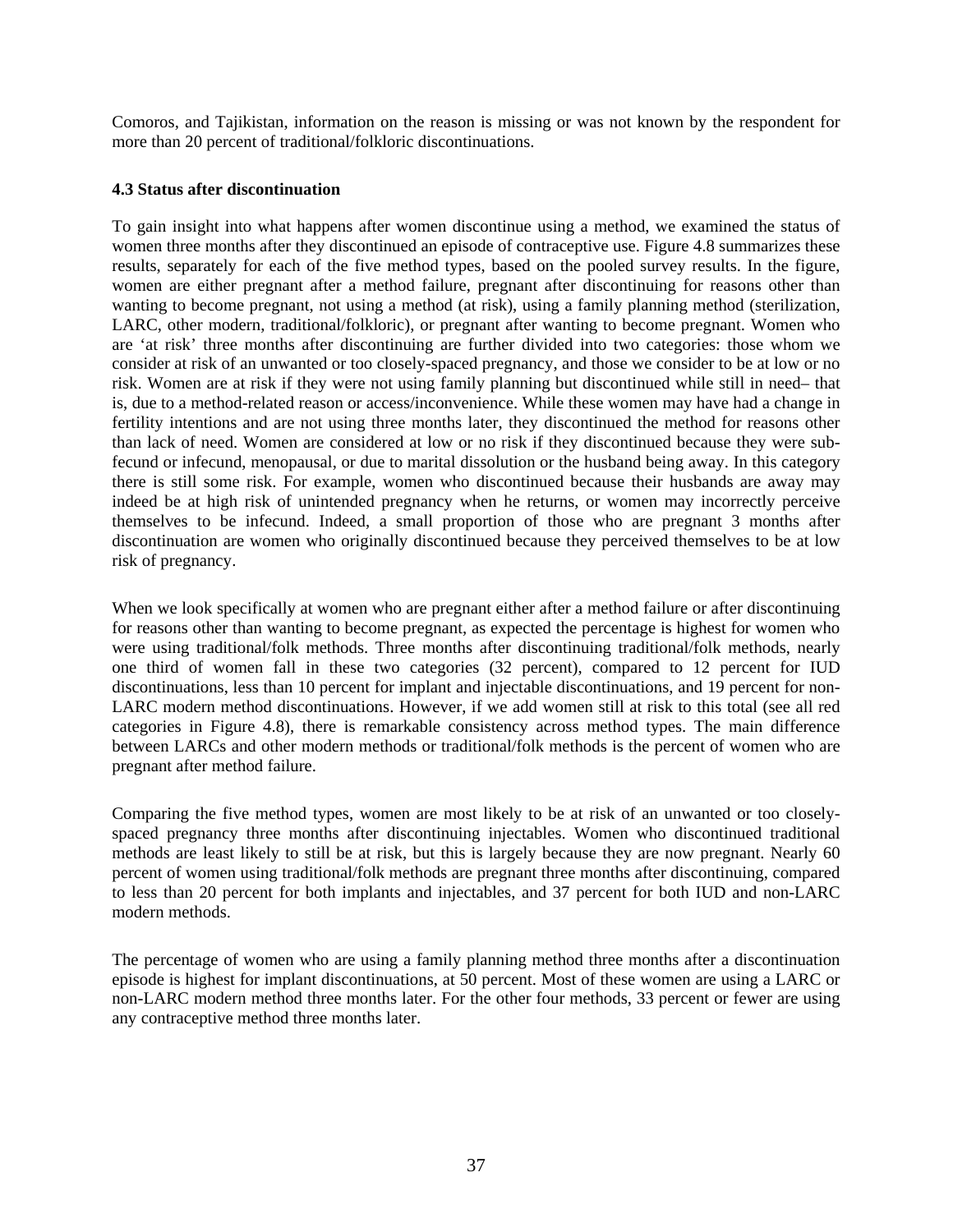

### **Figure 4.8. Status 3 months after method discontinuation: Pooled results**

Notes: Pooled results are averaged across all 21 countries, using DHS weights normalized relative to national population size according to United Nations (2010) estimates shown in Table 2.1. At risk means not using FP and discontinued while still in need (method failure, method-related reasons, inconvenience, access/cost, and opposition). Low/no risk means not using FP but discontinued due to a desire to become pregnant, marital dissolution, husband away, or perceived sub-fecund/menopause.

Tables 4.6-4.10 show women's status three months after they discontinued an episode of contraceptive use, for each method separately by country. Discontinuation is particularly problematic if DWSIN resulted in method failure, pregnancy for reasons other than wanting to become pregnant, or leaves women vulnerable to unintended pregnancy. Table 4.6 shows this distribution for women following IUD discontinuations, among discontinuation episodes to married women age 15 to 49 that ended 3 to 62 months preceding the survey, by country. Three months later, 12 percent of women are pregnant in the pooled sample either after a method failure (5 percent) or after discontinuing for a reason other than wanting to get pregnant (7 percent). Another 26 percent are pregnant after wanting to become pregnant, and nearly one quarter is using a method of family planning. Of the remaining 39 percent who are not using a family planning method, 16 percent are at risk of an unwanted or too closely-spaced pregnancy, while 22 percent are at no or low risk. The percentage of women at risk is highest in Pakistan, Tajikistan, and Zambia (31 percent, 29 percent, and 26 percent, respectively), and is lowest in Bangladesh and Egypt, at 11 percent in both countries.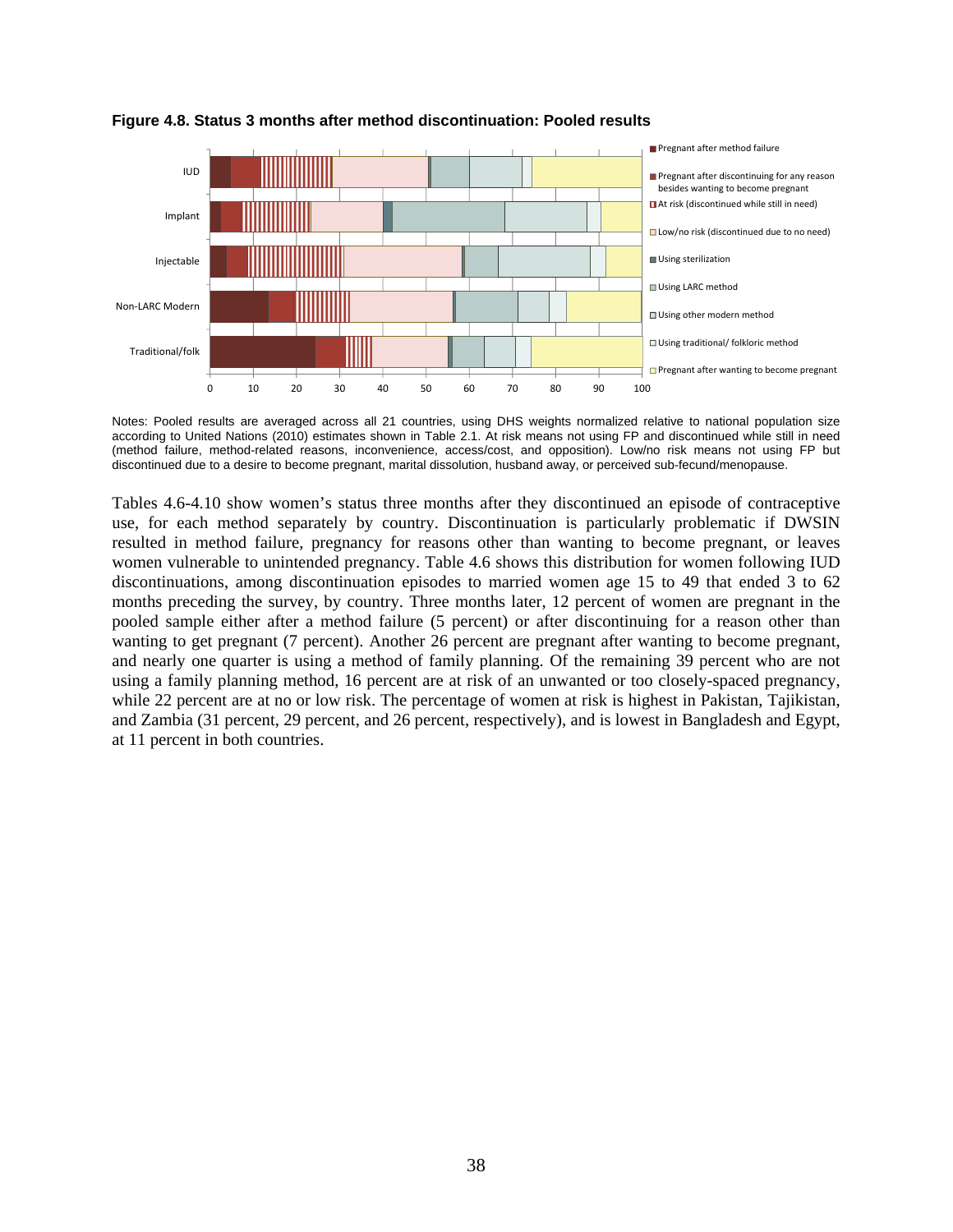## **Table 4.6. Status 3 months after discontinuing IUDs**

Status 3 months after discontinuing IUDs, episodes among married women age 15 to 49 that ended 3 to 62 months preceding the survey, by country

|                                                                                                      | Pregnant                             |                                                    |                                                        | Not using FP                                  |                                                                   |                                                        | <b>Using FP</b>                                 |                                                 |                                              |                                           |                                              |
|------------------------------------------------------------------------------------------------------|--------------------------------------|----------------------------------------------------|--------------------------------------------------------|-----------------------------------------------|-------------------------------------------------------------------|--------------------------------------------------------|-------------------------------------------------|-------------------------------------------------|----------------------------------------------|-------------------------------------------|----------------------------------------------|
|                                                                                                      | After<br>method<br>failure           | After<br>wanting to<br>become<br>pregnant          | After<br>discon-<br>tinuing for<br>any other<br>reason | At risk<br>(discon-<br>still in need)         | Low/no risk<br>(discon-<br>tinued while tinued due to<br>no need) | Using<br>sterili-<br>zation                            | Using<br><b>LARC</b><br>method                  | Using<br>other<br>modern<br>method              | Using<br>traditional/<br>folkloric<br>method | Total                                     | <b>Number</b><br>οf<br>episodes              |
| <b>West Africa</b>                                                                                   |                                      |                                                    |                                                        |                                               |                                                                   |                                                        |                                                 |                                                 |                                              |                                           |                                              |
| Burkina Faso 2010<br>Liberia 2013<br>Niger 2012<br>Nigeria 2013<br>Senegal 2014<br>Sierra Leone 2013 | $\star$<br>$\star$<br>4.0<br>$\star$ | $\star$<br>$\star$<br>$\bullet$<br>34.5<br>$\star$ | $\star$<br>$\star$<br>$\star$<br>4.4<br>$\star$        | $\star$<br>$\star$<br>17.1<br>$\star$         | $\star$<br>$\star$<br>$\star$<br>26.9<br>$\star$                  | $\star$<br>$\star$<br>$\star$<br>0.0<br>$\star$        | $\star$<br>$\star$<br>$\star$<br>3.0<br>$\star$ | $\star$<br>$\star$<br>$\star$<br>4.6<br>$\star$ | $\star$<br>$\star$<br>5.5<br>$\star$         | 100.0                                     | 18<br>$\overline{2}$<br>13<br>124<br>9<br>21 |
| <b>East and Southern Africa</b>                                                                      |                                      |                                                    |                                                        |                                               |                                                                   |                                                        |                                                 |                                                 |                                              |                                           |                                              |
| Burundi 2010<br>Comoros 2012<br>Rwanda 2010<br>Uganda 2011<br>Zambia 2013-14<br>Zimbabwe 2010-11     | 14.0<br>12.5                         | 30.5<br>$\star$<br>$\star$<br>17.5<br>$\star$      | 15.1<br>$\star$<br>$\star$<br>6.3<br>$\star$           | 12.8<br>$\star$<br>$\star$<br>25.5<br>$\star$ | 9.8<br>$\star$<br>$\star$<br>3.3<br>$\star$                       | 0.0<br>$\star$<br>$\star$<br>$\star$<br>0.0<br>$\star$ | 8.3<br>$\star$<br>$\star$<br>15.3<br>$\star$    | 3.2<br>$\star$<br>$\star$<br>$\star$<br>19.6    | 6.3<br>$\star$<br>$\star$<br>0.0             | 100.0<br>100.0                            | (34)<br>2<br>9<br>16<br>(38)<br>9            |
| <b>North Africa and West Asia</b>                                                                    |                                      |                                                    |                                                        |                                               |                                                                   |                                                        |                                                 |                                                 |                                              |                                           |                                              |
| Egypt 2014<br>Yemen 2013                                                                             | 5.8<br>4.9                           | 33.4<br>15.3                                       | 5.6<br>12.3                                            | 11.1<br>18.5                                  | 26.3<br>17.1                                                      | 0.1<br>0.5                                             | 6.1<br>7.6                                      | 11.3<br>18.8                                    | 0.3<br>5.0                                   | 100.0                                     | 100.0 4,766<br>781                           |
| <b>Central Asia</b>                                                                                  |                                      |                                                    |                                                        |                                               |                                                                   |                                                        |                                                 |                                                 |                                              |                                           |                                              |
| Kyrgyz Republic 2012<br>Tajikistan 2012                                                              | 4.4<br>2.8                           | 23.9<br>22.6                                       | 6.3<br>11.6                                            | 21.1<br>29.0                                  | 28.7<br>18.5                                                      | 0.2<br>0.2                                             | 3.9<br>6.7                                      | 8.9<br>5.9                                      | 2.6<br>2.7                                   | 100.0<br>100.0                            | 628<br>461                                   |
| South and Southeast Asia                                                                             |                                      |                                                    |                                                        |                                               |                                                                   |                                                        |                                                 |                                                 |                                              |                                           |                                              |
| Bangladesh 2011<br>Cambodia 2010<br>Indonesia 2012<br>Nepal 2011<br>Pakistan 2012-13                 | 2.5<br>0.0<br>4.0<br>0.0<br>2.5      | 4.5<br>2.2<br>15.6<br>5.0<br>10.0                  | 5.3<br>1.6<br>3.8<br>4.8<br>13.2                       | 11.3<br>22.7<br>18.4<br>14.5<br>31.4          | 10.3<br>35.9<br>18.5<br>24.1<br>12.8                              | 6.1<br>0.0<br>1.6<br>7.0<br>1.0                        | 20.3<br>12.2<br>20.7<br>17.9<br>10.7            | 36.2<br>19.5<br>14.9<br>22.3<br>10.3            | 3.4<br>5.8<br>2.4<br>4.4<br>8.1              | 100.0<br>100.0<br>100.0<br>100.0<br>100.0 | 80<br>89<br>552<br>53<br>400                 |
| <b>TOTAL</b>                                                                                         | 4.8                                  | 25.5                                               | 7.0                                                    | 16.4                                          | 22.3                                                              | 0.6                                                    | 9.0                                             | 12.1                                            | 2.3                                          |                                           | 100.0 8,102                                  |

Notes: Figures in parentheses are based on 25-49 unweighted cases. An asterisk indicates that a figure is based on fewer than 25 unweighted cases and has been suppressed. Discontinued while still in need includes method failure, discontinued for method-related reasons, inconvenience, access/cost, and opposition. Low/no risk means the woman is not using family planning but stated her reason for discontinuation was a desire to become pregnant, because she was subfecund or infecund, menopause, marital dissolution, and husband away. Pooled total results are averaged across all 21 countries, using DHS weights normalized relative to national population size according to United Nations (2010) estimates shown in Table 2.1.

Table 4.7 shows women's status three months after discontinuing implants. One half of women are using an FP method three months after discontinuing implants in the pooled sample, primarily LARC or non-LARC modern methods. One-third of women are not using any method three months later; 16 percent are considered at risk of an unwanted or too closely-spaced birth, while 17 percent are considered at low or no risk. The percentage of women at risk ranges from 11 percent in Zimbabwe to 53 percent in Sierra Leone. An additional 7 percent are pregnant either after a method failure (3 percent) or discontinuing for reasons other than wanting to get pregnant (5 percent). The remaining 10 percent of women in the pooled sample are pregnant three months after an implant discontinuation because they wanted to get pregnant; this percentage is highest in Cambodia, at 26 percent, and lowest in Bangladesh and Yemen, at 4 percent.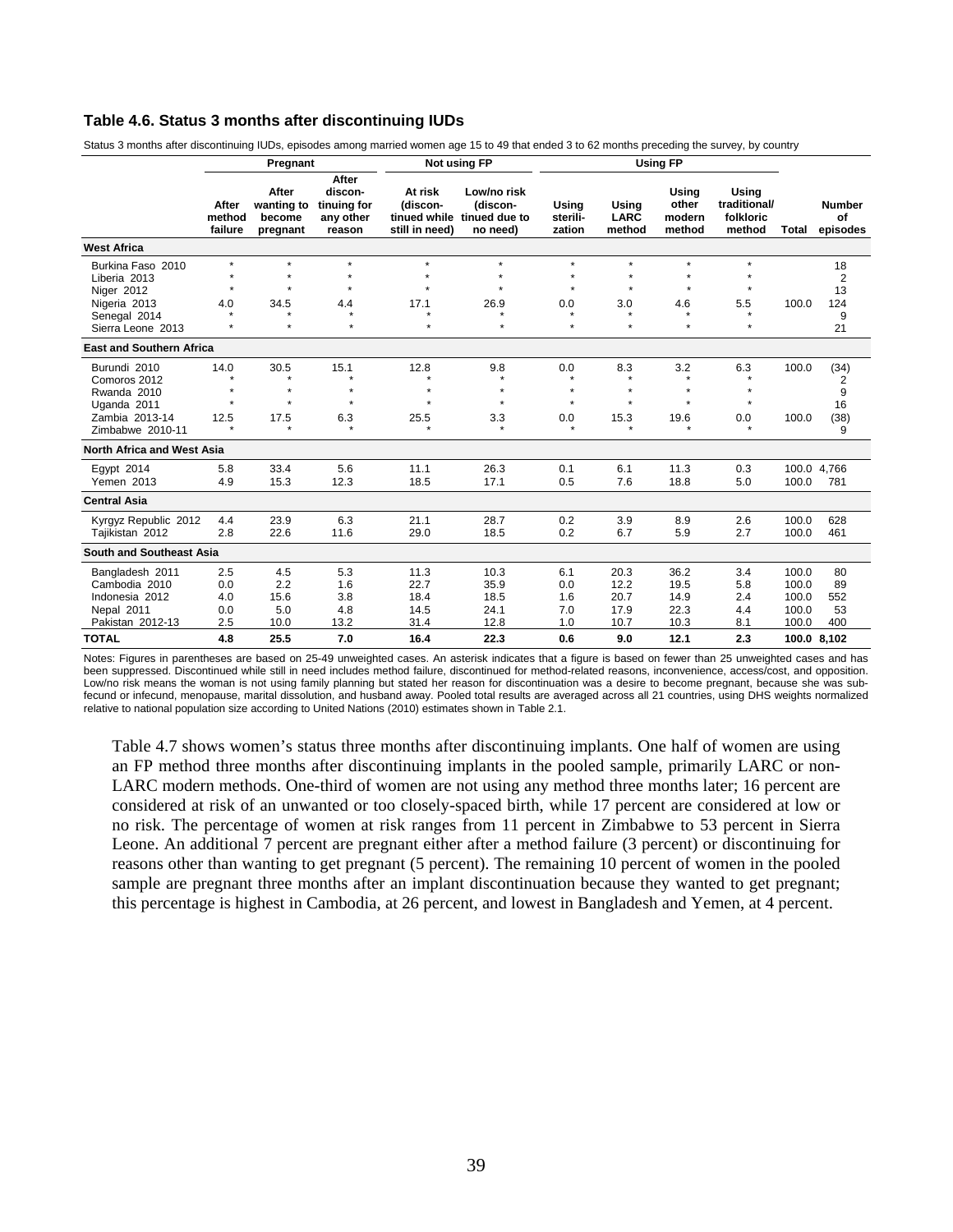#### **Table 4.7. Status 3 months after discontinuing implants**

Status 3 months after discontinuing implants, episodes among married women age 15 to 49 that ended 3 to 62 months preceding the survey, by country

|                                                                                                                                                                                                                         | Pregnant                                                                           |                                                                                        |                                                                                       | Not using FP                                                                               | <b>Using FP</b>                                                                         |                                                                                    |                                                                                         |                                                                                        |                                                                                    |                                                    |                                                     |
|-------------------------------------------------------------------------------------------------------------------------------------------------------------------------------------------------------------------------|------------------------------------------------------------------------------------|----------------------------------------------------------------------------------------|---------------------------------------------------------------------------------------|--------------------------------------------------------------------------------------------|-----------------------------------------------------------------------------------------|------------------------------------------------------------------------------------|-----------------------------------------------------------------------------------------|----------------------------------------------------------------------------------------|------------------------------------------------------------------------------------|----------------------------------------------------|-----------------------------------------------------|
|                                                                                                                                                                                                                         | After<br>method<br>failure                                                         | After<br>wanting to<br>become<br>pregnant                                              | After<br>discon-<br>tinuing for<br>any other<br>reason                                | At risk<br>(discon-<br>still in need)                                                      | Low/no risk<br>(discon-<br>tinued while tinued due to<br>no need)                       | Usina<br>sterili-<br>zation                                                        | Usina<br><b>LARC</b><br>method                                                          | Using<br>other<br>modern<br>method                                                     | Using<br>traditional/<br>folkloric<br>method                                       | <b>Total</b>                                       | <b>Number</b><br>Οf<br>episodes                     |
| <b>West Africa</b>                                                                                                                                                                                                      |                                                                                    |                                                                                        |                                                                                       |                                                                                            |                                                                                         |                                                                                    |                                                                                         |                                                                                        |                                                                                    |                                                    |                                                     |
| Burkina Faso 2010<br>Liberia 2013<br>Niger 2012                                                                                                                                                                         | 0.9                                                                                | 13.0<br>$\bullet$                                                                      | 4.1<br>$\star$                                                                        | 25.3<br>$\star$                                                                            | 38.7                                                                                    | 0.0<br>$\star$                                                                     | 10.5<br>$\star$                                                                         | 6.4<br>$\bullet$                                                                       | 1.1<br>$\star$                                                                     | 100.0                                              | 163<br>10<br>8                                      |
| Nigeria 2013<br>Senegal 2014<br>Sierra Leone 2013                                                                                                                                                                       | 10.7<br>2.0                                                                        | $\bullet$<br>4.8<br>13.5                                                               | $\star$<br>13.0<br>3.6                                                                | ٠<br>25.3<br>53.3                                                                          | $\star$<br>32.3<br>10.1                                                                 | $\star$<br>0.0<br>0.7                                                              | $\star$<br>1.2<br>9.7                                                                   | $\star$<br>12.7<br>6.5                                                                 | $\star$<br>0.0<br>0.4                                                              | 100.0<br>100.0                                     | 12<br>(58)<br>67                                    |
| <b>East and Southern Africa</b>                                                                                                                                                                                         |                                                                                    |                                                                                        |                                                                                       |                                                                                            |                                                                                         |                                                                                    |                                                                                         |                                                                                        |                                                                                    |                                                    |                                                     |
| Burundi 2010<br>Comoros 2012<br>Rwanda 2010<br>Uganda 2011<br>Zambia 2013-14<br>Zimbabwe 2010-11<br><b>North Africa and West Asia</b><br>Egypt 2014<br><b>Yemen 2013</b><br><b>Central Asia</b><br>Kyrgyz Republic 2012 | $\star$<br>$\star$<br>2.0<br>3.5<br>2.4<br>7.0<br>2.3<br>2.2<br>$\star$<br>$\star$ | $\star$<br>$\star$<br>4.6<br>20.1<br>16.2<br>22.2<br>10.6<br>4.1<br>$\star$<br>$\star$ | $\star$<br>$\star$<br>13.9<br>11.0<br>4.8<br>11.7<br>6.6<br>7.3<br>$\star$<br>$\star$ | $\star$<br>$\bullet$<br>22.5<br>24.0<br>28.8<br>10.9<br>21.5<br>28.8<br>$\star$<br>$\star$ | $\star$<br>$\star$<br>7.7<br>20.3<br>14.1<br>11.7<br>16.3<br>14.6<br>$\star$<br>$\star$ | $\star$<br>$\star$<br>0.0<br>0.0<br>0.0<br>0.0<br>0.0<br>0.0<br>$\star$<br>$\star$ | $\star$<br>$\star$<br>17.5<br>14.5<br>23.0<br>7.0<br>20.8<br>10.2<br>$\star$<br>$\star$ | $\star$<br>$\star$<br>23.7<br>6.7<br>7.6<br>29.5<br>21.9<br>25.5<br>$\star$<br>$\star$ | $\star$<br>$\star$<br>8.2<br>0.0<br>3.1<br>0.0<br>0.0<br>7.3<br>$\star$<br>$\star$ | 100.0<br>100.0<br>100.0<br>100.0<br>100.0<br>100.0 | 4<br>20<br>70<br>47<br>177<br>47<br>150<br>120<br>0 |
| Tajikistan 2012<br>South and Southeast Asia                                                                                                                                                                             |                                                                                    |                                                                                        |                                                                                       |                                                                                            |                                                                                         |                                                                                    |                                                                                         |                                                                                        |                                                                                    |                                                    | 1                                                   |
|                                                                                                                                                                                                                         |                                                                                    |                                                                                        |                                                                                       |                                                                                            |                                                                                         |                                                                                    |                                                                                         |                                                                                        |                                                                                    |                                                    |                                                     |
| Bangladesh 2011<br>Cambodia 2010<br>Indonesia 2012<br>Nepal 2011<br>Pakistan 2012-13                                                                                                                                    | 1.4<br>4.7<br>2.6<br>0.0<br>$\star$                                                | 4.3<br>26.1<br>9.1<br>12.1<br>$\star$                                                  | 3.4<br>0.0<br>2.6<br>3.3<br>$\star$                                                   | 11.9<br>14.7<br>13.2<br>15.7<br>٠                                                          | 10.3<br>14.3<br>17.0<br>19.6<br>$\mathbf{r}$                                            | 5.7<br>1.7<br>2.4<br>6.1<br>$\star$                                                | 19.3<br>6.4<br>32.5<br>28.5<br>٠                                                        | 35.3<br>20.5<br>18.0<br>4.0<br>$\star$                                                 | 8.3<br>11.7<br>2.6<br>10.7<br>$\star$                                              | 100.0<br>100.0<br>100.0<br>100.0                   | 108<br>25<br>654<br>49<br>10                        |
| <b>TOTAL</b>                                                                                                                                                                                                            | 2.6                                                                                | 9.5                                                                                    | 4.6                                                                                   | 16.1                                                                                       | 16.7                                                                                    | 2.2                                                                                | 26.1                                                                                    | 18.9                                                                                   | 3.2                                                                                |                                                    | 100.0 1,799                                         |

Notes: See Table 4.6.

Table 4.8 is similar to Tables 4.6 and 4.7 above, but shows women's status three months after discontinuing injectables. Compared with the IUD and implant, a higher percentage of women who discontinued injectables are at risk of an unwanted or too closely-timed pregnancy three months later (22 percent). This percentage is especially high in Liberia (60 percent), and is moderately high (40-50 percent) in Sierra Leone, Uganda, and Pakistan. The percentage of women who are not using any method but who are considered to be at low or no risk is also higher for injectables than for implants or IUDs in the pooled sample (27 percent).

Similar to the distribution for implants, one-third of women are using a FP method three months later in the pooled sample; most often it is a non-LARC modern method (21 percent). The percentage of women using a FP method three months later is notably lower in West Africa and in some East and Southern African countries, as compared with North Africa and West Asia, Central Asia, and South and Southeast Asia.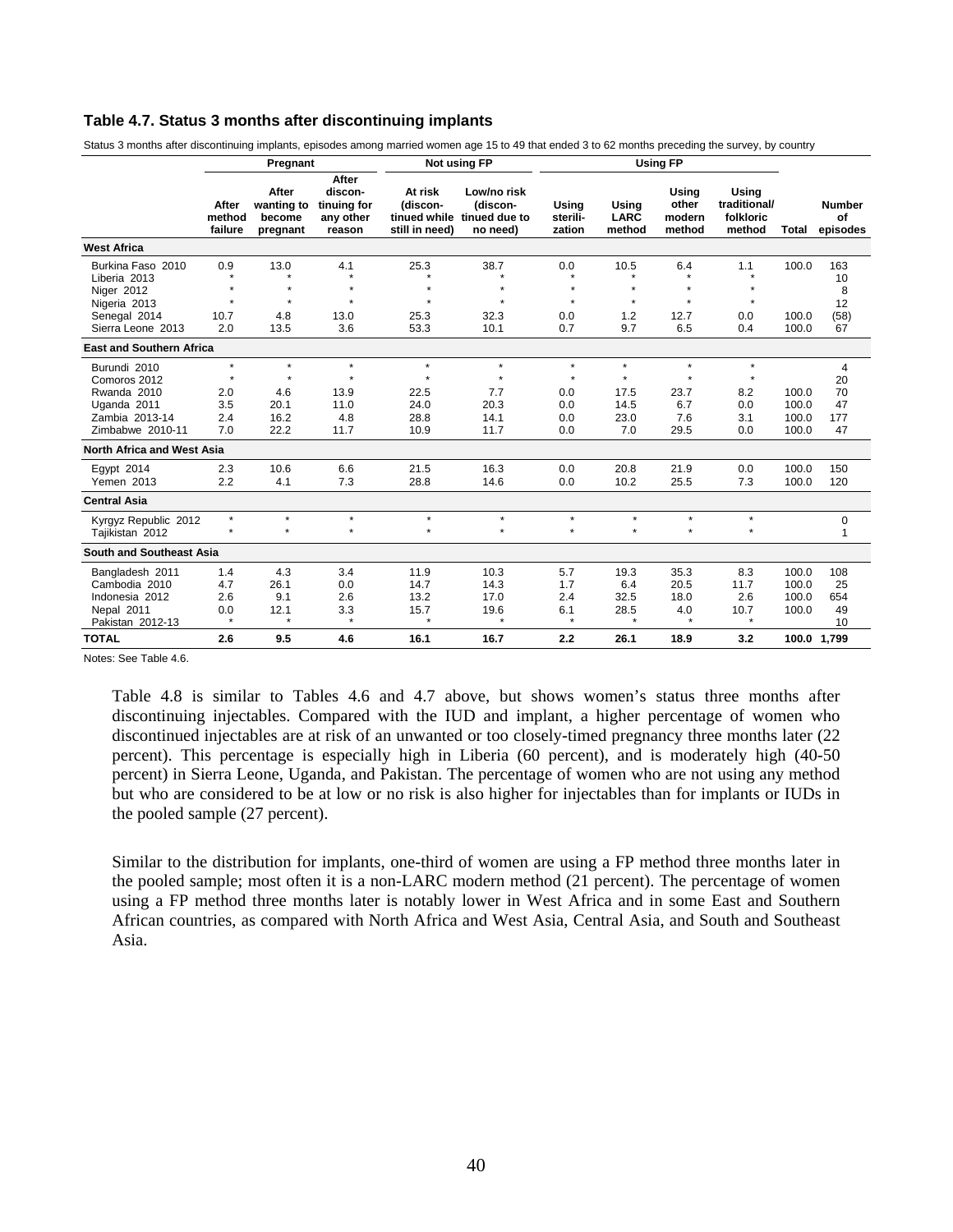## **Table 4.8. Status 3 months after discontinuing injectables**

Status 3 months after discontinuing injectables, episodes among married women age 15 to 49 that ended 3 to 62 months preceding the survey, by country

|                                                                                                                                                                   | Pregnant                                             |                                                         | <b>Not using FP</b>                                     |                                                              | <b>Using FP</b>                                                   |                                                      |                                                        |                                                          |                                                      |                                                                      |                                                                |
|-------------------------------------------------------------------------------------------------------------------------------------------------------------------|------------------------------------------------------|---------------------------------------------------------|---------------------------------------------------------|--------------------------------------------------------------|-------------------------------------------------------------------|------------------------------------------------------|--------------------------------------------------------|----------------------------------------------------------|------------------------------------------------------|----------------------------------------------------------------------|----------------------------------------------------------------|
|                                                                                                                                                                   | After<br>method<br>failure                           | After<br>wanting to<br>become<br>pregnant               | After<br>discon-<br>tinuing for<br>any other<br>reason  | At risk<br>(discon-<br>still in need)                        | Low/no risk<br>(discon-<br>tinued while tinued due to<br>no need) | Usina<br>sterili-<br>zation                          | Using<br><b>LARC</b><br>method                         | Using<br>other<br>modern<br>method                       | Using<br>traditional/<br>folkloric<br>method         | Total                                                                | <b>Number</b><br>Οf<br>episodes                                |
| <b>West Africa</b>                                                                                                                                                |                                                      |                                                         |                                                         |                                                              |                                                                   |                                                      |                                                        |                                                          |                                                      |                                                                      |                                                                |
| Burkina Faso 2010<br>Liberia 2013<br>Niger 2012<br>Nigeria 2013<br>Senegal 2014<br>Sierra Leone 2013                                                              | 0.6<br>5.5<br>0.5<br>9.9<br>0.8<br>4.3               | 10.0<br>5.3<br>9.5<br>20.4<br>13.1<br>13.7              | 2.7<br>7.1<br>6.3<br>3.8<br>12.9<br>9.0                 | 31.1<br>60.5<br>30.9<br>26.9<br>34.3<br>43.2                 | 47.1<br>16.0<br>40.1<br>27.8<br>27.1<br>19.2                      | 0.0<br>0.0<br>0.0<br>0.1<br>0.0<br>0.0               | 1.8<br>0.4<br>0.3<br>3.0<br>2.9<br>1.9                 | 5.6<br>4.3<br>11.7<br>4.5<br>7.8<br>7.9                  | 1.1<br>0.9<br>0.7<br>3.6<br>1.0<br>0.8               | 100.0<br>100.0<br>100.0<br>100.0<br>100.0<br>100.0                   | 725<br>382<br>403<br>673<br>506<br>516                         |
| <b>East and Southern Africa</b>                                                                                                                                   |                                                      |                                                         |                                                         |                                                              |                                                                   |                                                      |                                                        |                                                          |                                                      |                                                                      |                                                                |
| Burundi 2010<br>Comoros 2012<br>Rwanda 2010<br>Uganda 2011<br>Zambia 2013-14<br>Zimbabwe 2010-11<br>North Africa and West Asia<br>Egypt 2014<br><b>Yemen 2013</b> | 4.5<br>5.4<br>5.3<br>7.3<br>6.6<br>6.1<br>3.8<br>4.6 | 8.2<br>14.4<br>8.7<br>9.8<br>21.0<br>19.6<br>8.8<br>7.3 | 6.9<br>9.7<br>8.5<br>12.4<br>10.1<br>5.5<br>4.5<br>11.2 | 34.5<br>35.5<br>26.0<br>40.5<br>26.7<br>19.9<br>25.8<br>35.9 | 31.9<br>22.7<br>16.5<br>20.3<br>21.7<br>20.2<br>30.8<br>16.5      | 0.2<br>0.0<br>0.2<br>0.4<br>0.1<br>0.0<br>0.1<br>0.2 | 6.3<br>2.8<br>14.0<br>2.4<br>3.6<br>5.0<br>10.0<br>4.9 | 6.6<br>8.3<br>16.6<br>5.2<br>8.9<br>22.7<br>15.7<br>16.9 | 0.9<br>1.3<br>4.2<br>1.7<br>1.3<br>1.1<br>0.4<br>2.5 | 100.0<br>100.0<br>100.0<br>100.0<br>100.0<br>100.0<br>100.0<br>100.0 | 637<br>157<br>1.320<br>1.143<br>1,778<br>582<br>2.236<br>1,122 |
| <b>Central Asia</b>                                                                                                                                               |                                                      |                                                         |                                                         |                                                              |                                                                   |                                                      |                                                        |                                                          |                                                      |                                                                      |                                                                |
| Kyrgyz Republic 2012<br>Tajikistan 2012                                                                                                                           | 11.5<br>0.9                                          | 3.5<br>9.4                                              | 4.3<br>16.0                                             | 6.8<br>36.6                                                  | 40.8<br>18.8                                                      | 0.0<br>0.0                                           | 19.0<br>3.9                                            | 8.5<br>12.9                                              | 5.5<br>1.5                                           | 100.0<br>100.0                                                       | 42<br>112                                                      |
| South and Southeast Asia                                                                                                                                          |                                                      |                                                         |                                                         |                                                              |                                                                   |                                                      |                                                        |                                                          |                                                      |                                                                      |                                                                |
| Bangladesh 2011<br>Cambodia 2010<br>Indonesia 2012<br>Nepal 2011<br>Pakistan 2012-13                                                                              | 4.7<br>5.0<br>3.3<br>1.3<br>3.9                      | 5.0<br>5.0<br>7.8<br>3.1<br>9.0                         | 3.4<br>4.6<br>3.4<br>4.1<br>6.7                         | 17.8<br>33.0<br>16.3<br>27.7<br>41.9                         | 21.5<br>26.4<br>31.0<br>38.1<br>13.6                              | 2.3<br>1.0<br>0.3<br>3.2<br>0.5                      | 6.6<br>3.6<br>10.1<br>4.6<br>2.4                       | 30.9<br>16.3<br>25.3<br>12.4<br>12.9                     | 7.7<br>5.2<br>2.6<br>5.6<br>9.2                      | 100.0<br>100.0<br>100.0<br>100.0                                     | 2,010<br>869<br>100.0 10.264<br>1,568<br>801                   |
| <b>TOTAL</b>                                                                                                                                                      | 4.0                                                  | 8.3                                                     | 4.7                                                     | 22.2                                                         | 27.4                                                              | 0.6                                                  | 7.9                                                    | 21.3                                                     | 3.6                                                  |                                                                      | 100.0 27,844                                                   |

Notes: See Table 4.6.

Table 4.9 shows women's status three months after discontinuing non-LARC modern methods. In the pooled sample, 26 percent are using any FP method three months later (14 percent are using a LARC method, 7 percent a non-LARC modern method, 4 percent a traditional/folk method, and 1 percent using sterilization). Among the 37 percent not using a method, 13 percent are considered at risk while 24 percent are not at risk in the pooled sample. The percentage of women at risk is particularly high in Liberia (41 percent) and is lowest in Bangladesh and Egypt (9 percent and 10 percent, respectively). An additional 19 percent in the pooled sample are pregnant after either a method failure (14 percent) or discontinuing for a reason other than wanting to become pregnant (6 percent). The remaining 17 percent of women in the pooled sample are pregnant after discontinuing because they wanted to become pregnant, and this ranges from 8 percent in Nepal to 33 percent in Zimbabwe.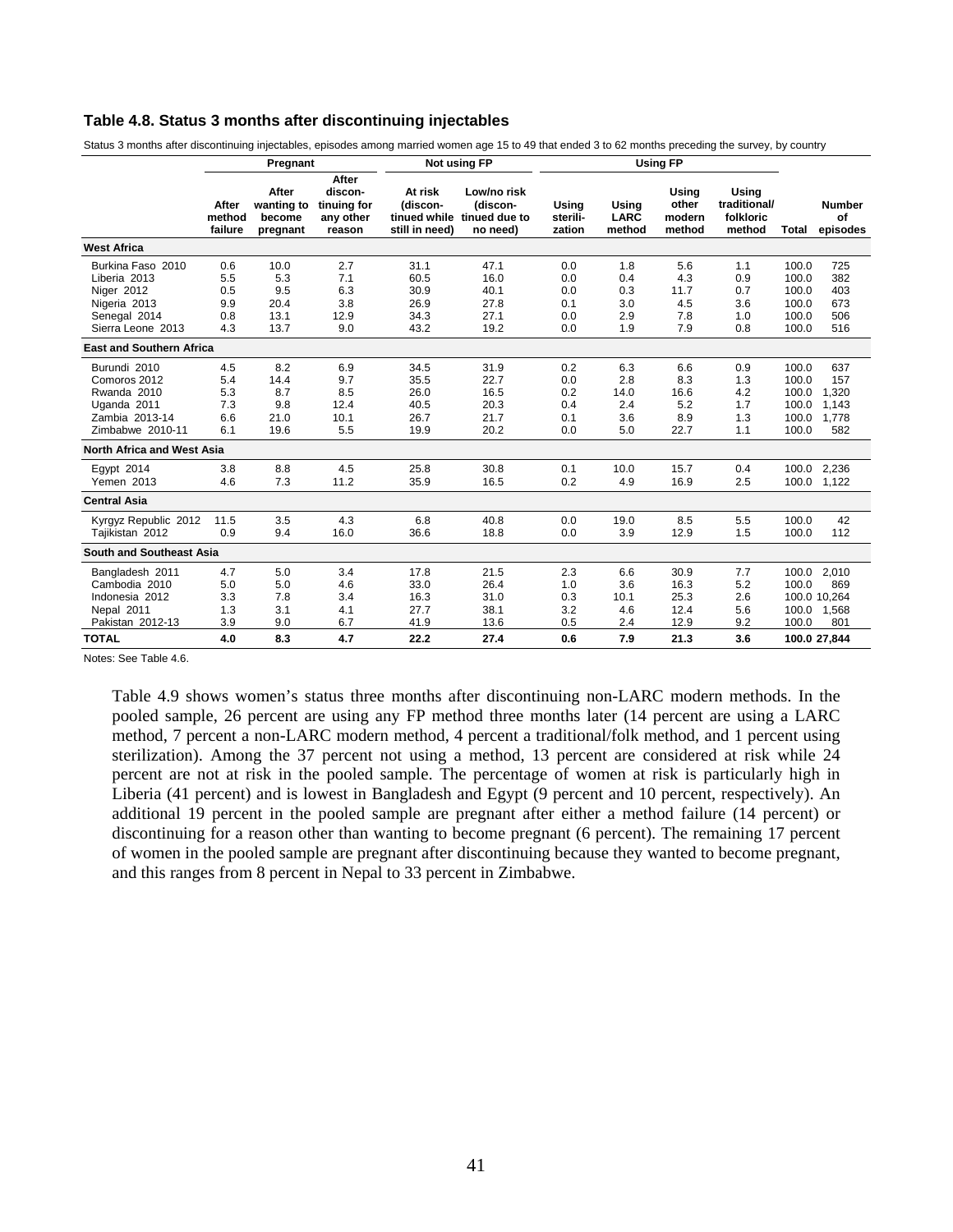## **Table 4.9. Status 3 months after discontinuing non-LARC modern methods**

Status 3 months after discontinuing non-LARC modern methods (excluding female sterilization), episodes among married women age 15 to 49 that ended 3 to 62 months preceding the survey, by country

|                                                                                                                                | Pregnant                                     |                                             | Not using FP                                           |                                              | <b>Using FP</b>                                                   |                                        |                                            |                                        |                                              |                                           |                                                       |
|--------------------------------------------------------------------------------------------------------------------------------|----------------------------------------------|---------------------------------------------|--------------------------------------------------------|----------------------------------------------|-------------------------------------------------------------------|----------------------------------------|--------------------------------------------|----------------------------------------|----------------------------------------------|-------------------------------------------|-------------------------------------------------------|
|                                                                                                                                | After<br>method<br>failure                   | After<br>wanting to<br>become<br>pregnant   | After<br>discon-<br>tinuing for<br>any other<br>reason | At risk<br>(discon-<br>still in need)        | Low/no risk<br>(discon-<br>tinued while tinued due to<br>no need) | Using<br>sterili-<br>zation            | Using<br><b>LARC</b><br>method             | Using<br>other<br>modern<br>method     | Using<br>traditional/<br>folkloric<br>method | Total                                     | <b>Number</b><br>of<br>episodes                       |
| <b>West Africa</b>                                                                                                             |                                              |                                             |                                                        |                                              |                                                                   |                                        |                                            |                                        |                                              |                                           |                                                       |
| Burkina Faso 2010<br>Liberia 2013<br>Niger 2012<br>Nigeria 2013<br>Senegal 2014                                                | 5.5<br>14.3<br>1.7<br>10.7<br>6.6            | 18.5<br>11.5<br>18.0<br>24.7<br>16.4        | 5.7<br>17.2<br>14.5<br>5.8<br>10.5                     | 18.9<br>40.9<br>19.9<br>22.7<br>27.5         | 41.2<br>8.5<br>35.5<br>17.9<br>25.3                               | 0.3<br>0.0<br>0.0<br>0.0<br>0.0        | 6.4<br>7.0<br>4.8<br>4.6<br>9.7            | 2.8<br>0.3<br>4.5<br>6.1<br>2.0        | 0.6<br>0.4<br>1.0<br>7.5<br>2.0              | 100.0<br>100.0<br>100.0<br>100.0<br>100.0 | 610<br>251<br>2.104<br>1,694<br>506                   |
| Sierra Leone 2013                                                                                                              | 9.4                                          | 12.8                                        | 9.4                                                    | 30.6                                         | 16.8                                                              | 0.0                                    | 19.8                                       | 1.2                                    | 0.1                                          | 100.0                                     | 481                                                   |
| <b>East and Southern Africa</b>                                                                                                |                                              |                                             |                                                        |                                              |                                                                   |                                        |                                            |                                        |                                              |                                           |                                                       |
| Burundi 2010<br>Comoros 2012<br>Rwanda 2010<br>Uganda 2011<br>Zambia 2013-14<br>Zimbabwe 2010-11<br>North Africa and West Asia | 11.2<br>11.3<br>15.3<br>16.6<br>12.4<br>13.5 | 13.8<br>15.1<br>9.7<br>14.7<br>23.2<br>32.5 | 10.9<br>15.5<br>9.0<br>12.2<br>9.8<br>6.6              | 22.8<br>20.3<br>14.9<br>22.2<br>18.0<br>12.3 | 17.8<br>27.7<br>7.5<br>12.6<br>13.6<br>20.8                       | 0.0<br>0.0<br>0.0<br>0.5<br>0.1<br>0.1 | 19.7<br>0.8<br>34.7<br>15.9<br>15.3<br>7.6 | 1.1<br>1.6<br>3.5<br>2.1<br>5.5<br>6.2 | 2.7<br>7.7<br>5.6<br>3.2<br>2.0<br>0.5       | 100.0<br>100.0<br>100.0<br>100.0<br>100.0 | 280<br>120<br>769<br>450<br>2,684<br>100.0 2,564      |
| Egypt 2014<br><b>Yemen 2013</b>                                                                                                | 17.4<br>17.3                                 | 20.8<br>11.8                                | 4.3<br>9.4                                             | 10.4<br>18.2                                 | 29.4<br>18.0                                                      | 0.1<br>0.3                             | 15.6<br>10.4                               | 1.8<br>9.2                             | 0.4<br>5.3                                   |                                           | 100.0 5,217<br>100.0 6,635                            |
| <b>Central Asia</b>                                                                                                            |                                              |                                             |                                                        |                                              |                                                                   |                                        |                                            |                                        |                                              |                                           |                                                       |
| Kyrgyz Republic 2012<br>Tajikistan 2012                                                                                        | 16.5<br>9.9                                  | 17.0<br>14.2                                | 4.9<br>6.1                                             | 12.3<br>30.5                                 | 19.1<br>14.4                                                      | 0.4<br>0.7                             | 8.3<br>13.0                                | 17.5<br>8.7                            | 3.9<br>2.5                                   | 100.0<br>100.0                            | 613<br>400                                            |
| South and Southeast Asia                                                                                                       |                                              |                                             |                                                        |                                              |                                                                   |                                        |                                            |                                        |                                              |                                           |                                                       |
| Bangladesh 2011<br>Cambodia 2010<br>Indonesia 2012<br>Nepal 2011<br>Pakistan 2012-13                                           | 14.0<br>5.5<br>11.4<br>5.5<br>16.1           | 14.5<br>16.1<br>13.1<br>7.9<br>24.0         | 3.0<br>8.0<br>6.3<br>2.6<br>8.4                        | 9.0<br>22.9<br>11.2<br>13.0<br>16.9          | 27.7<br>23.9<br>22.2<br>49.7<br>16.3                              | 1.3<br>0.9<br>0.2<br>1.6<br>1.2        | 13.9<br>10.7<br>28.8<br>6.8<br>4.8         | 11.9<br>4.4<br>3.6<br>8.3<br>5.8       | 4.6<br>7.6<br>3.2<br>4.6<br>6.5              | 100.0<br>100.0<br>100.0                   | 7.496<br>1,647<br>5.495<br>100.0 1,803<br>100.0 2,495 |
| <b>TOTAL</b>                                                                                                                   | 13.6                                         | 17.3                                        | 5.7                                                    | 13.0                                         | 23.9                                                              | 0.7                                    | 14.4                                       | 7.1                                    | 4.1                                          |                                           | 100.0 44,313                                          |

Notes: See Table 4.6.

Lastly in this series, Table 4.10 shows women's status three months after discontinuing traditional or folkloric methods. Nearly 60 percent of women in the pooled sample are pregnant three months after discontinuing traditional methods (57 percent), ranging from 21 percent in Nepal to 77 percent in Nigeria. Among these, in the pooled sample 25 percent are pregnant after a method failure, 7 percent are pregnant after discontinuing for reasons other than wanting to become pregnant, and 26 percent are pregnant after discontinuing because they wanted to become pregnant. Of the remaining 43 percent, 19 percent are using a family planning method, and 24 percent are not using any method three months later. Among the 24 percent not using a method, 6 percent are considered at risk of an unwanted or closely-spaced pregnancy within three months, while the remaining 18 percent are considered at low or no risk. The percentage of women at risk is highest in Niger at 21 percent and lowest in Nigeria and Zambia, at 4 percent.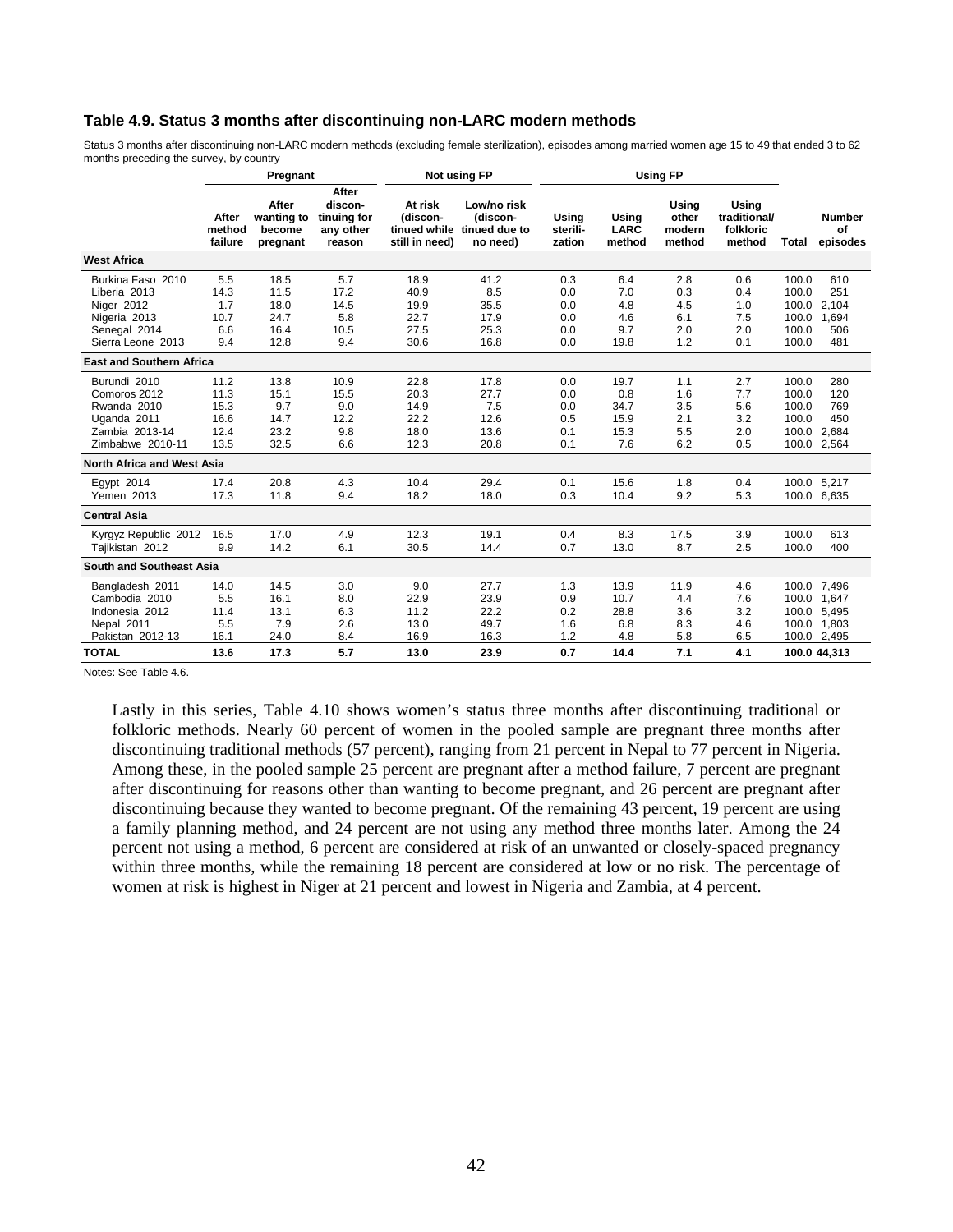## **Table 4.10. Status 3 months after discontinuing traditional or folkloric methods**

Status 3 months after discontinuing traditional or folkloric episodes, episodes among married women age 15 to 49 that ended 3 to 62 months preceding the survey, by country

|                                   | Pregnant                   |                                           | Not using FP                                           |                                       | <b>Using FP</b>                                                   |                             |                                |                                    |                                              |       |                                 |
|-----------------------------------|----------------------------|-------------------------------------------|--------------------------------------------------------|---------------------------------------|-------------------------------------------------------------------|-----------------------------|--------------------------------|------------------------------------|----------------------------------------------|-------|---------------------------------|
|                                   | After<br>method<br>failure | After<br>wanting to<br>become<br>pregnant | After<br>discon-<br>tinuing for<br>any other<br>reason | At risk<br>(discon-<br>still in need) | Low/no risk<br>(discon-<br>tinued while tinued due to<br>no need) | Using<br>sterili-<br>zation | Using<br><b>LARC</b><br>method | Using<br>other<br>modern<br>method | Usina<br>traditional/<br>folkloric<br>method | Total | <b>Number</b><br>Οf<br>episodes |
| <b>West Africa</b>                |                            |                                           |                                                        |                                       |                                                                   |                             |                                |                                    |                                              |       |                                 |
| Burkina Faso 2010<br>Liberia 2013 | 26.8<br>$\star$            | 29.4<br>$\star$                           | 4.1<br>$\star$                                         | 9.6<br>$\star$                        | 20.7<br>$\star$                                                   | 0.0<br>$\star$              | 7.1<br>$\star$                 | 1.8<br>$\star$                     | 0.5<br>$\star$                               | 100.0 | 137<br>29                       |
| Niger 2012                        | 2.6                        | 25.7                                      | 21.2                                                   | 20.5                                  | 25.3                                                              | 0.0                         | 0.6                            | 4.1                                | 0.0                                          | 100.0 | 237                             |
| Nigeria 2013                      | 23.4                       | 42.5                                      | 10.8                                                   | 3.7                                   | 13.4                                                              | 0.0                         | 2.5                            | 1.7                                | 2.0                                          | 100.0 | 1,242                           |
| Senegal 2014                      | 15.3                       | 26.5                                      | 13.8                                                   | 9.2                                   | 17.3                                                              | 0.0                         | 8.6                            | 8.7                                | 0.6                                          | 100.0 | 76                              |
| Sierra Leone 2013                 | 31.5                       | 13.6                                      | 13.6                                                   | 14.2                                  | 16.6                                                              | 0.0                         | 8.6                            | 1.9                                | 0.0                                          | 100.0 | 56                              |
| <b>East and Southern Africa</b>   |                            |                                           |                                                        |                                       |                                                                   |                             |                                |                                    |                                              |       |                                 |
| Burundi 2010                      | 38.2                       | 25.3                                      | 9.3                                                    | 8.7                                   | 9.9                                                               | 0.3                         | 5.6                            | 2.0                                | 0.8                                          | 100.0 | 193                             |
| Comoros 2012                      | 18.4                       | 29.3                                      | 17.9                                                   | 9.4                                   | 15.5                                                              | 0.0                         | 2.5                            | 4.7                                | 2.4                                          | 100.0 | 86                              |
| Rwanda 2010                       | 39.8                       | 23.6                                      | 6.3                                                    | 5.1                                   | 5.8                                                               | 0.0                         | 12.5                           | 4.7                                | 2.2                                          | 100.0 | 358                             |
| Uganda 2011                       | 44.7                       | 27.6                                      | 3.8                                                    | 6.1                                   | 5.8                                                               | 0.5                         | 6.2                            | 3.8                                | 1.5                                          | 100.0 | 280                             |
| Zambia 2013-14                    | 32.2                       | 24.5                                      | 7.5                                                    | 4.2                                   | 8.2                                                               | 0.1                         | 13.5                           | 9.1                                | 0.6                                          | 100.0 | 774                             |
| Zimbabwe 2010-11                  | 31.7                       | 21.3                                      | 2.1                                                    | 13.4                                  | 7.3                                                               | 0.0                         | 5.8                            | 17.5                               | 1.0                                          | 100.0 | 103                             |
| North Africa and West Asia        |                            |                                           |                                                        |                                       |                                                                   |                             |                                |                                    |                                              |       |                                 |
| Egypt 2014                        | 25.4                       | 10.9                                      | 7.0                                                    | 10.8                                  | 9.5                                                               | 0.0                         | 22.8                           | 13.0                               | 0.6                                          | 100.0 | 552                             |
| Yemen 2013                        | 35.1                       | 18.7                                      | 6.4                                                    | 6.4                                   | 11.3                                                              | 0.3                         | 6.5                            | 9.4                                | 5.9                                          | 100.0 | 897                             |
| <b>Central Asia</b>               |                            |                                           |                                                        |                                       |                                                                   |                             |                                |                                    |                                              |       |                                 |
| Kyrgyz Republic 2012              | 18.6                       | 19.3                                      | 1.9                                                    | 9.1                                   | 13.3                                                              | 0.0                         | 13.0                           | 18.1                               | 6.7                                          | 100.0 | 137                             |
| Tajikistan 2012                   | 23.6                       | 17.7                                      | 8.2                                                    | 14.2                                  | 11.4                                                              | 0.0                         | 8.8                            | 9.7                                | 6.3                                          | 100.0 | 113                             |
| South and Southeast Asia          |                            |                                           |                                                        |                                       |                                                                   |                             |                                |                                    |                                              |       |                                 |
| Bangladesh 2011                   | 26.7                       | 15.3                                      | 2.5                                                    | 6.9                                   | 18.5                                                              | 2.3                         | 10.5                           | 12.8                               | 4.6                                          | 100.0 | 984                             |
| Cambodia 2010                     | 25.4                       | 19.7                                      | 3.6                                                    | 10.8                                  | 13.9                                                              | 0.5                         | 6.6                            | 10.4                               | 9.3                                          | 100.0 | 981                             |
| Indonesia 2012                    | 24.3                       | 22.6                                      | 13.7                                                   | 4.9                                   | 11.0                                                              | 0.0                         | 12.0                           | 6.5                                | 5.0                                          | 100.0 | 888                             |
| Nepal 2011                        | 9.4                        | 10.6                                      | 1.2                                                    | 4.6                                   | 55.9                                                              | 1.8                         | 5.6                            | 5.0                                | 5.9                                          | 100.0 | 732                             |
| Pakistan 2012-13                  | 21.2                       | 31.5                                      | 5.4                                                    | 6.2                                   | 21.7                                                              | 1.4                         | 3.6                            | 5.5                                | 3.6                                          | 100.0 | 1,046                           |
| <b>TOTAL</b>                      | 24.5                       | 25.8                                      | 6.8                                                    | 6.2                                   | 17.6                                                              | 0.9                         | 7.5                            | 7.1                                | 3.7                                          | 100.0 | 9,900                           |

Notes: See Table 4.6.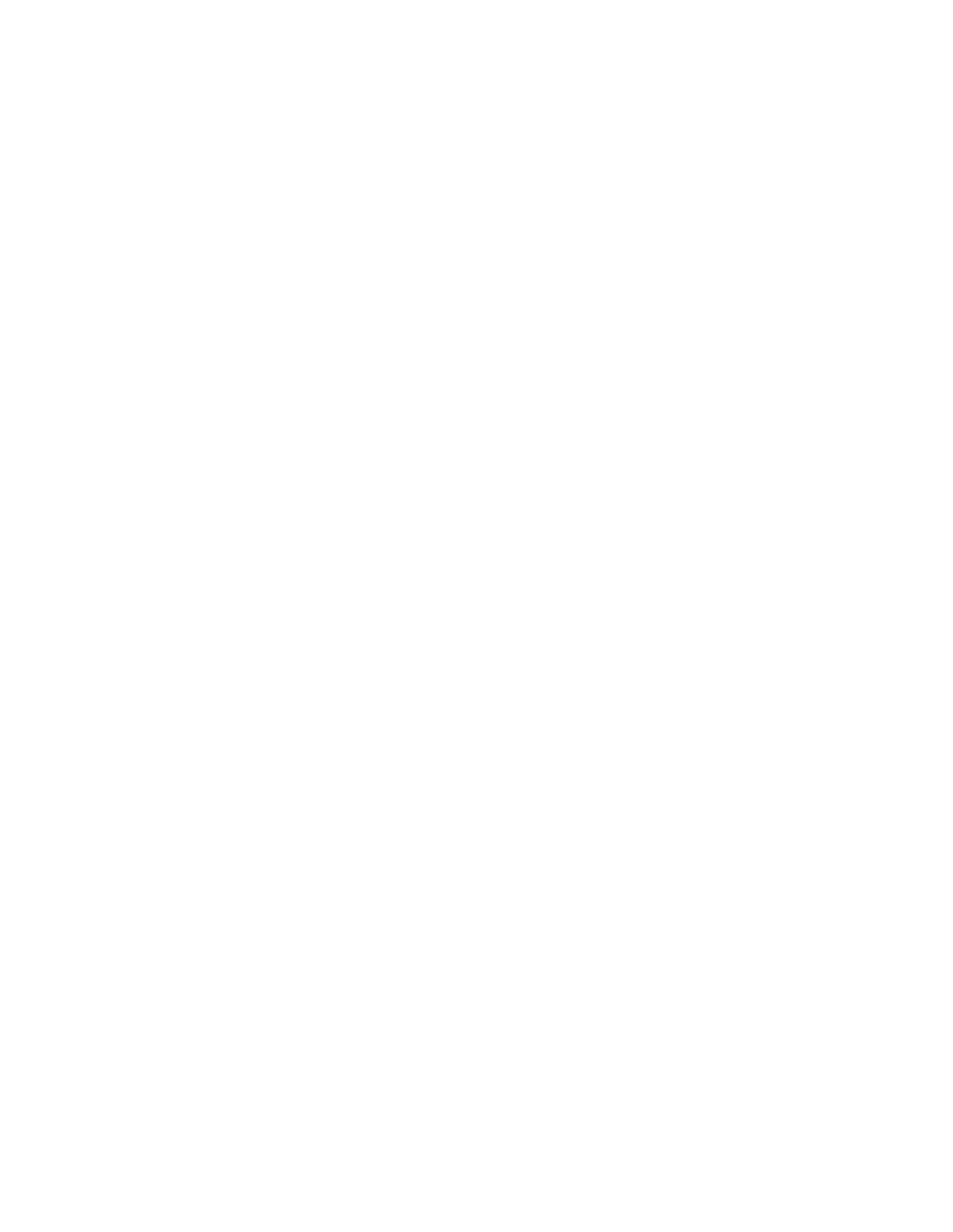## **5. Policy and Programmatic Linkages**

Women and couples select, start, and stop contraceptive methods within particular local and national supply and care environments. Cultural and societal norms influence overall method mix. Skews in mix may not be problematic if a broad spectrum of options is available (Bertrand et al. 2014). Women's preferences certainly differ from country to country. On the other hand, when 67 times as many women use a method like IUD in one country (Tajikistan) versus another (Bangladesh), the disparity probably reflects underlying variations in access, availability, and programs available to women. Differences in method use are partly a product of disparities in access to health care, method choice, and provider training (Sullivan et al. 2006), as well as individual preferences and culture. Side effects, for example, are known clinically but their incidence, significance, and tolerability may be related to the quality of provision and counseling, and informed choice. Some studies have shown that higher-quality counseling and provision reduces discontinuation rates (Ali, Marshall, and Babiker 2001; Creanga et al. 2007).

In this section, we quantify the dimension of experience related to supply, programs, and policies to understand what influences discontinuation. Is popularity of a method, access to that method, or quality of FP programs overall significantly related to discontinuation? As a proxy for unobserved variation in the programmatic environment between countries, we use Family Planning Effort (FPE) scores, which are available individually for the three LARC methods by country, along with overall quality scores. As described in Chapter 2, these scores range from 0 to 100, and are based on average assessments by local experts of the degree to which the entire population has ready and safe access to a particular method or of the overall quality of FP services.

The FPE access scores are meant to indicate the "ready and easy access" to a particular method in a given country. In areas where access is greater, providers may be better-educated about guidelines for use and better able to advise about possible side effects. However, access is not the same as demand. Availability and use may not be correlated. Part of method choice is giving women the right *not* to opt for a particular method. The percent of users, rather than access, may also be a good proxy for actual support of a method or for provider bias. Women who are using a popular method may be more supported in their choice, while women using a minority method may feel more isolated and have more difficulty with the method. For this reason, we test the effects of FPE access scores, share of method mix, and overall programmatic quality in our models of discontinuation. Women and couples who have the opportunity to make wellinformed method choices, and who receive better counseling on their method may be more aware of potential side effects and how to cope with them. Higher-quality provision of services and safe clinical procedures for methods that require provider insertion, like IUDs and implants, may also reduce the failure rate.

Table 5.1 lists FPE scores for access to injectables and IUDs from 2009, and implant FPE scores from 2014, which was the first year they became available. Although a few of the DHS surveys analyzed in this report were fielded in 2014, 2009 scores are preferable because they overlap with retrospective five-year time period from every survey used. Quality scores are listed for 2009. Comoros is not rated for scores in any year; Rwandan scores from 2009 were missing; and implant scores from 2014 were not produced for Sierra Leone, Burkina Faso, or Cambodia.

Of the remaining countries, the average access score is 45 for IUDs, 51 for implants, and 57 for injectables. The IUD scores are lowest in Western and Eastern Africa as a whole, with ranges from 16 to 44 in those countries, and highest in Egypt and Central Asia (Kyrgyz Republic and Tajikistan). Implant scores show tremendous regional diversity, with the highest scoring four focal countries spanning all four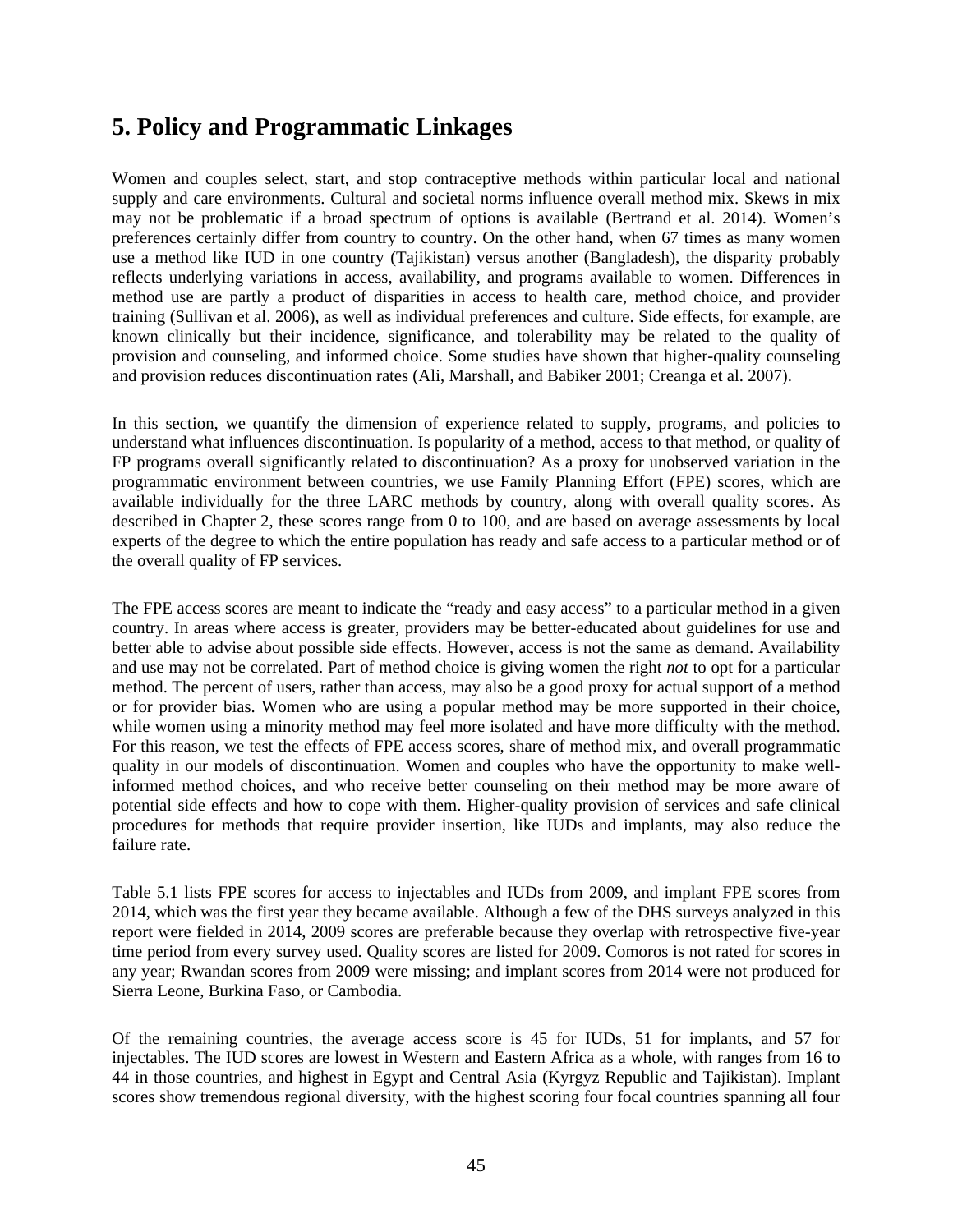regions studied (Rwanda, Senegal, Tajikistan, and Bangladesh). Injectable scores are above 40 in all countries and as high as 80 in Indonesia. The FP program quality score for focal countries ranges from 25 in Yemen to 72 in Zimbabwe; its average is 50.

|                                   |                    |                          |                                    | Overall                        |
|-----------------------------------|--------------------|--------------------------|------------------------------------|--------------------------------|
|                                   | <b>IUD Access</b>  | Implant<br><b>Access</b> | Injectable<br><b>Access Score,</b> | <b>Quality of FP</b>           |
|                                   | <b>Score, 2009</b> | <b>Score, 2014</b>       | 2009                               | Programs<br><b>Score, 2009</b> |
| <b>West Africa</b>                |                    |                          |                                    |                                |
| Burkina Faso 2010                 | 44.4               | na                       | 62.2                               | 37.8                           |
| Liberia 2013                      | 16.2               | 43.3                     | 43.4                               | 33.3                           |
| Niger 2012                        | 41.4               | 58.7                     | 58.6                               | 60.6                           |
| Nigeria 2013                      | 27.8               | 30.6                     | 34.3                               | 38.9                           |
| Senegal 2014                      | 43.7               | 69.8                     | 65.2                               | 60.7                           |
| Sierra Leone 2013                 | 25.3               | na                       | 46.5                               | 44.4                           |
| <b>East and Southern Africa</b>   |                    |                          |                                    |                                |
| Burundi 2010                      | 35.9               | 57.3                     | 54.8                               | 42.7                           |
| Rwanda 2010                       | na                 | 77.8                     | na                                 | na                             |
| Uganda 2011                       | 30.2               | 49.6                     | 57.9                               | 45.2                           |
| Zambia 2013-14                    | 22.2               | 38.9                     | 44.4                               | 43.3                           |
| Zimbabwe 2010-11                  | 39.5               | 50.5                     | 76.7                               | 72.2                           |
| <b>North Africa and West Asia</b> |                    |                          |                                    |                                |
| Egypt 2014                        | 85.9               | 46.2                     | 77.8                               | 60.0                           |
| <b>Yemen 2013</b>                 | 45.2               | 33.3                     | 44.4                               | 25.4                           |
| <b>Central Asia</b>               |                    |                          |                                    |                                |
| Kyrgyz Republic 2012              | 71.3               | 44.4                     | 45.4                               | 46.3                           |
| Tajikistan 2012                   | 83.7               | 72.2                     | 62.2                               | 70.6                           |
| South and Southeast Asia          |                    |                          |                                    |                                |
| Bangladesh 2011                   | 52.3               | 61.1                     | 62.1                               | 54.9                           |
| Cambodia 2010                     | 50.0               | na                       | 60.0                               | 51.9                           |
| Indonesia 2012                    | 52.5               | 52.5                     | 80.0                               | 62.6                           |
| Nepal 2011                        | 45.3               | 42.6                     | 69.2                               | 55.6                           |
| Pakistan 2012-13                  | 37.0               | 31.6                     | 40.7                               | 42.2                           |
| <b>AVERAGE, FOCAL COUNTRIES</b>   | 44.7               | 50.6                     | 57.1                               | 49.9                           |

**Table 5.1. Selected Family Planning Effort (FPE) scores, focal countries** 

Notes: na indicates score was not measured. Implant access not measured in 2009; 2014 scores were used instead.

For information about 2009 scores, see Ross and Smith (2010); for information about 2014 implant access scores, see Kuang and Weinberger (2015).

Figures 5.1-5.3 are scatter plots representing the relationship between the use of each LARC method and the method's respective FPE access score, with a regression line of best fit for each method. Figure 5.1 shows that the use of IUDs (at the time of survey) is positively correlated with IUD access (based on 2009 access scores). Three main outliers with very high access and use are Egypt, Kyrgyz Republic, and Tajikistan. The implant FPE access score, measured in 2014, is very weakly correlated with use (Figure 5.2). Injectables as a share of method mix is also weakly related to access in 2009 (Figure 5.3). As Ross and Hardee (2013) found, the relationship between access and method use appears to vary by method type. In our country sample, the use of IUDs tends to be strongly correlated with access while the use of implants and injectables is not.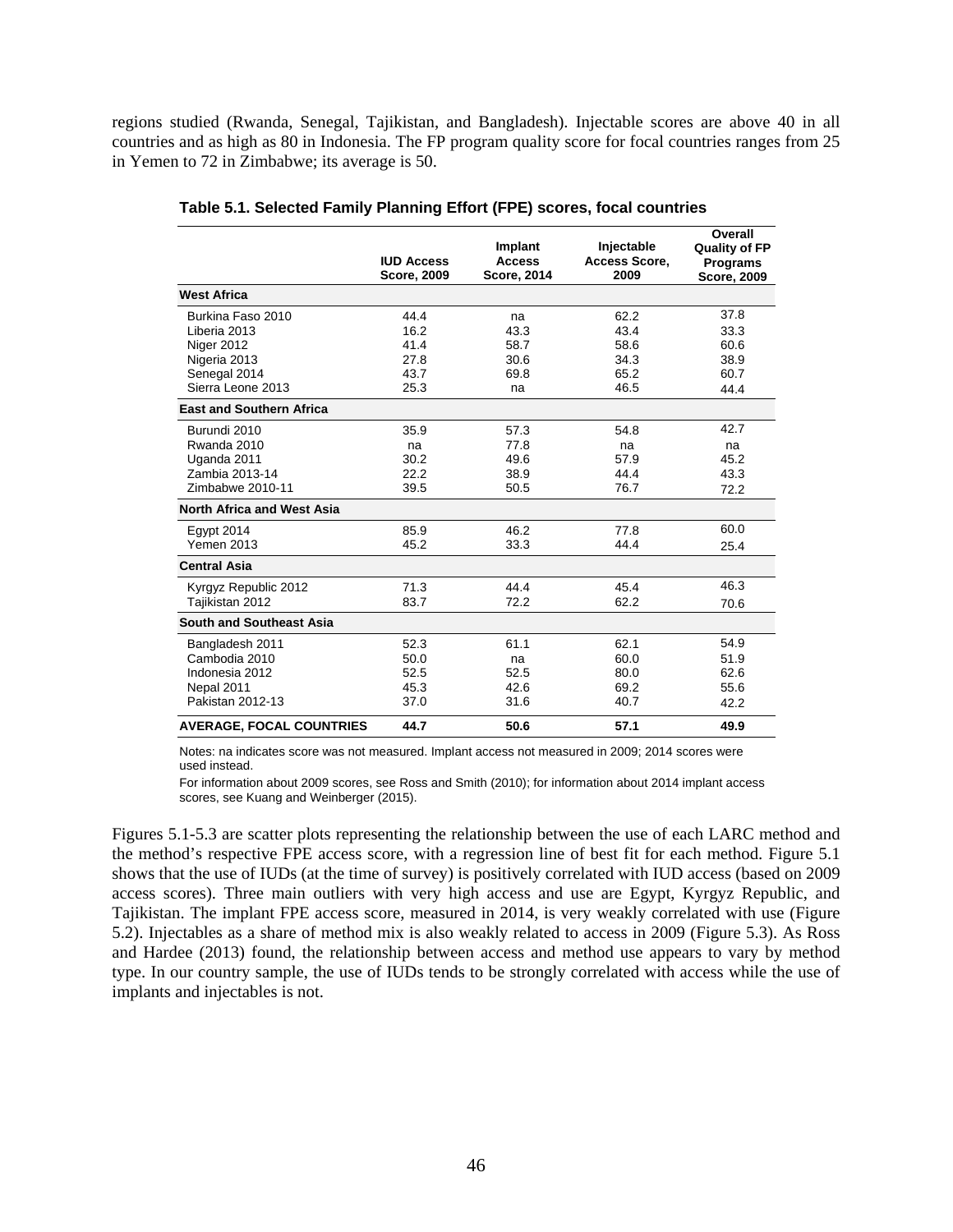**Figure 5.1. IUD share of method mix versus FPE IUD Access Score (2009), focal countries** 



**Figure 5.2. Implant share of method mix versus FPE implant Access Score (2014), focal countries** 

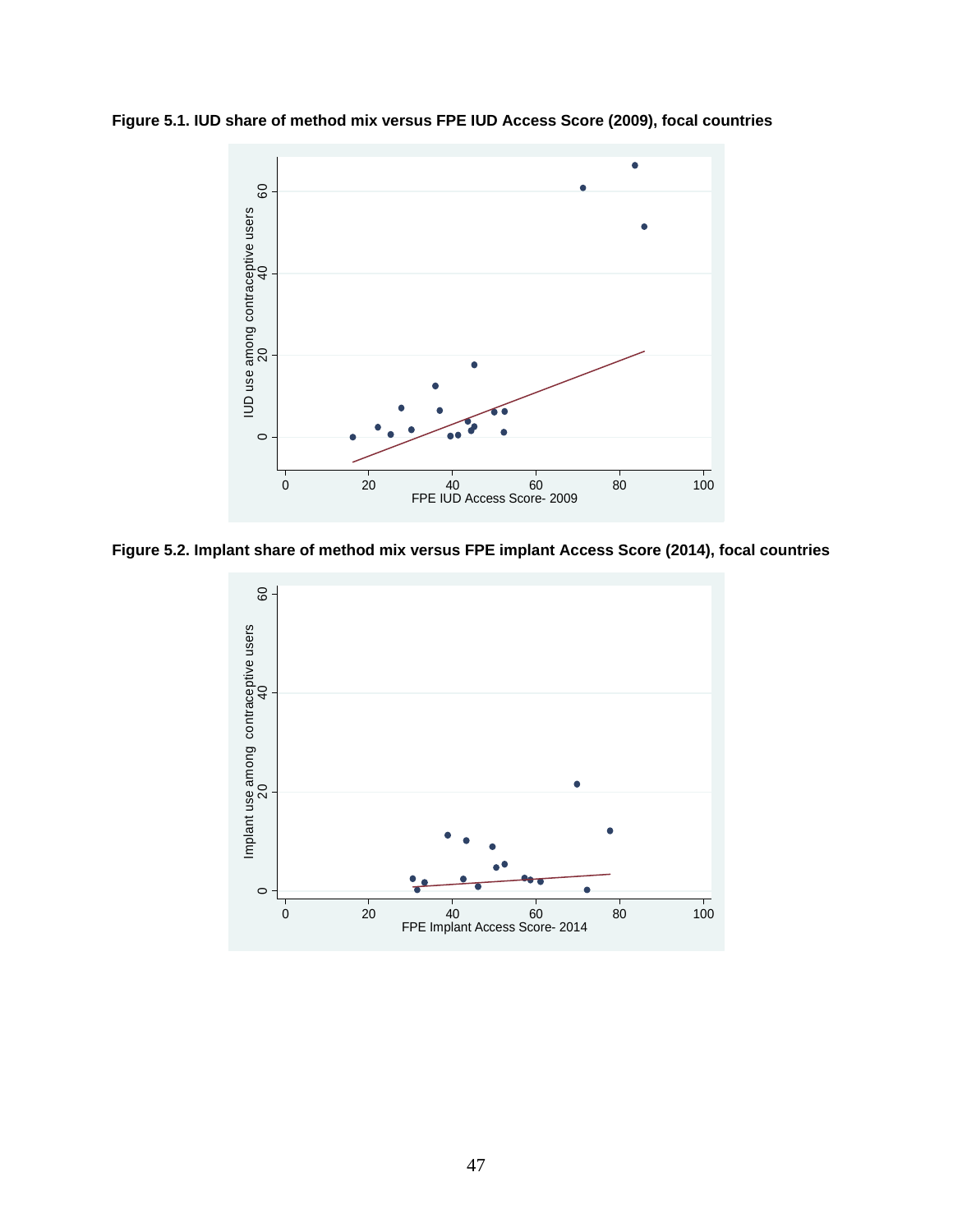**Figure 5.3. Injectable share of method mix versus FPE Injectable Access Score (2009), focal countries** 



To quantify the effects of women's individual characteristics while accounting for within-country clustering in unobserved effects as well as country programmatic environments, we model the hazard of discontinuing a given LARC method while still in need using pooled multilevel Weibull survival regression models. Duration of use in months is input into the model. Failure is defined as DWSIN (experiencing method failure, discontinuing for side effects, method-related reasons, cost/access, or other reasons unrelated to lack of need); ongoing use at time of survey and discontinuation for any other reasons is considered right censoring. It is important to note that survival models do not necessarily imply that the risk of the ultimate event (DWSIN) itself is higher or lower. Instead they measure the rate of progress: when the hazard is lower, users progress more slowly towards DWSIN. In other words, they sustain use while still in need for a longer period of time. The key individual factors considered in the multilevel model are women's age and parity at the time the method was started, current education and residence, and how women arrived at method use (from birth/PPA/LAM, switching from another method, or starting from non-use). At the country level we consider the FPE access score of the LARC method the woman is using, the share of that method in the method mix, and the overall quality score of FP programs.

Table 5.2 shows the results for pooled multilevel hazard models of IUD discontinuation. Unadjusted coefficients with country-level random effects show that higher age, greater parity, urban residence, and more education significantly reduce the hazard of DWSIN. Additionally, if the episode of IUD use is immediately preceded by use of another method or by birth/LAM/PPA, the hazard of DWSIN is greatly reduced. IUD access scores, the share of method mix, and overall quality of family planning programs are each inversely related to the hazard of DWSIN.

The second IUD model in Table 5.2, an adjusted model of individual characteristics, finds that these individual characteristics each remain statistically significant even when considered jointly. Model 3, which incorporates IUD access scores, finds a significant effect of IUD access on the hazard of DWSIN even after controlling for other factors. Each additional point of score reduces the hazard of DWSIN by 3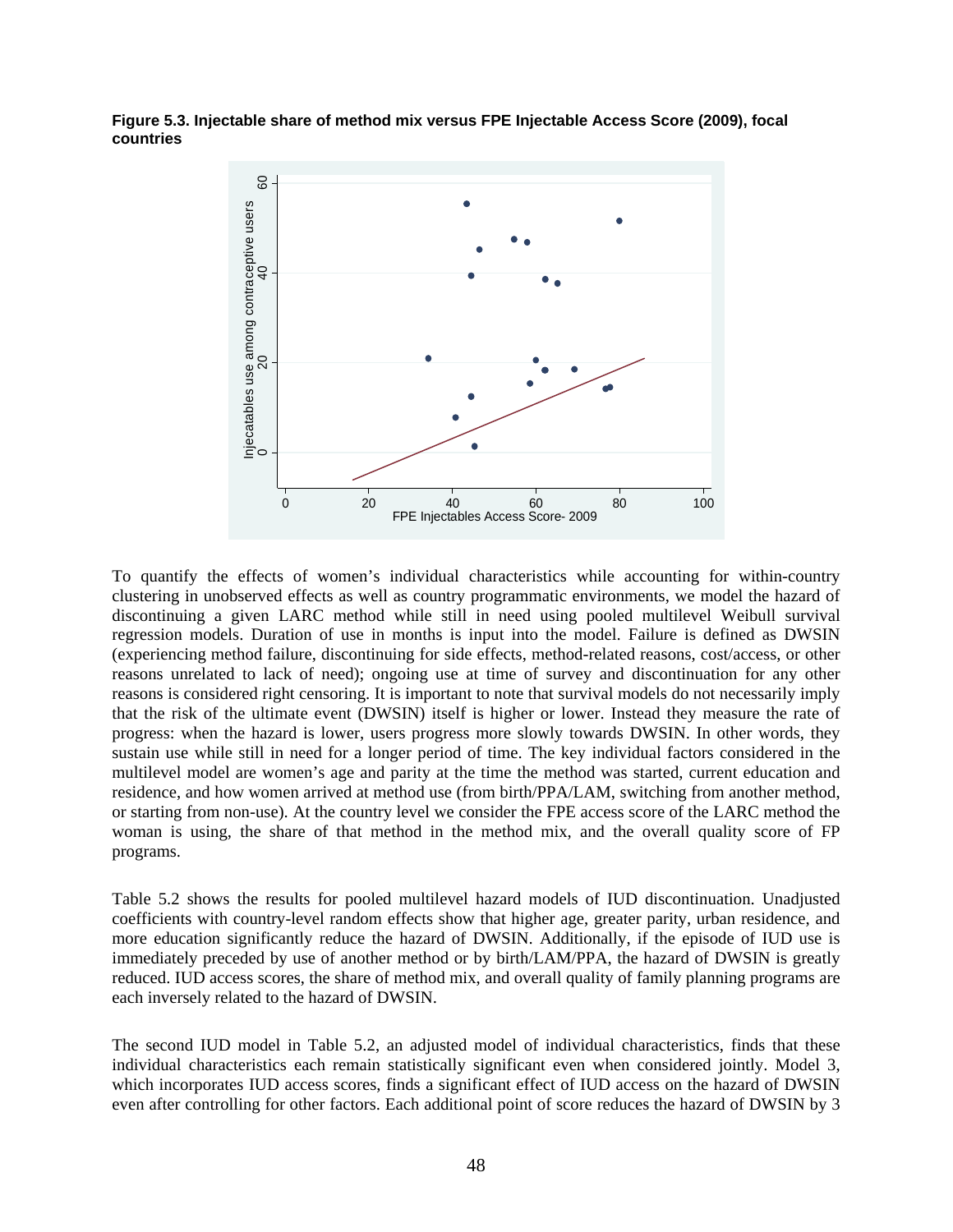percent. The country's IUD share of method mix is not statistically significant in the adjusted model (Model 4). The overall quality of FP programs (Model 5) is, however, significant. Women who live in countries with higher-quality FP programs have longer sustained use of IUDs while still in need.

The combined model of access and share of method mix (Model 6) finds that access and share of method mix are inversely related, and the two nearly cancel each other out. This is likely the result of high collinearity between access scores and use of IUDs. The final combined model of access and quality (Model 7) finds that the quality of FP programs is more important than access to IUDs. Even after controlling for individual characteristics and for overall access to IUDs, for every point of increase in the quality score, the hazard of discontinuing an IUD while still in need is reduced by 4 percent.

#### **Table 5.2. Pooled multilevel hazard model of discontinuing IUDs while still in need**

Among married women age 15 to 49 who began using an IUD 3 to 62 months preceding the survey, using weights normalized to relative population size and country-level random effects (RE)

| population size and country forch random checks $(12)$                                                 | Model 1:<br><b>Unadjusted</b><br><b>Coefficients</b><br><b>Hazard ratio</b> | Model 2:<br><b>Individual</b><br>factors<br><b>Hazard ratio</b> | Model 3:<br><b>Access</b><br><b>Hazard ratio</b> | Model 4:<br><b>Use</b><br><b>Hazard ratio</b> | Model 5:<br>Quality<br><b>Hazard ratio</b> | Model 6:<br><b>Access and</b><br><b>Use</b><br><b>Hazard ratio</b> | Model 7:<br><b>Access and</b><br>Quality<br><b>Hazard ratio</b> |
|--------------------------------------------------------------------------------------------------------|-----------------------------------------------------------------------------|-----------------------------------------------------------------|--------------------------------------------------|-----------------------------------------------|--------------------------------------------|--------------------------------------------------------------------|-----------------------------------------------------------------|
|                                                                                                        |                                                                             |                                                                 |                                                  |                                               |                                            |                                                                    |                                                                 |
| Age at start of use<br>$<$ 24 (ref)<br>25-34<br>35-49                                                  | 1.00<br>$0.12***$<br>$0.10***$                                              | 1.00<br>$0.53***$<br>$0.36***$                                  | 1.00<br>$0.61***$<br>$0.41***$                   | 1.00<br>$0.63***$<br>$0.37***$                | 1.00<br>$0.74***$<br>$0.54***$             | 1.00<br>$0.70***$<br>$0.44***$                                     | 1.00<br>$0.72***$<br>$0.51***$                                  |
| Parity at start of use<br>$0-1$ (ref)<br>$2 - 3$<br>$4+$                                               | 1.00<br>$0.10***$<br>$0.14***$                                              | 1.00<br>$0.28***$<br>$0.26***$                                  | 1.00<br>$0.41***$<br>$0.35***$                   | 1.00<br>$0.71***$<br>0.97                     | 1.00<br>$0.45***$<br>$0.39***$             | 1.00<br>$0.64***$<br>$0.71***$                                     | 1.00<br>$0.46***$<br>$0.39***$                                  |
| <b>Residence</b><br>Rural (ref)<br>Urban                                                               | 1.00<br>$0.14***$                                                           | 1.00<br>$0.78***$                                               | 1.00<br>$0.72**$                                 | 1.00<br>0.93                                  | 1.00<br>0.78                               | 1.00<br>0.92                                                       | 1.00<br>0.77                                                    |
| <b>Education</b><br>None (ref)<br>Primary<br>Secondary+                                                | 1.00<br>$0.16***$<br>$0.09***$                                              | 1.00<br>$0.42**$<br>$0.21***$                                   | 1.00<br>0.70<br>$0.55***$                        | 1.00<br>1.03<br>$0.71*$                       | 1.00<br>0.76<br>$0.71*$                    | 1.00<br>1.10<br>$0.85*$                                            | 1.00<br>0.80<br>$0.75***$                                       |
| <b>Event immediately</b><br>preceding use<br>From non-use (ref)<br>from use<br>from birth, PPA,<br>LAM | 1.00<br>$0.16***$<br>$0.11***$                                              | 1.00<br>$0.66***$<br>$0.30***$                                  | 1.00<br>$0.88**$<br>$0.70***$                    | 1.00<br>1.14<br>$0.76***$                     | 1.00<br>1.11<br>$0.76***$                  | 1.00<br>1.27<br>$0.81***$                                          | 1.00<br>1.08<br>$0.81***$                                       |
| <b>Country's IUD</b><br>Access Score,<br>2009                                                          | $0.95***$                                                                   |                                                                 | $0.97***$                                        |                                               |                                            | $0.95***$                                                          | 0.99                                                            |
| <b>Country's IUD share</b><br>of method mix<br>among married<br>women 15-49                            | $0.94***$                                                                   |                                                                 |                                                  | 0.99                                          |                                            | $1.04*$                                                            |                                                                 |
| <b>Country's overall FP</b><br>quality score, 2009                                                     | $0.93***$                                                                   |                                                                 |                                                  |                                               | $0.95***$                                  |                                                                    | $0.96*$                                                         |
| <b>Observations</b>                                                                                    | 10,946                                                                      | 10,946                                                          | 10,946                                           | 10,946                                        | 10,946                                     | 10,946                                                             | 10,946                                                          |
| Countries <sup>1</sup>                                                                                 | 19                                                                          | 19                                                              | 19                                               | 19                                            | 19                                         | 19                                                                 | 19                                                              |

\* p<0.05, \*\* p<0.01, \*\*\* p<0.001

Notes: Share of method mix and FPE scores are continuous variables from 0 to 100. Discontinuation while still in need means the woman became pregnant due to method failure, or discontinued due to side effects, method-related reasons, cost/access, opposition, or other. <sup>1</sup> Models exclude Comoros and Rwanda which lacked 2009 FPE scores.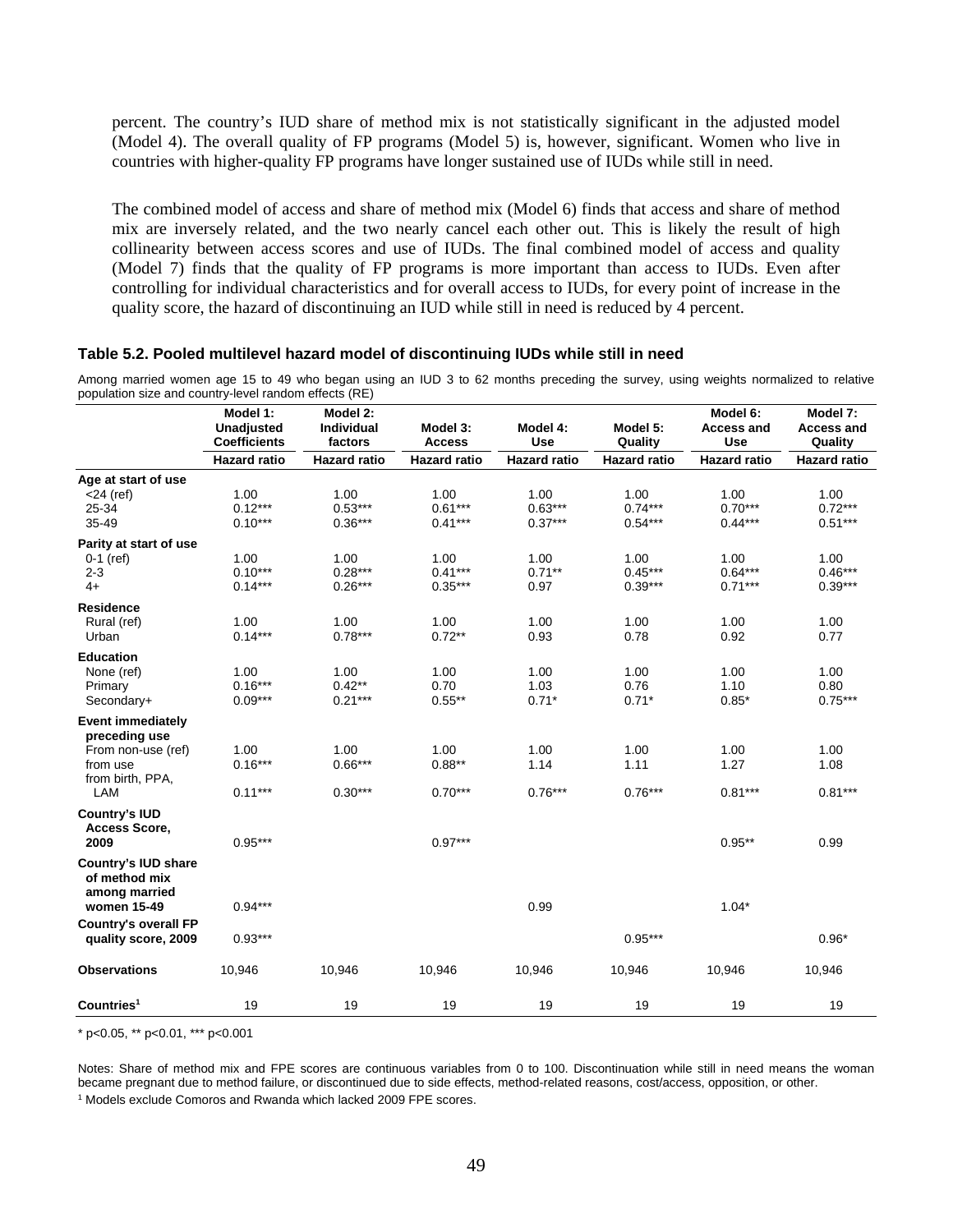Pooled multilevel hazard models of implant discontinuation are shown in Table 5.3. As with IUDs, the unadjusted coefficients are each statistically significant: higher age, higher parity, urban residence, more education, and starting a method from use or from birth/PPA/LAM each reduce the hazard of DWSWIN. Additionally, living in a country with better access to implants, with a higher share of implants in the method mix, or with higher-quality FP programs overall reduces the hazard of DWSIN. In the adjusted model of individual factors (Model 2), individual characteristics remain statistically significant. Interestingly, urban residence changes from a negative to a positive effect on the hazard. In other words, after adjusting for other individual characteristics, urban residents have a 10 percent higher hazard of discontinuing implants while still in need than rural residents. However, in models that include country characteristics (Models 3 to 7), none of the individual factors, including residence, are statistically significant.

Country-level access to implants (Model 3) and overall quality of FP programs (Model 5) each reduce the hazard of DWSIN even after controlling for other characteristics; living in a country where implants are more common (Model 4) does not. A joint model of access to and use of implants (Model 6) finds that when both are considered, neither is significant. However the adjusted model of access and quality finds that both are important: better access to implants and higher-quality FP programs significantly reduce the hazard of discontinuing implants while still in need.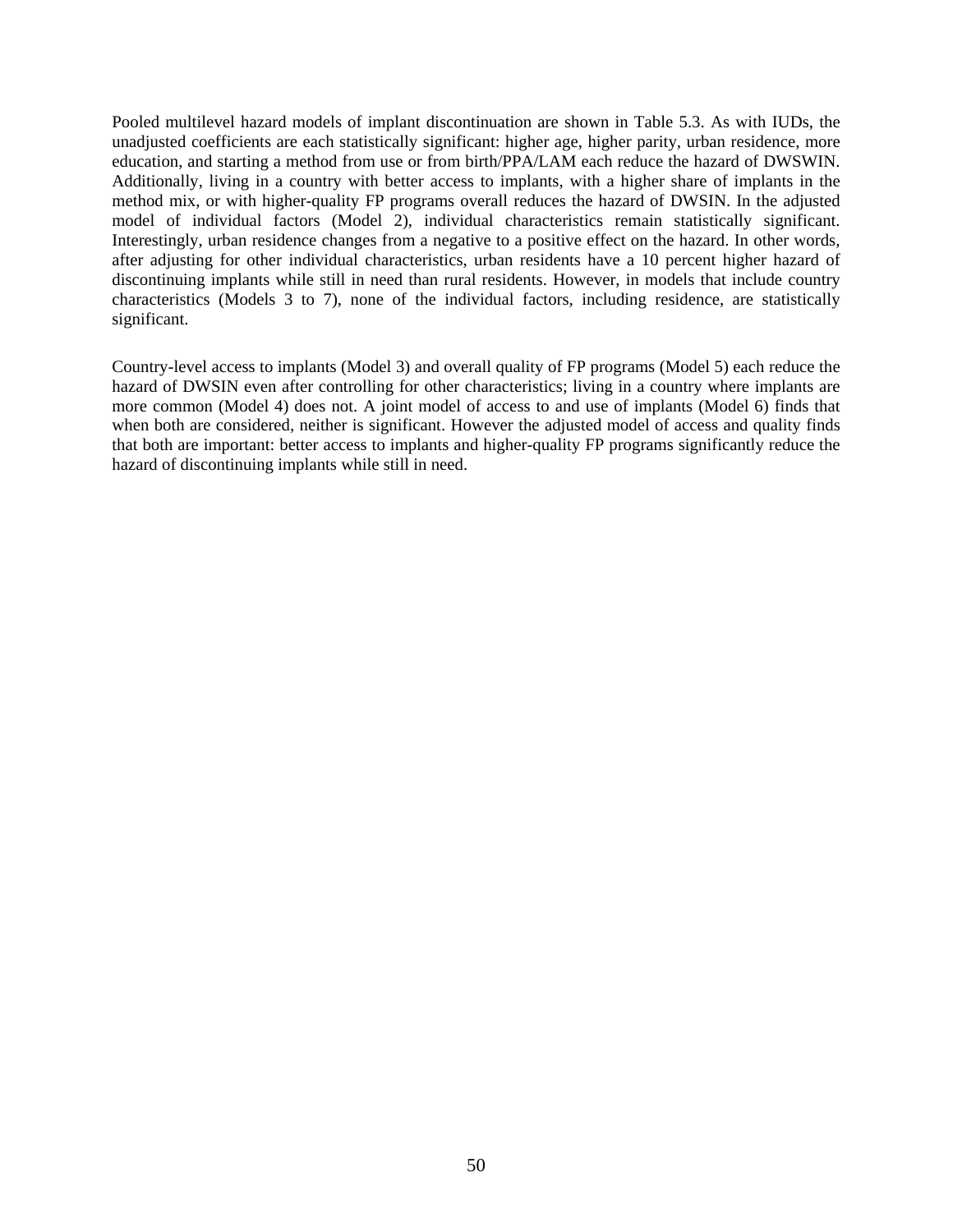#### **Table 5.3. Pooled multilevel hazard model of discontinuing implants while still in need**

Among married women age 15 to 49 who began using implants 3 to 62 months preceding the survey, incorporating weights normalized to relative population size and country-level random effects (RE)

|                                                                                                        | Model 1:<br><b>Unadjusted</b><br><b>Coefficients</b><br><b>Hazard ratio</b> | Model 2:<br>Individual<br>factors<br><b>Hazard ratio</b> | Model 3:<br><b>Access</b><br><b>Hazard ratio</b> | Model 4:<br><b>Use</b><br><b>Hazard ratio</b> | Model 5:<br>Quality<br><b>Hazard ratio</b> | Model 6:<br><b>Access and</b><br><b>Use</b><br><b>Hazard ratio</b> | Model 7:<br><b>Access and</b><br>Quality<br><b>Hazard ratio</b> |
|--------------------------------------------------------------------------------------------------------|-----------------------------------------------------------------------------|----------------------------------------------------------|--------------------------------------------------|-----------------------------------------------|--------------------------------------------|--------------------------------------------------------------------|-----------------------------------------------------------------|
|                                                                                                        |                                                                             |                                                          |                                                  |                                               |                                            |                                                                    |                                                                 |
| Age at start of use<br>$<$ 24 (ref)<br>25-34<br>35-49                                                  | 1.00<br>$0.12***$<br>$0.11***$                                              | 1.00<br>$0.62***$<br>$0.56*$                             | 1.00<br>0.60<br>0.59                             | 1.00<br>0.69<br>0.72                          | 1.00<br>0.69<br>0.72                       | 1.00<br>0.84<br>0.97                                               | 1.00<br>0.68<br>0.71                                            |
| Parity at start of use<br>$0-1$ (ref)<br>$2 - 3$<br>$4+$                                               | 1.00<br>$0.11***$<br>$0.12***$                                              | 1.00<br>$0.25***$<br>$0.21***$                           | 1.00<br>1.00<br>1.11                             | 1.00<br>0.96<br>1.03                          | 1.00<br>0.96<br>1.03                       | 1.00<br>0.77<br>0.75                                               | 1.00<br>0.96<br>1.03                                            |
| <b>Residence</b><br>Rural (ref)<br>Urban                                                               | 1.00<br>$0.18***$                                                           | 1.00<br>$1.10*$                                          | 1.00<br>0.99                                     | 1.00<br>1.01                                  | 1.00<br>1.01                               | 1.00<br>1.06                                                       | 1.00<br>1.01                                                    |
| <b>Education</b><br>None (ref)<br>Primary<br>Secondary+                                                | 1.00<br>$0.07***$<br>$0.09***$                                              | 1.00<br>$0.14***$<br>$0.14***$                           | 1.00<br>0.64<br>0.89                             | 1.00<br>0.86<br>1.21                          | 1.00<br>0.86<br>1.21                       | 1.00<br>0.97<br>1.37                                               | 1.00<br>0.85<br>1.20                                            |
| <b>Event immediately</b><br>preceding use<br>From non-use (ref)<br>from use<br>from birth, PPA,<br>LAM | 1.00<br>$0.11***$<br>$0.17***$                                              | 1.00<br>$0.37***$<br>$0.54***$                           | 1.00<br>0.94<br>1.10                             | 1.00<br>1.00<br>1.19                          | 1.00<br>1.00<br>1.19                       | 1.00<br>0.95<br>1.22                                               | 1.00<br>0.99<br>1.18                                            |
| <b>Country's implant</b><br>access score, 2014                                                         | $0.89***$                                                                   |                                                          | $0.90***$                                        |                                               |                                            | 0.99                                                               | $0.94***$                                                       |
| Country's implant<br>share of method<br>mix among married<br>women<br>$15 - 49$                        | $0.53***$                                                                   |                                                          |                                                  | 1.03                                          |                                            | 1.01                                                               |                                                                 |
| <b>Country's overall FP</b><br>quality score, 2009                                                     | $0.90***$                                                                   |                                                          |                                                  |                                               | $0.90***$                                  |                                                                    | $0.95***$                                                       |
| <b>Observations</b>                                                                                    | 3,257                                                                       | 3,257                                                    | 3,257                                            | 3,257                                         | 3,257                                      | 3,257                                                              | 3,257                                                           |
| Countries <sup>1</sup>                                                                                 | 15                                                                          | 15                                                       | 15                                               | 15                                            | 15                                         | 15                                                                 | 15                                                              |

\* p<0.05, \*\* p<0.01, \*\*\* p<0.001

Notes: Share of method mix and FPE scores are continuous variables from 0 to 100. Discontinuation while still in need means the woman became pregnant due to method failure, or discontinued due to side effects, method-related reasons, cost/access, opposition, or other. 1 Models exclude Comoros, Burkina Faso, Sierra Leone, and Cambodia, which lacked 2014 FPE implant access scores; Kyrgyz Republic, which lacked implant users; and Rwanda, which lacked 2009 FPE scores.

Table 5.4 presents the results of multilevel hazard models of discontinuing injectables while still in need. Unadjusted coefficients are again statistically significant, except for urban residence and switching to injectables from another method (Model 1). When individual characteristics are modeled together (Model 2), parity, education, and starting a method after birth/PPA/LAM remain significant predictors of the hazard of DWSIN. Adjusted models of access to injectables (model 3), country-level use of injectables (Model 4), and overall quality of FP programs (Model 5) find that each of these factors significantly reduces the hazard of DWSIN. Even after controlling for individual characteristics, each percentage point of increased injectable share in the method mix reduced the hazard of DWSIN by 3 percent. However, access and use considered jointly (Model 6) are not significant.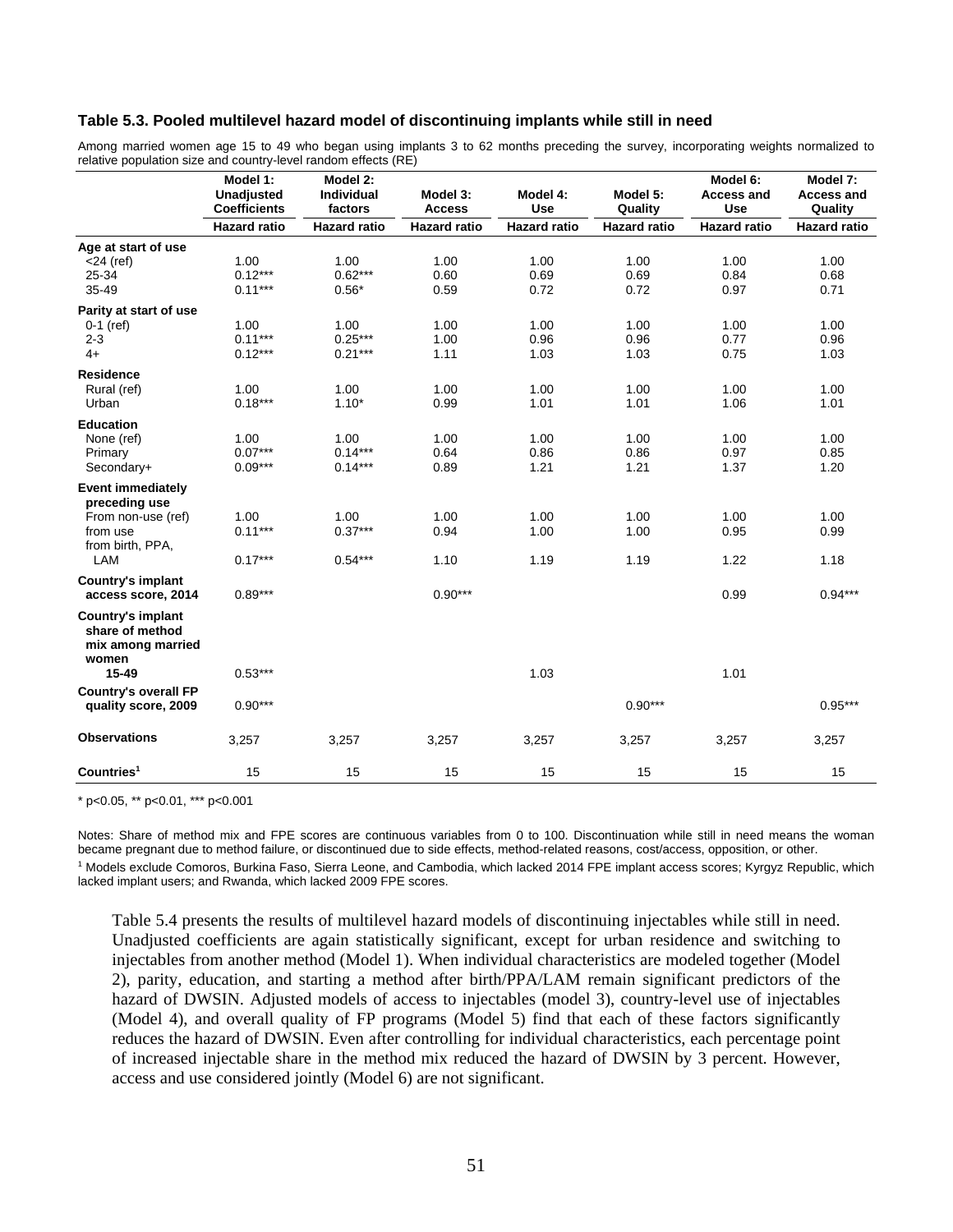Table 5.4 also shows that when access to injectables and overall quality of FP programs are considered jointly (Model 7), we find that women who live in countries with higher-quality FP programs have slower time-to-discontinuation while still in need. This effect was statistically significant after controlling for women's characteristics, country effects, and access to injectables. Additionally, in this model, women who start a method after birth/PPA/LAM have a 21 percent lower hazard of DWSIN. Interestingly, the adjusted models find that women who have switched to injectables after discontinuing another method have a higher hazard of DWSIN.

#### **Table 5.4. Pooled multilevel hazard model of discontinuing injectables while still in need**

Among married women age 15 to 49 who began using injectables 3 to 62 months preceding the survey, incorporating weights normalized to relative population size and country-level random effects (RE)

|                                                                                                        | Model 1:<br><b>Unadjusted</b><br><b>Coefficients</b> | Model 2:<br><b>Individual</b><br>factors | Model 3:<br><b>Access</b>      | Model 4:<br><b>Use</b>         | Model 5:<br>Quality       | Model 6:<br><b>Access and</b><br><b>Use</b> | Model 7:<br><b>Access and</b><br>Quality |
|--------------------------------------------------------------------------------------------------------|------------------------------------------------------|------------------------------------------|--------------------------------|--------------------------------|---------------------------|---------------------------------------------|------------------------------------------|
|                                                                                                        | <b>Hazard ratio</b>                                  | <b>Hazard ratio</b>                      | <b>Hazard ratio</b>            | <b>Hazard ratio</b>            | <b>Hazard ratio</b>       | <b>Hazard ratio</b>                         | <b>Hazard ratio</b>                      |
| Age at start of use<br>$<$ 24 (ref)<br>25-34<br>35-49                                                  | 1.00<br>$0.18***$<br>$0.20***$                       | 1.00<br>$0.70***$<br>0.72                | 1.00<br>1.03<br>1.12           | 1.00<br>0.91<br>1.04           | 1.00<br>0.98<br>0.95      | 1.00<br>1.03<br>1.10                        | 1.00<br>1.02<br>1.09                     |
| Parity at start of use<br>$0-1$ (ref)<br>$2 - 3$<br>$4+$                                               | 1.00<br>$0.17***$<br>$0.20***$                       | 1.00<br>$0.40***$<br>$0.28***$           | 1.00<br>$0.60***$<br>$0.37***$ | 1.00<br>$0.38***$<br>$0.24***$ | 1.00<br>0.96<br>0.94      | 1.00<br>$0.71***$<br>$0.49***$              | 1.00<br>$0.71*$<br>$0.50***$             |
| <b>Residence</b><br>Rural (ref)<br>Urban                                                               | 1.00<br>0.95                                         | 1.00<br>0.87                             | 1.00<br>0.92                   | 1.00<br>0.97                   | 1.00<br>1.04              | 1.00<br>0.96                                | 1.00<br>0.96                             |
| <b>Education</b><br>None (ref)<br>Primary<br>Secondary+                                                | 1.00<br>$0.12***$<br>$0.13***$                       | 1.00<br>$0.19***$<br>$0.19***$           | 1.00<br>$0.59**$<br>0.65       | 1.00<br>$0.42***$<br>$0.41***$ | 1.00<br>0.80<br>0.95      | 1.00<br>$0.70**$<br>0.82                    | 1.00<br>$0.70**$<br>0.82                 |
| <b>Event immediately</b><br>preceding use<br>From non-use (ref)<br>from use<br>from birth, PPA,<br>LAM | 1.00<br>1.62<br>$0.72***$                            | 1.00<br>0.94<br>$0.43***$                | 1.00<br>1.58<br>$0.79***$      | 1.00<br>0.92<br>$0.56***$      | 1.00<br>1.68<br>$0.76***$ | 1.00<br>$1.73*$<br>$0.80***$                | 1.00<br>$1.74*$<br>$0.79***$             |
| Country's<br>injectables access<br>score, 2009                                                         | $0.95***$                                            |                                          | $0.96***$                      |                                |                           | 0.99                                        | 1.00                                     |
| Country's<br>injectables share<br>of method mix<br>among married<br>women 15-49                        | $0.94***$                                            |                                          |                                | $0.97***$                      |                           | 0.99                                        |                                          |
| <b>Country's overall FP</b><br>quality score, 2009                                                     | $0.94***$                                            |                                          |                                |                                | $0.94***$                 |                                             | $0.94*$                                  |
| <b>Observations</b>                                                                                    | 34,141                                               | 34,141                                   | 34,141                         | 34,141                         | 34,141                    | 34,141                                      | 34,141                                   |
| Countries <sup>1</sup>                                                                                 | 19                                                   | 19                                       | 19                             | 19                             | 19                        | 19                                          | 19                                       |

\* p<0.05, \*\* p<0.01, \*\*\* p<0.001

Notes: Share of method mix and FPE scores are continuous variables from 0 to 100. Discontinuation while still in need means the woman became pregnant due to method failure, or discontinued due to side effects, method-related reasons, cost/access, opposition, or other. <sup>1</sup> Models exclude Comoros and Rwanda which lacked 2009 FPE scores.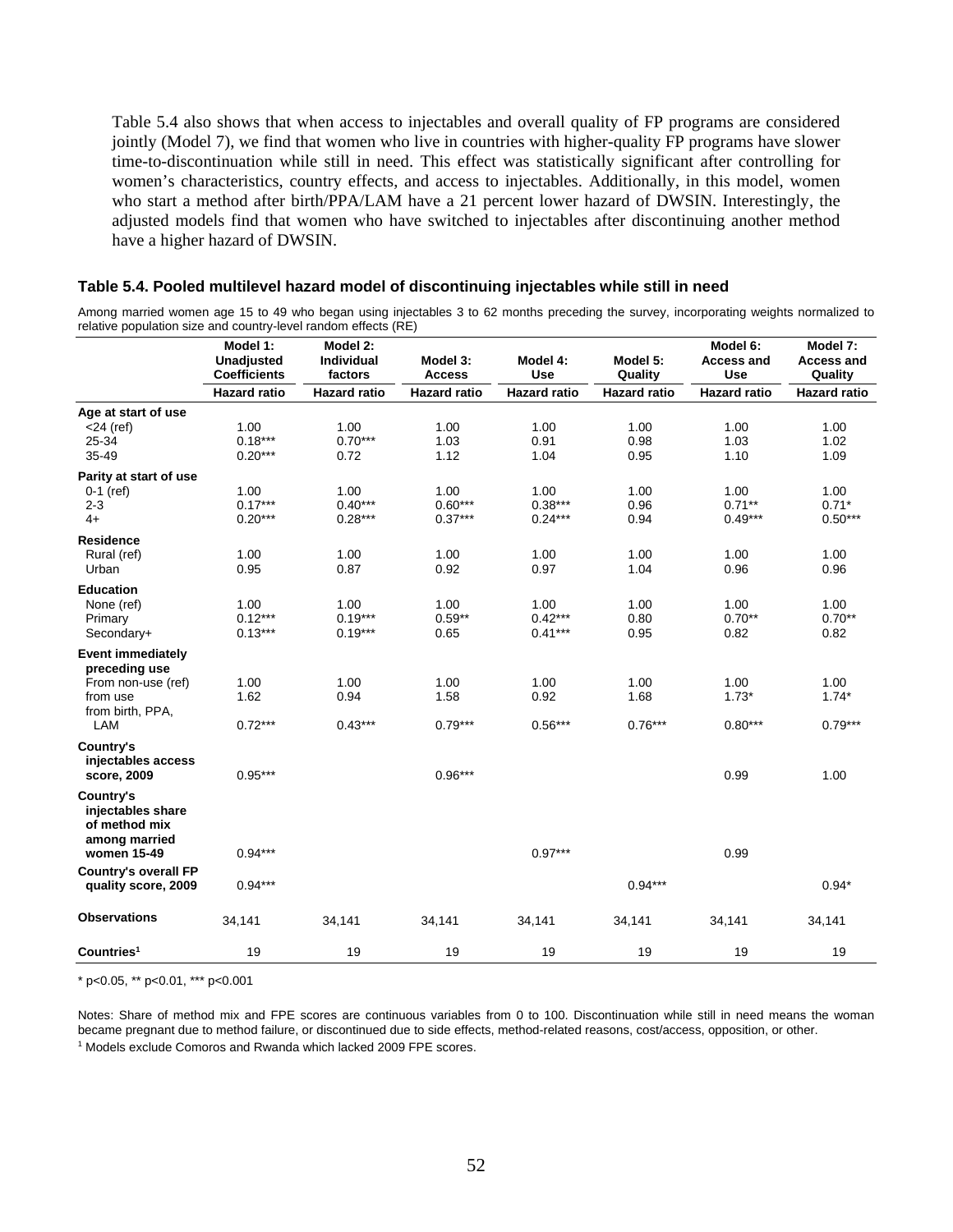Overall, the results from multilevel survival models indicate that women are significantly more likely to continue a LARC method while still in need if its adoption is immediately preceded by a birth, LAM, or PPA. When access and share of method mix are considered jointly, they are not significant and in the same direction for any of the three LARC methods. The quality of FP programs is inversely related to DWSIN. Access and quality are key for method continuation, but quality seems to be the more important of the two.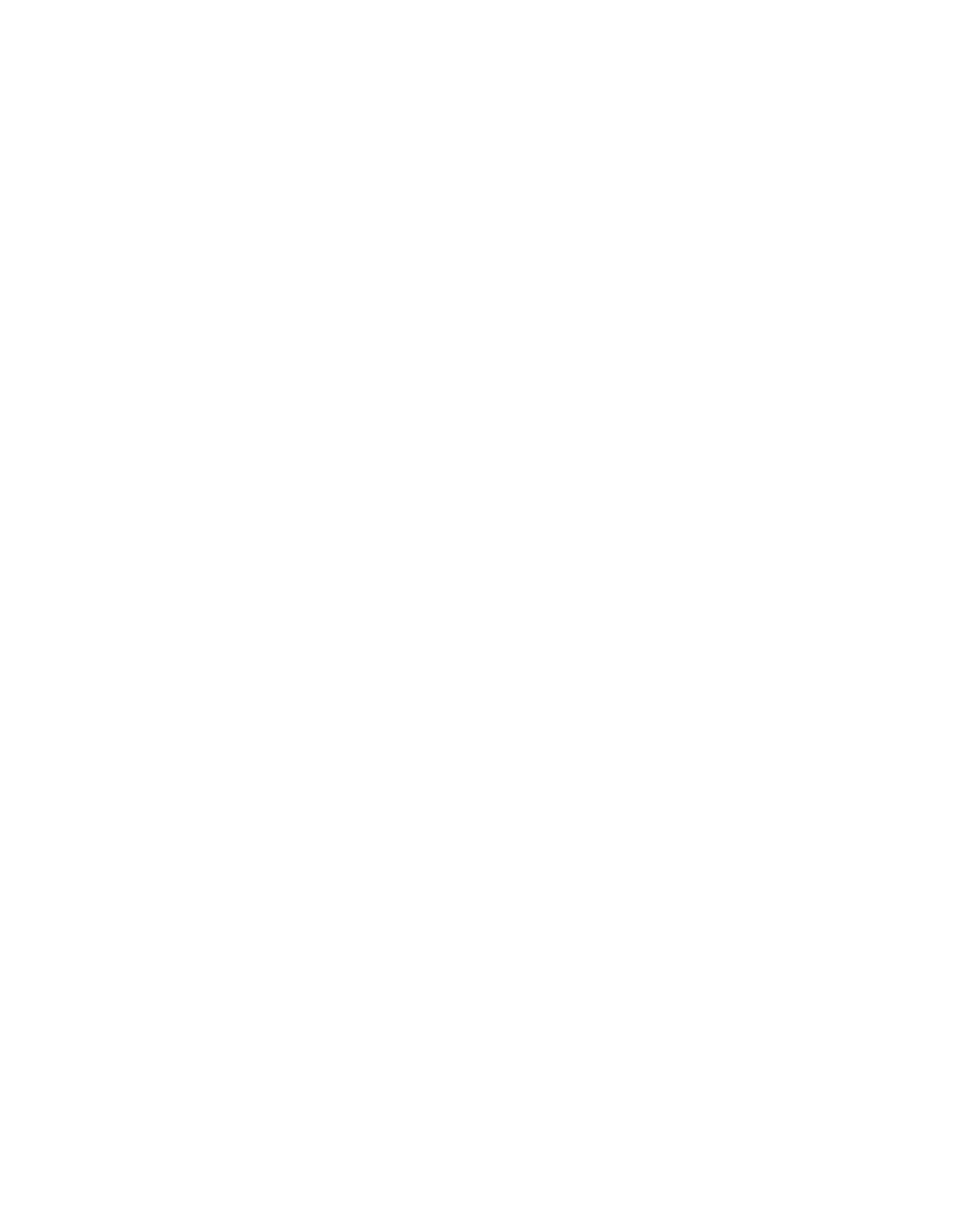## **6. Discussion and Conclusions**

The proportion of women using LARC methods—IUD, implants, and injectables—has increased worldwide over the last few decades (Bertrand et al. 2014; Darroch 2013). However, the use of the individual long-acting reversible contraceptive methods varies substantially across and within regions. Among married women in low-income countries, IUDs are more predominant in Asia than sub-Saharan Africa (Ali et al. 2011; Bertrand et al. 2014; Mansour et al. 2011; Seiber, Bertrand, and Sullivan 2007). This was true of our 21 country sample as well. The highest proportions of use of both implants and injectables are found in sub-Saharan Africa, where they also constitute a growing share of the method mix (Bertrand et al. 2014; Mansour et al. 2011; Seiber, Bertrand, and Sullivan 2007).

We examined the contraceptive dynamics of LARC methods among married women in 21 low-income countries by using DHS calendar episodes to examine adoption, discontinuation, and status after discontinuation. Additionally, we modeled the hazard of discontinuation based on women's individual characteristics, country effects, and access scores.

There are important limitations to our analysis. First, the quality of calendar data is not well-studied. Although some studies have found relative consistency of the data (Bradley, Schwandt, and Khan 2009; Curtis and Blanc 1997), a more recent study found substantial underreporting in the calendar, particularly among short-term and traditional methods (Bradley, Winfrey, and Croft 2015). Second, the sample sizes for some methods in countries were limited, particularly for implants and IUDs. Third, although the decision may have involved several factors, women were required to select one main reason for discontinuation. Little detail is given for lack of need or side effects and health concerns. Fourth, the type of IUD (hormonal or non-hormonal) or the duration of injectable was generally not available. Fifth, implant accessibility scores were only available for 2014; in most cases, this was after the survey was fielded. Finally, quality and accessibility scores are not available at subregional levels; national numbers may not reflect the local environment or individual experience. Despite these limitations, the results enable us to draw some conclusions from the study.

In terms of method adoption, IUDs are the method most commonly preceded by a birth, LAM, or PPA. This is particularly the case in Egypt, Indonesia, and Zambia, and may reflect the success of postpartum FP efforts in those countries. Implants are most frequently preceded by discontinuation of IUDs or injectables, which—in countries where IUDs are rarely used—may reflect a desire for a longer-term method among those switching from injectables.

In terms of failure and discontinuation, our results are broadly consistent with clinical data and previous studies, which indicate that failure rates are much lower for LARCs than for other modern or traditional methods. There is some evidence of higher failure rates than expected for IUDs which deserve additional investigation. While most methods of FP can be passively discontinued, IUDs and implants are two methods designed to be discontinued with the assistance of a provider. As expected, we find that IUDs and implants have the lowest overall rates of discontinuation. In addition, given appropriate counseling and provision, women who choose a long-term method may intend to use it for a more sustained duration of time. Injectable discontinuation rates are only slightly lower than for other modern methods and on par with discontinuation of traditional/folkloric methods. However, the composition of discontinuation is different across the three methods, with failure much higher for other modern and traditional/folk and method dissatisfaction higher for injectables.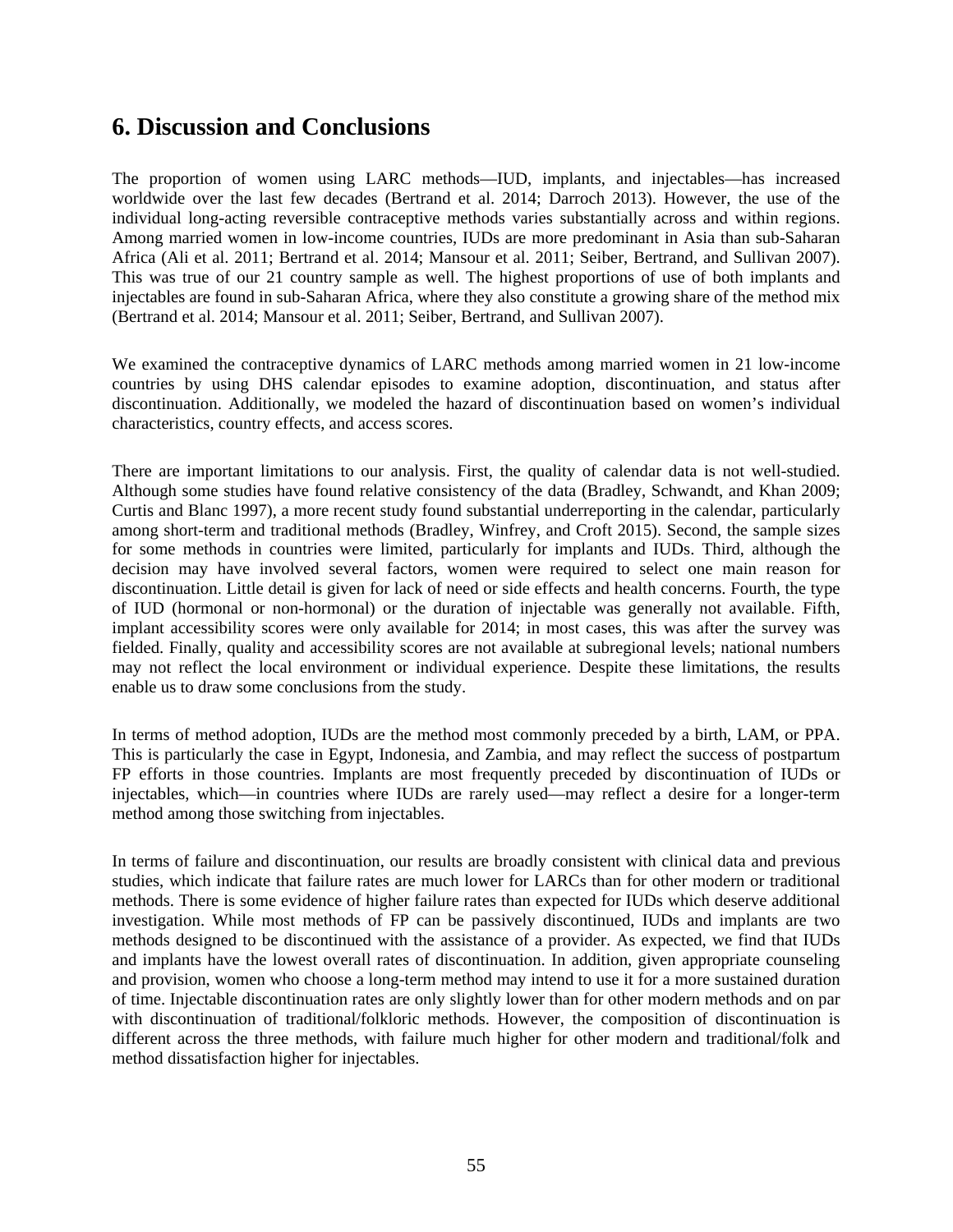When discontinuation is disaggregated by specific reasons across all episodes, regardless of length, we find around 4 in 10 discontinuations of each type of LARC were for method-related reasons such as side effects and health concerns. This is more than double that of other modern methods combined. Access and cost were not frequently given as a main reason for the discontinuation of IUDs or implants. However, it was more frequent for injectables, particularly in sub-Saharan Africa. This is an area of concern for a method rising in popularity. Overall, the share of discontinuations to women still in need of contraception ranged from 50 percent for traditional/folk methods to over 70 percent for implant discontinuations.

DWSIN is particularly problematic when it leaves women at risk of an unwanted pregnancy, which was true for 15 to 20 percent of the pooled sample of former LARC users in this study three months after discontinuation. Some level of method dissatisfaction/side effects are to be expected with any method, but high levels of DWSIN can indicate method dissatisfaction and service quality or gaps that put women at risk of an unintended pregnancy. This is somewhat counterbalanced by the low failure rates of LARC methods.

When we modeled the risk of DWSIN by method type across a pooled sample, using country-level random effects and women's characteristics, we found that among injectable and IUD users, women had significantly lower hazards of DWSIN if they started the episode of use after birth, PPA, or LAM. This suggests the importance of postpartum FP efforts designed to help women space births.

The share of IUDs and implants in the national method mix was not significantly related to the hazard of discontinuing either method while still in need. For injectable users, even after controlling for individual characteristics, each percentage point of increased injectable share in the method mix reduced the hazard of DWSIN by 3 percent. However, the relationship did not hold once access was included in the model.

The other two country-level factors considered—access to LARC method and overall quality of FP programs, as measured by FPE scores—significantly reduced the hazard of DWSIN. Access scores are designed to reflect the "extent to which the entire population and ready and easy access" to a specific LARC method. This implies that having sufficient supplies on hand is not enough; counselors and providers should also be trained in that particular method. Quality scores, on the other hand, are a reflection of the entire FP program irrespective of method: full information, wide method choice, counseling, and safe clinical procedures (Ross and Smith 2010). The significant relationship between quality and discontinuation may indicate that users of the particular method have made a better-informed choice of method type and were counseled in-depth on a method's possible side effects. Additionally, because the quality score reflects safe clinical practices, it is conceivable that in countries with higherquality FP programs, users receive better clinical insertion of their method in such a way that reduces the possibility of failure. Joint models for each LARC method that include access and quality of FP programs found that access remained significant only for one method (implants), but quality remained significant for all three methods. In other words, although method access and programmatic quality are important factors in method continuation, programmatic quality seems to be the more important of the two.

Collectively these models suggest that increasing service readiness and access to LARC methods helps sustain their use. But supplying particular LARC methods is not enough: programs should focus on overall method choice and increasing quality of services. Married women and couples living in countries with broader access to a full range of methods, better counseling to make an appropriate method choice, and safer clinical procedures have lower hazards of discontinuing their LARC method while still in need of contraception. More research on the specific components of programmatic quality that act to sustain use is needed to help focus policy efforts.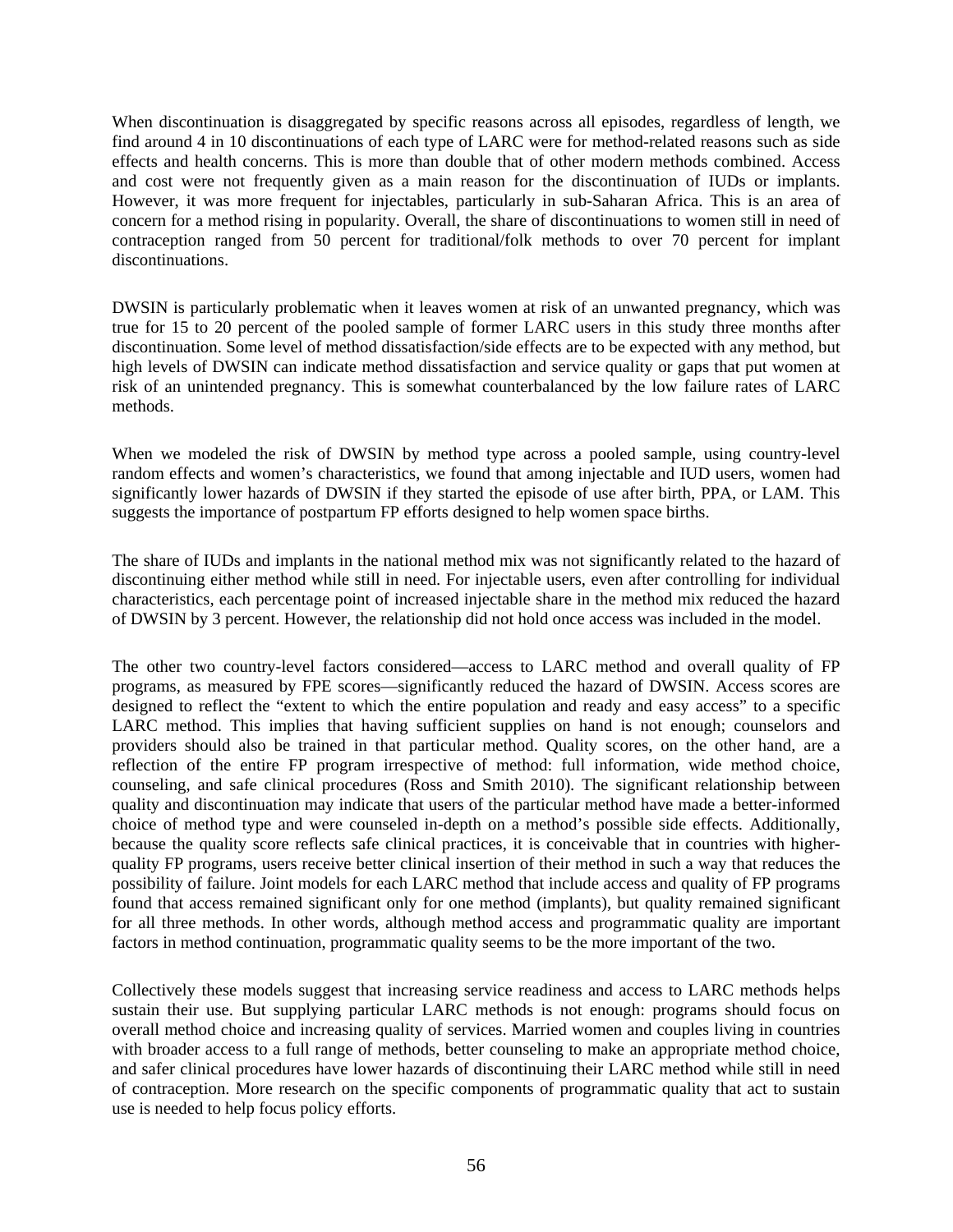### **Appendix Table A1. List of FP2020 focus countries**

The 69 poorest countries in the world by region and sub-region

**AFRICA** ASIA<br> **ASIA ASIA ASIA ASIA ASIA ASIA ASIA ASIA ASIA ASIA Eastern Africa Eastern Asia Eastern Asia**<br>Burundi **Eastern Asia Burundi** Korea, Dem. Djibouti<br>Eritrea Eritrea **Central Asia**  Ethiopia Kyrgyzstan Madagascar **Madagascar** Madagascar **Uzbekistan** Malawi Mozambique **South Asia**  Somalia Bangladesh Uganda Bhutan Tanzania (1999) - India India<br>1999 - India India<br>1999 - India India India India India India Zambia Nepal Zimbabwe **Middle Africa**  Central African Republic Cambodia<br>
Cambodia<br>
Chad Indonesia

## Congo Congo Congo Congo Lao People's Dem. Rep.<br>
Dem. Rep. of the Congo Congo Congo Myanmar Dem. Rep. of the Congo Sao Tome and Principe **Philippines**

**Southern Africa** Lesotho

**Western Africa** Burkina Faso Cote d'Ivoire Guinea Guinea-Bissau Mauritania **Nicaragua** Nicaragua Niger<br>Nigeria Senegal Sierra Leone<br>Togo

Sudan Sudan, South Western Sahara

Burundi **Burundi Korea, Dem. Rep. of** Korea, Dem. Rep. of Comoros Mongolia

Tajikistan

Afghanistan Sri Lanka

### **South-eastern Asia**

Indonesia Timor-Leste<br>Viet Nam

# **Western Asia**

Benin **Palestinian Territory, Occupied**<br>
Burkina Faso **New York Contract Contract Perrie**<br>
Pemen

## Gambia **LATIN AMERICA & THE CARIBBEAN**

**Caribbean**<br> **Haiti** 

Liberia **Central America**  Honduras

**South America**<br>Bolivia

### **OCEANIA**

Melanesia **Northern Africa Papua New Guinea** Egypt **Solomon Islands** 

Source: FP2020 (2015).

Note: Countries with 2010 gross national per capita annual income less than or equal to US \$2,500. South Africa made a commitment to FP2020 at the 2013 International Conference on Family Planning but is not a low-income country.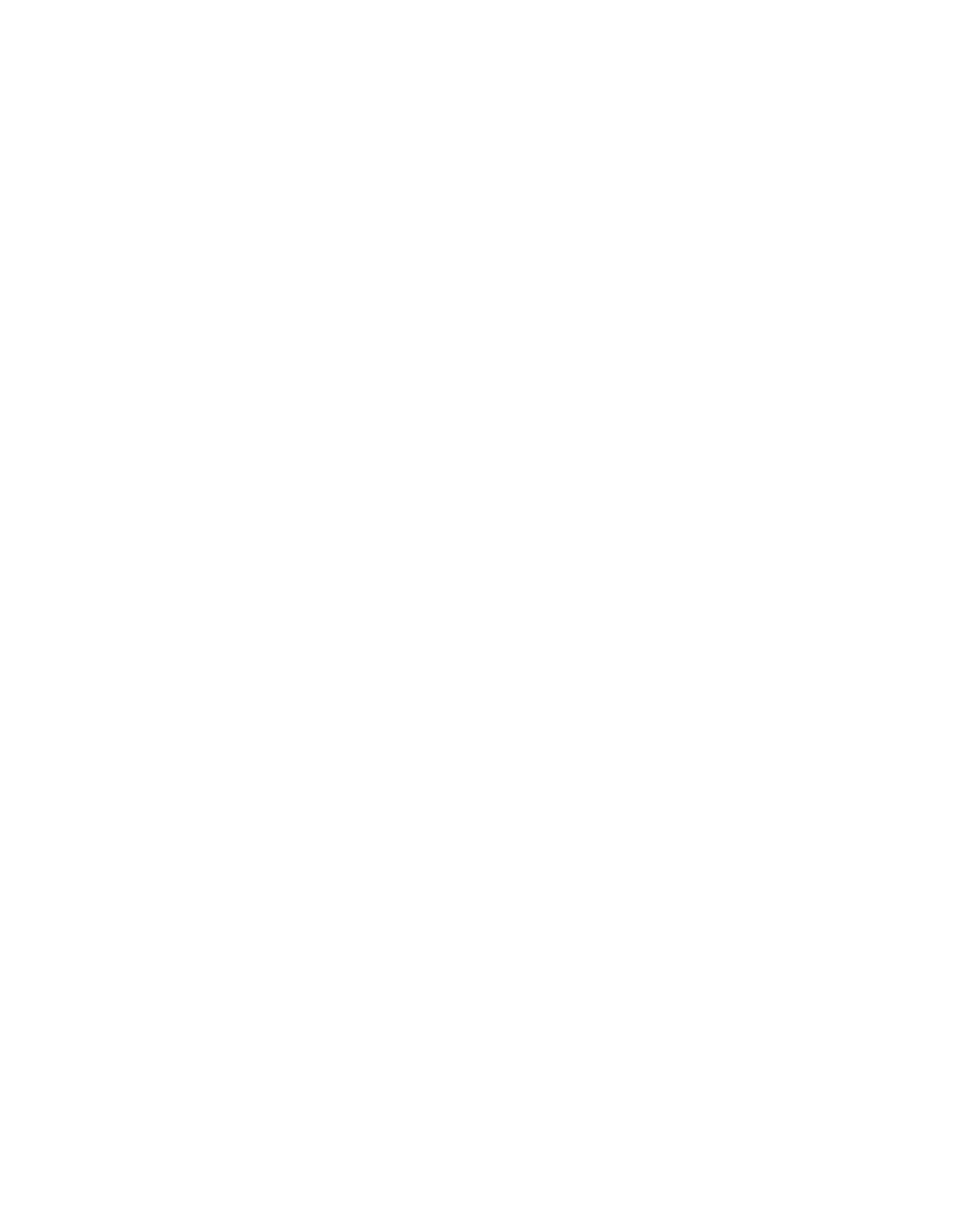## **References**

- Adetunji, J.A. 2011. "Rising Popularity of Injectable Contraceptives in sub-Saharan Africa." *African Population Studies* 25 (2):587-604.
- Ali, M., R. Sadler, J. Cleland, T. Ngo, and I. Shah. 2011. *Long-term Contraceptive Protection Discontinuation and Switching Behaviour. Intrauterine Device (IUD) Use Dynamics in 14 Developing Countries.* London: World Health Organization and Marie Stopes International.
- Ali, M.M., J.G. Cleland, and I.H. Shah. 2012. *Causes and Consequences of Contraceptive Discontinuation: Evidence from 60 Demographic and Health Surveys*. Cairo, Egypt: World Health Organization. Available at http://apps.who.int/iris/bitstream/10665/75429/1/ 9789241504058\_eng.pdf.
- Ali, M.M., T. Marshall, and A.G. Babiker. 2001. "Analysis of Incomplete Durations with Application to Contraceptive Use." *Journal of the Royal Statistical Society: Series A (Statistics in Society)* 164 (3):549-563.
- Bertrand, J.T., T.M. Sullivan, E.A. Knowles, M.F. Zeeshan, and J.D. Shelton. 2014. "Contraceptive Method Skew and Shifts in Method Mix in Low-and Middle-Income Countries." *International Perspectives on Sexual and Reproductive Health* 40 (3):144-153.
- Blanc, A.K., S.L. Curtis, and T.N. Croft. 2002. "Monitoring Contraceptive Continuation: Links to Fertility Outcomes and Quality of Care." *Studies in Family Planning* 33 (2):127-140.
- Box-Steffensmeier, J.M., and B.S. Jones. 2004. *Event History Modeling: A Guide for Social Scientists*: Cambridge: Cambridge University Press.
- Bradley, S.E.K., T.N. Croft, and S.O. Rutstein. 2011. *The Impact of Contraceptive Failure on Unintended Births and Induced Abortions: Estimates and Strategies for Reduction*. DHS Analytical Studies No. 22. Calverton, Maryland, USA: ICF Macro. Available at http://dhsprogram.com/pubs/ pdf/AS22/AS22.pdf.
- Bradley, S.E.K., H.M. Schwandt, and S. Khan. 2009. *Levels, Trends, and Reasons for Contraceptive Discontinuation*. DHS Analytical Studies No. 20. Calverton, Maryland, USA: ICF Macro. Available at http://dhsprogram.com/pubs/pdf/AS20/AS20.pdf.
- Bradley, S.E.K., W. Winfrey, and T.N. Croft. 2015. *Contraceptive Use and Perinatal Mortality in the DHS: An Assessment of the Quality and Consistency of Calendars and Histories*. DHS Methodological Reports No. 17. Rockville, Maryland, USA: ICF International
- Conde-Agudelo, A., A. Rosas-Bermúdez, and A.C. Kafury-Goeta. 2006. "Birth Spacing and Risk of Adverse Perinatal Outcomes: A Meta-Analysis." *Journal of American Medical Association* 295 (15):1809-1823.
- Conde-Agudelo, A., A. Rosas-Bermúdez, and A.C. Kafury-Goeta. 2007. "Effects of Birth Spacing on Maternal Health: A Systematic Review." *American Journal of Obstetrics and Gynecology* 196 (4):297-308.
- Creanga, A.A., R. Acharya, S. Ahmed, and A.O. Tsui. 2007. "Contraceptive Discontinuation and Failure and Subsequent Abortion in Romania: 1994–99." *Studies in Family Planning* 38 (1):23-34.
- Curtis, S.L., and A.K. Blanc. 1997. *Determinants of Contraceptive Failure, Switching, and Discontinuation: An Analysis of DHS Contraceptive Histories*. DHS Analytical Reports No. 6. Calverton, Maryland, USA: Macro International. Available at http://dhsprogram.com/pubs/ pdf/AR6/AR6.pdf.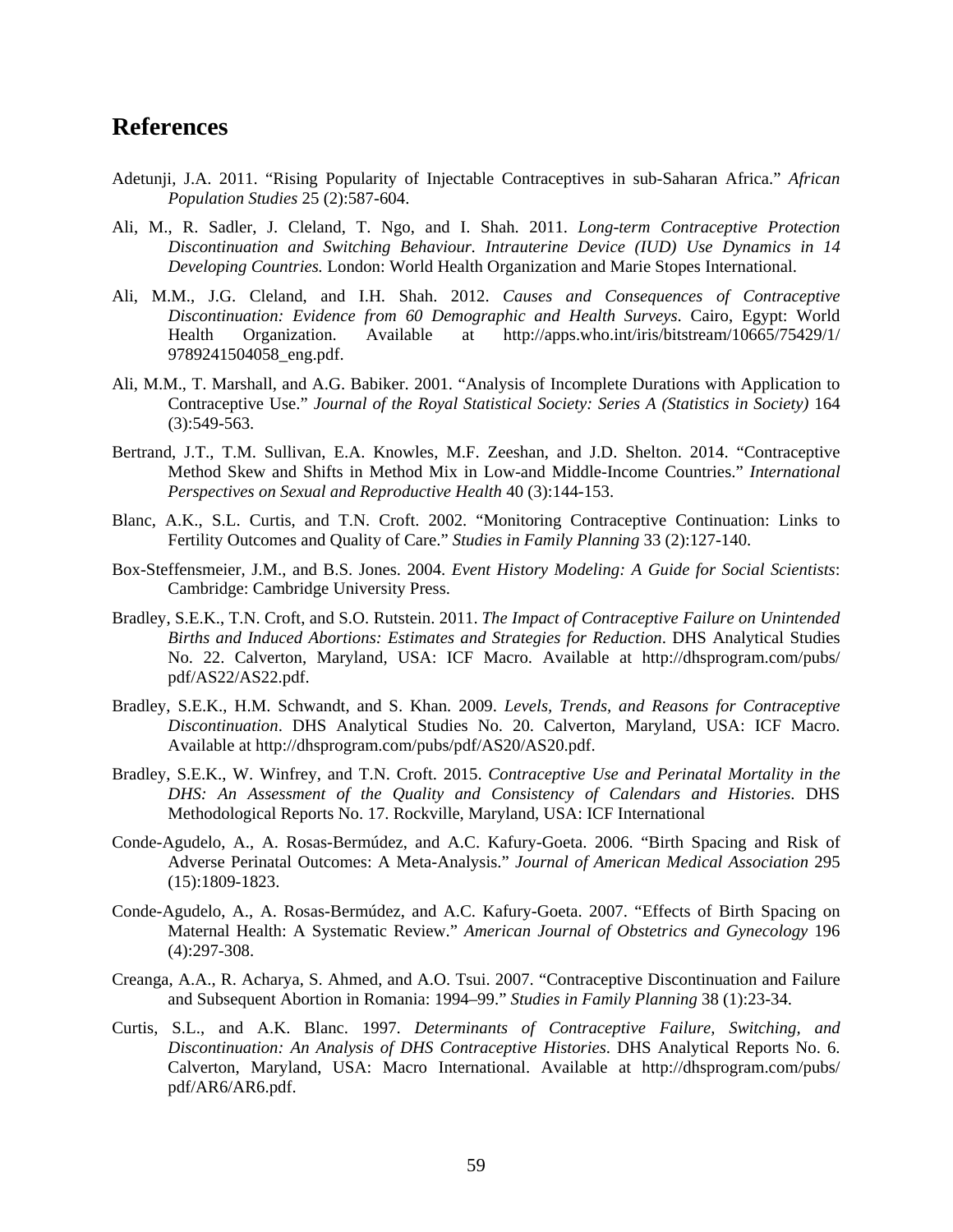Darroch, J.E. 2013. "Trends in Contraceptive Use." *Contraception* 87 (3):259-263.

- Darroch, J.E., and S. Singh. 2013. "Trends in Contraceptive Need and Use in Developing Countries in 2003, 2008, and 2012: An Analysis of National Surveys." *The Lancet* 381 (9879):1756-1762.
- Espey, E., and T. Ogburn. 2011. "Long-acting Reversible Contraceptives: Intrauterine Devices and the Contraceptive Implant." *Obstetrics & Gynecology* 117 (3):705-719.
- FP2020. 2015. "Countries." Available at http://www.familyplanning2020.org/entities.
- Grimes, D., K. Schulz, H. Van Vliet, N. Stanwood, and L.M. Lopez. 2003. "Immediate Post-partum Insertion of Intrauterine Devices." *Cochrane Database Systematic Review* 1.
- Hatcher, R.A., J. Trussell, and A.L. Nelson. 2007. *Contraceptive Technology*. New York, NY: Ardent Media.
- Kuang, B., Brodsky, I. 2015. *Family Planning Program Effort Index: A Global Perspective on Family Planning Program Effort.* Washington, DC: Health Policy Project, Futures Group.
- Lethaby, A., M. Hussain, J.R. Rishworth, and M.C. Rees. 2015. "Progesterone or Progestogen‐Releasing Intrauterine Systems for Heavy Menstrual Bleeding." *The Cochrane Library* 4.
- Mansour, D., K. Gemzell-Danielsson, P. Inki, and J.T. Jensen. 2011. "Fertility After Discontinuation of Contraception: A Comprehensive Review of the Literature." *Contraception* 84 (5):465-477.
- Montgomery, M.R., C.B. Lloyd, P.C. Hewett, and P. Heuveline. 1997. *The Consequences of Imperfect Fertility Control for Childrens Survival Health and Schooling*. DHS Analytical Reports No.7. Calverton, Maryland, USA: Macro International. Available at http://dhsprogram.com/pubs/ pdf/AR7/AR7.pdf.
- Moreau, C., K. Cleland, and J. Trussell. 2007. "Contraceptive Discontinuation Attributed to Method Dissatisfaction in the United States." *Contraception* 76 (4):267-272.
- National Institute for Clinical Excellence. 2005. *Long-acting Reversible Contraception (update). Last Modified August 2015*. London: National Institute for Clinical Excellence.
- Power, J., R. French, and F. COWAN. 2007. "Subdermal Implantable Contraceptives versus Other Forms of Reversible contraceptives or Other Implants as Effective Methods of Preventing Pregnancy." *Cochrane Database Systematic Review* 3 (3):1-31.
- Rademacher, K.H., H.L. Vahdat, L. Dorflinger, D.H. Owen, and M.J. Steiner. 2014. "Global introduction of a Low-Cost Contraceptive Implant." In *Critical Issues in Reproductive Health*, edited by A Kulczycki, 285-306. Netherlands: Springer.
- Ramchandran, D., and U.D. Upadhyay. 2007. "Implants: The Next Generation." *Population Reports Series K: Injectables and Implants* (7):1-19.
- Ross, J., J. Keesbury, and K. Hardee. 2015. "Trends in the Contraceptive Method Mix in Low-and Middle-Income Countries: Analysis Using a New "Average Deviation" Measure." *Global Health: Science and Practice* 3 (1):34-55.
- Ross, J., and E. Smith. 2010. *The Family Planning Effort Index: 1999 2004 and 2009.* Washington, DC, Futures Group, Health Policy Initiative.
- Ross, J., and J. Stover. 2013. "Use of Modern Contraception Increases when More Methods Become Available: Analysis of Evidence from 1982–2009." *Global Health: Science and Practice* 1 (2):203-212.